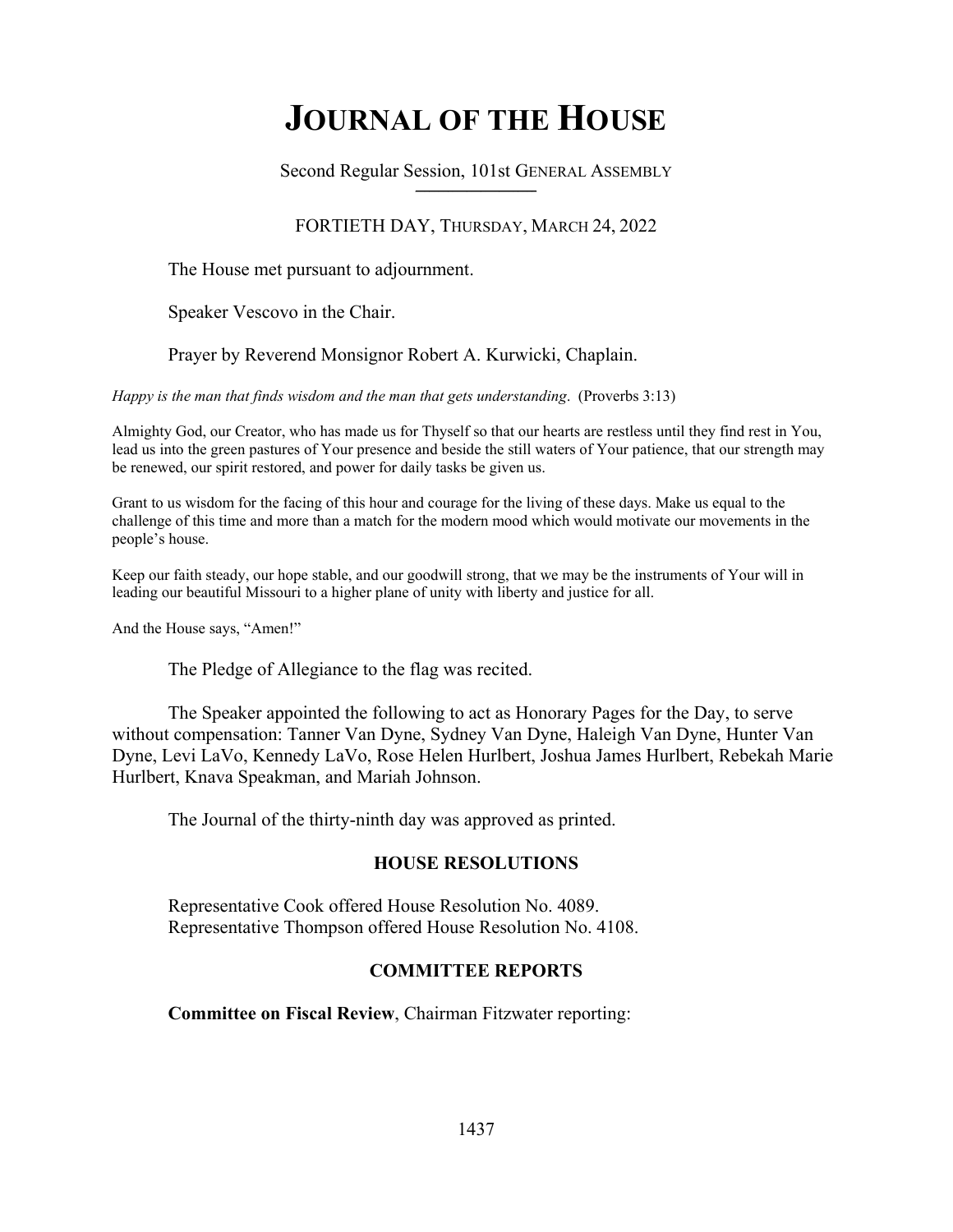Mr. Speaker: Your Committee on Fiscal Review, to which was referred **HB 2202**, begs leave to report it has examined the same and recommends that it **Do Pass** by the following vote:

Ayes (7): Baringer, Chipman, Eggleston, Fitzwater, Fogle, Richey and Walsh (50)

Noes (0)

Absent (0)

 Mr. Speaker: Your Committee on Fiscal Review, to which was referred **HCS HB 2382**, begs leave to report it has examined the same and recommends that it **Do Pass** by the following vote:

Ayes (7): Baringer, Chipman, Eggleston, Fitzwater, Fogle, Richey and Walsh (50)

Noes (0)

Absent (0)

## **PERFECTION OF HOUSE BILLS - INFORMAL**

# **HCS HB 1749**, **HCS HB 1903**, **HCS HB 2093**, **HB 2356**, **HB 2010**, **HCS HB 2306**, **HCS HB 1619, as amended, with HA 2, pending**, **HCS HB 1695**, **HB 1715**, **HCS HB 1876**, **HCS HB 1559**, **HB 1687**, **HB 2308**, **HB 1627**, **HB 1628**, **HB 1652**, **HB 1672**, **HB 1475**, **HB 1624**, **HB 1451**, and **HB 1594** were placed back on the House Bills for Perfection Calendar.

# **THIRD READING OF HOUSE BILLS**

**HB 2694**, relating to personal property appreciation, was taken up by Representative Hudson.

 On motion of Representative Hudson, **HB 2694** was read the third time and passed by the following vote:

| Adams             | Aldridge       | Anderson       | Andrews        | Appelbaum      |
|-------------------|----------------|----------------|----------------|----------------|
| Atchison          | Aune           | Baker          | Baringer       | <b>Barnes</b>  |
| Basye             | Billington     | Black 137      | Black 7        | <b>Boggs</b>   |
| Bosley            | <b>Bromley</b> | Brown 16       | Brown 27       | Brown 70       |
| Buchheit-Courtway | Burger         | <b>Burnett</b> | <b>Burton</b>  | <b>Busick</b>  |
| <b>Butz</b>       | Chipman        | Christofanelli | <b>Clemens</b> | Coleman 32     |
| Coleman 97        | Collins        | Cook           | Copeland       | Cupps          |
| Davidson          | Davis          | Deaton         | DeGroot        | <b>Dinkins</b> |
| Dogan             | Doll           | Eggleston      | Ellebracht     | Evans          |
| Falkner           | Fishel         | Fitzwater      | Fogle          | Francis        |
| Gray              | Gregory 51     | Gregory 96     | Grier          | Griffith       |
| Gunby             | Haden          | Haffner        | Haley          | Hardwick       |
| Henderson         | Houx           | Hovis          | Hudson         | Hurlbert       |
| Ingle             | Johnson        | Kalberloh      | Kelley 127     | Kelly 141      |
| Kidd              | Knight         | Lewis 25       | Lewis 6        | Lovasco        |
| Mackey            | Mayhew         | McCreery       | McDaniel       | McGaugh        |
| McGirl            | Merideth       | Morse          | Mosley         | Murphy         |
| Nurrenbern        | O'Donnell      | Owen           | Patterson      | Perkins        |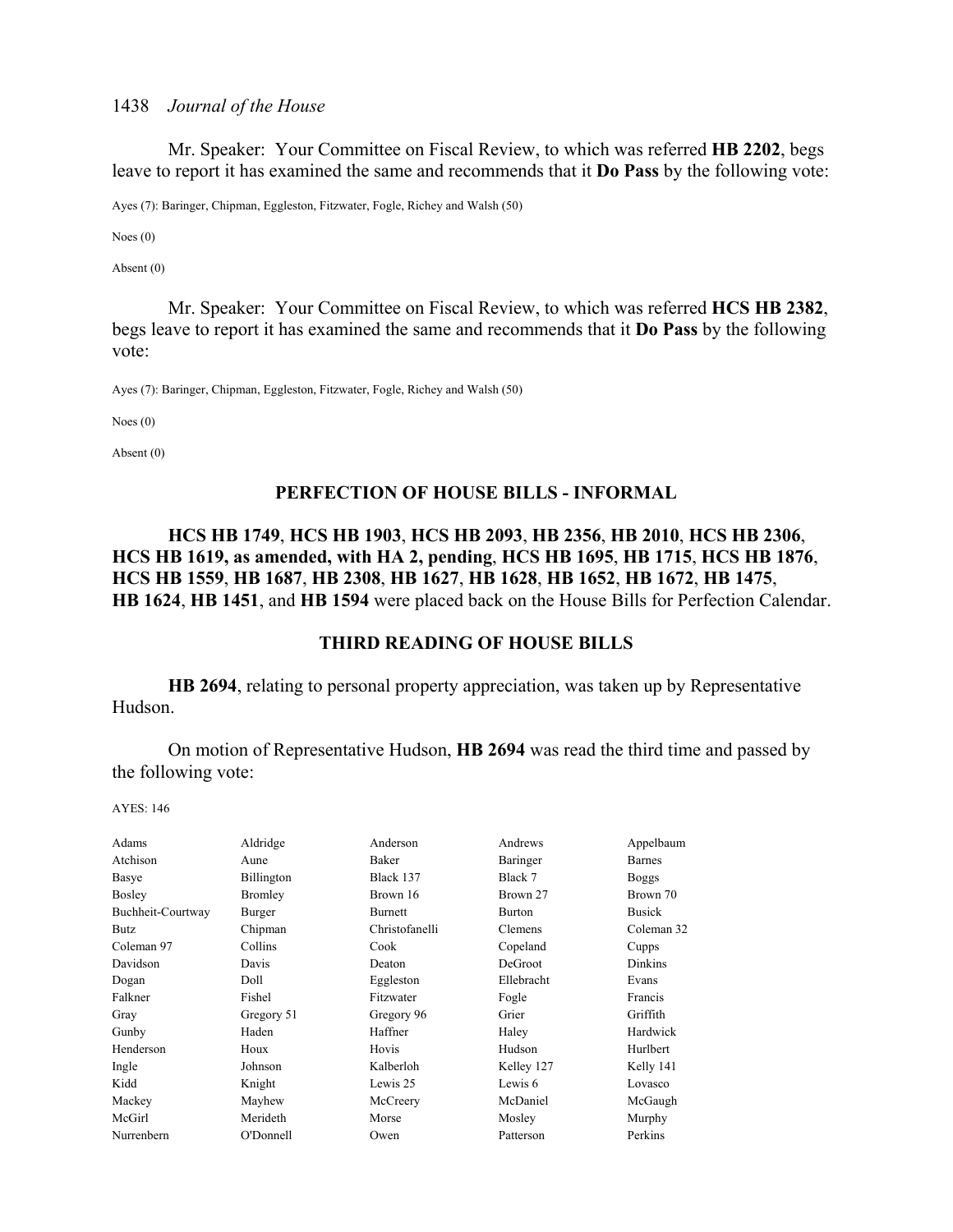# *Fortieth Day–Thursday, March 24, 2022* 1439

| Person                        | Phifer        | Pietzman             | Pike                  | Plocher        |
|-------------------------------|---------------|----------------------|-----------------------|----------------|
| Pollitt <sub>52</sub>         | Pollock 123   | Porter               | Price IV              | Proudie        |
| Ouade                         | Railsback     | Reedy                | Richey                | Riggs          |
| Riley                         | Roden         | Rogers               | Sander                | Sassmann       |
| Sauls                         | Schnelting    | Schroer              | Schwadron             | Seitz          |
| Sharp 36                      | Sharpe 4      | Shaul                | Shields               | <b>Simmons</b> |
| Smith 155                     | Smith 163     | Smith 45             | Smith 67              | Stacy          |
| Stephens 128                  | Stevens 46    | Tate                 | Taylor 139            | Taylor 48      |
| Terry                         | <b>Thomas</b> | Thompson             | <b>Toalson Reisch</b> | Trent          |
| Turnbaugh                     | Unsicker      | Van Schoiack         | Veit                  | Walsh 50       |
| Weber                         | West          | Windham              | Wright                | Young          |
| Mr. Speaker                   |               |                      |                       |                |
| <b>NOES: 000</b>              |               |                      |                       |                |
| PRESENT: 000                  |               |                      |                       |                |
| <b>ABSENT WITH LEAVE: 011</b> |               |                      |                       |                |
| Bailey                        | Bangert       | <b>Bland Manlove</b> | Derges                | Hicks          |
| Pouche<br>Wiemann             | Roberts       | Rone                 | Rowland               | Walsh Moore 93 |

#### VACANCIES: 006

Speaker Vescovo declared the bill passed.

# The emergency clause was adopted by the following vote:

| Andrews        | Atchison       | Baker          | Baringer   | <b>Barnes</b>         |
|----------------|----------------|----------------|------------|-----------------------|
| Basye          | Billington     | Black 137      | Black 7    | <b>Boggs</b>          |
| <b>Bromley</b> | Brown 16       | Brown 27       | Brown 70   | Buchheit-Courtway     |
| Burger         | <b>Burton</b>  | <b>Busick</b>  | Butz       | Chipman               |
| Christofanelli | Coleman 32     | Coleman 97     | Cook       | Copeland              |
| Cupps          | Davidson       | Deaton         | DeGroot    | <b>Dinkins</b>        |
| Dogan          | Eggleston      | Ellebracht     | Evans      | Falkner               |
| Fishel         | Fitzwater      | Francis        | Gregory 51 | Gregory 96            |
| Grier          | Griffith       | Haden          | Haffner    | Haley                 |
| Hardwick       | Henderson      | Houx           | Hovis      | Hudson                |
| Hurlbert       | Kalberloh      | Kelley 127     | Kelly 141  | Kidd                  |
| Knight         | Lewis 6        | Lovasco        | Mackey     | Mayhew                |
| McDaniel       | McGaugh        | McGirl         | Morse      | Murphy                |
| Nurrenbern     | O'Donnell      | Owen           | Patterson  | Perkins               |
| Person         | Pietzman       | Pike           | Plocher    | Pollitt <sub>52</sub> |
| Pollock 123    | Porter         | Railsback      | Reedy      | Richey                |
| Riggs          | Riley          | Roberts        | Roden      | Rogers                |
| Sander         | Sassmann       | Sauls          | Schnelting | Schroer               |
| Schwadron      | Seitz          | Sharp 36       | Sharpe 4   | Shaul                 |
| Shields        | <b>Simmons</b> | Smith 155      | Smith 163  | Smith 67              |
| Stacy          | Stephens 128   | Tate           | Taylor 139 | Taylor 48             |
| Thomas         | Thompson       | Toalson Reisch | Trent      | Van Schoiack          |
| Veit           | Walsh 50       | West           | Wright     | Young                 |
| Mr. Speaker    |                |                |            |                       |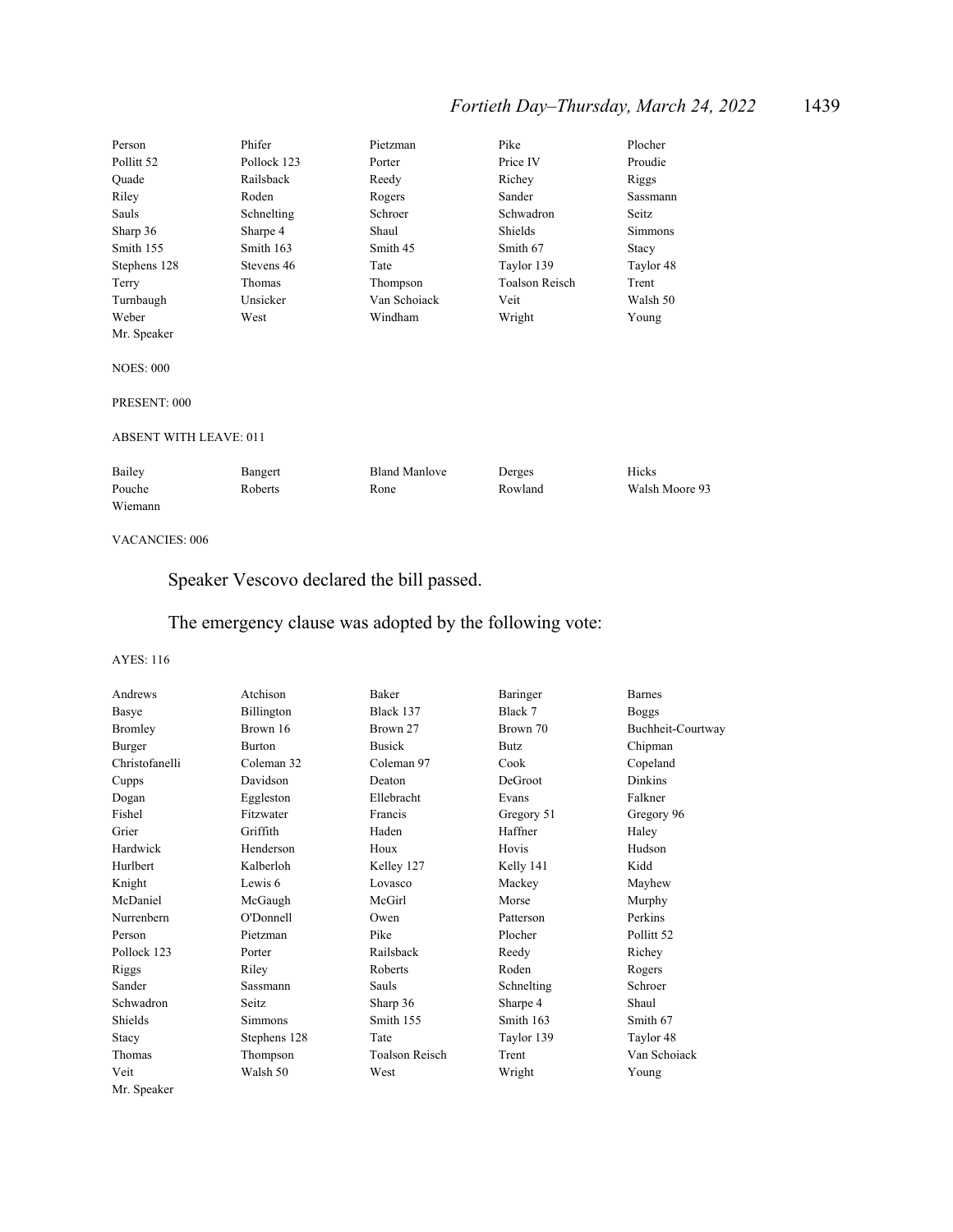NOES: 025

| Adams                         | Anderson  | Appelbaum            | Aune     | Burnett        |
|-------------------------------|-----------|----------------------|----------|----------------|
| Clemens                       | Davis     | Doll                 | Fogle    | Gray           |
| Gunby                         | Lewis 25  | McCreery             | Merideth | Mosley         |
| Phifer                        | Price IV  | Ouade                | Smith 45 | Stevens 46     |
| Terry                         | Turnbaugh | Unsicker             | Weber    | Windham        |
| PRESENT: 005                  |           |                      |          |                |
| Aldridge                      | Bosley    | Collins              | Ingle    | Proudie        |
| <b>ABSENT WITH LEAVE: 011</b> |           |                      |          |                |
| Bailey                        | Bangert   | <b>Bland Manlove</b> | Derges   | Hicks          |
| Johnson                       | Pouche    | Rone                 | Rowland  | Walsh Moore 93 |
| Wiemann                       |           |                      |          |                |

#### VACANCIES: 006

**HCS HB 1750**, relating to elementary and secondary education, was placed on the Informal Calendar.

**HB 1856**, relating to the extended learning opportunities act, was taken up by Representative Baker.

 On motion of Representative Baker, **HB 1856** was read the third time and passed by the following vote:

| Adams                 | Aldridge          | Anderson     | Andrews        | Appelbaum            |
|-----------------------|-------------------|--------------|----------------|----------------------|
| Atchison              | Aune              | <b>Baker</b> | Baringer       | <b>Barnes</b>        |
| Basye                 | Billington        | Black 137    | Black 7        | <b>Bland Manlove</b> |
| <b>Boggs</b>          | Bosley            | Bromley      | Brown 16       | Brown 27             |
| Brown 70              | Buchheit-Courtway | Burger       | <b>Burnett</b> | <b>Burton</b>        |
| <b>Busick</b>         | Butz.             | Chipman      | Christofanelli | Clemens              |
| Coleman 32            | Coleman 97        | Collins      | Cook           | Copeland             |
| Cupps                 | Davidson          | Davis        | Deaton         | DeGroot              |
| <b>Dinkins</b>        | Dogan             | Doll         | Eggleston      | Ellebracht           |
| Evans                 | Falkner           | Fishel       | Fitzwater      | Fogle                |
| Francis               | Gray              | Gregory 51   | Gregory 96     | Grier                |
| Griffith              | Gunby             | Haden        | Haffner        | Haley                |
| Hardwick              | Henderson         | Houx         | Hovis          | Hudson               |
| Hurlbert              | Ingle             | Johnson      | Kalberloh      | Kelley 127           |
| Kelly 141             | Kidd              | Knight       | Lewis 25       | Lewis 6              |
| Lovasco               | Mayhew            | McCreery     | McDaniel       | McGaugh              |
| McGirl                | Merideth          | Morse        | Mosley         | Murphy               |
| Nurrenbern            | O'Donnell         | Owen         | Patterson      | Perkins              |
| Person                | Phifer            | Pietzman     | Pike           | Plocher              |
| Pollitt <sub>52</sub> | Pollock 123       | Porter       | Price IV       | Proudie              |
| Quade                 | Railsback         | Reedy        | Richey         | Riggs                |
| Rilev                 | Roberts           | Roden        | Rogers         | Sander               |
| Sassmann              | Sauls             | Schnelting   | Schroer        | Schwadron            |
| Seitz                 | Sharp 36          | Sharpe 4     | Shaul          | Shields              |
| <b>Simmons</b>        | Smith 155         | Smith 163    | Smith 45       | Smith 67             |
| Stacy                 | Stephens 128      | Stevens 46   | Tate           | Taylor 139           |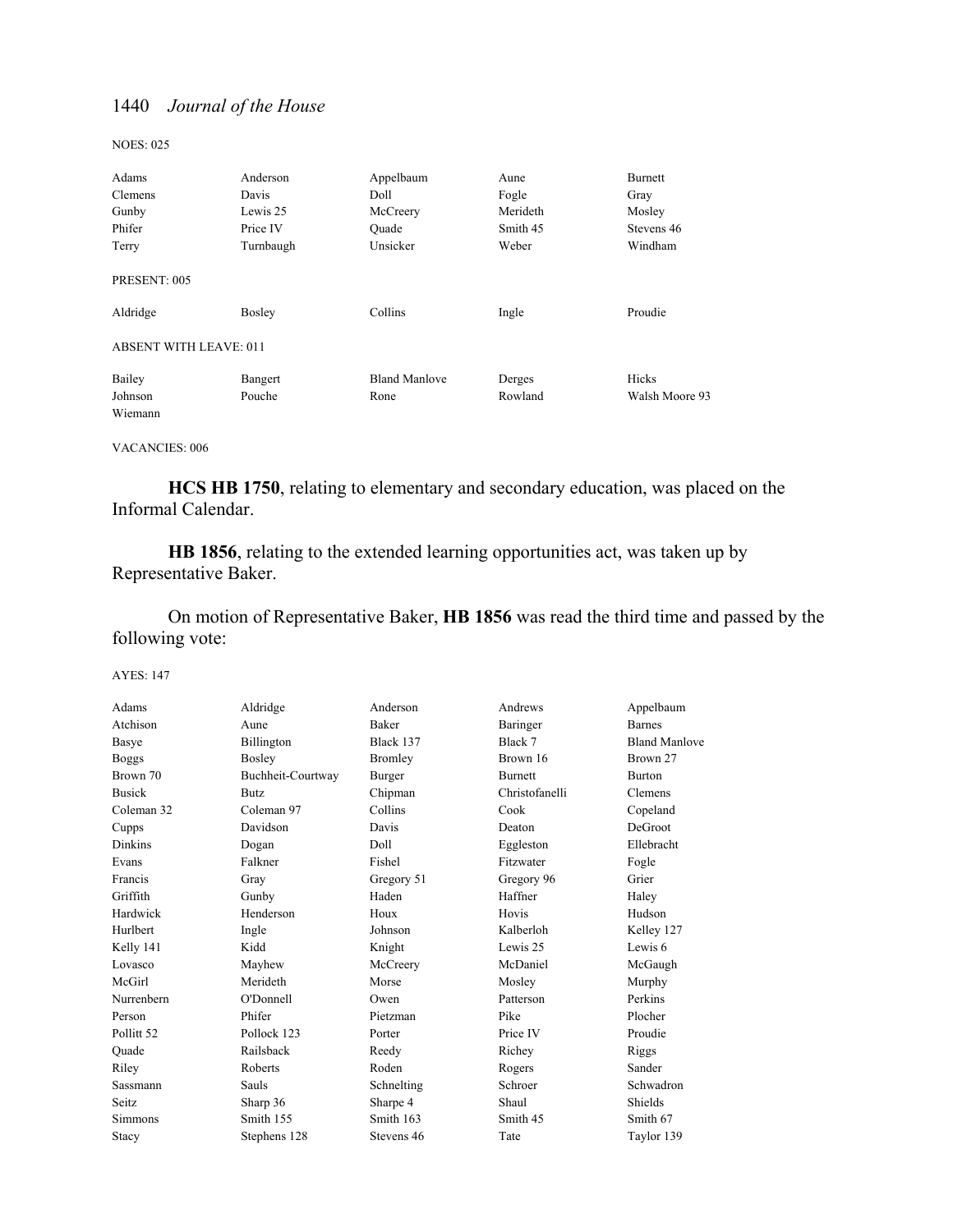| Taylor 48                     | Terry           | Thomas            | Thompson                | <b>Toalson Reisch</b> |
|-------------------------------|-----------------|-------------------|-------------------------|-----------------------|
| Trent                         | Turnbaugh       | Unsicker          | Van Schoiack            | Veit                  |
| Walsh 50                      | Weber           | West              | Windham                 | Wright                |
| Young                         | Mr. Speaker     |                   |                         |                       |
| <b>NOES: 000</b>              |                 |                   |                         |                       |
| PRESENT: 000                  |                 |                   |                         |                       |
| <b>ABSENT WITH LEAVE: 010</b> |                 |                   |                         |                       |
| Bailey<br>Pouche              | Bangert<br>Rone | Derges<br>Rowland | Hicks<br>Walsh Moore 93 | Mackey<br>Wiemann     |

VACANCIES: 006

Speaker Vescovo declared the bill passed.

**HB 1962**, relating to log truck weight limitations, was taken up by Representative Copeland.

 On motion of Representative Copeland, **HB 1962** was read the third time and passed by the following vote:

| Adams                 | Aldridge          | Anderson              | Andrews        | Appelbaum            |
|-----------------------|-------------------|-----------------------|----------------|----------------------|
| Atchison              | Aune              | Baker                 | Baringer       | <b>Barnes</b>        |
| Basye                 | Billington        | Black 137             | Black 7        | <b>Bland Manlove</b> |
| <b>Boggs</b>          | Bosley            | Bromley               | Brown 16       | Brown 27             |
| Brown 70              | Buchheit-Courtway | Burger                | <b>Burnett</b> | <b>Burton</b>        |
| <b>Busick</b>         | <b>Butz</b>       | Chipman               | Christofanelli | Clemens              |
| Coleman 32            | Coleman 97        | Collins               | Cook           | Copeland             |
| Cupps                 | Davidson          | Davis                 | Deaton         | DeGroot              |
| <b>Dinkins</b>        | Dogan             | Doll                  | Eggleston      | Ellebracht           |
| Evans                 | Falkner           | Fishel                | Fitzwater      | Fogle                |
| Francis               | Gray              | Gregory 51            | Gregory 96     | Grier                |
| Griffith              | Gunby             | Haden                 | Haffner        | Haley                |
| Hardwick              | Henderson         | Hicks                 | Houx           | Hovis                |
| Hudson                | Hurlbert          | Ingle                 | Johnson        | Kalberloh            |
| Kelley 127            | Kelly 141         | Kidd                  | Knight         | Lewis 25             |
| Lewis 6               | Lovasco           | Mackey                | Mayhew         | McCreery             |
| McDaniel              | McGaugh           | McGirl                | Merideth       | Morse                |
| Mosley                | Murphy            | Nurrenbern            | O'Donnell      | Owen                 |
| Patterson             | Perkins           | Person                | Phifer         | Pietzman             |
| Pike                  | Plocher           | Pollitt <sub>52</sub> | Pollock 123    | Porter               |
| Price IV              | Proudie           | Ouade                 | Railsback      | Reedy                |
| Richey                | Riggs             | Riley                 | Roberts        | Roden                |
| Rogers                | Sander            | Sassmann              | Sauls          | Schnelting           |
| Schroer               | Schwadron         | Seitz.                | Sharp 36       | Sharpe 4             |
| Shaul                 | Shields           | <b>Simmons</b>        | Smith 155      | Smith 163            |
| Smith 45              | Smith 67          | Stacy                 | Stephens 128   | Stevens 46           |
| Tate                  | Taylor 139        | Taylor 48             | Terry          | Thomas               |
| <b>Toalson Reisch</b> | Trent             | Turnbaugh             | Unsicker       | Van Schoiack         |
| Veit                  | Walsh 50          | Weber                 | West           | Windham              |
| Wright                | Young             | Mr. Speaker           |                |                      |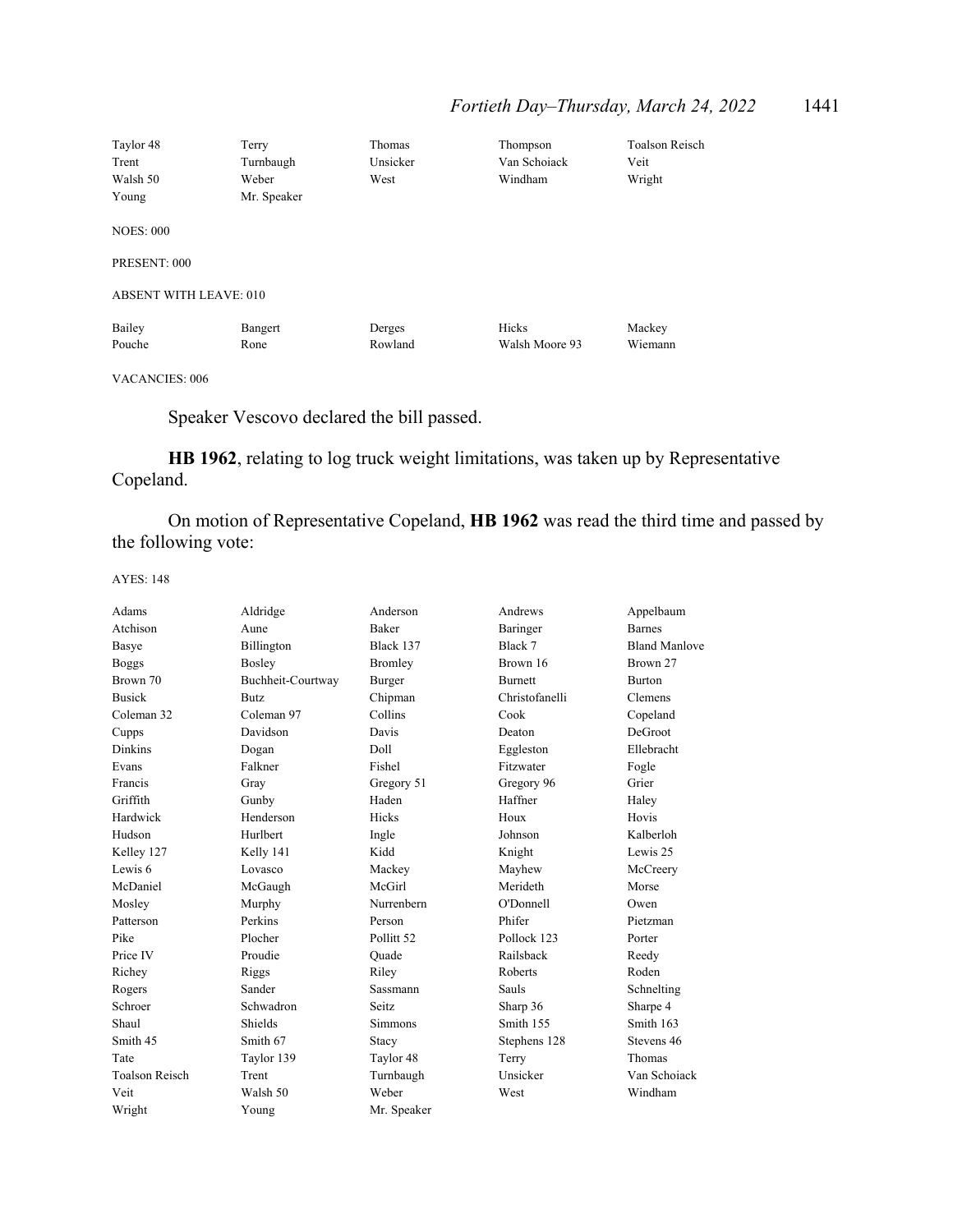NOES: 000

PRESENT: 000

ABSENT WITH LEAVE: 009

| Bailey  | Bangert  | Derges         | Pouche  | Rone |
|---------|----------|----------------|---------|------|
| Rowland | Thompson | Walsh Moore 93 | Wiemann |      |

VACANCIES: 006

Speaker Vescovo declared the bill passed.

**HB 2163**, relating to the right of sepulcher, was placed on the Informal Calendar.

**HB 2202**, relating to computer science courses, was taken up by Representative Fitzwater.

 On motion of Representative Fitzwater, **HB 2202** was read the third time and passed by the following vote:

| Adams                 | Aldridge              | Anderson     | Andrews        | Appelbaum            |
|-----------------------|-----------------------|--------------|----------------|----------------------|
| Atchison              | Aune                  | <b>Baker</b> | Baringer       | <b>Barnes</b>        |
| Basye                 | Billington            | Black 137    | Black 7        | <b>Bland Manlove</b> |
| <b>Boggs</b>          | Bosley                | Bromley      | Brown 16       | Brown 27             |
| Brown 70              | Buchheit-Courtway     | Burger       | <b>Burnett</b> | <b>Burton</b>        |
| <b>Busick</b>         | <b>Butz</b>           | Chipman      | Christofanelli | Clemens              |
| Coleman 32            | Coleman 97            | Collins      | Cook           | Copeland             |
| Cupps                 | Davidson              | Davis        | Deaton         | DeGroot              |
| <b>Dinkins</b>        | Dogan                 | Doll         | Eggleston      | Ellebracht           |
| Evans                 | Falkner               | Fishel       | Fitzwater      | Fogle                |
| Francis               | Gray                  | Gregory 51   | Gregory 96     | Grier                |
| Griffith              | Gunby                 | Haden        | Haffner        | Haley                |
| Hardwick              | Henderson             | Houx         | Hovis          | Hudson               |
| Hurlbert              | Ingle                 | Johnson      | Kalberloh      | Kelley 127           |
| Kelly 141             | Kidd                  | Knight       | Lewis 25       | Lewis 6              |
| Lovasco               | Mackey                | Mayhew       | McCreery       | McDaniel             |
| McGaugh               | McGirl                | Merideth     | Morse          | Mosley               |
| Murphy                | Nurrenbern            | O'Donnell    | Owen           | Patterson            |
| Perkins               | Person                | Phifer       | Pietzman       | Pike                 |
| Plocher               | Pollitt <sub>52</sub> | Pollock 123  | Porter         | Price IV             |
| Proudie               | Quade                 | Railsback    | Reedy          | Richey               |
| Riggs                 | Riley                 | Roberts      | Roden          | Rogers               |
| Sander                | Sassmann              | Sauls        | Schnelting     | Schroer              |
| Schwadron             | Seitz.                | Sharp 36     | Sharpe 4       | Shaul                |
| Shields               | <b>Simmons</b>        | Smith 155    | Smith 163      | Smith 45             |
| Smith 67              | Stacy                 | Stephens 128 | Stevens 46     | Tate                 |
| Taylor 139            | Taylor 48             | Terry        | Thomas         | Thompson             |
| <b>Toalson Reisch</b> | Trent                 | Turnbaugh    | Unsicker       | Van Schoiack         |
| Veit                  | Walsh 50              | Weber        | West           | Windham              |
| Wright                | Young                 | Mr. Speaker  |                |                      |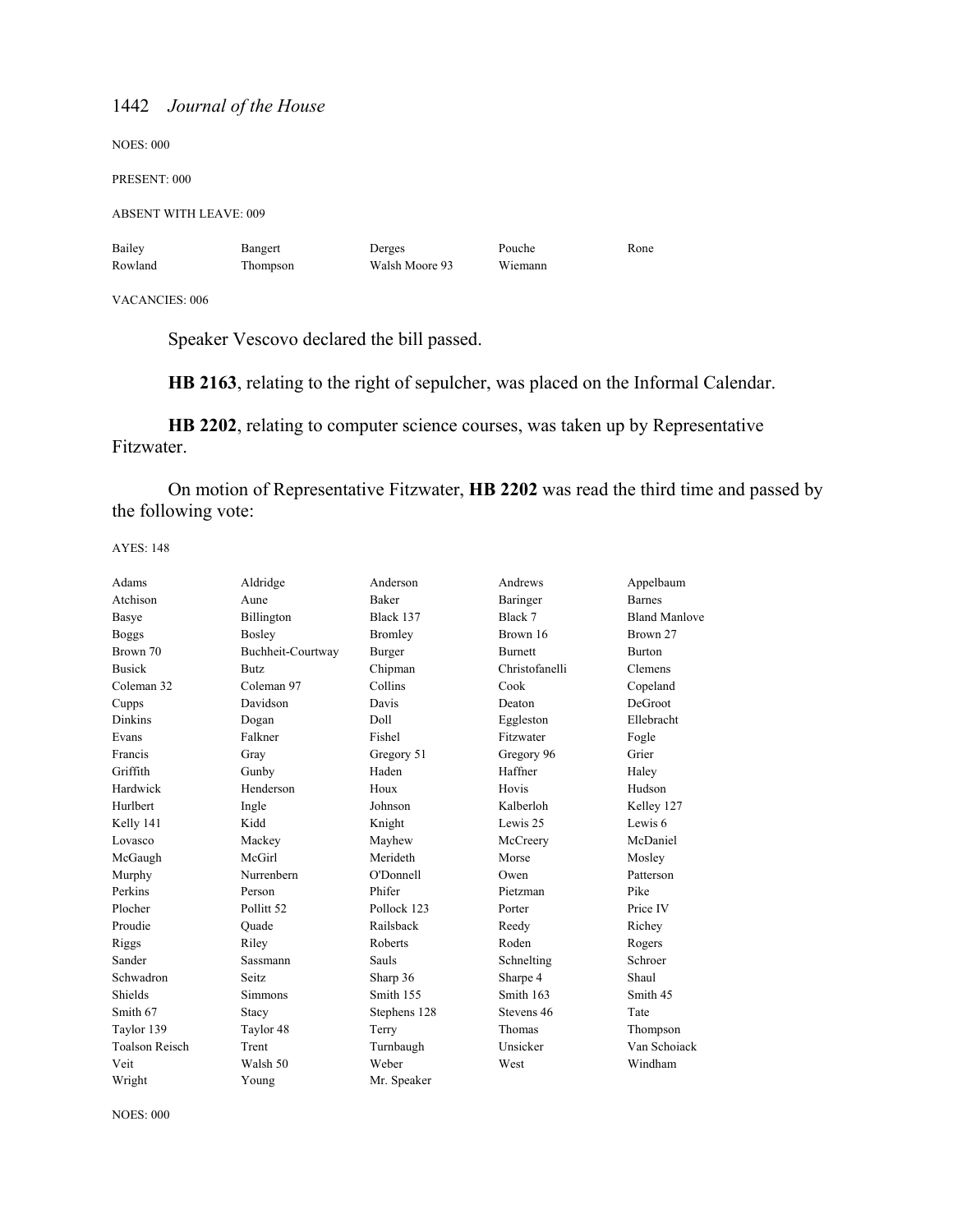PRESENT: 000

ABSENT WITH LEAVE: 009

| Bailey | Bangert | Derges         | Hicks   | Pouche |
|--------|---------|----------------|---------|--------|
| Rone   | Rowland | Walsh Moore 93 | Wiemann |        |

VACANCIES: 006

Speaker Vescovo declared the bill passed.

**HCS HB 2382**, relating to lodging establishments, was taken up by Representative Hardwick.

 On motion of Representative Hardwick, **HCS HB 2382** was read the third time and passed by the following vote:

AYES: 147

| Adams                 | Aldridge       | Anderson       | Andrews              | Appelbaum             |
|-----------------------|----------------|----------------|----------------------|-----------------------|
| Atchison              | <b>Baker</b>   | Baringer       | <b>Barnes</b>        | Basye                 |
| Billington            | Black 137      | Black 7        | <b>Bland Manlove</b> | <b>Boggs</b>          |
| Bosley                | <b>Bromley</b> | Brown 16       | Brown 27             | Brown 70              |
| Buchheit-Courtway     | Burger         | <b>Burnett</b> | <b>Burton</b>        | <b>Busick</b>         |
| <b>Butz</b>           | Chipman        | Christofanelli | Clemens              | Coleman 32            |
| Coleman 97            | Collins        | Cook           | Copeland             | Cupps                 |
| Davidson              | Davis          | Deaton         | DeGroot              | <b>Dinkins</b>        |
| Dogan                 | Doll           | Eggleston      | Ellebracht           | Evans                 |
| Falkner               | Fishel         | Fitzwater      | Fogle                | Francis               |
| Gray                  | Gregory 51     | Gregory 96     | Grier                | Griffith              |
| Gunby                 | Haden          | Haffner        | Haley                | Hardwick              |
| Henderson             | Houx           | Hovis          | Hudson               | Hurlbert              |
| Ingle                 | Johnson        | Kalberloh      | Kelley 127           | Kelly 141             |
| Kidd                  | Knight         | Lewis 25       | Lewis 6              | Lovasco               |
| Mackey                | Mayhew         | McCreery       | McDaniel             | McGaugh               |
| McGirl                | Merideth       | Morse          | Mosley               | Murphy                |
| Nurrenbern            | O'Donnell      | Owen           | Patterson            | Perkins               |
| Person                | Phifer         | Pietzman       | Pike                 | Plocher               |
| Pollitt <sub>52</sub> | Pollock 123    | Porter         | Price IV             | Proudie               |
| Quade                 | Railsback      | Reedy          | Richey               | Riggs                 |
| Riley                 | Roberts        | Roden          | Rogers               | Sander                |
| Sassmann              | Sauls          | Schnelting     | Schroer              | Schwadron             |
| Seitz.                | Sharp 36       | Sharpe 4       | Shaul                | Shields               |
| <b>Simmons</b>        | Smith 155      | Smith 163      | Smith 45             | Smith 67              |
| Stacy                 | Stephens 128   | Stevens 46     | Tate                 | Taylor 139            |
| Taylor 48             | Terry          | Thomas         | Thompson             | <b>Toalson Reisch</b> |
| Trent                 | Turnbaugh      | Unsicker       | Van Schoiack         | Veit                  |
| Walsh 50              | Walsh Moore 93 | Weber          | West                 | Wiemann               |
| Young                 | Mr. Speaker    |                |                      |                       |

NOES: 000

PRESENT: 000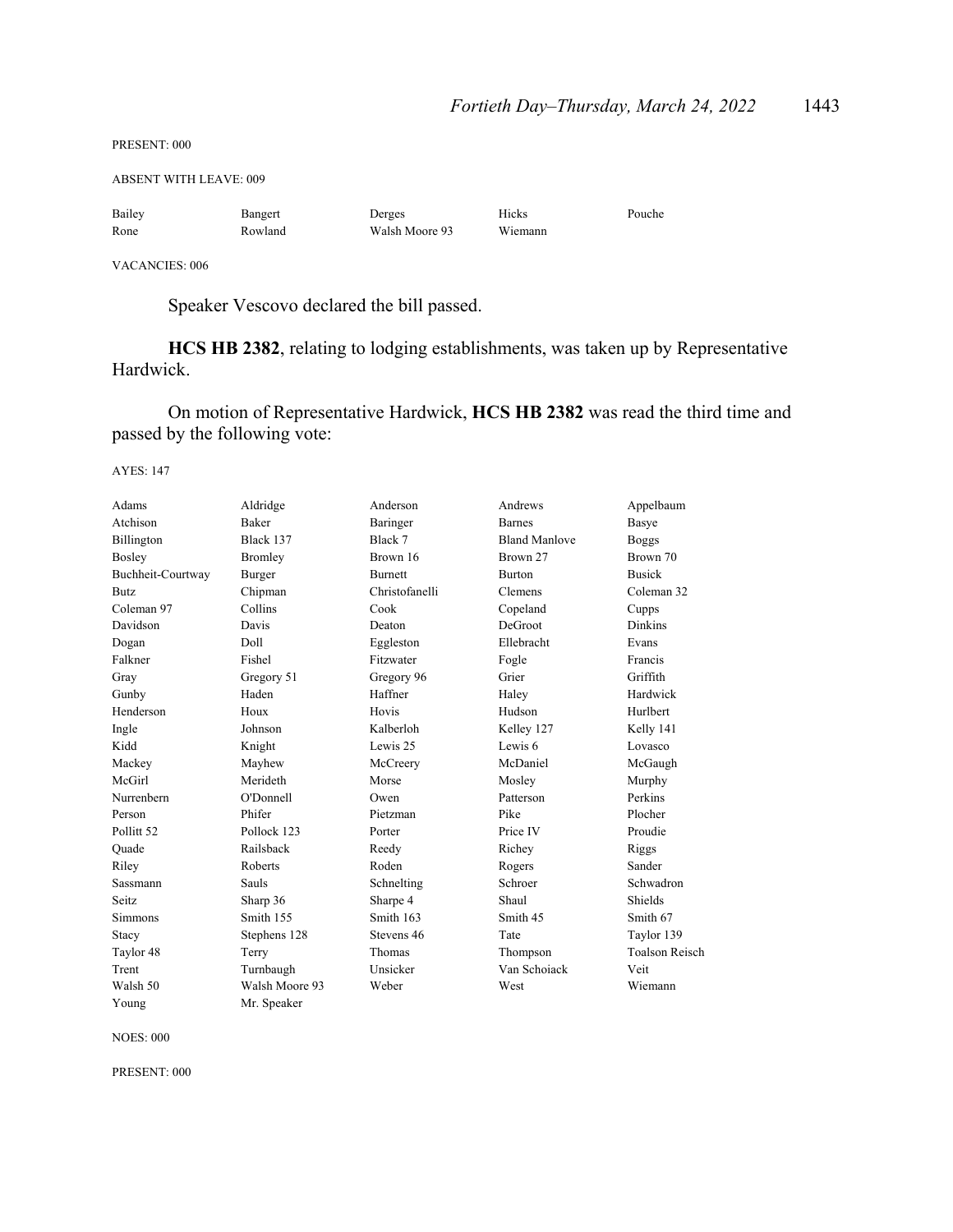ABSENT WITH LEAVE: 010

| Aune   | Bailey | Bangert | Derges  | Hicks  |
|--------|--------|---------|---------|--------|
| Pouche | Rone   | Rowland | Windham | Wright |

VACANCIES: 006

Speaker Vescovo declared the bill passed.

**HCS HB 2005**, relating to eminent domain for certain utilities, was placed on the Informal Calendar.

**HB 2193**, relating to reemployment rights of Missouri Task Force One members, was taken up by Representative Toalson Reisch.

 On motion of Representative Toalson Reisch, **HB 2193** was read the third time and passed by the following vote:

AYES: 150

| Adams                 | Aldridge          | Anderson              | Andrews        | Appelbaum            |
|-----------------------|-------------------|-----------------------|----------------|----------------------|
| Atchison              | Aune              | <b>Baker</b>          | Baringer       | <b>Barnes</b>        |
| Basye                 | Billington        | Black 137             | Black 7        | <b>Bland Manlove</b> |
| <b>Boggs</b>          | Bosley            | Bromley               | Brown 16       | Brown 27             |
| Brown 70              | Buchheit-Courtway | <b>Burger</b>         | Burnett        | <b>Burton</b>        |
| <b>Busick</b>         | <b>Butz</b>       | Chipman               | Christofanelli | Clemens              |
| Coleman 32            | Coleman 97        | Collins               | Cook           | Copeland             |
| Cupps                 | Davidson          | Davis                 | Deaton         | DeGroot              |
| Dinkins               | Dogan             | Doll                  | Eggleston      | Ellebracht           |
| Evans                 | Falkner           | Fishel                | Fitzwater      | Fogle                |
| Francis               | Gray              | Gregory 51            | Gregory 96     | Grier                |
| Griffith              | Gunby             | Haden                 | Haffner        | Haley                |
| Hardwick              | Henderson         | Hicks                 | Houx           | Hovis                |
| Hudson                | Hurlbert          | Ingle                 | Johnson        | Kalberloh            |
| Kelley 127            | Kelly 141         | Kidd                  | Knight         | Lewis 25             |
| Lewis <sub>6</sub>    | Lovasco           | Mackey                | Mayhew         | McCreery             |
| McDaniel              | McGaugh           | McGirl                | Merideth       | Morse                |
| Mosley                | Murphy            | Nurrenbern            | O'Donnell      | Owen                 |
| Patterson             | Perkins           | Person                | Phifer         | Pietzman             |
| Pike                  | Plocher           | Pollitt <sub>52</sub> | Pollock 123    | Porter               |
| Price IV              | Proudie           | Ouade                 | Railsback      | Reedy                |
| Richey                | Riggs             | Riley                 | Roberts        | Roden                |
| Rogers                | Sander            | Sassmann              | Sauls          | Schnelting           |
| Schroer               | Schwadron         | Seitz                 | Sharp 36       | Sharpe 4             |
| Shaul                 | Shields           | Simmons               | Smith 163      | Smith 45             |
| Smith 67              | Stacy             | Stephens 128          | Stevens 46     | Tate                 |
| Taylor 139            | Taylor 48         | Terry                 | Thomas         | Thompson             |
| <b>Toalson Reisch</b> | Trent             | Turnbaugh             | Unsicker       | Van Schoiack         |
| Veit                  | Walsh 50          | Walsh Moore 93        | Weber          | West                 |
| Wiemann               | Windham           | Wright                | Young          | Mr. Speaker          |

NOES: 000

PRESENT: 000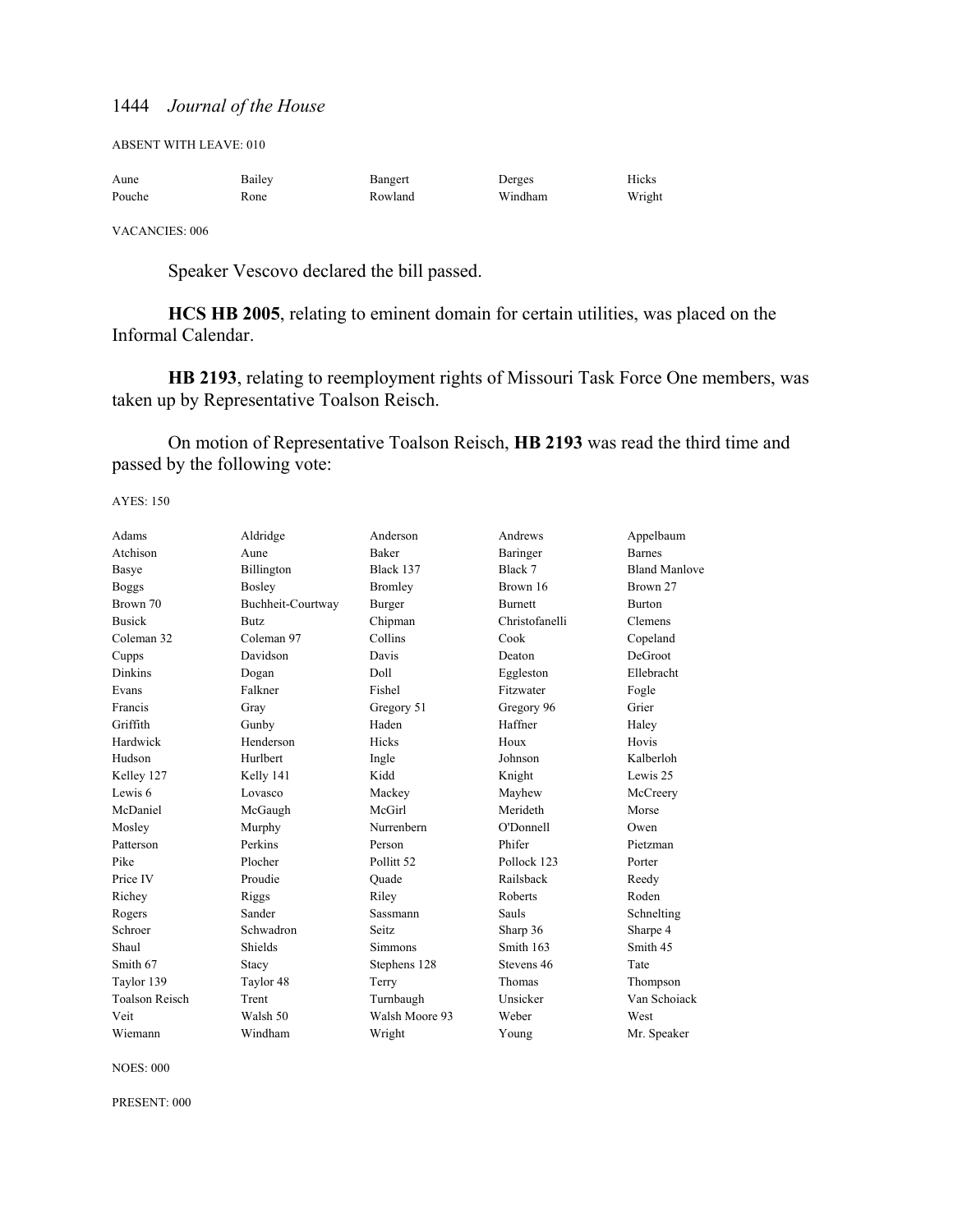ABSENT WITH LEAVE: 007

| Bailey  | Bangert   | Derges | Pouche | Rone |
|---------|-----------|--------|--------|------|
| Rowland | Smith 155 |        |        |      |

VACANCIES: 006

Speaker Vescovo declared the bill passed.

# **THIRD READING OF HOUSE BILLS - CONSENT**

**HCS HB 1606**, relating to county financial statements, was taken up by Representative McGaugh.

 On motion of Representative McGaugh, **HCS HB 1606** was read the third time and passed by the following vote:

AYES: 148

| Adams                 | Aldridge          | Anderson     | Andrews        | Appelbaum             |
|-----------------------|-------------------|--------------|----------------|-----------------------|
| Atchison              | Aune              | <b>Baker</b> | Baringer       | <b>Barnes</b>         |
| Basye                 | Billington        | Black 137    | Black 7        | <b>Bland Manlove</b>  |
| <b>Boggs</b>          | Bosley            | Bromley      | Brown 16       | Brown 27              |
| Brown 70              | Buchheit-Courtway | Burger       | <b>Burnett</b> | <b>Burton</b>         |
| <b>Busick</b>         | Butz              | Chipman      | Christofanelli | Clemens               |
| Coleman 32            | Coleman 97        | Collins      | Cook           | Copeland              |
| Cupps                 | Davidson          | Davis        | Deaton         | DeGroot               |
| <b>Dinkins</b>        | Dogan             | Doll         | Eggleston      | Evans                 |
| Falkner               | Fishel            | Fitzwater    | Fogle          | Francis               |
| Gray                  | Gregory 51        | Gregory 96   | Grier          | Griffith              |
| Gunby                 | Haden             | Haffner      | Haley          | Hardwick              |
| Henderson             | Hicks             | Houx         | Hovis          | Hudson                |
| Hurlbert              | Ingle             | Johnson      | Kalberloh      | Kelley 127            |
| Kelly 141             | Kidd              | Knight       | Lewis 25       | Lewis 6               |
| Lovasco               | Mackey            | Mayhew       | McCreery       | McDaniel              |
| McGaugh               | McGirl            | Merideth     | Morse          | Mosley                |
| Murphy                | Nurrenbern        | O'Donnell    | Owen           | Patterson             |
| Perkins               | Phifer            | Pietzman     | Pike           | Plocher               |
| Pollitt <sub>52</sub> | Pollock 123       | Porter       | Price IV       | Proudie               |
| Ouade                 | Railsback         | Reedy        | Richey         | Riggs                 |
| Riley                 | Roberts           | Roden        | Rogers         | Sander                |
| Sassmann              | Sauls             | Schnelting   | Schroer        | Schwadron             |
| Seitz                 | Sharp 36          | Sharpe 4     | Shaul          | Shields               |
| Simmons               | Smith 155         | Smith 163    | Smith 45       | Smith 67              |
| Stacy                 | Stephens 128      | Stevens 46   | Tate           | Taylor 139            |
| Taylor 48             | Terry             | Thomas       | Thompson       | <b>Toalson Reisch</b> |
| Trent                 | Turnbaugh         | Unsicker     | Van Schoiack   | Walsh 50              |
| Walsh Moore 93        | Weber             | West         | Wiemann        | Windham               |
| Wright                | Young             | Mr. Speaker  |                |                       |

NOES: 000

PRESENT: 000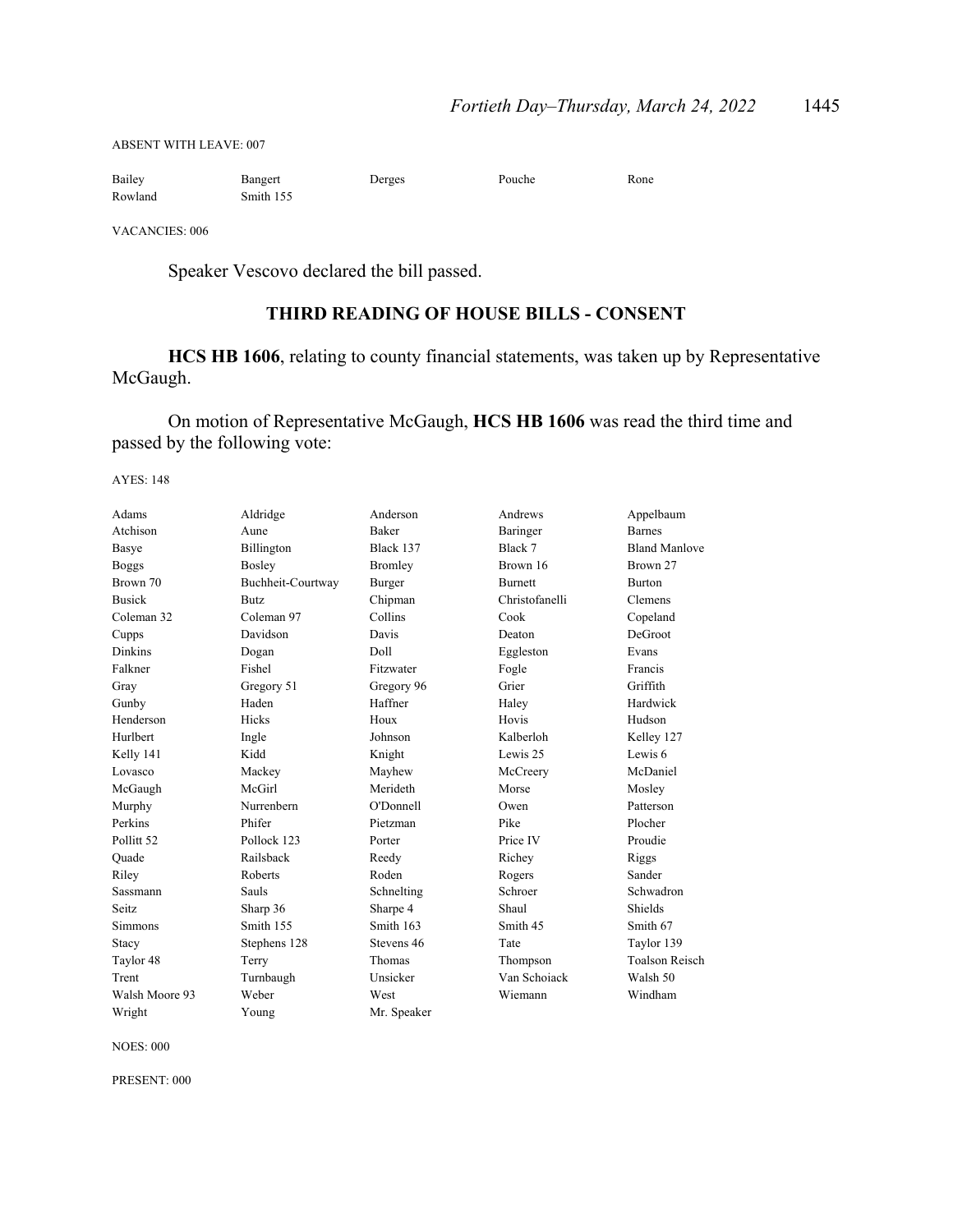ABSENT WITH LEAVE: 009

| Bailey | Bangert | Derges  | Ellebracht | Person |
|--------|---------|---------|------------|--------|
| Pouche | Rone    | Rowland | Veit       |        |

VACANCIES: 006

Speaker Vescovo declared the bill passed.

**HCS HB 1984**, relating to the Missouri department of transportation and highway patrol employees' retirement system, was taken up by Representative Hovis.

 On motion of Representative Hovis, **HCS HB 1984** was read the third time and passed by the following vote:

AYES: 148

| Adams                 | Aldridge          | Anderson     | Andrews        | Appelbaum             |
|-----------------------|-------------------|--------------|----------------|-----------------------|
| Atchison              | Aune              | <b>Baker</b> | Baringer       | <b>Barnes</b>         |
| Basye                 | Billington        | Black 137    | Black 7        | <b>Bland Manlove</b>  |
| <b>Boggs</b>          | Bosley            | Bromley      | Brown 16       | Brown 27              |
| Brown 70              | Buchheit-Courtway | Burger       | <b>Burnett</b> | <b>Burton</b>         |
| <b>Busick</b>         | Butz              | Chipman      | Christofanelli | Clemens               |
| Coleman 32            | Coleman 97        | Collins      | Cook           | Copeland              |
| Cupps                 | Davidson          | Davis        | Deaton         | DeGroot               |
| <b>Dinkins</b>        | Dogan             | Doll         | Eggleston      | Evans                 |
| Falkner               | Fishel            | Fitzwater    | Fogle          | Gray                  |
| Gregory 51            | Gregory 96        | Grier        | Griffith       | Gunby                 |
| Haden                 | Haffner           | Haley        | Hardwick       | Henderson             |
| Hicks                 | Houx              | Hovis        | Hudson         | Hurlbert              |
| Ingle                 | Johnson           | Kalberloh    | Kelley 127     | Kelly 141             |
| Kidd                  | Knight            | Lewis 25     | Lewis 6        | Lovasco               |
| Mackey                | Mayhew            | McCreery     | McDaniel       | McGaugh               |
| McGirl                | Merideth          | Morse        | Mosley         | Murphy                |
| Nurrenbern            | O'Donnell         | Owen         | Patterson      | Perkins               |
| Person                | Phifer            | Pietzman     | Pike           | Plocher               |
| Pollitt <sub>52</sub> | Pollock 123       | Porter       | Price IV       | Proudie               |
| Quade                 | Railsback         | Reedy        | Richey         | Riggs                 |
| Riley                 | Roberts           | Roden        | Rogers         | Sander                |
| Sassmann              | Sauls             | Schnelting   | Schroer        | Schwadron             |
| <b>Seitz</b>          | Sharp 36          | Sharpe 4     | Shaul          | Shields               |
| <b>Simmons</b>        | Smith 155         | Smith 163    | Smith 45       | Smith 67              |
| Stacy                 | Stephens 128      | Stevens 46   | Tate           | Taylor 139            |
| Taylor 48             | Terry             | Thomas       | Thompson       | <b>Toalson Reisch</b> |
| Trent                 | Turnbaugh         | Unsicker     | Van Schoiack   | Veit                  |
| Walsh 50              | Walsh Moore 93    | Weber        | West           | Wiemann               |
| Windham               | Young             | Mr. Speaker  |                |                       |

NOES: 000

PRESENT: 000

ABSENT WITH LEAVE: 009

| Bailey | Bangert | Derges  | Ellebracht | Francis |
|--------|---------|---------|------------|---------|
| Pouche | Rone    | Rowland | Wright     |         |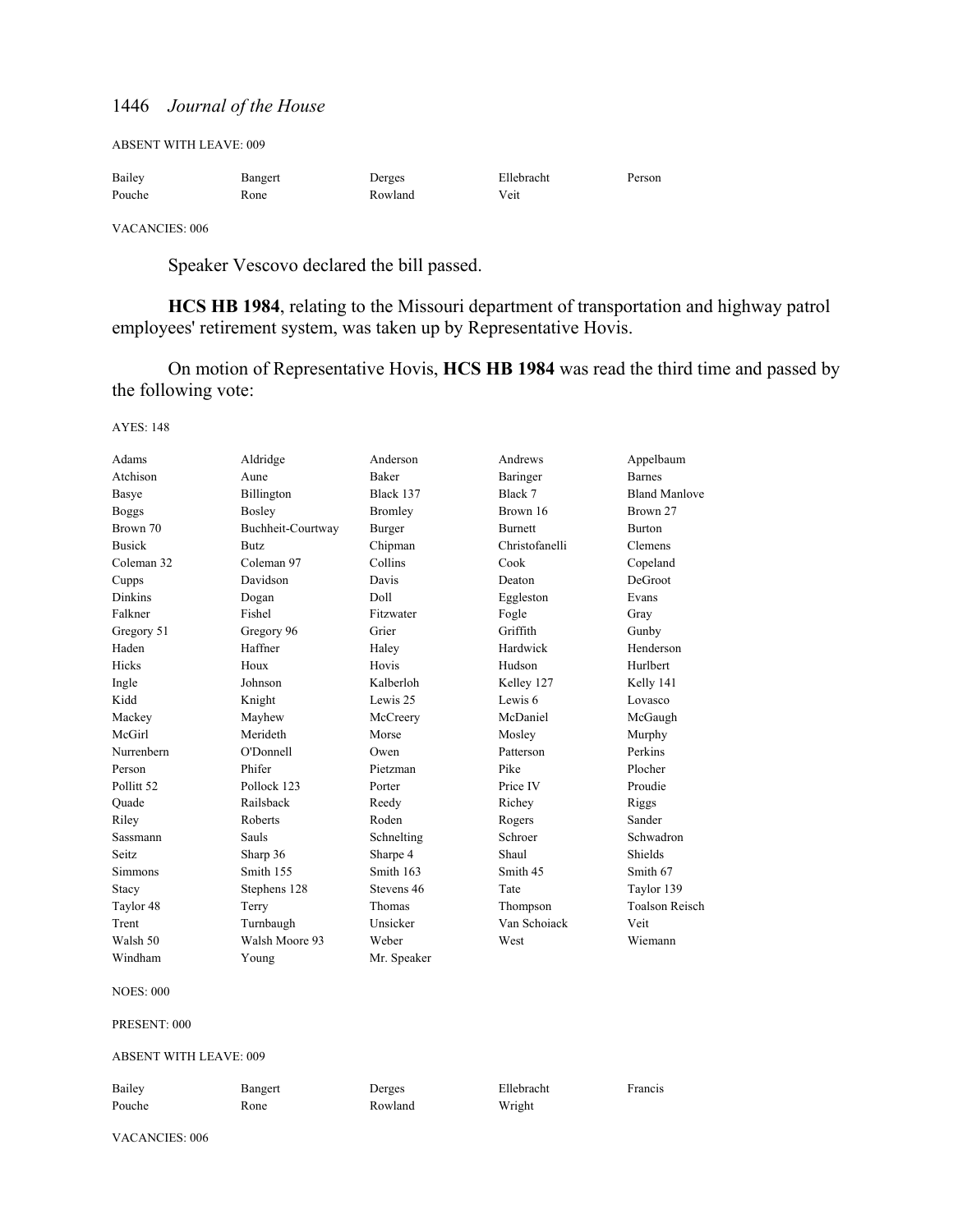Speaker Vescovo declared the bill passed.

# **HOUSE RESOLUTIONS**

**HR 3268**, relating to employees of the Missouri House of Representatives, was taken up by Representative Chipman.

On motion of Representative Chipman, **HR 3268** was adopted by the following vote:

AYES: 147

| Adams             | Anderson       | Andrews        | Appelbaum             | Atchison              |
|-------------------|----------------|----------------|-----------------------|-----------------------|
| Aune              | <b>Baker</b>   | Baringer       | <b>Barnes</b>         | Basye                 |
| Billington        | Black 137      | Black 7        | <b>Bland Manlove</b>  | <b>Boggs</b>          |
| Bosley            | <b>Bromley</b> | Brown 16       | Brown 27              | Brown 70              |
| Buchheit-Courtway | Burger         | <b>Burnett</b> | <b>Burton</b>         | <b>Busick</b>         |
| <b>Butz</b>       | Chipman        | Christofanelli | Clemens               | Coleman 32            |
| Coleman 97        | Collins        | Cook           | Copeland              | Cupps                 |
| Davidson          | Davis          | Deaton         | DeGroot               | <b>Dinkins</b>        |
| Dogan             | Doll           | Eggleston      | Evans                 | Falkner               |
| Fishel            | Fitzwater      | Fogle          | Francis               | Gray                  |
| Gregory 51        | Gregory 96     | Grier          | Griffith              | Gunby                 |
| Haden             | Haffner        | Haley          | Hardwick              | Henderson             |
| Hicks             | Houx           | Hovis          | Hudson                | Hurlbert              |
| Ingle             | Johnson        | Kalberloh      | Kelley 127            | Kelly 141             |
| Kidd              | Knight         | Lewis 25       | Lewis 6               | Lovasco               |
| Mackey            | Mayhew         | McCreery       | McDaniel              | McGaugh               |
| McGirl            | Merideth       | Morse          | Mosley                | Murphy                |
| Nurrenbern        | O'Donnell      | Owen           | Patterson             | Perkins               |
| Person            | Pietzman       | Pike           | Plocher               | Pollitt <sub>52</sub> |
| Pollock 123       | Porter         | Price IV       | Proudie               | Ouade                 |
| Railsback         | Reedy          | Richey         | Riggs                 | Riley                 |
| Roberts           | Roden          | Rogers         | Sander                | Sassmann              |
| Sauls             | Schnelting     | Schroer        | Schwadron             | Seitz.                |
| Sharp 36          | Sharpe 4       | Shaul          | Shields               | <b>Simmons</b>        |
| Smith 155         | Smith 163      | Smith 45       | Smith 67              | Stacy                 |
| Stephens 128      | Stevens 46     | Tate           | Taylor 139            | Taylor 48             |
| Terry             | Thomas         | Thompson       | <b>Toalson Reisch</b> | Trent                 |
| Turnbaugh         | Unsicker       | Van Schoiack   | Veit                  | Walsh 50              |
| Walsh Moore 93    | Weber          | West           | Wiemann               | Windham               |
| Young             | Mr. Speaker    |                |                       |                       |

NOES: 000

PRESENT: 000

ABSENT WITH LEAVE: 010

| Aldridge | Bailey | Bangert | Derges  | Ellebracht |
|----------|--------|---------|---------|------------|
| Phifer   | Pouche | Rone    | Rowland | Wright     |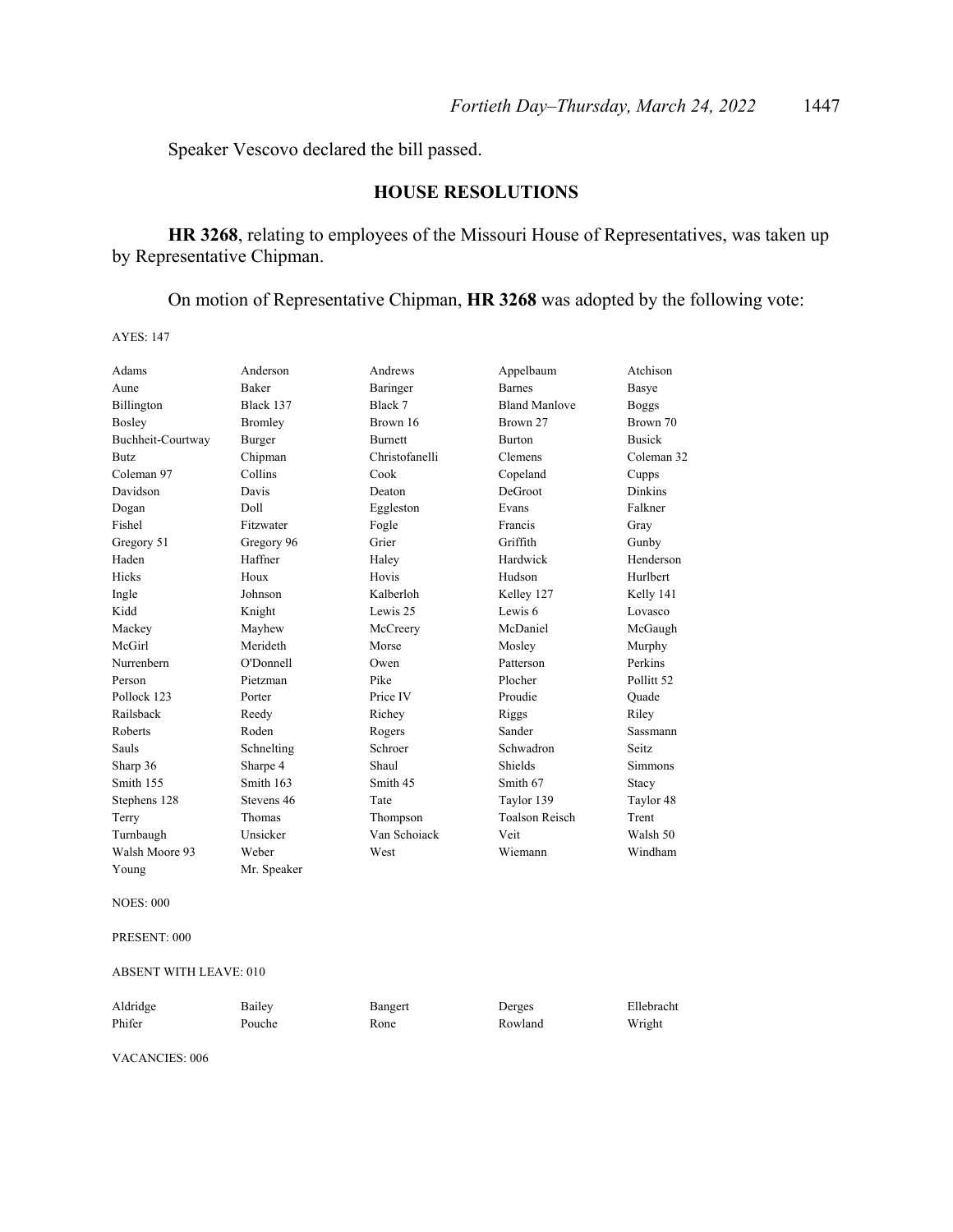# **THIRD READING OF HOUSE BILLS**

**HCS HB 1734**, relating to utilities, was placed on the Informal Calendar.

**HCS HB 1677**, relating to pharmacy benefits managers, was placed on the Informal Calendar.

**HCS HBs 2502 & 2556**, relating to sports wagering, was taken up by Representative Houx.

 On motion of Representative Houx, **HCS HBs 2502 & 2556** was read the third time and passed by the following vote:

AYES: 115

| Adams                         | Aldridge          | Anderson       | Andrews        | Appelbaum    |
|-------------------------------|-------------------|----------------|----------------|--------------|
| Aune                          | Baringer          | <b>Barnes</b>  | Basye          | Black 7      |
| <b>Bland Manlove</b>          | Bosley            | Bromley        | Brown 16       | Brown 27     |
| Brown 70                      | Buchheit-Courtway | Burger         | <b>Burnett</b> | Burton       |
| Butz                          | Chipman           | Christofanelli | Clemens        | Coleman 32   |
| Collins                       | Cook              | Davidson       | Davis          | Deaton       |
| DeGroot                       | <b>Dinkins</b>    | Dogan          | Doll           | Eggleston    |
| Falkner                       | Fitzwater         | Fogle          | Francis        | Gray         |
| Gregory 51                    | Gregory 96        | Grier          | Griffith       | Gunby        |
| Hardwick                      | Henderson         | Hicks          | Houx           | Hovis        |
| Hurlbert                      | Ingle             | Johnson        | Kalberloh      | Knight       |
| Lewis 25                      | Lovasco           | Mackey         | Mayhew         | McCreery     |
| McDaniel                      | McGaugh           | Merideth       | Mosley         | Murphy       |
| Nurrenbern                    | O'Donnell         | Patterson      | Perkins        | Person       |
| Pike                          | Plocher           | Pollitt 52     | Porter         | Price IV     |
| Proudie                       | Ouade             | Railsback      | Reedy          | Riley        |
| Roberts                       | Roden             | Rogers         | Sander         | Sassmann     |
| Sauls                         | Schroer           | Schwadron      | Sharp 36       | Sharpe 4     |
| Shaul                         | Shields           | Simmons        | Smith 155      | Smith 163    |
| Smith 45                      | Smith 67          | Stephens 128   | Stevens 46     | Tate         |
| Taylor 139                    | Taylor 48         | Terry          | Thompson       | Trent        |
| Turnbaugh                     | Van Schoiack      | Veit           | Walsh Moore 93 | Weber        |
| West                          | Wiemann           | Windham        | Young          | Mr. Speaker  |
| <b>NOES: 033</b>              |                   |                |                |              |
| Atchison                      | <b>Baker</b>      | Billington     | Black 137      | <b>Boggs</b> |
| <b>Busick</b>                 | Coleman 97        | Copeland       | Cupps          | Evans        |
| Fishel                        | Haden             | Haffner        | Haley          | Hudson       |
| Kelley 127                    | Kelly 141         | Kidd           | Lewis 6        | Morse        |
| Owen                          | Phifer            | Pietzman       | Pollock 123    | Richey       |
| Riggs                         | Schnelting        | Seitz.         | Stacy          | Thomas       |
| <b>Toalson Reisch</b>         | Unsicker          | Walsh 50       |                |              |
| PRESENT: 000                  |                   |                |                |              |
| <b>ABSENT WITH LEAVE: 009</b> |                   |                |                |              |
| Bailey                        | Bangert           | Derges         | Ellebracht     | McGirl       |
| Pouche                        | Rone              | Rowland        | Wright         |              |
|                               |                   |                |                |              |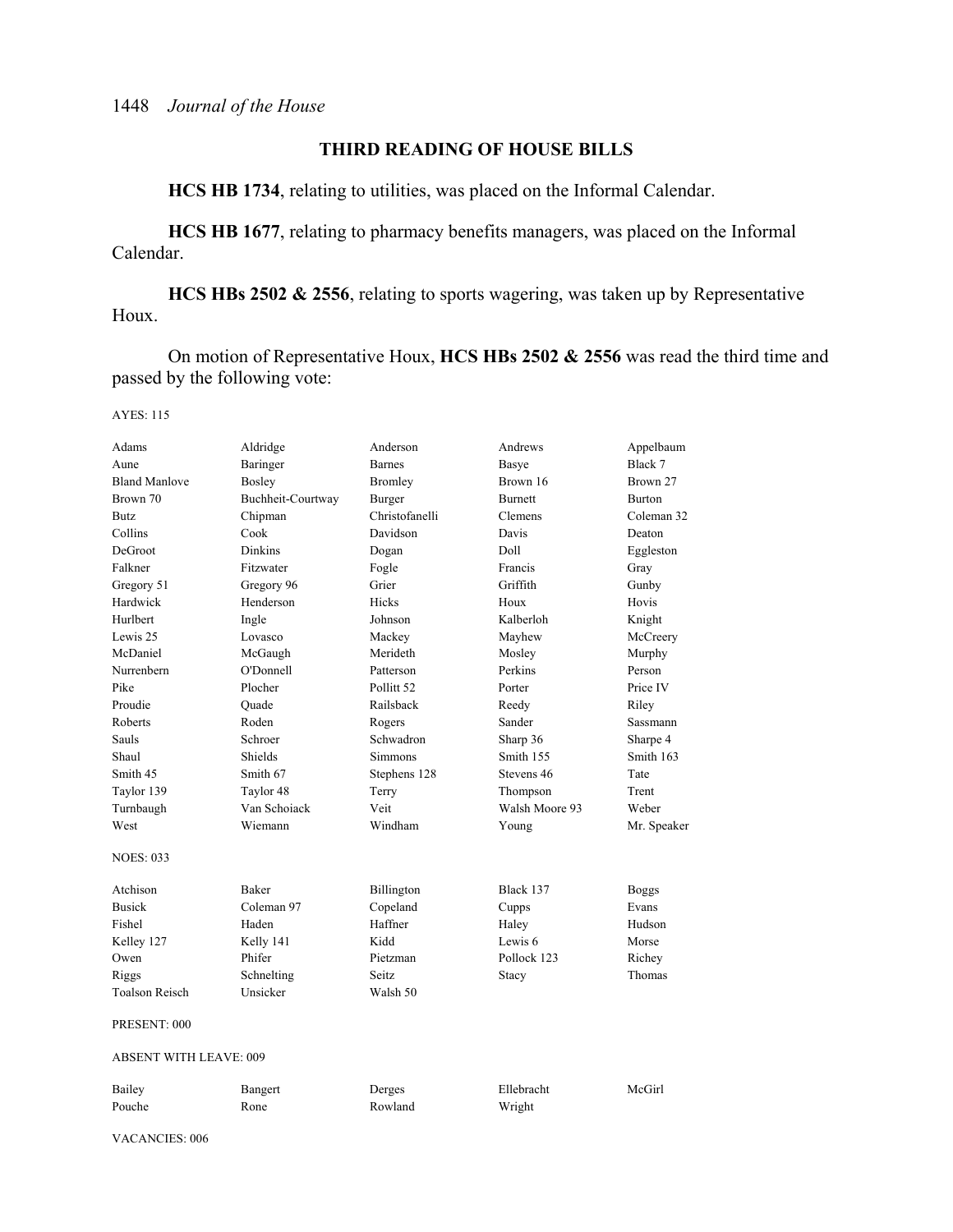Speaker Vescovo declared the bill passed.

# **THIRD READING OF HOUSE BILLS - INFORMAL**

**HB 2355**, relating to time-critical diagnosis, was taken up by Representative Andrews.

 On motion of Representative Andrews, **HB 2355** was read the third time and passed by the following vote:

AYES: 146

| Adams             | Aldridge       | Anderson              | Andrews               | Appelbaum            |
|-------------------|----------------|-----------------------|-----------------------|----------------------|
| Atchison          | Aune           | Baker                 | Baringer              | <b>Barnes</b>        |
| Basye             | Billington     | Black 137             | Black 7               | <b>Bland Manlove</b> |
| <b>Boggs</b>      | <b>Bromley</b> | Brown 16              | Brown 27              | Brown 70             |
| Buchheit-Courtway | Burger         | <b>Burnett</b>        | <b>Burton</b>         | <b>Busick</b>        |
| <b>Butz</b>       | Chipman        | Christofanelli        | Clemens               | Coleman 32           |
| Coleman 97        | Collins        | Cook                  | Copeland              | Cupps                |
| Davidson          | Davis          | Deaton                | DeGroot               | <b>Dinkins</b>       |
| Dogan             | Doll           | Eggleston             | Evans                 | Falkner              |
| Fishel            | Fitzwater      | Fogle                 | Francis               | Gray                 |
| Gregory 51        | Gregory 96     | Grier                 | Griffith              | Gunby                |
| Haden             | Haffner        | Haley                 | Hardwick              | Henderson            |
| Hicks             | Houx           | Hudson                | Hurlbert              | Ingle                |
| Johnson           | Kalberloh      | Kelley 127            | Kelly 141             | Kidd                 |
| Knight            | Lewis 25       | Lewis 6               | Lovasco               | Mackey               |
| Mayhew            | McCreery       | McDaniel              | McGaugh               | Merideth             |
| Morse             | Mosley         | Murphy                | Nurrenbern            | O'Donnell            |
| Owen              | Patterson      | Perkins               | Person                | Phifer               |
| Pietzman          | Pike           | Plocher               | Pollitt <sub>52</sub> | Pollock 123          |
| Porter            | Price IV       | Proudie               | Ouade                 | Railsback            |
| Reedy             | Richey         | Riggs                 | Riley                 | Roberts              |
| Roden             | Rogers         | Sander                | Sassmann              | Sauls                |
| Schnelting        | Schroer        | Schwadron             | Seitz.                | Sharp 36             |
| Sharpe 4          | Shaul          | Shields               | Simmons               | Smith 155            |
| Smith 163         | Smith 45       | Smith 67              | Stacy                 | Stephens 128         |
| Stevens 46        | Tate           | Taylor 139            | Taylor 48             | Terry                |
| Thomas            | Thompson       | <b>Toalson Reisch</b> | Trent                 | Turnbaugh            |
| Unsicker          | Van Schoiack   | Veit                  | Walsh 50              | Walsh Moore 93       |
| Weber             | West           | Wiemann               | Windham               | Young                |
| Mr. Speaker       |                |                       |                       |                      |

NOES: 000

PRESENT: 000

#### ABSENT WITH LEAVE: 011

| Bailey | Bangert | Bosley | Derges | Ellebracht |
|--------|---------|--------|--------|------------|
| Hovis  | McGirl  | Pouche | Rone   | Rowland    |
| Wright |         |        |        |            |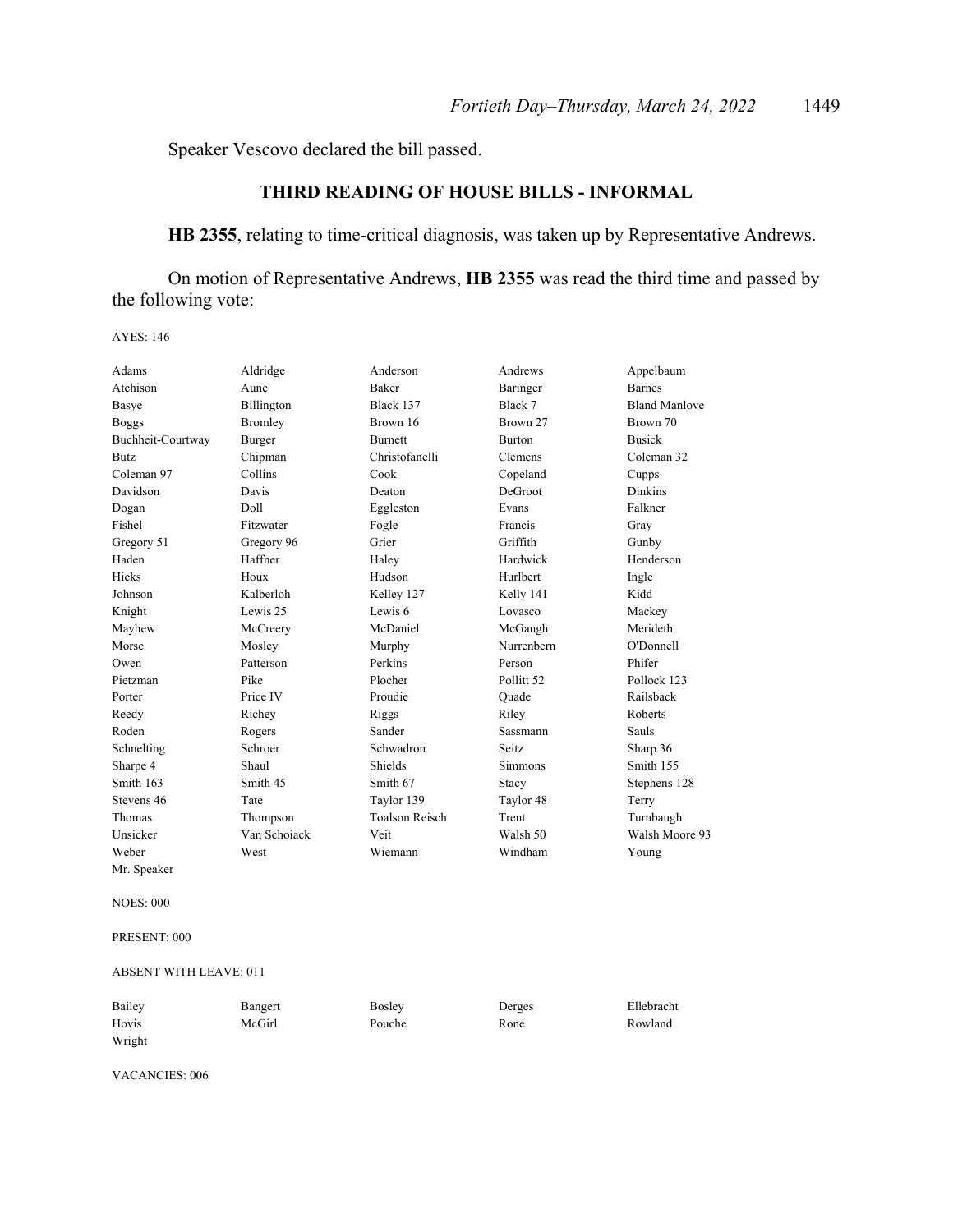Speaker Vescovo declared the bill passed.

**HB 2163**, relating to the right of sepulcher, was taken up by Representative Houx.

 On motion of Representative Houx, **HB 2163** was read the third time and passed by the following vote:

#### AYES: 145

| Adams            | Anderson                      | Andrews        | Appelbaum            | Atchison          |  |  |
|------------------|-------------------------------|----------------|----------------------|-------------------|--|--|
| Aune             | <b>Baker</b>                  | Baringer       | <b>Barnes</b>        | Basye             |  |  |
| Billington       | Black 137                     | Black 7        | <b>Bland Manlove</b> | <b>Boggs</b>      |  |  |
| <b>Bromley</b>   | Brown 16                      | Brown 27       | Brown 70             | Buchheit-Courtway |  |  |
| Burger           | <b>Burnett</b>                | <b>Burton</b>  | <b>Busick</b>        | Butz              |  |  |
| Chipman          | Christofanelli                | Clemens        | Coleman 32           | Coleman 97        |  |  |
| Collins          | Cook                          | Copeland       | Cupps                | Davidson          |  |  |
| Davis            | Deaton                        | DeGroot        | Dinkins              | Dogan             |  |  |
| Doll             | Eggleston                     | Evans          | Falkner              | Fishel            |  |  |
| Fitzwater        | Fogle                         | Francis        | Gray                 | Gregory 51        |  |  |
| Gregory 96       | Grier                         | Griffith       | Gunby                | Haden             |  |  |
| Haffner          | Haley                         | Hardwick       | Henderson            | <b>Hicks</b>      |  |  |
| Houx             | Hudson                        | Hurlbert       | Ingle                | Johnson           |  |  |
| Kalberloh        | Kelley 127                    | Kelly 141      | Kidd                 | Knight            |  |  |
| Lewis 25         | Lewis 6                       | Lovasco        | Mackey               | Mayhew            |  |  |
| McCreery         | McDaniel                      | McGaugh        | Merideth             | Morse             |  |  |
| Mosley           | Murphy                        | Nurrenbern     | Owen                 | Patterson         |  |  |
| Perkins          | Person                        | Phifer         | Pietzman             | Pike              |  |  |
| Plocher          | Pollitt 52                    | Pollock 123    | Porter               | Price IV          |  |  |
| Proudie          | Quade                         | Railsback      | Reedy                | Richey            |  |  |
| Riggs            | Riley                         | Roberts        | Roden                | Rogers            |  |  |
| Sander           | Sassmann                      | Sauls          | Schnelting           | Schroer           |  |  |
| Schwadron        | Seitz                         | Sharp 36       | Sharpe 4             | Shaul             |  |  |
| Shields          | Simmons                       | Smith 155      | Smith 163            | Smith 45          |  |  |
| Smith 67         | Stacy                         | Stephens 128   | Stevens 46           | Tate              |  |  |
| Taylor 139       | Taylor 48                     | Terry          | Thomas               | Thompson          |  |  |
| Toalson Reisch   | Trent                         | Turnbaugh      | Unsicker             | Van Schoiack      |  |  |
| Veit             | Walsh 50                      | Walsh Moore 93 | Weber                | West              |  |  |
| Wiemann          | Windham                       | Wright         | Young                | Mr. Speaker       |  |  |
| <b>NOES: 000</b> |                               |                |                      |                   |  |  |
| PRESENT: 000     |                               |                |                      |                   |  |  |
|                  | <b>ABSENT WITH LEAVE: 012</b> |                |                      |                   |  |  |
| Aldridge         | Bailey                        | Bangert        | <b>Bosley</b>        | Derges            |  |  |

VACANCIES: 006

Rone Rowland

Speaker Vescovo declared the bill passed.

Ellebracht Hovis McGirl O'Donnell Pouche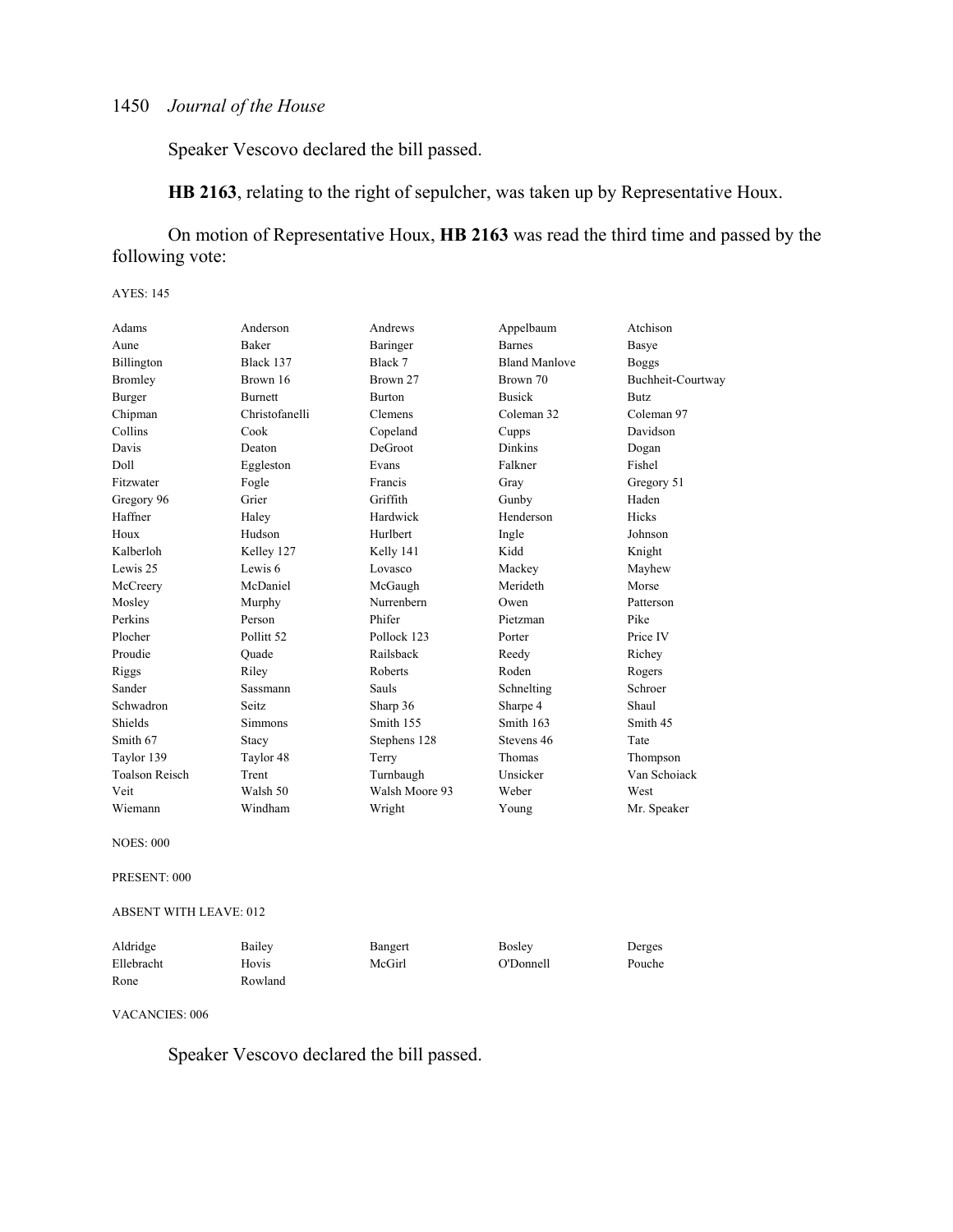# **PERFECTION OF HOUSE BILLS - INFORMAL**

**HCS HB 2127**, relating to offenses involving teller machines, was taken up by Representative Francis.

On motion of Representative Francis, the title of **HCS HB 2127** was agreed to.

Representative O'Donnell assumed the Chair.

On motion of Representative Francis, **HCS HB 2127** was adopted.

On motion of Representative Francis, **HCS HB 2127** was ordered perfected and printed.

**HB 2387**, relating to soybean assessments, was taken up by Representative Gregory (51).

On motion of Representative Gregory (51), the title of **HB 2387** was agreed to.

On motion of Representative Gregory (51), **HB 2387** was ordered perfected and printed.

**HCS HB 2000**, relating to Holocaust education, was taken up by Representative Schwadron.

Representative Schwadron offered **House Amendment No. 1**.

*House Amendment No. 1*

AMEND House Committee Substitute for House Bill No. 2000, Page 2, Section 161.700, Lines 28 and 30, by deleting each occurrence of the word "**may**" and inserting in lieu thereof the word "**shall**"; and

 Further amend said bill, page, and section, Line 35, by deleting all of said line and inserting in lieu thereof the following:

"**awareness commission, the United States Holocaust Memorial Museum, or the St. Louis Kaplan Feldman Holocaust Museum.**"; and

Further amend said bill, page, and section, Line 40, by inserting after all of said line the following:

"**(4) Each school district shall adopt the curriculum provided by the department of elementary and secondary education under subdivision (3) of this subsection or a substantially similar curriculum beginning in the 2023-24 school year. Each school district shall determine the minimum amount of instruction time that qualifies as a unit of instruction satisfying the requirements of this subsection.**"; and

Further amend said bill, page, and section by renumbering all subdivisions accordingly; and

 Further amend said bill, page, and section, Line 41, by deleting the word "**may**" and inserting in lieu thereof the word "**shall**"; and

Further amend said bill by amending the title, enacting clause, and intersectional references accordingly.

 Representative Davidson offered **House Amendment No. 1 to House Amendment No. 1**.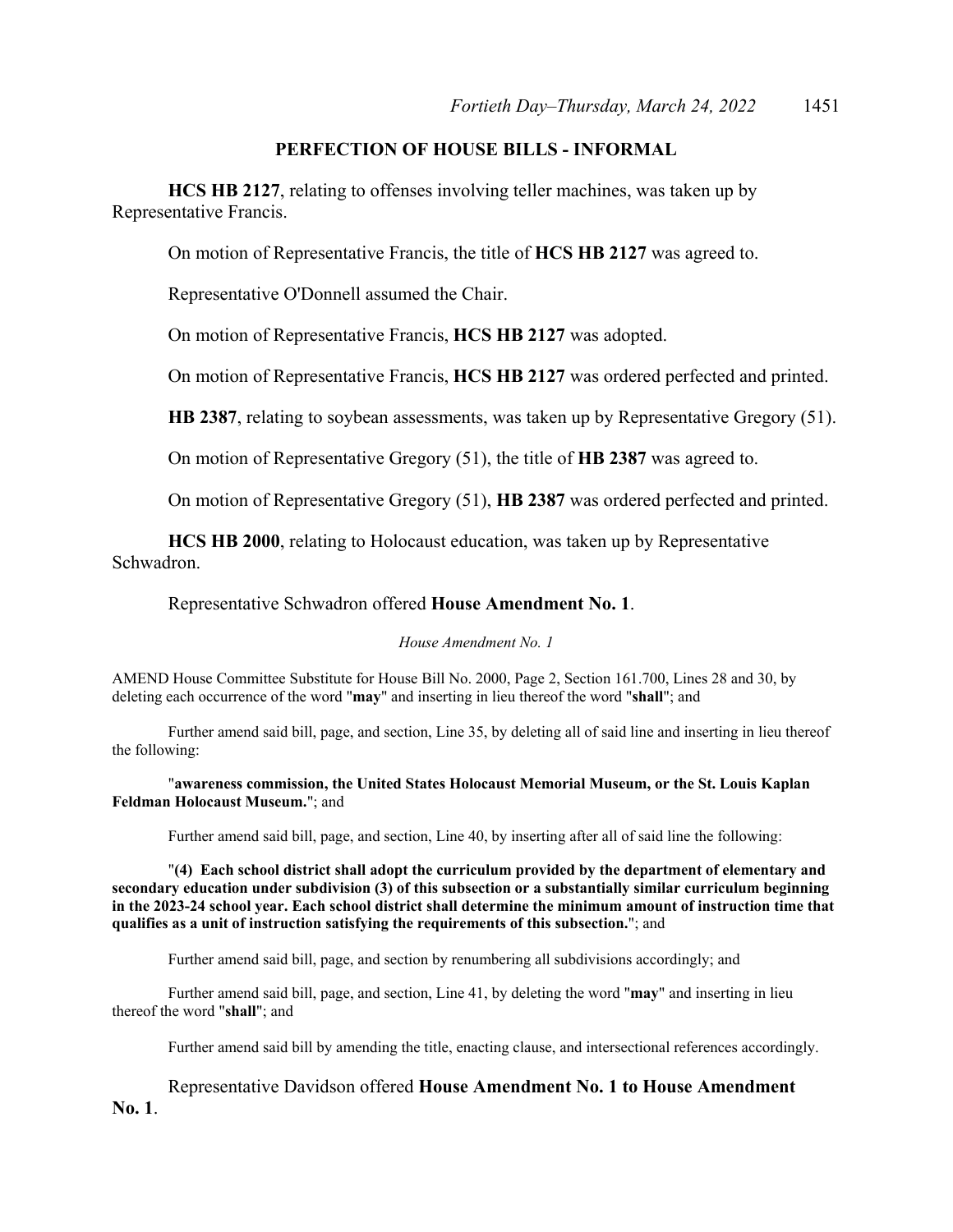*House Amendment No. 1 to House Amendment No. 1*

AMEND House Amendment No. 1 to House Committee Substitute for House Bill No. 2000, Page 1, Lines 1-3, by deleting said lines and inserting in lieu thereof the following:

 "AMEND House Committee Substitute for House Bill No. 2000, Page 2, Section 161.700, Line 28, by deleting the words "**week may**" and inserting in lieu thereof the phrase "**shall be taught during a week as determined by each school district and shall**"; and

 Further amend said bill, page, and section, Line 30, by deleting the word "**may**" and inserting in lieu thereof the word "**shall**"; and"; and

Further amend said bill by amending the title, enacting clause, and intersectional references accordingly.

 On motion of Representative Davidson, **House Amendment No. 1 to House Amendment No. 1** was adopted.

 On motion of Representative Schwadron, **House Amendment No. 1, as amended**, was adopted.

On motion of Representative Schwadron, **HCS HB 2000, as amended**, was adopted.

 On motion of Representative Schwadron, **HCS HB 2000, as amended**, was ordered perfected and printed.

## **REFERRAL OF HOUSE JOINT RESOLUTIONS**

The following House Joint Resolutions were referred to the Committee indicated:

- **HJR 83** Special Committee on Criminal Justice
- **HJR 127** Emerging Issues
- **HJR 138** Special Committee on Public Policy
- **HJR 141** Elections and Elected Officials

## **REFERRAL OF HOUSE BILLS - APPROPRIATIONS**

The following House Bills were referred to the Committee indicated:

**HB 3015** - Budget **HB 3020** - Budget

# **REFERRAL OF HOUSE BILLS**

The following House Bills were referred to the Committee indicated:

**HB 1637** - Fiscal Review **HCS HB 2032** - Fiscal Review **HB 1549** - Judiciary **HB 1551** - Judiciary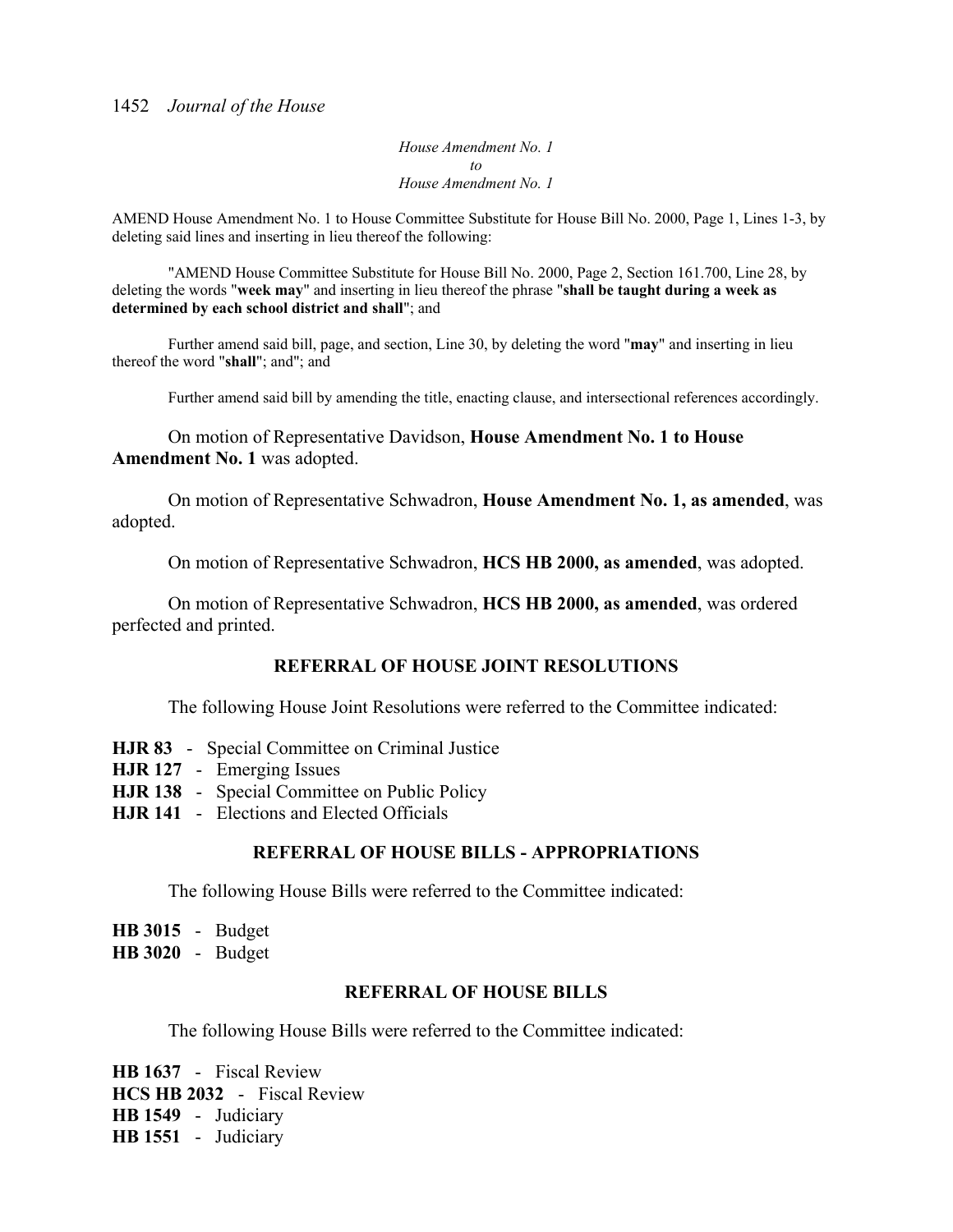|                     |        | HB 1640 - Public Safety                                            |
|---------------------|--------|--------------------------------------------------------------------|
|                     |        | HB 1644 - Health and Mental Health Policy                          |
|                     |        | HB 1676 - Public Safety                                            |
|                     |        | HB 1678 - Elections and Elected Officials                          |
|                     |        | HB 1742 - Emerging Issues                                          |
|                     |        | HB 1763 - Elections and Elected Officials                          |
|                     |        | HB 1803 - Local Government                                         |
| HB 1852 - Utilities |        |                                                                    |
|                     |        | HB 1957 - Emerging Issues                                          |
|                     |        | HB 2081 - Elections and Elected Officials                          |
|                     |        | <b>HB 2119</b> - Special Committee on Criminal Justice             |
|                     |        | HB 2301 - Elections and Elected Officials                          |
| HB 2380 - Judiciary |        |                                                                    |
|                     |        | HB 2418 - Economic Development                                     |
|                     |        | HB 2429 - Health and Mental Health Policy                          |
|                     |        | HB 2432 - Public Safety                                            |
| HB 2443 - Judiciary |        |                                                                    |
|                     |        | HB 2454 - Emerging Issues                                          |
|                     |        | HB 2496 - Transportation                                           |
| HB 2624 - Judiciary |        |                                                                    |
| HB 2660 - Judiciary |        |                                                                    |
|                     |        | HB 2664 - Transportation                                           |
| HB 2709 - Utilities |        |                                                                    |
|                     |        | HB 2720 - Agriculture Policy                                       |
|                     |        | HB 2728 - Judiciary                                                |
|                     |        | HB 2731 - Higher Education                                         |
|                     |        | HB 2743 - Insurance                                                |
|                     |        | <b>HB 2765</b> - Special Committee on Broadband and Infrastructure |
|                     |        | <b>HB 2771</b> - Special Committee on Litigation Reform            |
| HB 2780 -           |        | Special Committee on Criminal Justice                              |
|                     |        | HB 2797 - Public Safety                                            |
| HB 2799 - Pensions  |        |                                                                    |
|                     |        | HB 2844 - Elementary and Secondary Education                       |
| <b>HB 2845</b>      | $\sim$ | <b>Financial Institutions</b>                                      |
|                     |        | HB 2849 - Crime Prevention                                         |
|                     |        | <b>HB 2852</b> - Conservation and Natural Resources                |
|                     |        | HB 2861 - General Laws                                             |
| <b>HB 2862</b>      |        | - Conservation and Natural Resources                               |
| HB 2917 -           |        | Downsizing State Government                                        |

# **REFERRAL OF SENATE JOINT RESOLUTIONS**

The following Senate Joint Resolution was referred to the Committee indicated:

**SS#2 SJR 38** - Public Safety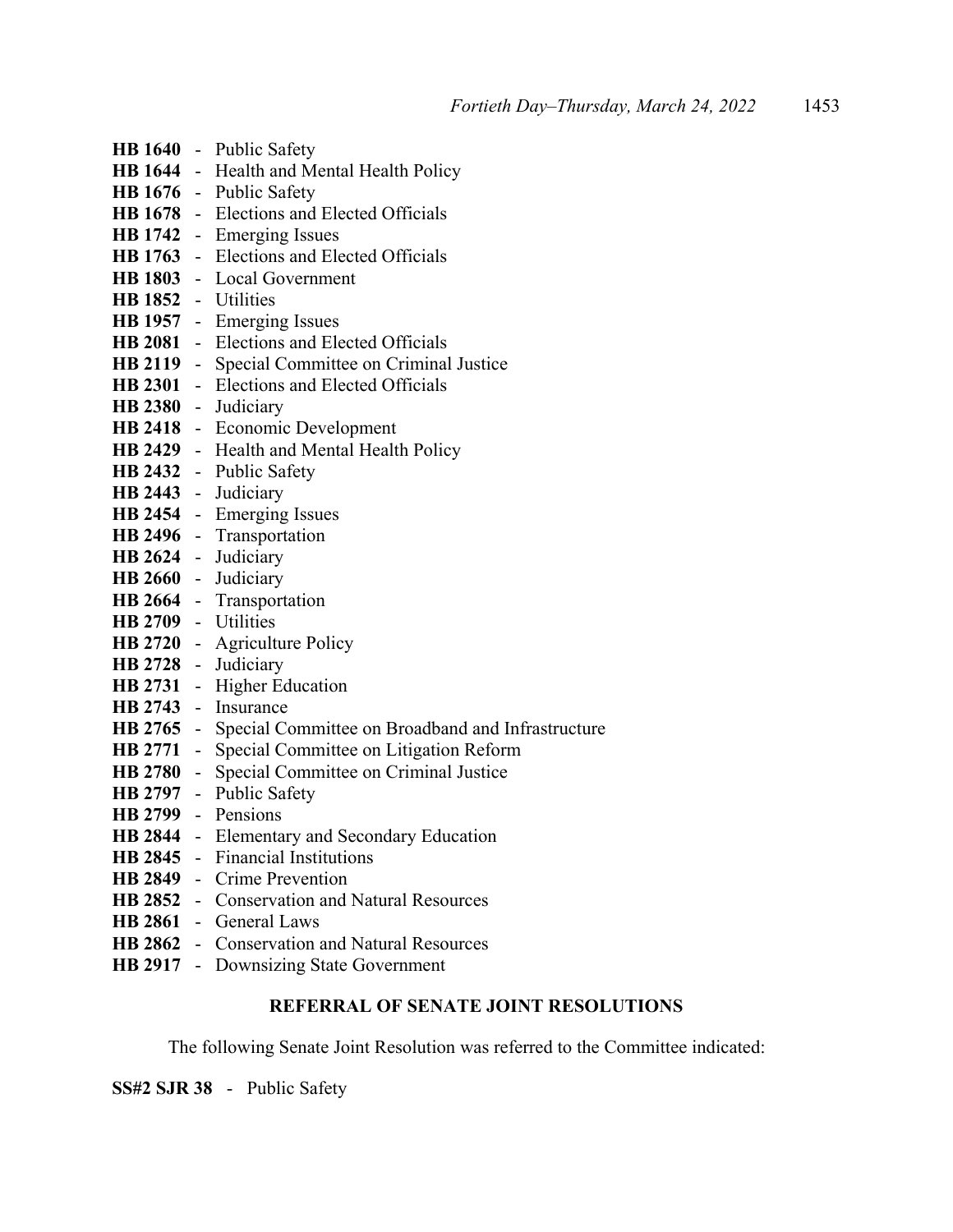# **REFERRAL OF SENATE BILLS**

The following Senate Bills were referred to the Committee indicated:

**SS SB 678** - Public Safety

**SB 743** - Special Committee on Government Oversight

**SB 820** - Downsizing State Government

# **COMMITTEE REPORTS**

# **Committee on Economic Development**, Chairman Grier reporting:

 Mr. Speaker: Your Committee on Economic Development, to which was referred **HB 1661**, begs leave to report it has examined the same and recommends that it **Do Pass**, and pursuant to Rule 24(25)(c) be referred to the Committee on Rules - Legislative Oversight by the following vote:

Ayes (5): Boggs, Cupps, Grier, Riggs and Smith (155)

Noes (3): Barnes, Gunby and Johnson

Absent (3): Baker, Deaton and Trent

# **Committee on Insurance**, Chairman Wiemann reporting:

 Mr. Speaker: Your Committee on Insurance, to which was referred **HB 2199**, begs leave to report it has examined the same and recommends that it **Do Pass**, and pursuant to Rule 24(25)(c) be referred to the Committee on Rules - Legislative Oversight by the following vote:

Ayes (11): Atchison, Butz, Davidson, Johnson, Pollock (123), Porter, Sauls, Simmons, Tate, West and Wiemann

Noes (0)

Absent (2): Ellebracht and Murphy

**Committee on Judiciary**, Chairman Evans reporting:

 Mr. Speaker: Your Committee on Judiciary, to which was referred **HB 1670**, begs leave to report it has examined the same and recommends that it **Do Pass with House Committee Substitute**, and pursuant to Rule 24(28)(b) be referred to the Committee on Rules - Administrative Oversight by the following vote:

Ayes (7): Black (137), Davis, Ellebracht, Evans, Reedy, Riley and Schroer

Noes (4): Anderson, Mackey, Sauls and Veit

Absent (0)

 Mr. Speaker: Your Committee on Judiciary, to which was referred **HB 1709**, begs leave to report it has examined the same and recommends that it **Do Pass with House Committee Substitute**, and pursuant to Rule 24(28)(b) be referred to the Committee on Rules - Administrative Oversight by the following vote: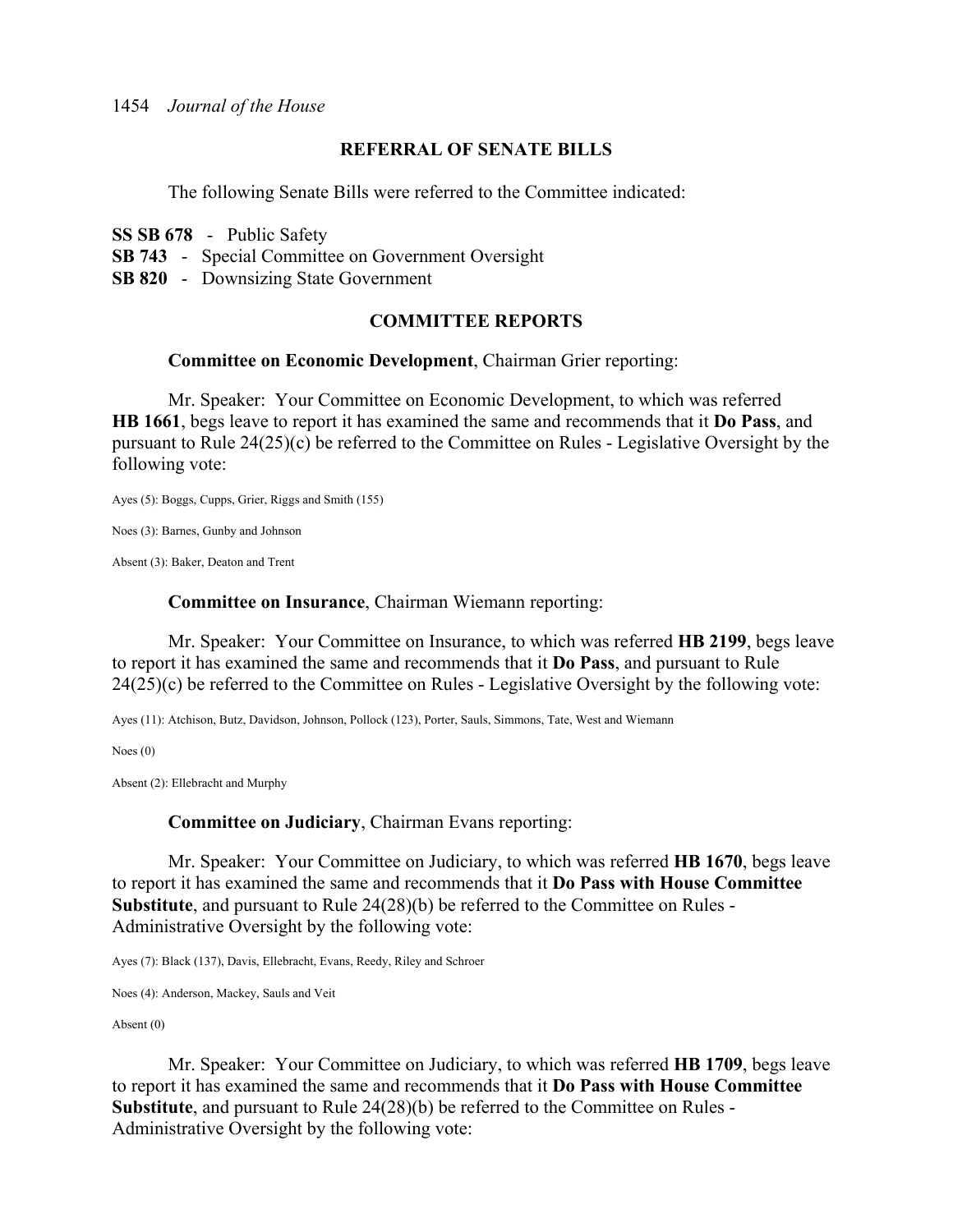Ayes (9): Anderson, Black (137), Davis, Ellebracht, Evans, Reedy, Riley, Sauls and Schroer

Noes (2): Mackey and Veit

Absent (0)

 Mr. Speaker: Your Committee on Judiciary, to which was referred **HB 1931**, begs leave to report it has examined the same and recommends that it **Do Pass**, and pursuant to Rule 24(28)(b) be referred to the Committee on Rules - Administrative Oversight by the following vote:

Ayes (11): Anderson, Black (137), Davis, Ellebracht, Evans, Mackey, Reedy, Riley, Sauls, Schroer and Veit

Noes (0)

Absent (0)

 Mr. Speaker: Your Committee on Judiciary, to which was referred **HB 2589**, begs leave to report it has examined the same and recommends that it **Do Pass**, and pursuant to Rule 24(28)(b) be referred to the Committee on Rules - Administrative Oversight by the following vote:

Ayes (11): Anderson, Black (137), Davis, Ellebracht, Evans, Mackey, Reedy, Riley, Sauls, Schroer and Veit

Noes (0)

Absent (0)

 Mr. Speaker: Your Committee on Judiciary, to which was referred **HB 2615**, begs leave to report it has examined the same and recommends that it **Do Pass**, and pursuant to Rule 24(28)(b) be referred to the Committee on Rules - Administrative Oversight by the following vote:

Ayes (8): Anderson, Black (137), Davis, Ellebracht, Evans, Reedy, Riley and Schroer

Noes (2): Mackey and Veit

Absent (1): Sauls

### **Committee on Local Government**, Chairman Falkner reporting:

 Mr. Speaker: Your Committee on Local Government, to which was referred **HB 2147**, begs leave to report it has examined the same and recommends that it **Do Pass**, and pursuant to Rule 24(28)(b) be referred to the Committee on Rules - Administrative Oversight by the following vote:

Ayes (10): Adams, Baringer, Burger, Falkner, Fishel, Gray, Hudson, Railsback, Reedy and West

Noes (0)

Absent (3): Murphy, Perkins and Walsh Moore (93)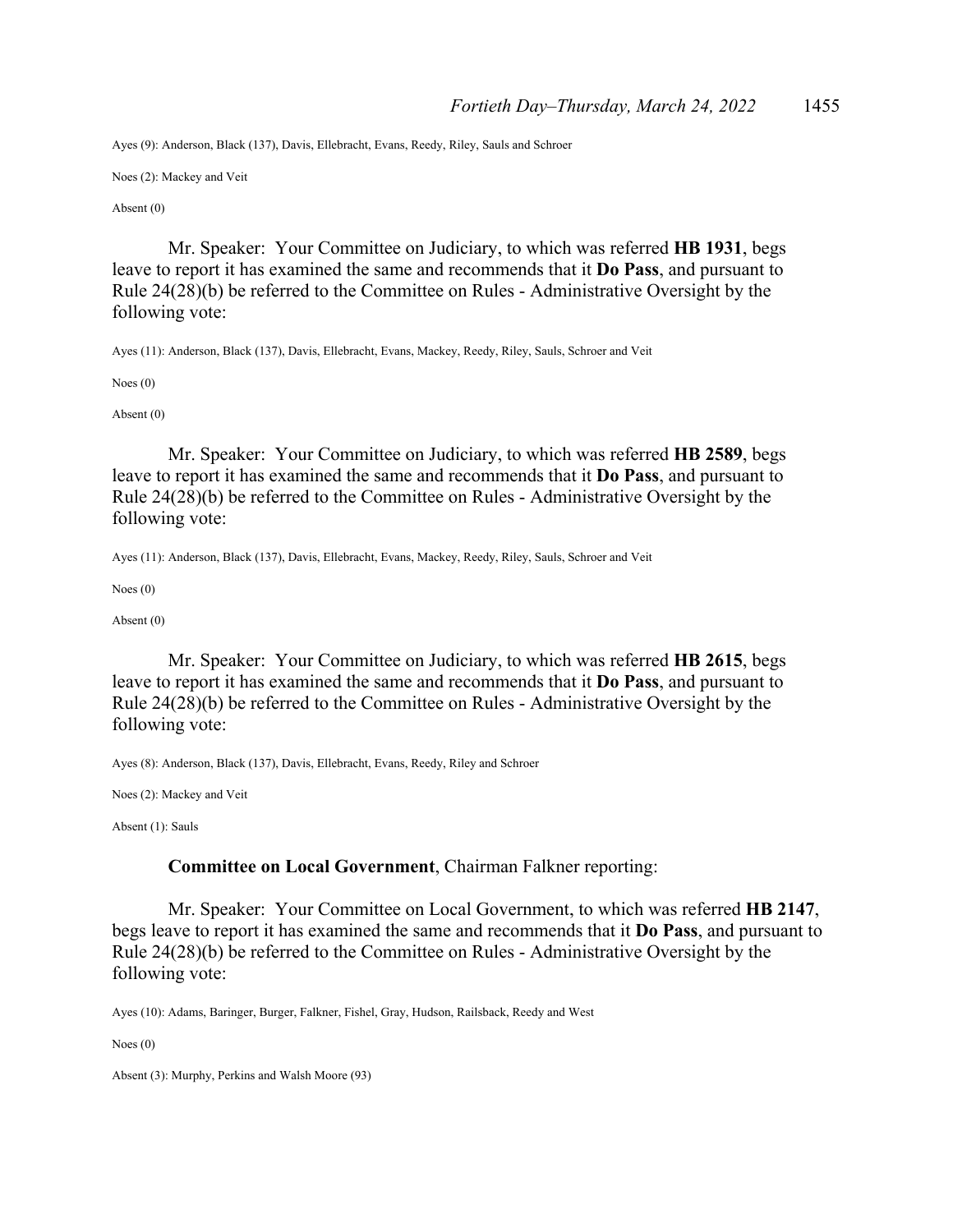Mr. Speaker: Your Committee on Local Government, to which was referred **HB 2526**, begs leave to report it has examined the same and recommends that it **Do Pass**, and pursuant to Rule 24(28)(b) be referred to the Committee on Rules - Administrative Oversight by the following vote:

Ayes (10): Adams, Baringer, Burger, Falkner, Fishel, Gray, Hudson, Railsback, Reedy and West

Noes (0)

Absent (3): Murphy, Perkins and Walsh Moore (93)

## **Special Committee on Public Policy**, Chairman Cupps reporting:

 Mr. Speaker: Your Special Committee on Public Policy, to which was referred **HJR 80**, begs leave to report it has examined the same and recommends that it **Do Pass**, and pursuant to Rule 24(28)(a) be referred to the Committee on Rules - Administrative Oversight by the following vote:

Ayes (6): Baker, Chipman, Cupps, Ellebracht, Kelly (141) and Sharp (36)

Noes (0)

Absent (1): Bailey

## **Committee on Transportation**, Chairman Porter reporting:

 Mr. Speaker: Your Committee on Transportation, to which was referred **HB 1545**, begs leave to report it has examined the same and recommends that it **Do Pass**, and pursuant to Rule 24(25)(c) be referred to the Committee on Rules - Legislative Oversight by the following vote:

Ayes (13): Bromley, Buchheit-Courtway, Burger, Busick, Butz, Hurlbert, Mosley, Phifer, Porter, Pouche, Railsback, Smith (67) and Taylor (48)

Noes (0)

Absent (1): Bangert

 Mr. Speaker: Your Committee on Transportation, to which was referred **HB 2487**, begs leave to report it has examined the same and recommends that it **Do Pass**, and pursuant to Rule 24(25)(c) be referred to the Committee on Rules - Legislative Oversight by the following vote:

Ayes (13): Bromley, Buchheit-Courtway, Burger, Busick, Butz, Hurlbert, Mosley, Phifer, Porter, Pouche, Railsback, Smith (67) and Taylor (48)

Noes (0)

Absent (1): Bangert

 Mr. Speaker: Your Committee on Transportation, to which was referred **HB 2785**, begs leave to report it has examined the same and recommends that it **Do Pass with House Committee Substitute**, and pursuant to Rule 24(25)(c) be referred to the Committee on Rules - Legislative Oversight by the following vote: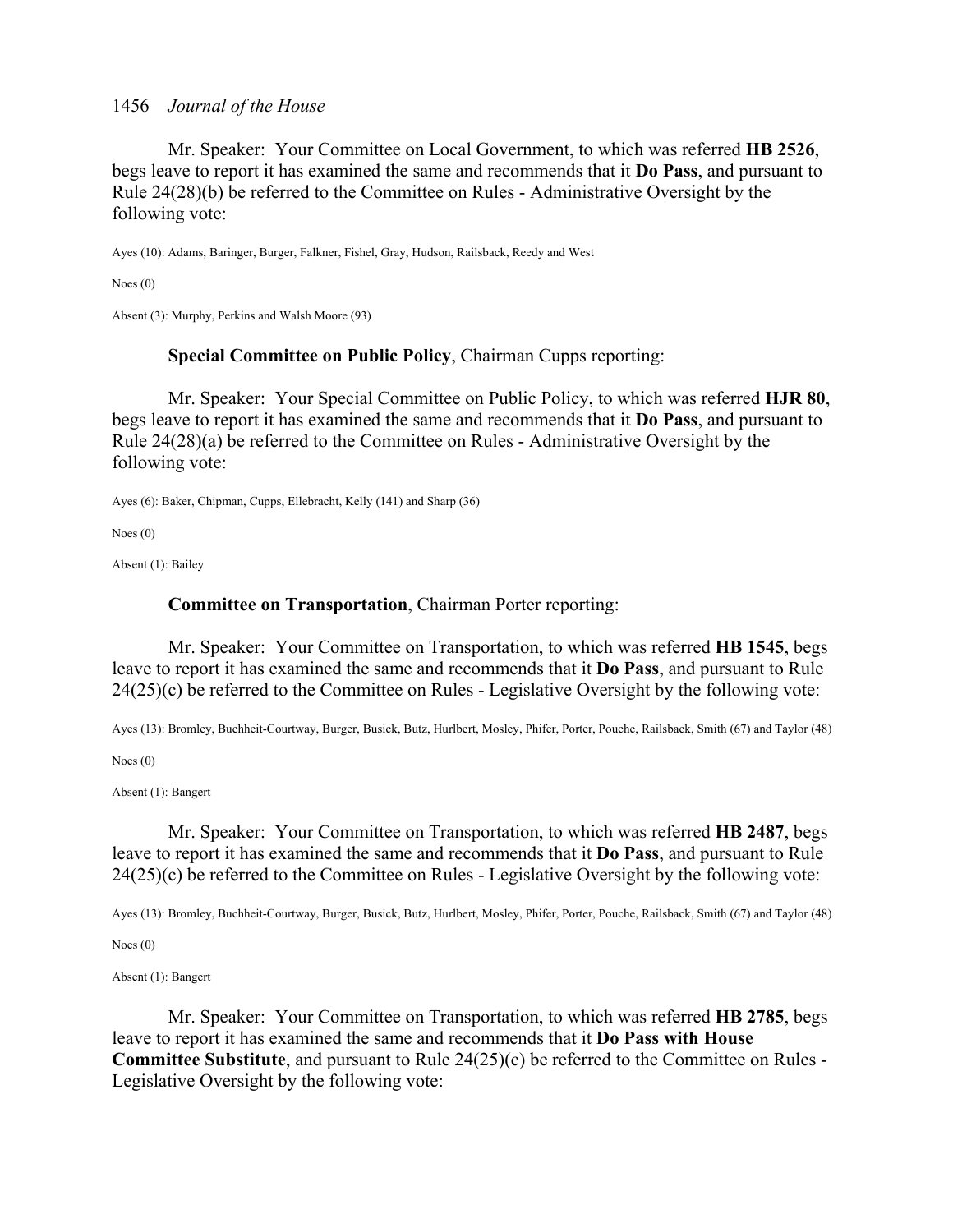Ayes (13): Bromley, Buchheit-Courtway, Burger, Busick, Butz, Hurlbert, Mosley, Phifer, Porter, Pouche, Railsback, Smith (67) and Taylor (48)

Noes (0)

Absent (1): Bangert

### **Committee on Ways and Means**, Chairman McGirl reporting:

 Mr. Speaker: Your Committee on Ways and Means, to which was referred **HB 1766**, begs leave to report it has examined the same and recommends that it **Do Pass**, and pursuant to Rule 24(28)(b) be referred to the Committee on Rules - Administrative Oversight by the following vote:

Ayes (8): Bland Manlove, Coleman (32), Eggleston, Mayhew, McGirl, Phifer, Riggs and Weber

Noes (0)

Absent (2): Lovasco and Roden

### **Committee on Rules - Administrative Oversight**, Chairman Eggleston reporting:

 Mr. Speaker: Your Committee on Rules - Administrative Oversight, to which was referred **HJR 133**, begs leave to report it has examined the same and recommends that it **Do Pass** by the following vote:

Ayes (7): Cupps, Eggleston, Gregory (51), Gregory (96), Hudson, McGaugh and Patterson

Noes (5): Bosley, Dogan, Ingle, Mackey and Smith (45)

Absent (2): Fitzwater and McDaniel

 Mr. Speaker: Your Committee on Rules - Administrative Oversight, to which was referred **HCS HB 2136**, begs leave to report it has examined the same and recommends that it **Do Pass** by the following vote:

Ayes (12): Bosley, Cupps, Dogan, Eggleston, Gregory (51), Gregory (96), Hudson, Ingle, Mackey, McGaugh, Patterson and Smith (45)

Noes (0)

Absent (2): Fitzwater and McDaniel

 Mr. Speaker: Your Committee on Rules - Administrative Oversight, to which was referred **HB 2365**, begs leave to report it has examined the same and recommends that it **Do Pass** by the following vote:

Ayes (12): Bosley, Cupps, Dogan, Eggleston, Gregory (51), Gregory (96), Hudson, Ingle, Mackey, McGaugh, Patterson and Smith (45)

Noes (0)

Absent (2): Fitzwater and McDaniel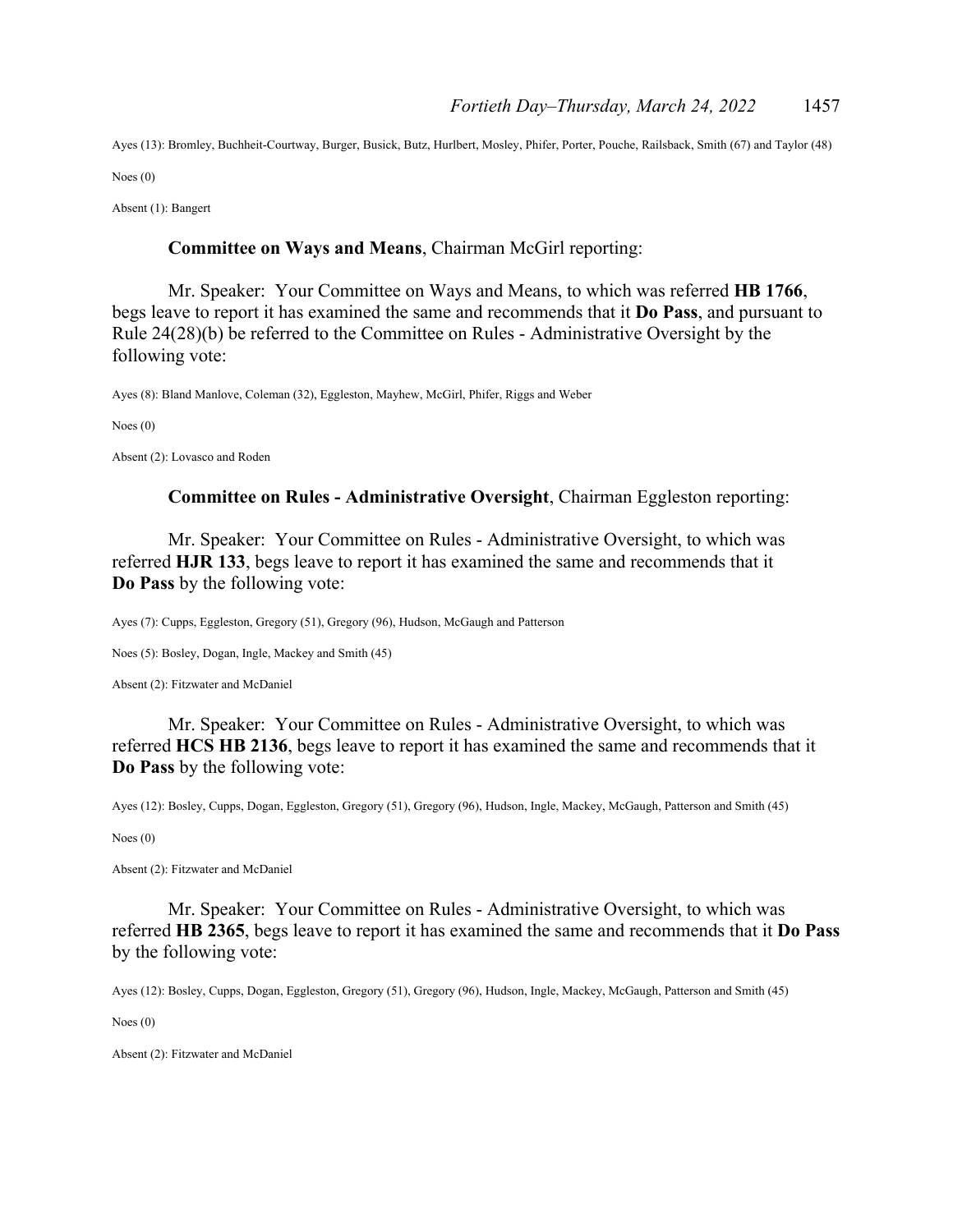Mr. Speaker: Your Committee on Rules - Administrative Oversight, to which was referred **HB 2439**, begs leave to report it has examined the same and recommends that it **Do Pass** by the following vote:

Ayes (12): Bosley, Cupps, Dogan, Eggleston, Gregory (51), Gregory (96), Hudson, Ingle, Mackey, McGaugh, Patterson and Smith (45)

Noes (0)

Absent (2): Fitzwater and McDaniel

 Mr. Speaker: Your Committee on Rules - Administrative Oversight, to which was referred **HCS HB 2452**, begs leave to report it has examined the same and recommends that it **Do Pass** by the following vote:

Ayes (12): Bosley, Cupps, Dogan, Eggleston, Gregory (51), Gregory (96), Hudson, Ingle, Mackey, McGaugh, Patterson and Smith (45)

Noes (0)

Absent (2): Fitzwater and McDaniel

## **Committee on Rules - Legislative Oversight**, Chairman Christofanelli reporting:

 Mr. Speaker: Your Committee on Rules - Legislative Oversight, to which was referred **HCR 58**, begs leave to report it has examined the same and recommends that it **Do Pass** by the following vote:

Ayes (8): Aune, Chipman, Christofanelli, Haffner, Hicks, Kelly (141), Richey and Rogers

Noes (0)

Absent (3): Bailey, Basye and Proudie

 Mr. Speaker: Your Committee on Rules - Legislative Oversight, to which was referred **HB 1490**, begs leave to report it has examined the same and recommends that it **Do Pass** by the following vote:

Ayes (7): Chipman, Christofanelli, Haffner, Hicks, Kelly (141), Richey and Rogers

Noes (1): Aune

Absent (3): Bailey, Basye and Proudie

 Mr. Speaker: Your Committee on Rules - Legislative Oversight, to which was referred **HB 1579**, begs leave to report it has examined the same and recommends that it **Do Pass** by the following vote:

Ayes (8): Aune, Basye, Christofanelli, Haffner, Hicks, Kelly (141), Proudie and Rogers

Noes (2): Chipman and Richey

Absent (1): Bailey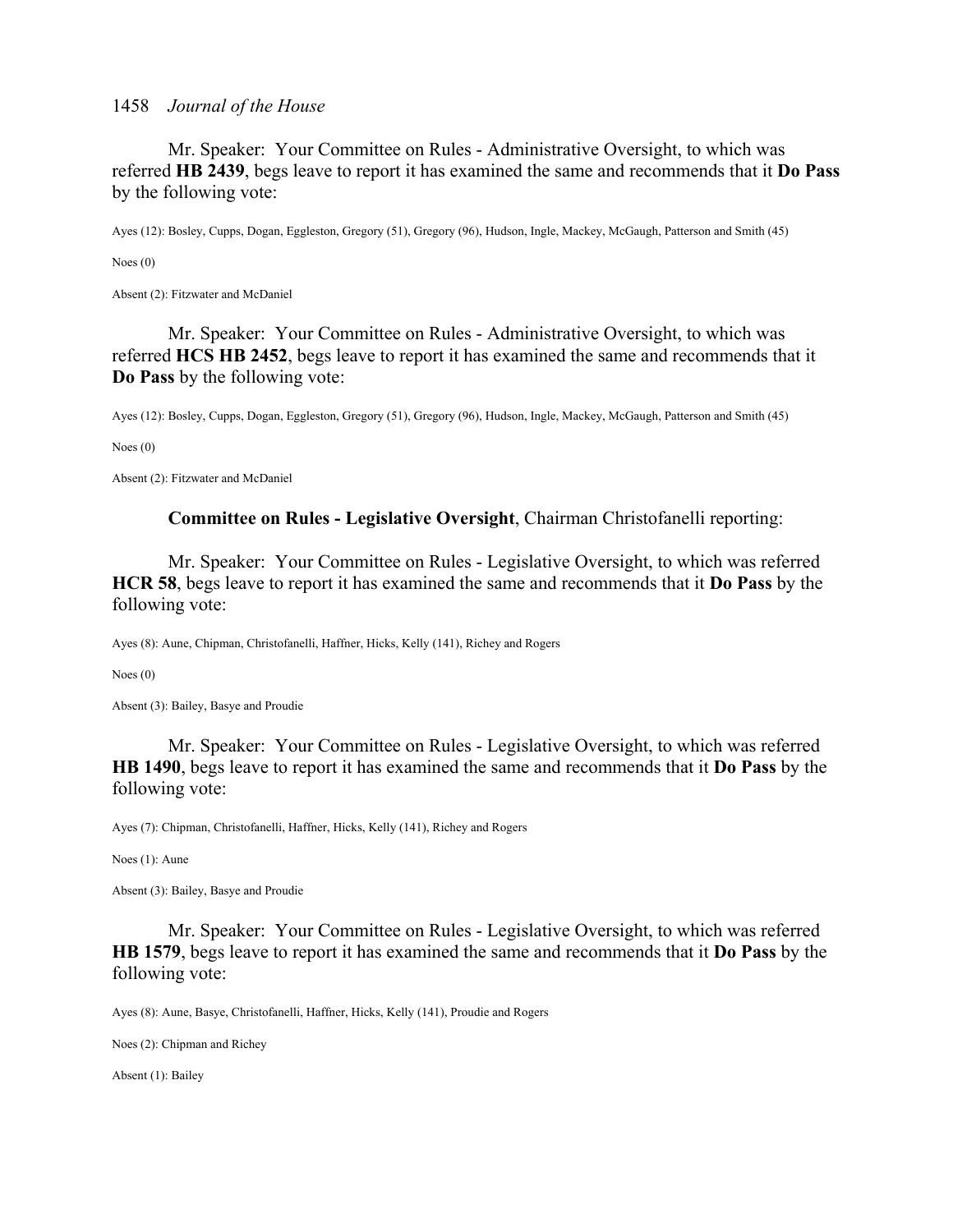Mr. Speaker: Your Committee on Rules - Legislative Oversight, to which was referred **HB 1717**, begs leave to report it has examined the same and recommends that it **Do Pass** by the following vote:

Ayes (7): Basye, Chipman, Christofanelli, Haffner, Hicks, Kelly (141) and Richey

Noes (3): Aune, Proudie and Rogers

Absent (1): Bailey

 Mr. Speaker: Your Committee on Rules - Legislative Oversight, to which was referred **HCS HB 1722**, begs leave to report it has examined the same and recommends that it **Do Pass** by the following vote:

Ayes (10): Aune, Basye, Chipman, Christofanelli, Haffner, Hicks, Kelly (141), Proudie, Richey and Rogers

Noes (0)

Absent (1): Bailey

 Mr. Speaker: Your Committee on Rules - Legislative Oversight, to which was referred **HB 1863**, begs leave to report it has examined the same and recommends that it **Do Pass** by the following vote:

Ayes (10): Aune, Basye, Chipman, Christofanelli, Haffner, Hicks, Kelly (141), Proudie, Richey and Rogers

Noes (0)

Absent (1): Bailey

 Mr. Speaker: Your Committee on Rules - Legislative Oversight, to which was referred **HB 1881**, begs leave to report it has examined the same and recommends that it **Do Pass** by the following vote:

Ayes (10): Aune, Basye, Chipman, Christofanelli, Haffner, Hicks, Kelly (141), Proudie, Richey and Rogers

Noes (0)

Absent (1): Bailey

 Mr. Speaker: Your Committee on Rules - Legislative Oversight, to which was referred **HCS HB 1908**, begs leave to report it has examined the same and recommends that it **Do Pass** by the following vote:

Ayes (9): Aune, Basye, Chipman, Christofanelli, Haffner, Hicks, Kelly (141), Richey and Rogers

Noes (0)

Present (1): Proudie

Absent (1): Bailey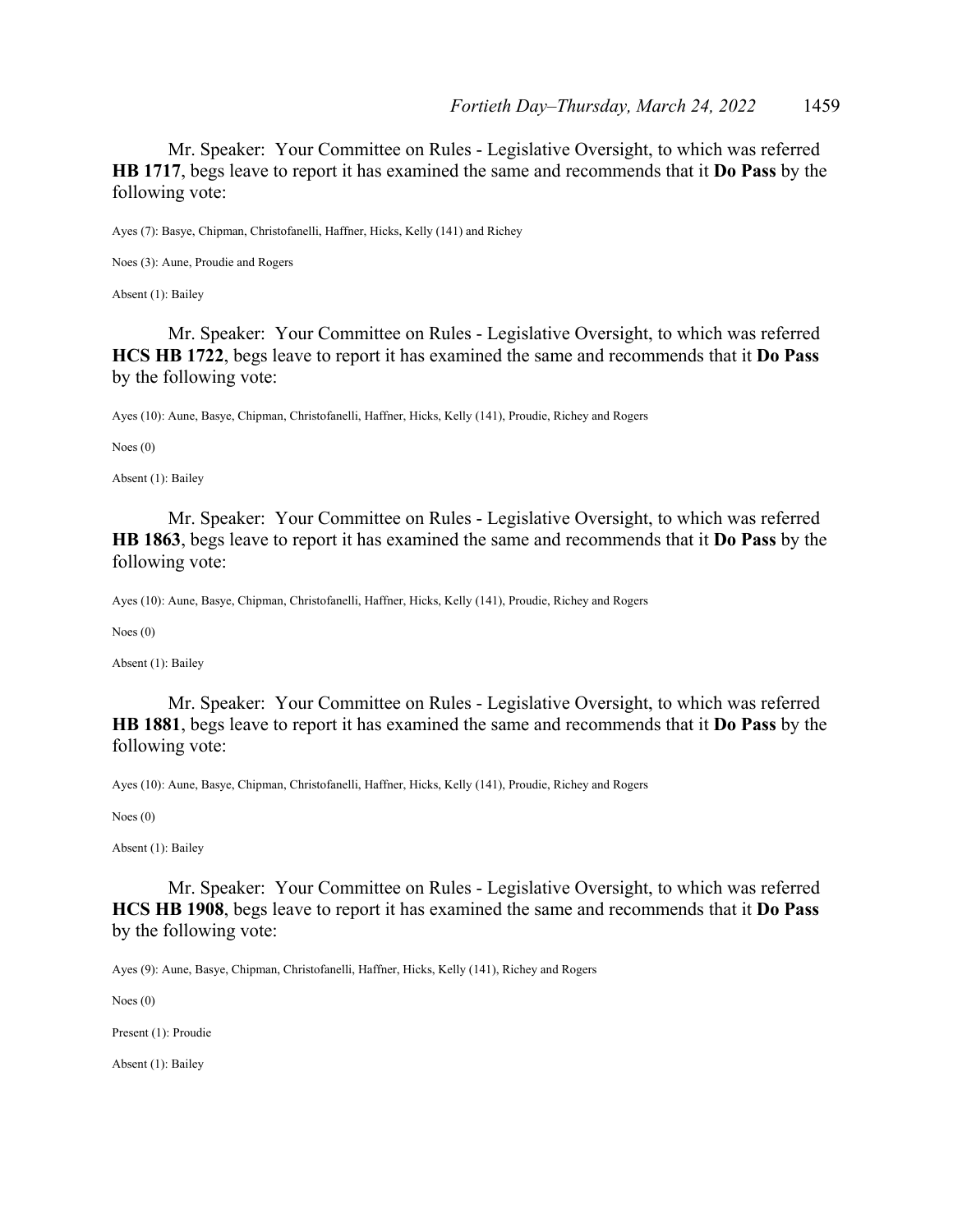Mr. Speaker: Your Committee on Rules - Legislative Oversight, to which was referred **HCS HB 1998**, begs leave to report it has examined the same and recommends that it **Do Pass** by the following vote:

Ayes (7): Basye, Chipman, Christofanelli, Haffner, Hicks, Kelly (141) and Richey

Noes (3): Aune, Proudie and Rogers

Absent (1): Bailey

 Mr. Speaker: Your Committee on Rules - Legislative Oversight, to which was referred **HB 2129**, begs leave to report it has examined the same and recommends that it **Do Pass** by the following vote:

Ayes (8): Aune, Basye, Haffner, Hicks, Kelly (141), Proudie, Richey and Rogers

Noes (2): Chipman and Christofanelli

Absent (1): Bailey

 Mr. Speaker: Your Committee on Rules - Legislative Oversight, to which was referred **HCS HB 2206**, begs leave to report it has examined the same and recommends that it **Do Pass** by the following vote:

Ayes (7): Basye, Chipman, Christofanelli, Haffner, Hicks, Kelly (141) and Richey

Noes (3): Aune, Proudie and Rogers

Absent (1): Bailey

 Mr. Speaker: Your Committee on Rules - Legislative Oversight, to which was referred **HB 2219**, begs leave to report it has examined the same and recommends that it **Do Pass** by the following vote:

Ayes (10): Aune, Basye, Chipman, Christofanelli, Haffner, Hicks, Kelly (141), Proudie, Richey and Rogers

Noes (0)

Absent (1): Bailey

 Mr. Speaker: Your Committee on Rules - Legislative Oversight, to which was referred **HCS HB 2447**, begs leave to report it has examined the same and recommends that it **Do Pass** by the following vote:

Ayes (10): Aune, Basye, Chipman, Christofanelli, Haffner, Hicks, Kelly (141), Proudie, Richey and Rogers

Noes (0)

Absent (1): Bailey

 Mr. Speaker: Your Committee on Rules - Legislative Oversight, to which was referred **HCS HB 2600**, begs leave to report it has examined the same and recommends that it **Do Pass** by the following vote: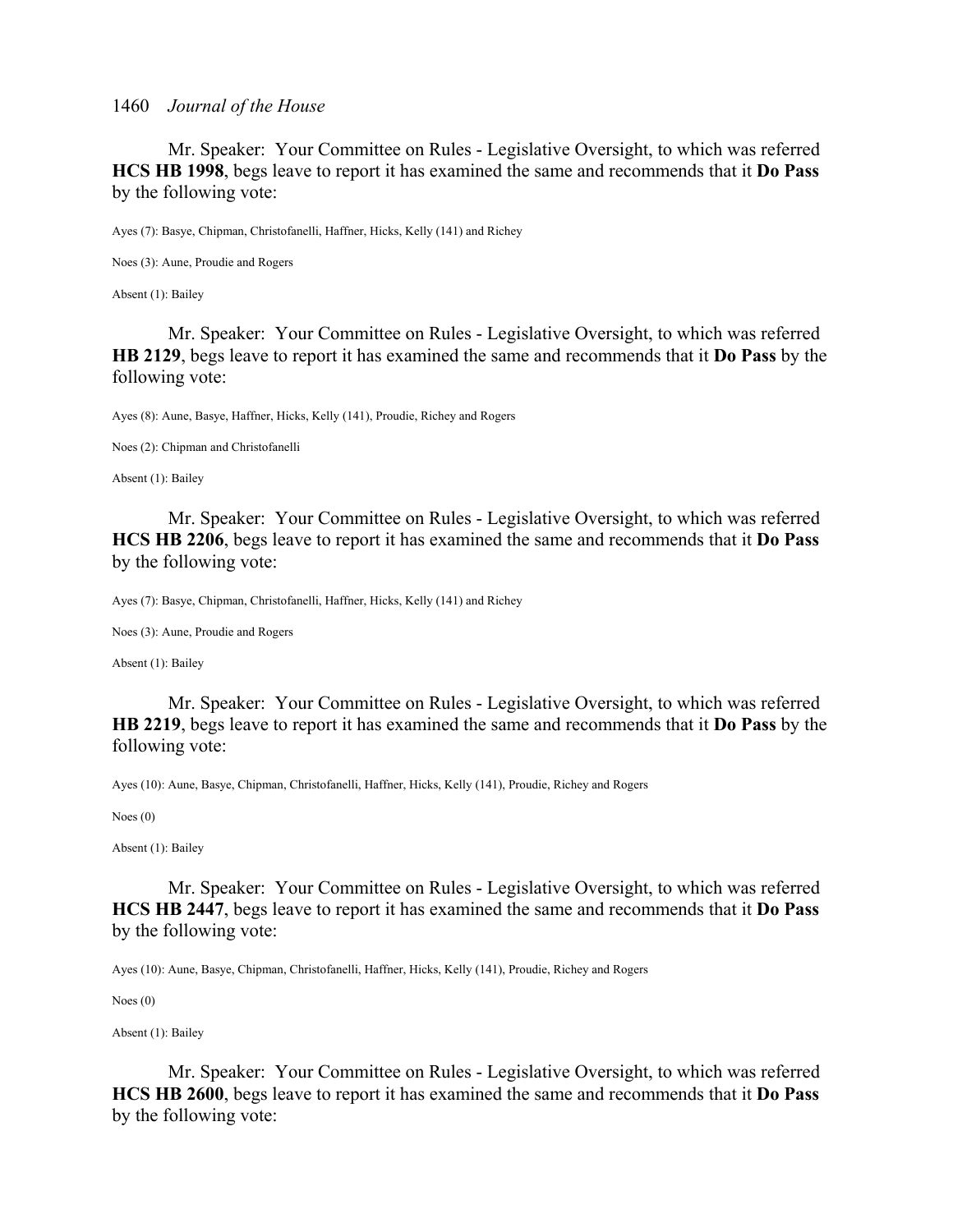Ayes (10): Aune, Basye, Chipman, Christofanelli, Haffner, Hicks, Kelly (141), Proudie, Richey and Rogers

Noes (0)

Absent (1): Bailey

 Mr. Speaker: Your Committee on Rules - Legislative Oversight, to which was referred **HB 2625**, begs leave to report it has examined the same and recommends that it **Do Pass** by the following vote:

Ayes (10): Aune, Basye, Chipman, Christofanelli, Haffner, Hicks, Kelly (141), Proudie, Richey and Rogers

Noes (0)

Absent (1): Bailey

 Mr. Speaker: Your Committee on Rules - Legislative Oversight, to which was referred **HCS HB 2652**, begs leave to report it has examined the same and recommends that it **Do Pass** by the following vote:

Ayes (8): Basye, Chipman, Christofanelli, Haffner, Hicks, Kelly (141), Proudie and Richey

Noes (2): Aune and Rogers

Absent (1): Bailey

#### **MESSAGES FROM THE SENATE**

 Mr. Speaker: I am instructed by the Senate to inform the House of Representatives that the Senate has taken up and passed **SS#2 HCS HB 2117** entitled:

 An act to repeal sections 128.345, 128.346, and 128.348, RSMo, and to enact in lieu thereof twelve new sections relating to the composition of congressional districts, with an emergency clause.

With Senate Amendment No. 2 to Senate Amendment No. 1 and Senate Amendment No. 1, as amended.

Emergency clause adopted.

In which the concurrence of the House is respectfully requested.

*Senate Amendment No. 2 to Senate Amendment No. 1* 

AMEND Senate Amendment No. 1 to Senate Substitute No. 2 for House Committee Substitute for House Bill No. 2117, Page 1, Section, Line 1, by inserting after "2117," the following:

"pages 2-27, Section 128.461, Line, by striking all of said section from the bill; and

Further amend said bill, Section 128.462, Pages 27-83, by striking all of said section from the bill; and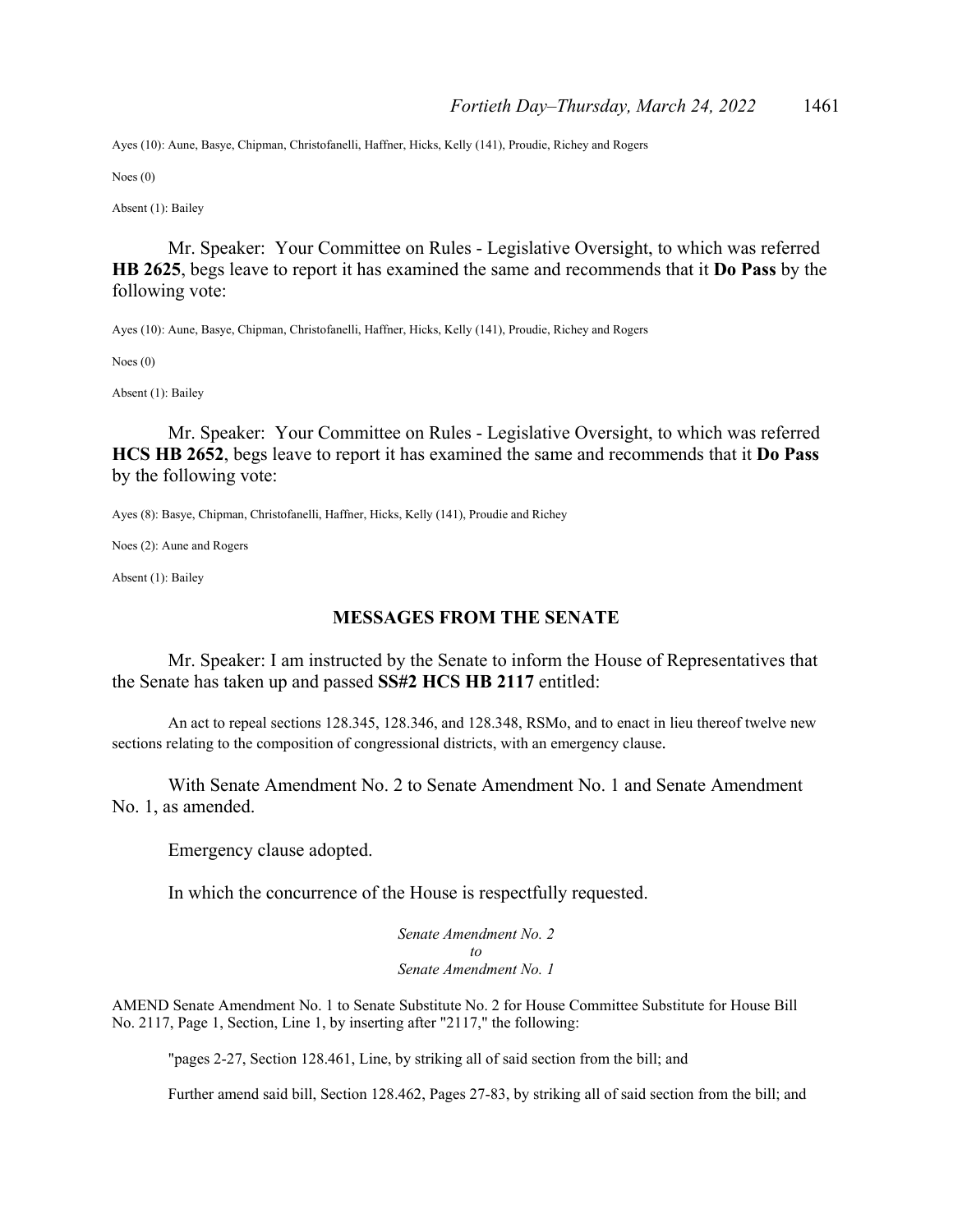Further amend said bill, Section 128.463, Pages 83-117, by striking all of said section from the bill; and Further amend said bill, Section 128.464, Pages 117-130, by striking all of said section from the bill; and Further amend said bill, Section 128.465, Pages 130-157, by striking all of said section from the bill; and Further amend said bill, Section 128.466, Pages 157-163, by striking all of said section from the bill; and Further amend said bill, Section 128.467, Pages 163-169, by striking all of said section from the bill; and

Further amend said bill, Section 128.468, Pages 169-179, by striking all of said section from the bill and inserting in lieu thereof the following:

"**128.461. The first congressional district shall be composed of the following: County: St. Louis City MO County: St. Louis MO VTD: AP001 VTD: AP002 VTD: AP003 VTD: AP004 VTD: AP005 VTD: AP006 VTD: AP007 VTD: AP008 VTD: AP009 VTD: AP010 VTD: AP011 VTD: AP012 VTD: AP013 VTD: AP014 VTD: AP015 VTD: AP016 VTD: AP017 VTD: AP018 VTD: AP019 VTD: AP020 VTD: AP021 VTD: AP022 VTD: AP023 VTD: AP024 VTD: AP025 VTD: AP026 VTD: AP027 VTD: AP028 VTD: AP029 VTD: AP030 VTD: AP031 VTD: AP032 VTD: AP033 VTD: AP034 VTD: AP035 VTD: AP036 VTD: AP037 VTD: AP038 VTD: AP039 VTD: AP040**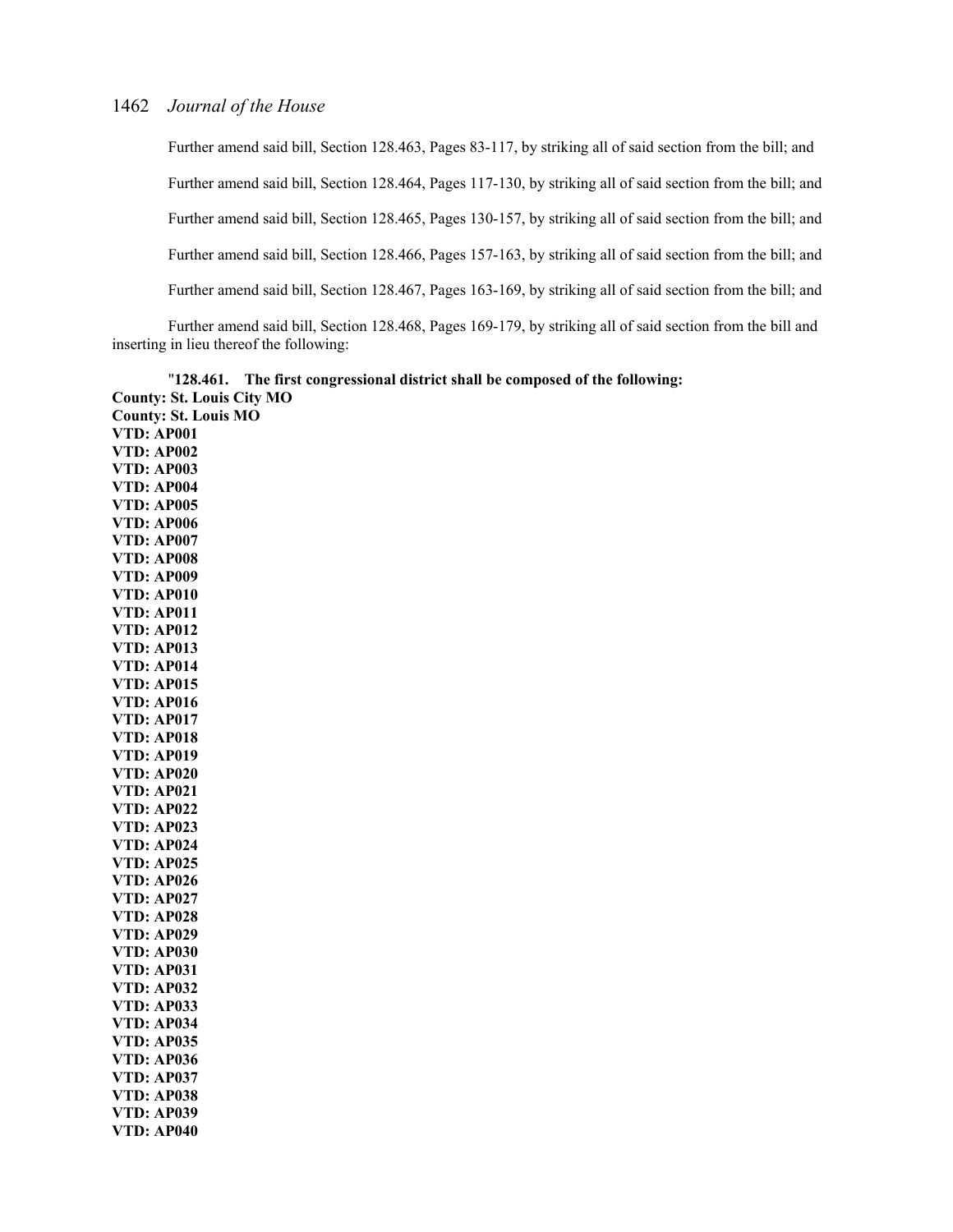**VTD: AP041 VTD: AP042 VTD: AP043 VTD: AP044 VTD: AP045 VTD: AP046 VTD: AP047 VTD: AP048 VTD: AP049 VTD: AP050 VTD: AP051 VTD: AP200 VTD: AP201 VTD: AP202 VTD: AP203 VTD: AP206 VTD: AP207 VTD: AP208 VTD: AP211 VTD: AP214 VTD: AP215 VTD: AP216 VTD: AP217 VTD: AP218 VTD: AP225 VTD: AP230 VTD: AP232 VTD: AP233 VTD: AP237 VTD: CC002 VTD: CC003 VTD: CC004 Block: 291892151022007 Block: 291892151022008 Block: 291892151022009 Block: 291892151022010 Block: 291892151022011 Block: 291892151022012 Block: 291892151022013 Block: 291892151022014 Block: 291892151023025 VTD: CC005 VTD: CC006 VTD: CC007 VTD: CC008 VTD: CC009 Block: 291892151021030 VTD: CC012 VTD: CC013 VTD: CC017 VTD: CC018 VTD: CC022 VTD: CC023 Block: 291892153011001**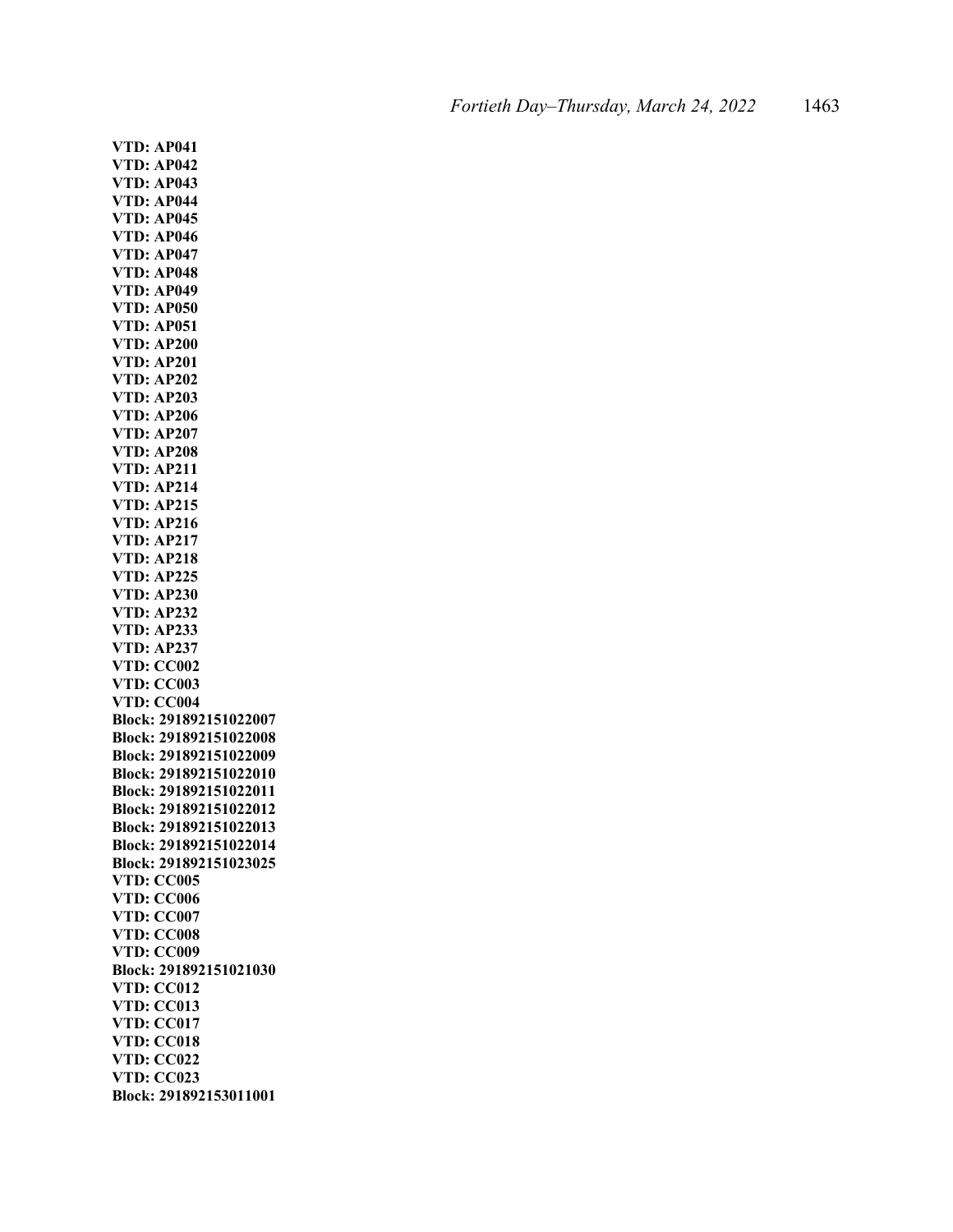**Block: 291892153011002 Block: 291892153011003 Block: 291892153011004 Block: 291892153011005 Block: 291892153011007 Block: 291892153011008 Block: 291892153011009 VTD: CC024 VTD: CC027 Block: 291892153022008 Block: 291892153022009 Block: 291892153022011 Block: 291892153023004 Block: 291892153023005 Block: 291892153023006 Block: 291892153023007 Block: 291892153023008 Block: 291892153023009 Block: 291892153023010 Block: 291892153023011 Block: 291892153023012 Block: 291892153023013 Block: 291892153023014 Block: 291892153023015 Block: 291892153023016 Block: 291892153023017 Block: 291892153023018 Block: 291892153023019 Block: 291892153023020 Block: 291892153023021 Block: 291892153024000 Block: 291892153024002 Block: 291892153024003 Block: 291892153024004 Block: 291892153024005 Block: 291892153024006 Block: 291892153024007 Block: 291892153024008 Block: 291892153024009 Block: 291892153024010 VTD: CC030 VTD: CC031 VTD: CC033 VTD: CC035 VTD: CC037 VTD: CC038 VTD: CC041 VTD: CC042 VTD: CC043 VTD: CC044 VTD: CC045 VTD: CC046 VTD: CC047 VTD: CC048 VTD: CC050 VTD: CC051**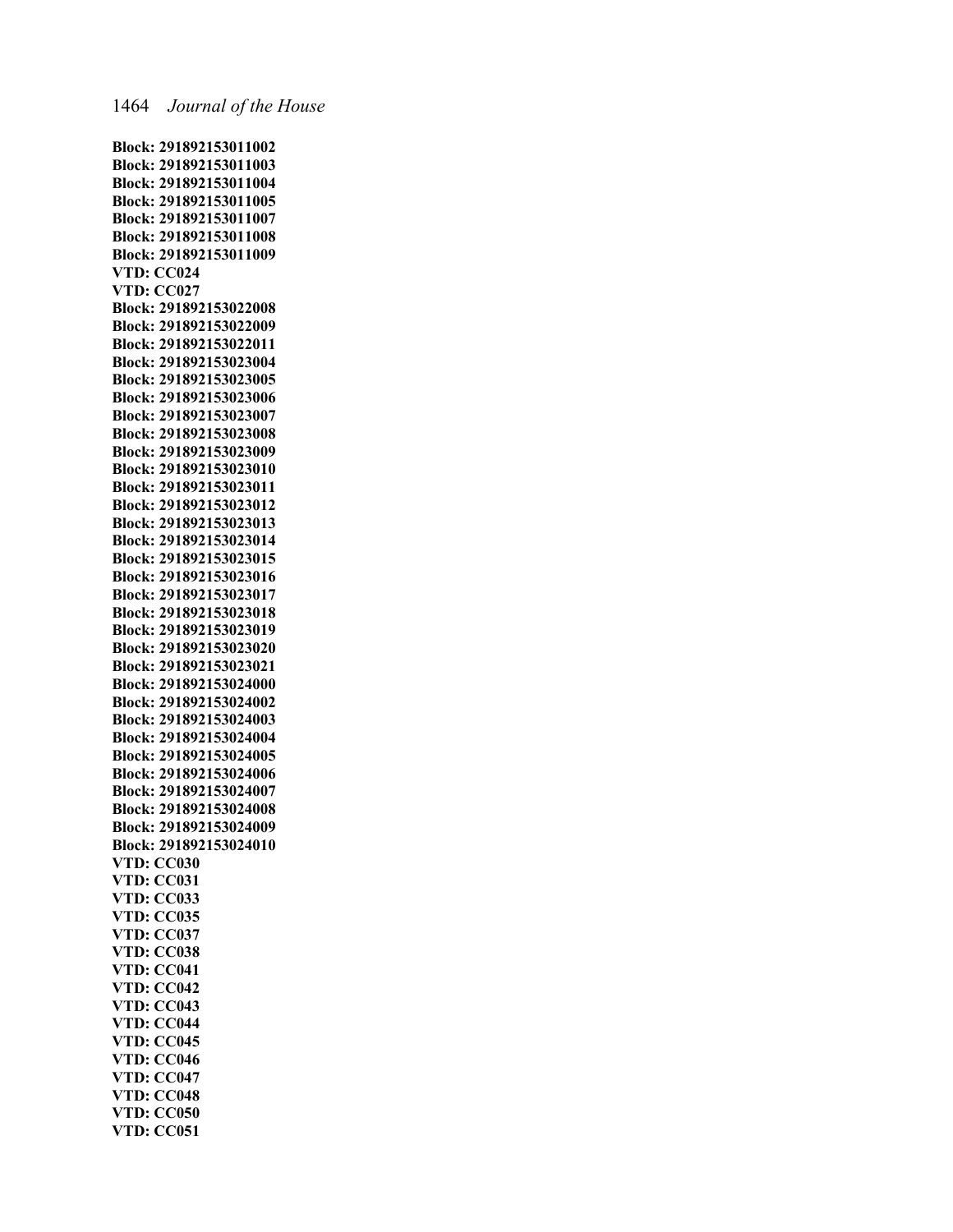**VTD: CC053 VTD: CC054 VTD: CC056 VTD: CC057 VTD: CC058 VTD: CC201 VTD: CC202 VTD: CC203 VTD: CC205 VTD: CC208 VTD: CC221 VTD: CLA001 VTD: CLA002 VTD: CLA003 VTD: CLA004 VTD: CLA005 VTD: CLA007 Block: 291892154004005 Block: 291892154004006 Block: 291892154004007 Block: 291892154004015 VTD: CLA008 VTD: CLA009 VTD: CLA010 VTD: CLA011 VTD: CLA013 Block: 291892154003013 Block: 291892154003014 Block: 291892154004000 Block: 291892154004001 Block: 291892154004002 Block: 291892154004003 Block: 291892154004008 Block: 291892154004013 Block: 291892165004021 VTD: CLA014 VTD: CLA017 VTD: CLA019 VTD: CLA020 VTD: CLA021 VTD: CLA022 Block: 291892189021009 Block: 291892189021018 Block: 291892189021019 Block: 291892189022011 Block: 291892189022013 Block: 291892189022014 Block: 291892189022015 Block: 291892189022016 VTD: CLA023 VTD: CLA027 VTD: CLA028 VTD: CLA029 VTD: CLA035**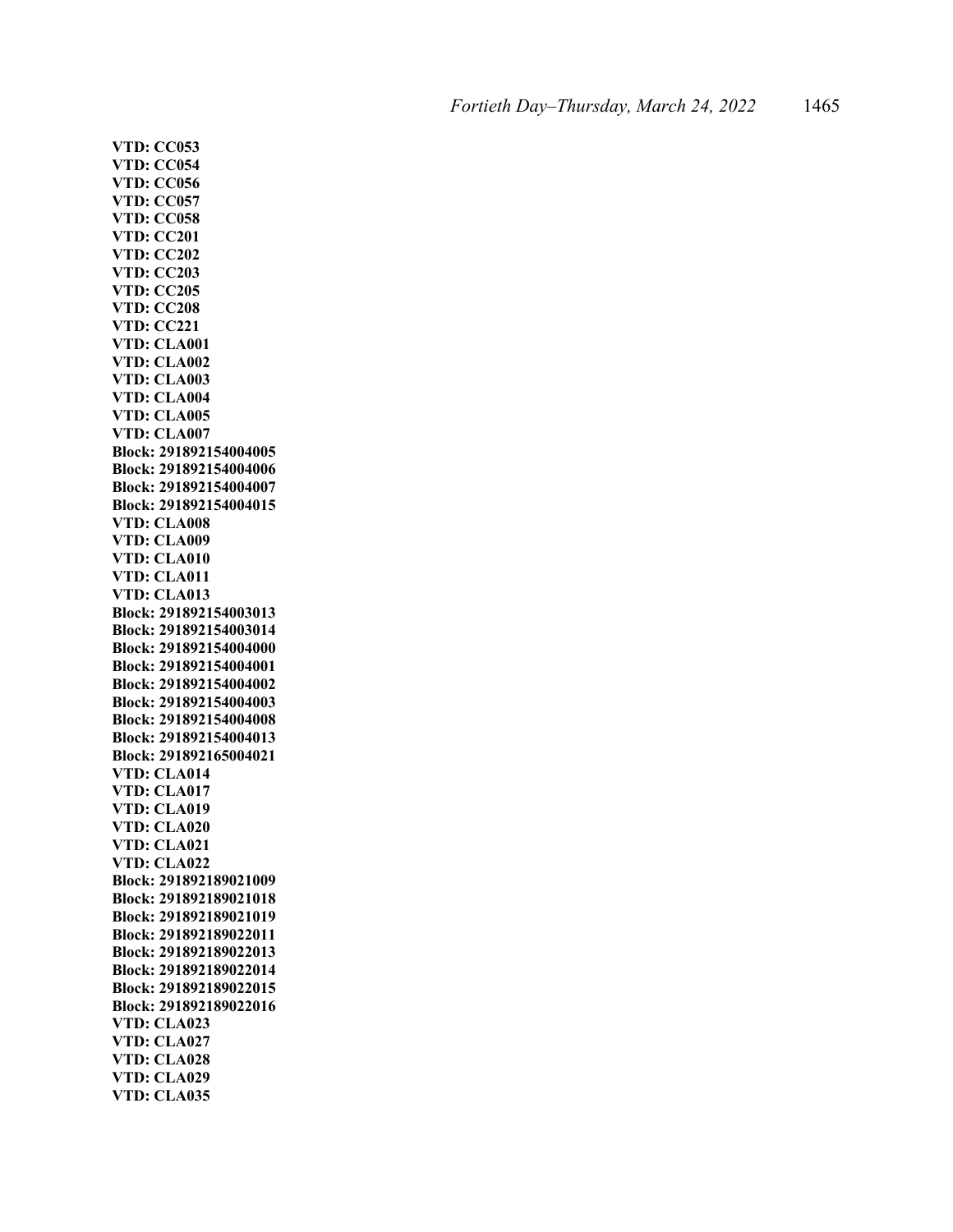**Block: 291892174001020 Block: 291892174003001 Block: 291892174003003 Block: 291892174003004 Block: 291892174003005 Block: 291892174003006 Block: 291892174003007 Block: 291892174003008 Block: 291892174003009 Block: 291892174004001 Block: 291892174004002 Block: 291892174004003 Block: 291892174004004 Block: 291892174004006 Block: 291892174004007 Block: 291892174004008 Block: 291892174004009 Block: 291892174004010 Block: 291892174004011 Block: 291892174004012 Block: 291892174004013 Block: 291892174004014 Block: 291892174004015 Block: 291892174004016 Block: 291892174004017 Block: 291892174004018 Block: 291892174004019 VTD: CLA038 VTD: CLA039 VTD: CLA041 VTD: CLA043 VTD: CLA044 VTD: CLA046 VTD: CLA047 VTD: CLA050 VTD: CLA051 VTD: CLA052 VTD: CLA200 VTD: CLA206 VTD: FER001 VTD: FER002 VTD: FER003 VTD: FER004 VTD: FER005 VTD: FER006 VTD: FER007 VTD: FER008 VTD: FER009 VTD: FER010 VTD: FER011 VTD: FER012 VTD: FER013 VTD: FER014 VTD: FER015 VTD: FER016 VTD: FER017**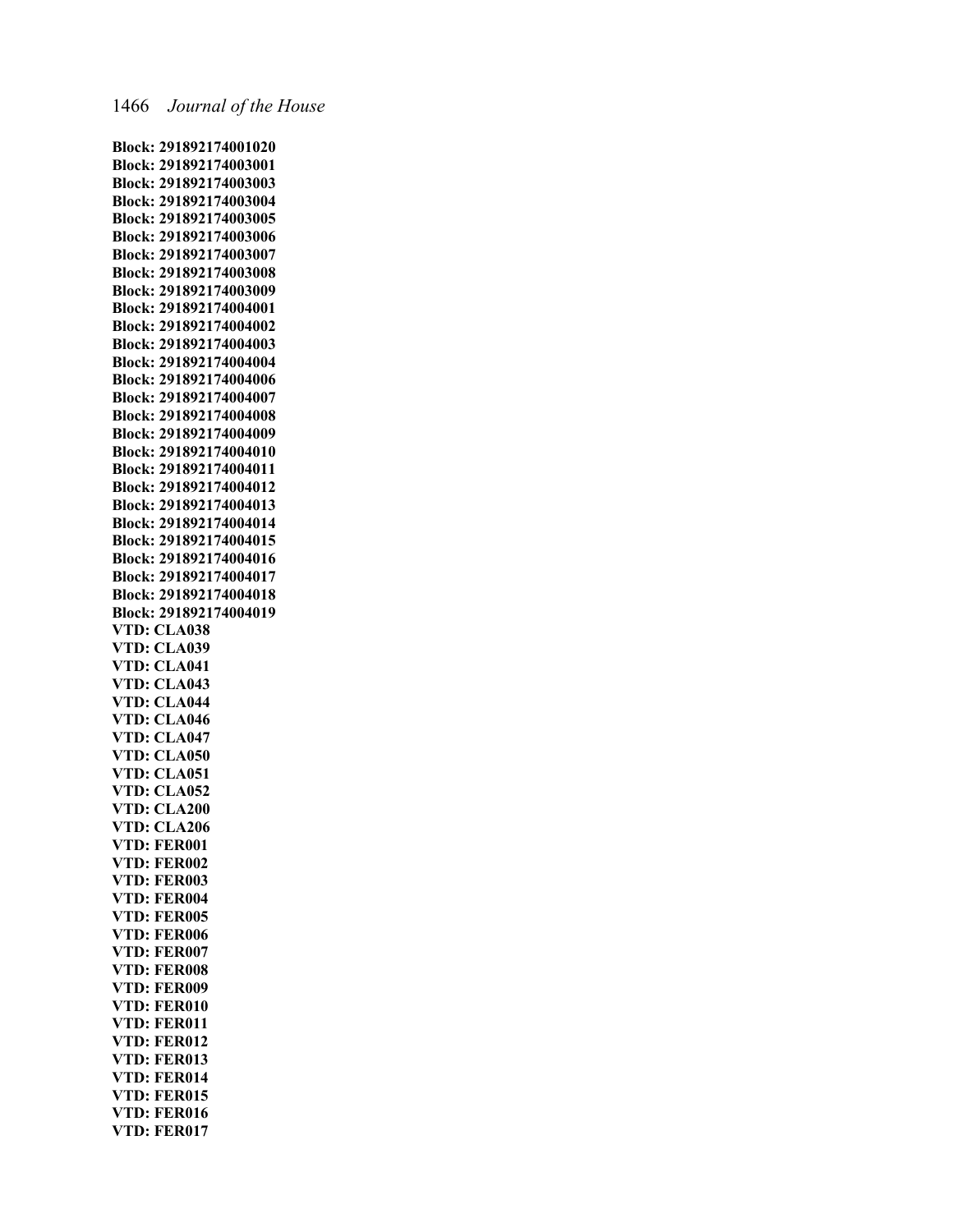**VTD: FER018 VTD: FER019 VTD: FER020 VTD: FER021 VTD: FER022 VTD: FER023 VTD: FER024 VTD: FER025 VTD: FER026 VTD: FER027 VTD: FER028 VTD: FER029 VTD: FER030 VTD: FER031 VTD: FER032 VTD: FER033 VTD: FER034 VTD: FER035 VTD: FER036 VTD: FER037 VTD: FER038 VTD: FER039 VTD: FER040 VTD: FER041 VTD: FER042 VTD: FER043 VTD: FER044 VTD: FER045 VTD: FER046 VTD: FER206 VTD: FER207 VTD: FER208 VTD: FLO001 VTD: FLO002 VTD: FLO003 VTD: FLO004 VTD: FLO005 VTD: FLO006 VTD: FLO007 VTD: FLO008 VTD: FLO009 VTD: FLO010 VTD: FLO011 VTD: FLO012 VTD: FLO013 VTD: FLO014 VTD: FLO015 VTD: FLO016 VTD: FLO017 VTD: FLO018 VTD: FLO019 VTD: FLO020 VTD: FLO021 VTD: FLO022**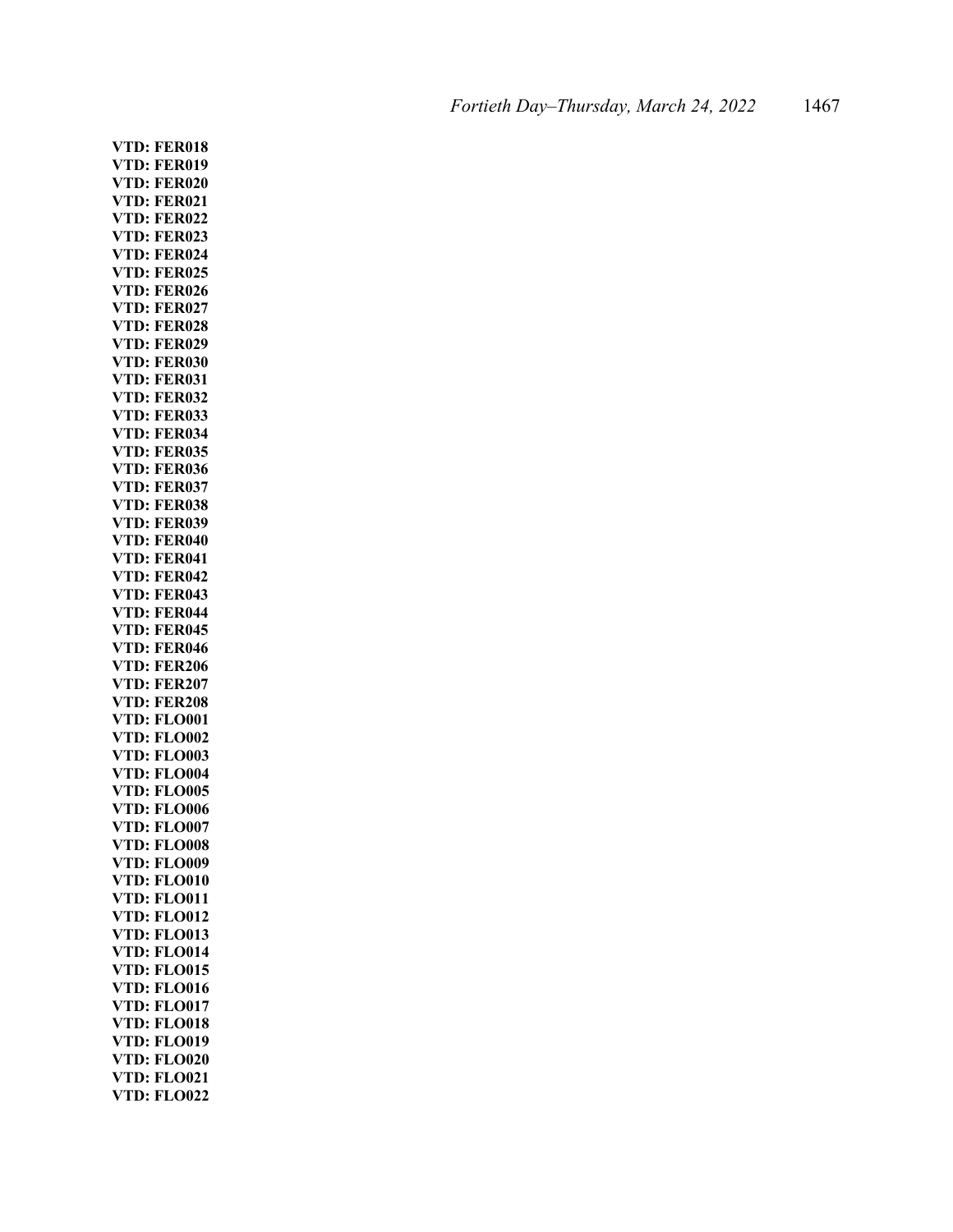**VTD: FLO023 VTD: FLO024 VTD: FLO025 VTD: FLO026 VTD: FLO027 VTD: FLO028 VTD: FLO029 VTD: FLO030 VTD: FLO031 VTD: FLO200 VTD: FLO201 VTD: FLO205 VTD: FLO207 VTD: HAD001 VTD: HAD004 VTD: HAD005 VTD: HAD008 VTD: HAD009 VTD: HAD010 VTD: HAD011 VTD: HAD012 VTD: HAD014 VTD: HAD015 VTD: HAD016 VTD: HAD017 VTD: HAD018 VTD: HAD021 Block: 291892167001000 Block: 291892167001006 Block: 291892167001007 Block: 291892167001008 Block: 291892167001009 Block: 291892167001010 Block: 291892167001013 Block: 291892167002000 Block: 291892167002001 Block: 291892167002002 Block: 291892167002003 Block: 291892167002004 Block: 291892167002005 Block: 291892167002006 Block: 291892167002007 Block: 291892167002008 Block: 291892167002009 Block: 291892167002010 Block: 291892167002011 Block: 291892167002012 Block: 291892167002013 VTD: HAD026 Block: 291892167001001 Block: 291892167001002 Block: 291892167001003 Block: 291892167001004 Block: 291892167001005 VTD: HAD034 VTD: HAD035**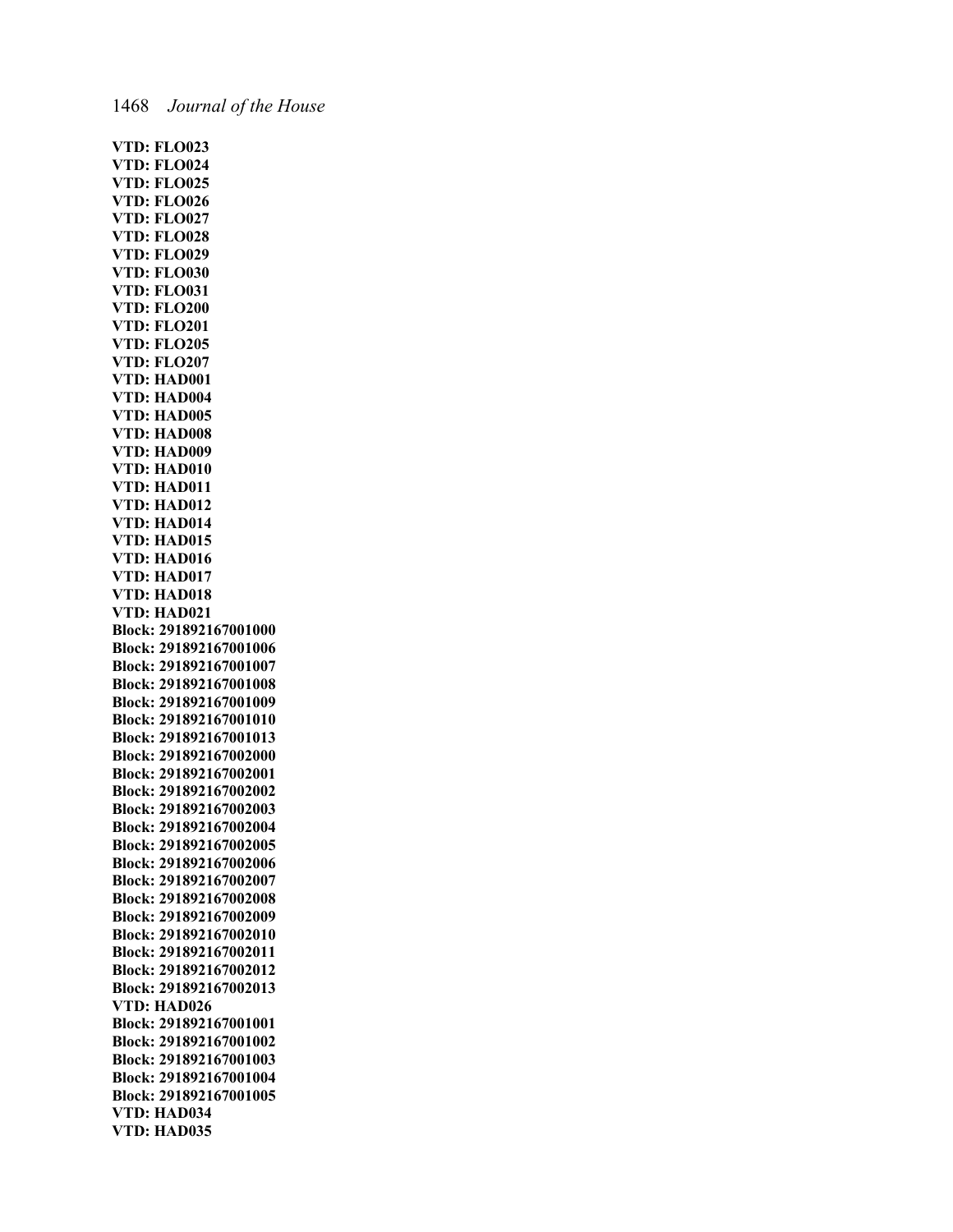**VTD: JEF007 VTD: JEF010 Block: 291892194001026 VTD: JEF012 VTD: JEF013 VTD: JEF014 Block: 291892191001007 Block: 291892191001008 Block: 291892191001010 Block: 291892191001011 Block: 291892191001012 Block: 291892191002003 Block: 291892191002004 Block: 291892191002005 Block: 291892191002006 Block: 291892191002007 Block: 291892191002008 Block: 291892191002009 Block: 291892191003000 Block: 291892191003001 Block: 291892191003002 Block: 291892191003003 Block: 291892191003004 Block: 291892191003005 Block: 291892191003006 Block: 291892191003007 Block: 291892191003008 Block: 291892191003009 Block: 291892191003010 Block: 291892191003011 Block: 291892191003012 Block: 291892191003013 Block: 291892191004000 Block: 291892191004001 Block: 291892191004002 Block: 291892191004003 Block: 291892191004004 Block: 291892191004005 Block: 291892191004006 Block: 291892191004007 VTD: JEF016 VTD: JEF017 VTD: JEF018 Block: 291892191003014 Block: 291892191003015 Block: 291892191003016 Block: 291892191004008 Block: 291892191004009 Block: 291892191004010 Block: 291892191004011 Block: 291892191004012 Block: 291892192002009 Block: 291892192002010 Block: 291892192002011**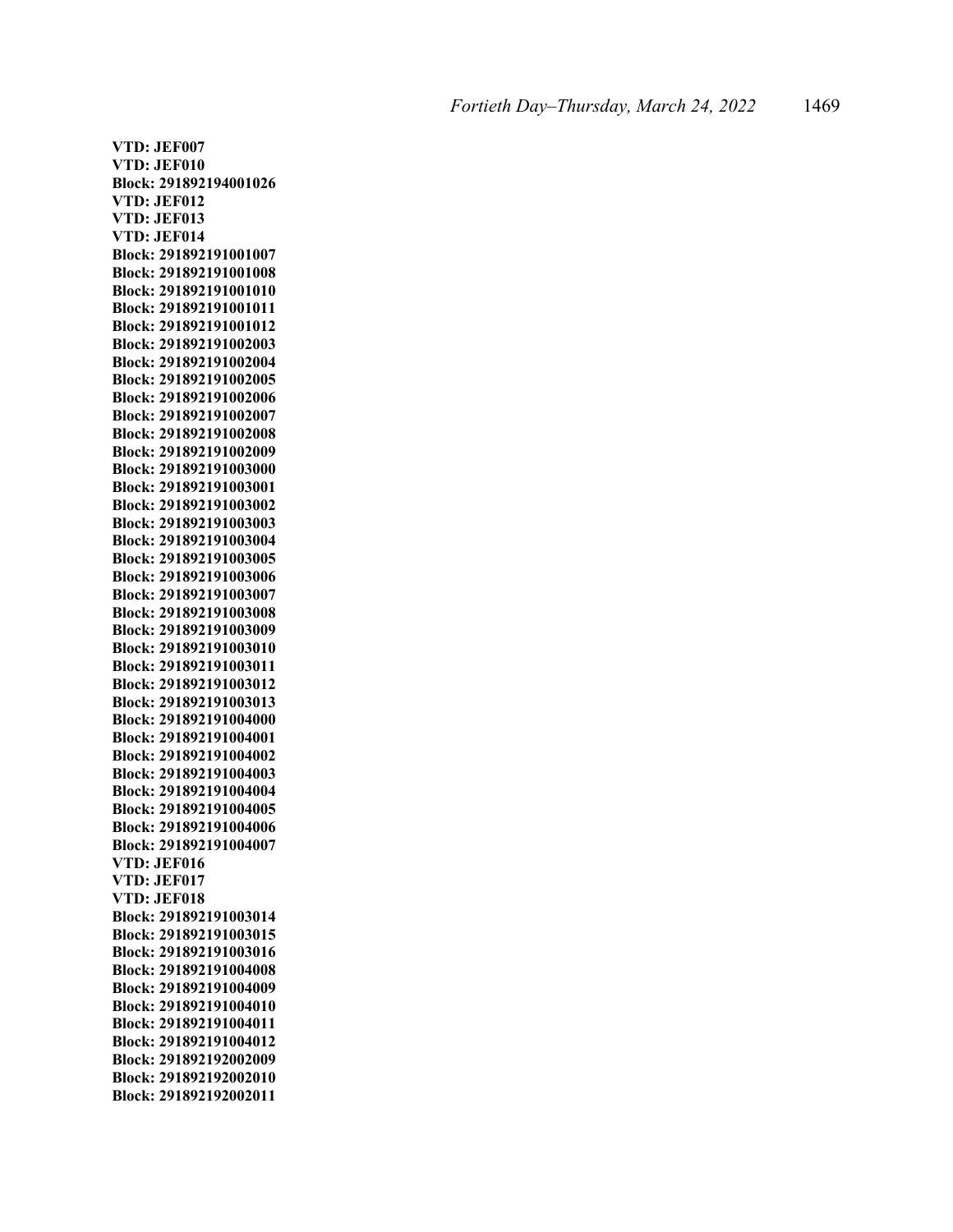**Block: 291892192002012 Block: 291892192002013 Block: 291892192002014 Block: 291892192002015 Block: 291892192002016 Block: 291892192002017 Block: 291892192002018 Block: 291892192002019 Block: 291892192002020 Block: 291892192002021 Block: 291892192002022 Block: 291892192002023 Block: 291892195011001 Block: 291892195011002 Block: 291892195011003 VTD: JEF020 VTD: JEF022 VTD: JEF024 VTD: JEF025 VTD: JEF026 VTD: JEF027 VTD: JEF030 Block: 291892195011000 VTD: JEF033 VTD: JEF035 VTD: JEF036 VTD: LC001 VTD: LC002 VTD: LC003 VTD: LC004 VTD: LC005 VTD: LC006 VTD: LC007 VTD: LC008 VTD: LC009 VTD: LC010 VTD: LC011 VTD: LC012 VTD: LC013 VTD: LC014 VTD: LC015 VTD: LC016 VTD: LC017 VTD: LC018 VTD: LC019 VTD: LC020 VTD: LC021 VTD: LC022 VTD: LC023 VTD: LC024 VTD: LC025 VTD: LC026 VTD: LC027 VTD: LC028 VTD: LC029 VTD: LC030**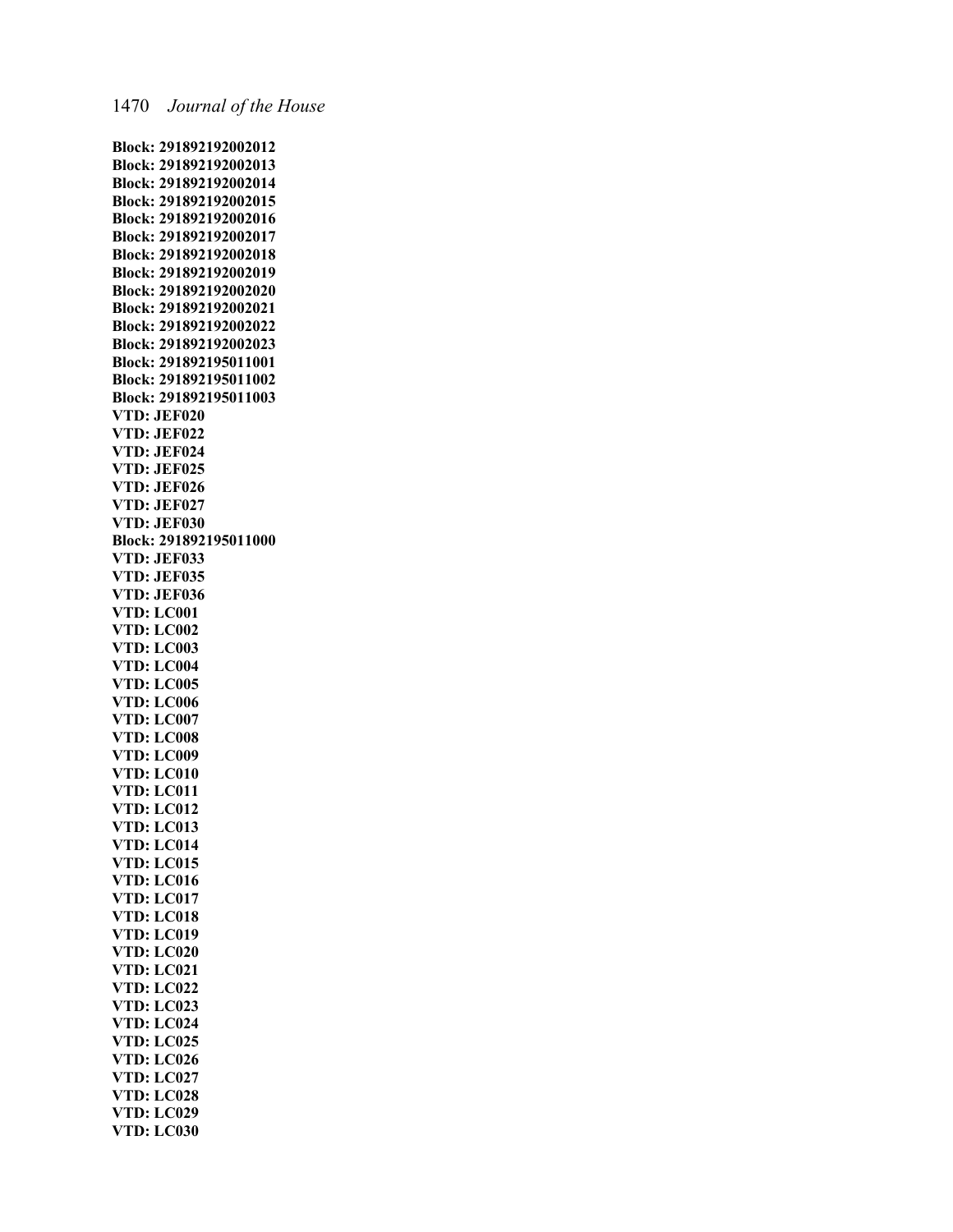**VTD: LC031 VTD: LC032 VTD: LC033 VTD: LC200 VTD: LC203 VTD: LC204 VTD: LC209 VTD: MHT008 VTD: MHT010 VTD: MHT011 Block: 291892151031002 Block: 291892151031032 Block: 291892151454006 Block: 291892151454008 Block: 291892151454009 Block: 291892151454010 Block: 291892151454011 Block: 291892151462005 VTD: MHT013 VTD: MHT014 VTD: MHT015 Block: 291892151441016 VTD: MHT017 VTD: MHT018 VTD: MHT021 VTD: MHT025 VTD: MHT028 VTD: MHT033 VTD: MHT034 Block: 291892151413003 Block: 291892151413009 Block: 291892151413016 VTD: MHT040 Block: 291892151413000 Block: 291892151413006 Block: 291892151413007 Block: 291892151413008 VTD: MHT043 VTD: MHT046 VTD: MHT048 VTD: MHT052 Block: 291892151454005 VTD: MHT058 Block: 291892151453013 Block: 291892151454007 VTD: MHT200 VTD: MHT206 VTD: MID001 VTD: MID002 VTD: MID003 VTD: MID004 VTD: MID005 VTD: MID006 VTD: MID007**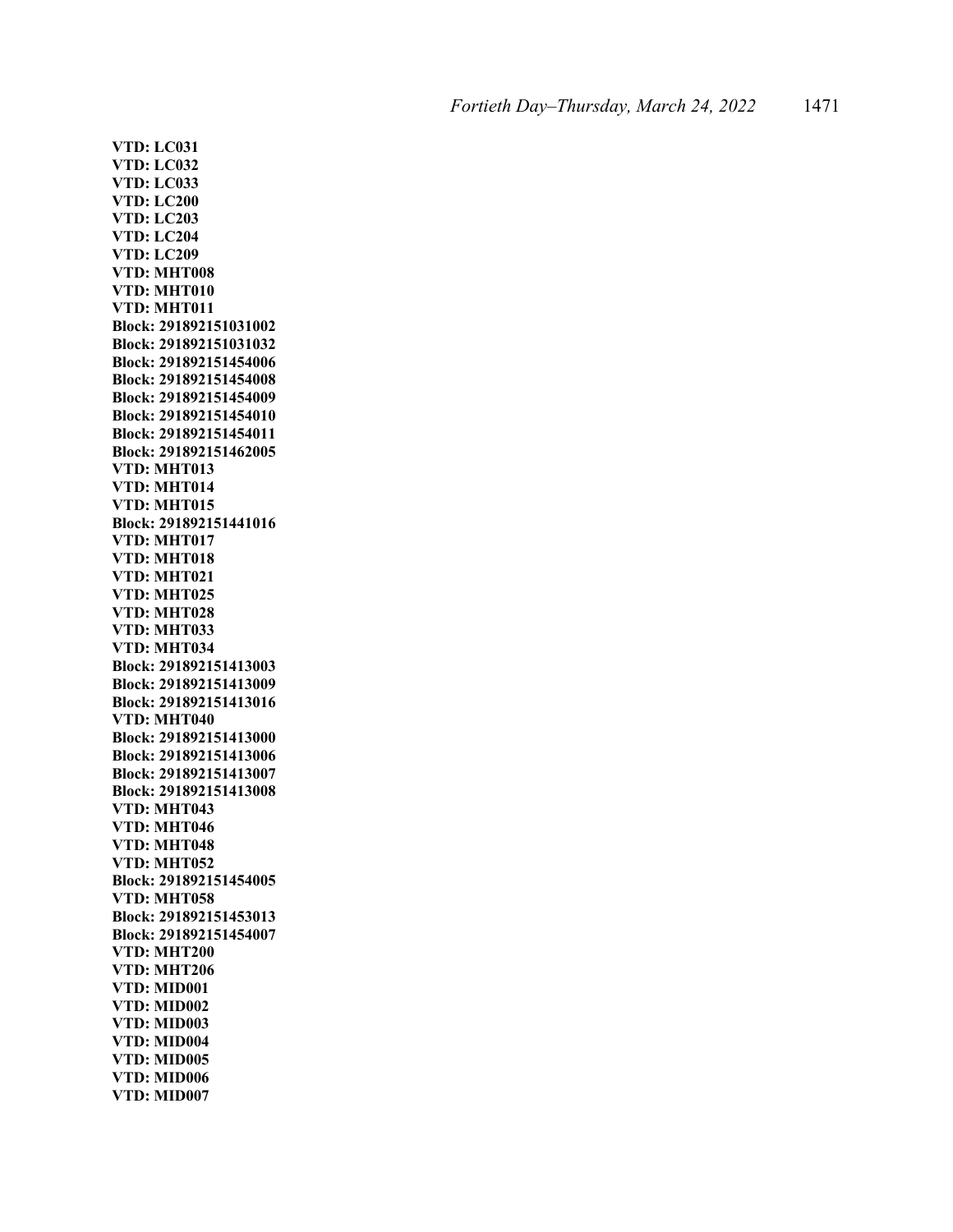**VTD: MID008 VTD: MID009 VTD: MID010 VTD: MID011 VTD: MID012 VTD: MID013 VTD: MID014 VTD: MID015 VTD: MID016 VTD: MID017 VTD: MID018 VTD: MID019 VTD: MID020 VTD: MID021 VTD: MID022 VTD: MID023 VTD: MID024 VTD: MID025 VTD: MID026 VTD: MID027 VTD: MID028 VTD: MID029 VTD: MID030 VTD: MID031 VTD: MID032 VTD: MID033 VTD: MID034 VTD: MID035 VTD: MID036 VTD: MID037 VTD: MID038 VTD: MID039 VTD: MID040 VTD: MID041 VTD: MID042 VTD: MID043 VTD: MID044 VTD: MID045 VTD: MID046 VTD: MID047 VTD: MID048 VTD: MID049 VTD: MID050 VTD: MID051 VTD: MID052 VTD: MID053 VTD: MID054 VTD: MID055 VTD: MID056 VTD: MID057 VTD: MID058 VTD: MID059 VTD: MID060 VTD: MID061 VTD: MID200 VTD: MID201**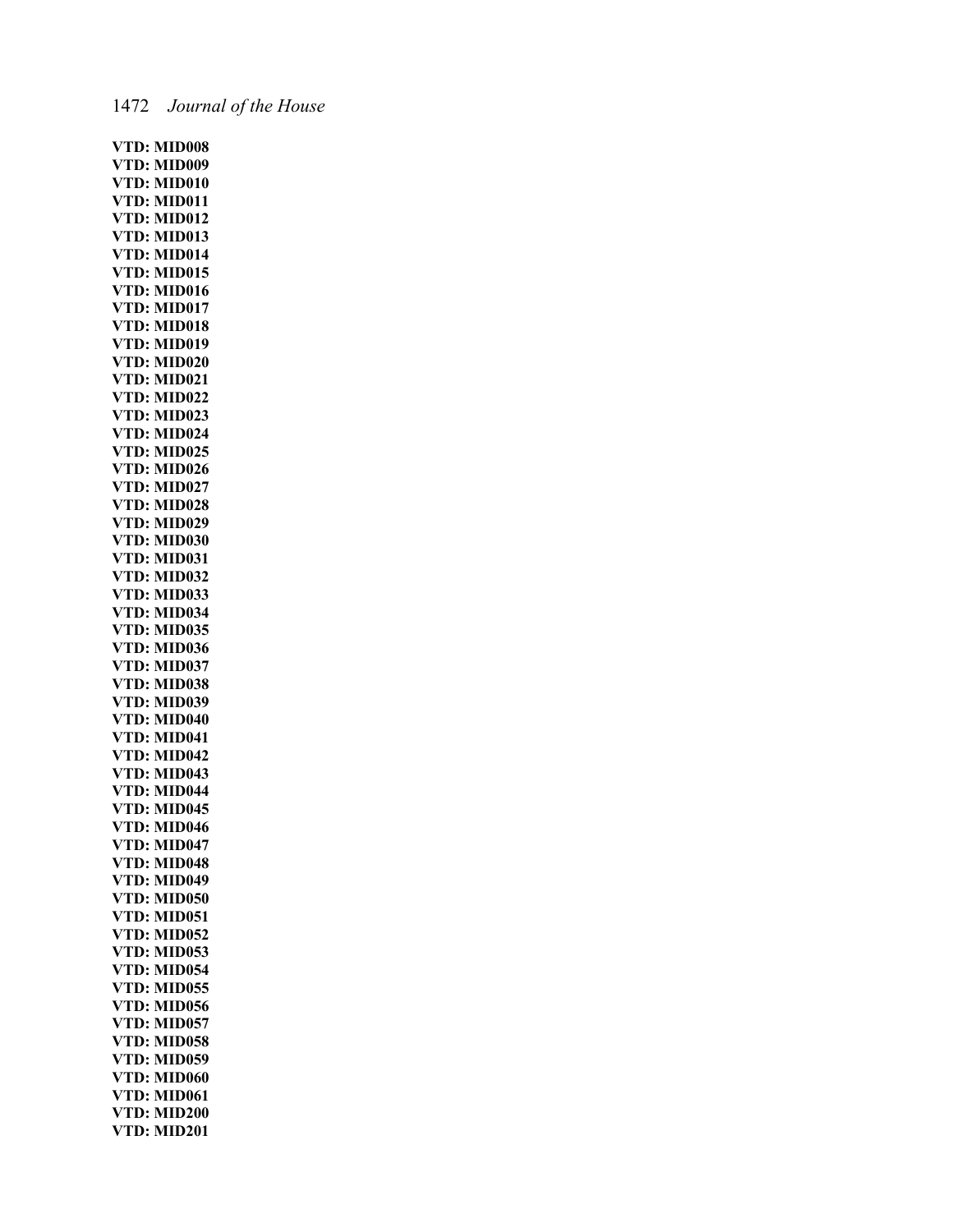**VTD: MID202 VTD: MID204 VTD: NOR001 VTD: NOR002 VTD: NOR003 VTD: NOR004 VTD: NOR005 VTD: NOR006 VTD: NOR007 VTD: NOR008 VTD: NOR009 VTD: NOR010 VTD: NOR011 VTD: NOR012 VTD: NOR013 VTD: NOR014 VTD: NOR015 VTD: NOR016 VTD: NOR017 VTD: NOR018 VTD: NOR019 VTD: NOR020 VTD: NOR021 VTD: NOR022 VTD: NOR023 VTD: NOR024 VTD: NOR025 VTD: NOR026 VTD: NOR027 VTD: NOR028 VTD: NOR029 VTD: NOR030 VTD: NOR031 VTD: NOR032 VTD: NOR033 VTD: NOR034 VTD: NOR035 VTD: NOR036 VTD: NOR037 VTD: NOR038 VTD: NOR039 VTD: NOR040 VTD: NOR041 VTD: NOR042 VTD: NOR043 VTD: NOR044 VTD: NOR045 VTD: NOR046 VTD: NOR047 VTD: NOR048 VTD: NOR049 VTD: NOR050 VTD: NOR051 VTD: NOR052**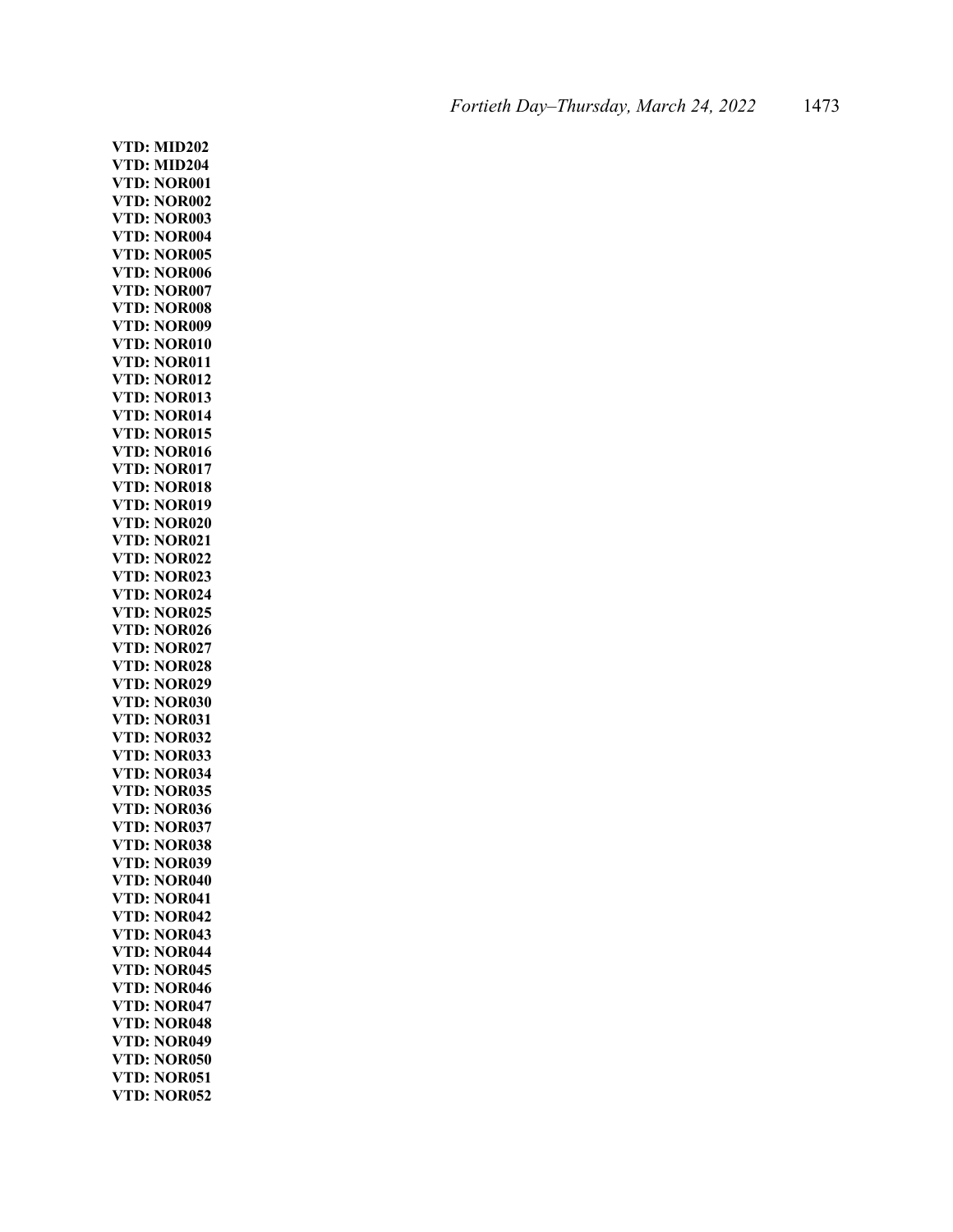### 1474 *Journal of the House*

**VTD: NOR053 VTD: NOR054 VTD: NOR055 VTD: NOR056 VTD: NOR200 VTD: NOR201 VTD: NOR202 VTD: NOR203 VTD: NOR204 VTD: NOR208 VTD: NOR213 VTD: NOR218 VTD: NOR222 VTD: NRW001 VTD: NRW002 VTD: NRW003 VTD: NRW004 VTD: NRW005 VTD: NRW006 VTD: NRW007 VTD: NRW008 VTD: NRW009 VTD: NRW010 VTD: NRW011 VTD: NRW012 VTD: NRW013 VTD: NRW014 VTD: NRW015 VTD: NRW016 VTD: NRW017 VTD: NRW018 VTD: NRW019 VTD: NRW020 VTD: NRW021 VTD: NRW022 VTD: NRW023 VTD: NRW024 VTD: NRW025 VTD: NRW026 VTD: NRW027 VTD: NRW028 VTD: NRW029 VTD: NRW030 VTD: NRW031 VTD: NRW032 VTD: NRW033 VTD: NRW034 VTD: NRW035 VTD: NRW036 VTD: NRW037 VTD: NRW038 VTD: NRW039 VTD: NRW040 VTD: NRW041 VTD: NRW042 VTD: NRW043**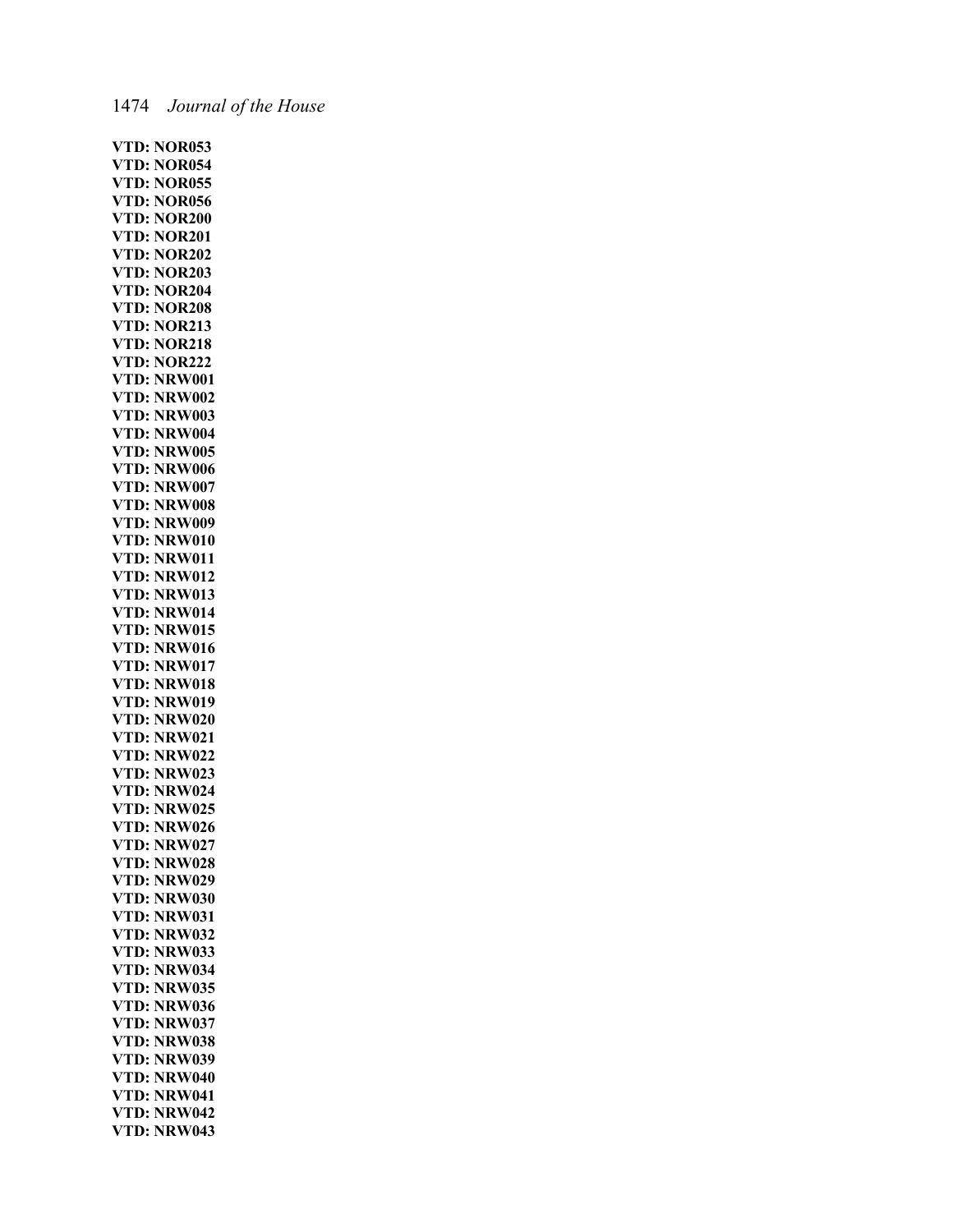**VTD: NRW044 VTD: NRW045 VTD: NRW046 VTD: NRW047 VTD: NRW048 VTD: NRW049 VTD: NRW050 VTD: NRW051 VTD: NRW200 VTD: NRW201 VTD: NRW202 VTD: NRW203 VTD: NRW204 VTD: NRW205 VTD: NW001 VTD: NW002 VTD: NW003 VTD: NW004 VTD: NW005 VTD: NW006 VTD: NW007 VTD: NW008 VTD: NW009 VTD: NW010 VTD: NW011 VTD: NW012 VTD: NW013 Block: 291892151431003 Block: 291892151431005 Block: 291892151431007 Block: 291892151431019 Block: 291892151431020 Block: 291892151431021 Block: 291892151431029 Block: 291892151431030 Block: 291892151431044 Block: 291892151431045 Block: 291892151431046 Block: 291892151431047 Block: 291892151431048 Block: 291892151431049 Block: 291892151431050 Block: 291892151431051 Block: 291892151431052 Block: 291892151431053 Block: 291892151431054 Block: 291892151431055 Block: 291892151431056 Block: 291892151431057 Block: 291892151431063 VTD: NW014 VTD: NW015 VTD: NW016 VTD: NW017**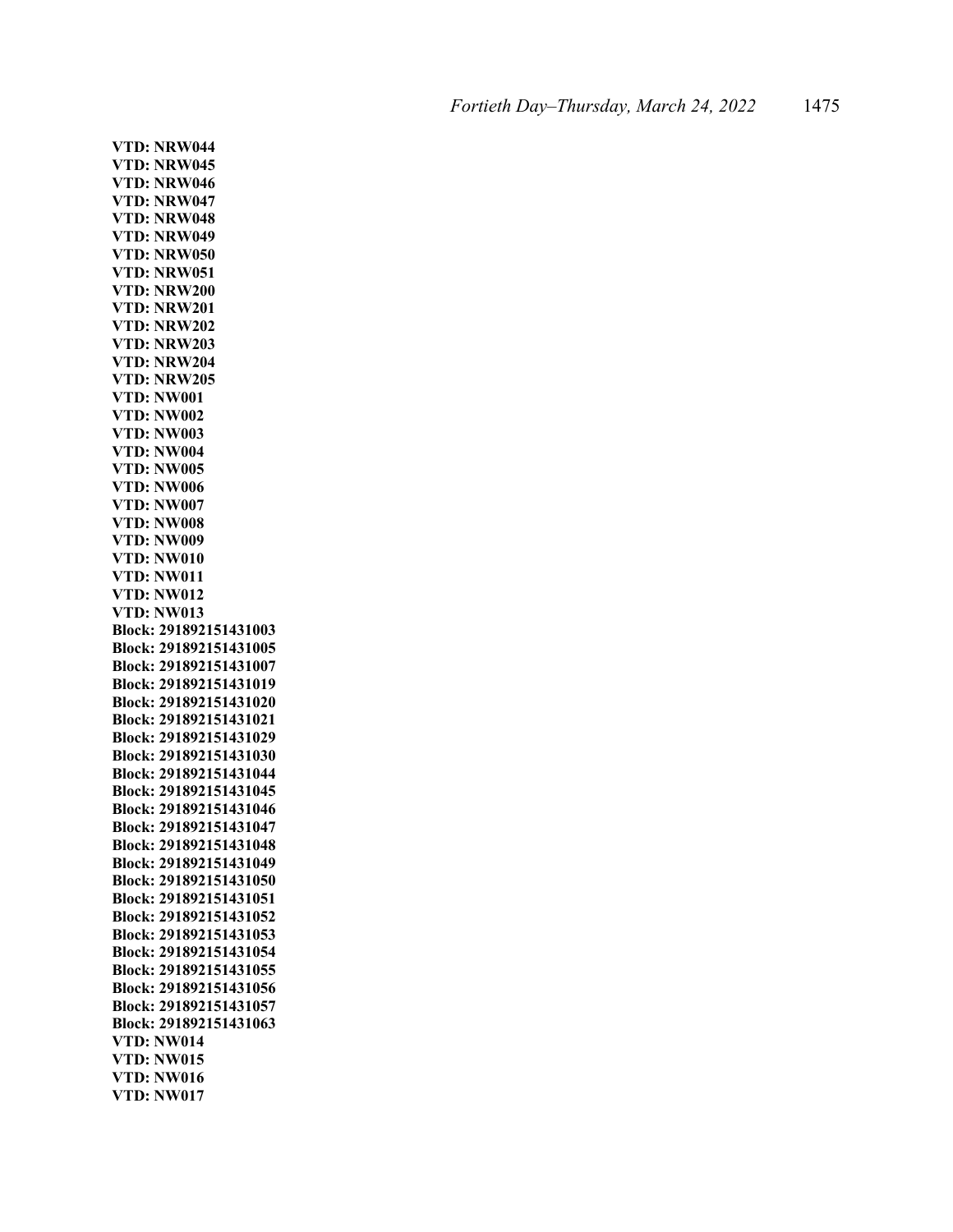|  | 1476 | Journal of the House |  |  |
|--|------|----------------------|--|--|
|--|------|----------------------|--|--|

| VTD:                                   | <b>NW018</b>                 |
|----------------------------------------|------------------------------|
| VTD:                                   | <b>NW019</b>                 |
| VTD:                                   | <b>NW020</b>                 |
| VTD:                                   | <b>NW021</b>                 |
| VTD:                                   | <b>NW022</b>                 |
| VTD:                                   | <b>NW023</b>                 |
| VTD:                                   | <b>NW024</b>                 |
| VTD:                                   | <b>NW025</b>                 |
| VTD:                                   | <b>NW026</b>                 |
| VTD:                                   | <b>NW027</b>                 |
| VTD:                                   | <b>NW028</b>                 |
| VT <mark>D:</mark><br>VTD:             | <b>NW029</b>                 |
|                                        | <b>NW030</b>                 |
| VTD:                                   | <b>NW031</b>                 |
| VTD:                                   | <b>NW032</b>                 |
| VTD:                                   | <b>NW033</b>                 |
| VTD:                                   | <b>NW034</b>                 |
| VTD:                                   | <b>NW035</b>                 |
| VTD:                                   | <b>NW036</b>                 |
| VTD:                                   | <b>NW037</b>                 |
| VTD:                                   | <b>NW039</b>                 |
| VTD:                                   | <b>NW040</b>                 |
| VTD:                                   | <b>NW041</b>                 |
| VTD:                                   | <b>NW042</b>                 |
| VTD:                                   | <b>NW043</b>                 |
| VTD:                                   | <b>NW044</b>                 |
| VTD:                                   | <b>NW045</b>                 |
| VTD:                                   | <b>NW046</b>                 |
| VTD:                                   | <b>NW047</b>                 |
| VTD:                                   | <b>NW048</b>                 |
| VTD:                                   | <b>NW049</b>                 |
| VTD:                                   | <b>NW050</b>                 |
| VTD:                                   | <b>NW051</b>                 |
| VTD:                                   | <b>NW052</b>                 |
| v 1 D:<br>VTD:<br>VTD:<br>VTD:<br>VTD: | <b>NW200</b>                 |
|                                        | <b>NW201</b>                 |
|                                        | <b>NW202</b>                 |
|                                        | <b>NW203</b>                 |
| VTD:                                   | <b>NW204</b>                 |
| VTD:                                   | <b>NW205</b>                 |
| VTD:                                   | <b>NW206</b>                 |
| VTD:                                   | <b>NW207</b>                 |
| VTD:                                   | <b>NW208</b>                 |
| VTD:                                   | <b>NW209</b>                 |
| VTD:                                   | <b>NW210</b>                 |
| VTD:                                   | <b>NW211</b><br><b>NW212</b> |
| VTD:<br>VTD:<br>VTD:                   | <b>NW213</b>                 |
|                                        | <b>NW214</b>                 |
| VTD:                                   | <b>NW215</b>                 |
| VTD:                                   | <b>NW216</b>                 |
| VTD:                                   | <b>NW217</b>                 |
| VTD:                                   | <b>NW219</b>                 |
| VTD:                                   | <b>NW220</b>                 |
| VTD:                                   | <b>NW224</b>                 |
| VTD:                                   | <b>NW225</b>                 |
|                                        |                              |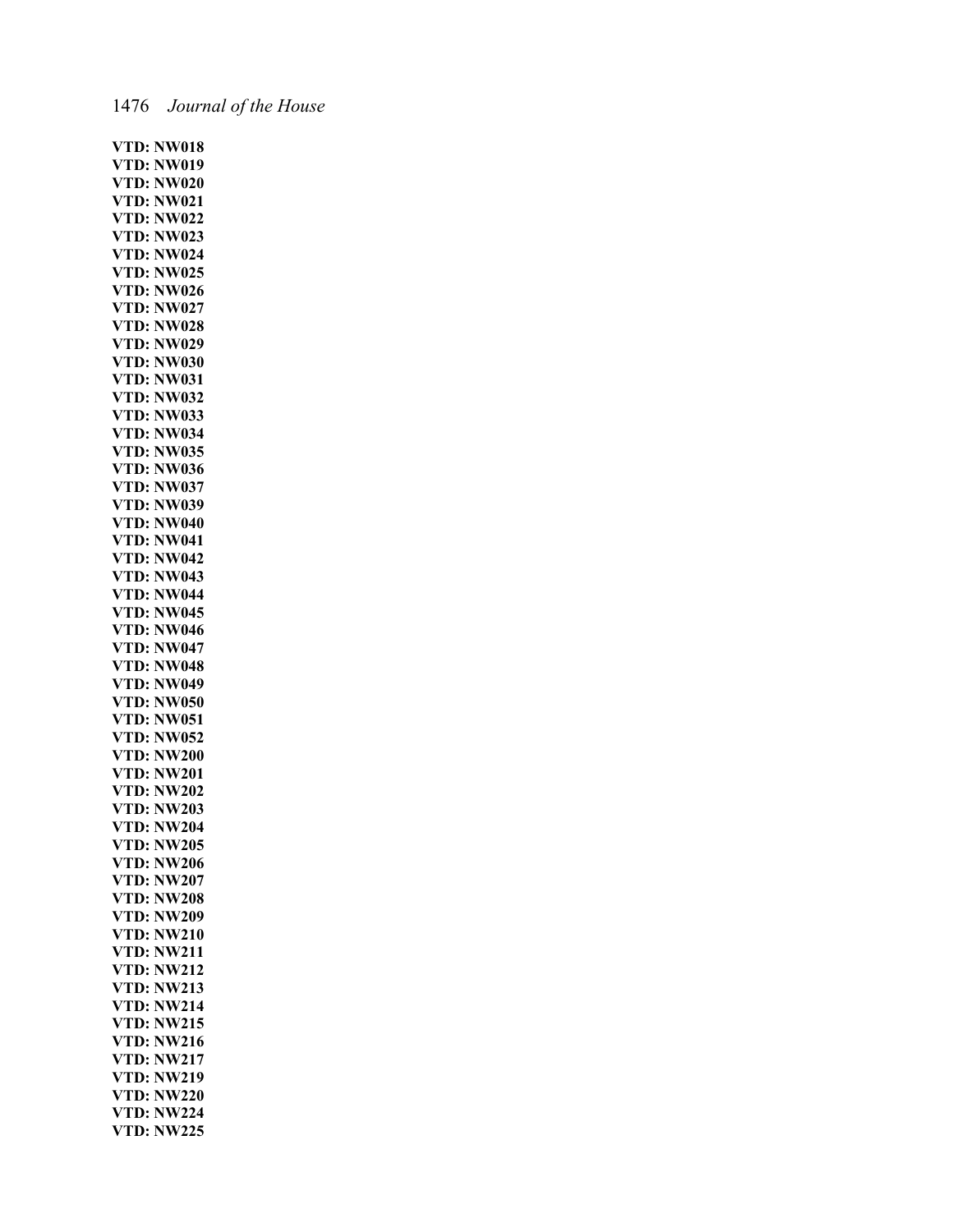**VTD: NW226 VTD: NW227 VTD: NW229 VTD: SF001 VTD: SF002 VTD: SF003 VTD: SF004 VTD: SF005 VTD: SF006 VTD: SF007 VTD: SF008 VTD: SF009 VTD: SF010 VTD: SF011 VTD: SF012 VTD: SF013 VTD: SF014 VTD: SF015 VTD: SF016 VTD: SF017 VTD: SF018 VTD: SF019 VTD: SF020 VTD: SF021 VTD: SF022 VTD: SF023 VTD: SF024 VTD: SF025 VTD: SF026 VTD: SF027 VTD: SF028 VTD: SF029 VTD: SF030 VTD: SF031 VTD: SF032 VTD: SF033 VTD: SF034 VTD: SF035 VTD: SF200 VTD: SPL001 VTD: SPL002 VTD: SPL003 VTD: SPL004 VTD: SPL005 VTD: SPL006 VTD: SPL007 VTD: SPL008 VTD: SPL009 VTD: SPL010 VTD: SPL011 VTD: SPL012 VTD: SPL013 VTD: SPL014 VTD: SPL015**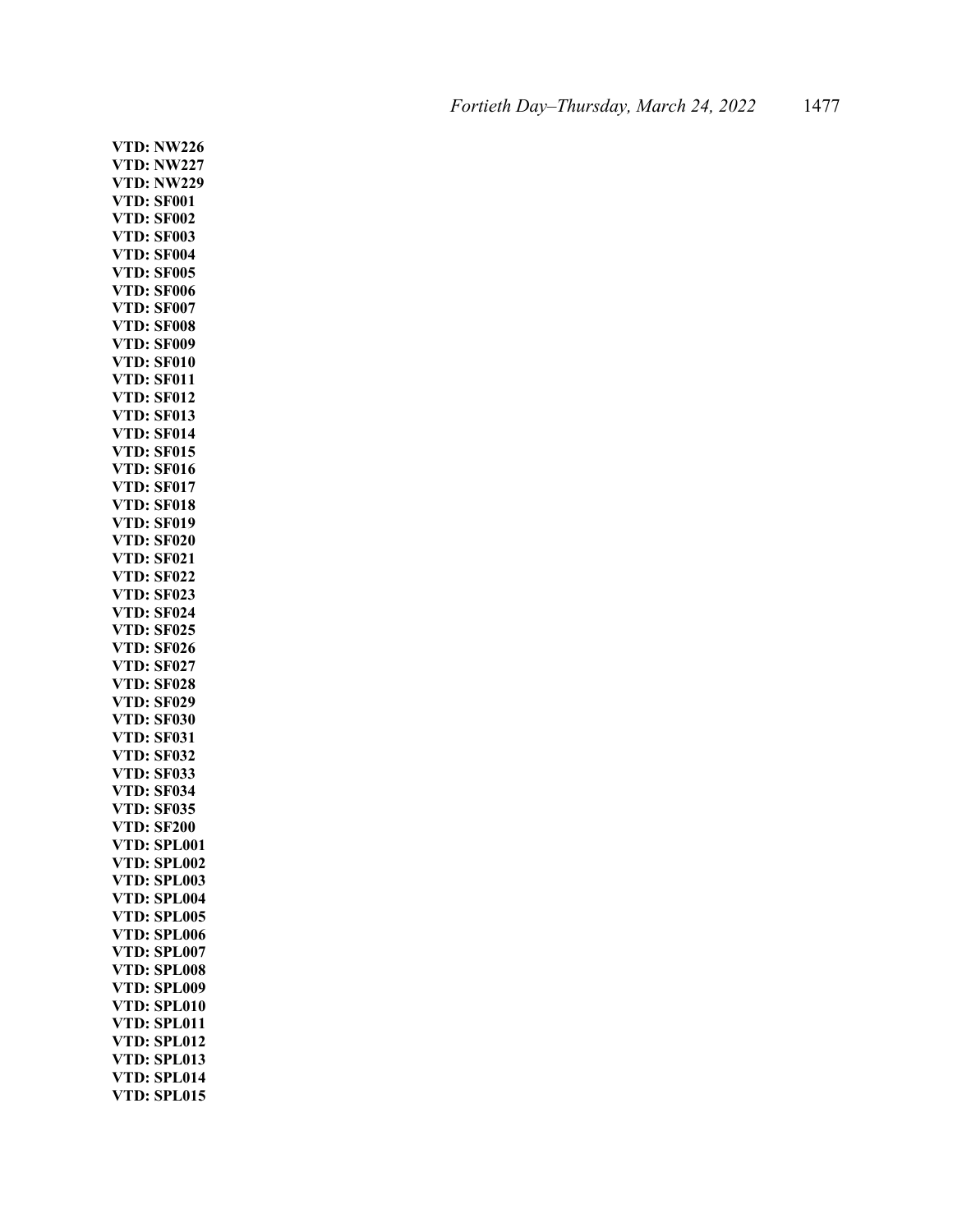# 1478 *Journal of the House*

| VTD:         | <b>SPL016</b> |
|--------------|---------------|
| VTD:         | SPL017        |
|              |               |
| VTD:         | <b>SPL018</b> |
| VTD:         | <b>SPL019</b> |
| VTD:         | <b>SPL020</b> |
| VTD:         | SPL021        |
|              |               |
| VTD:         | <b>SPL022</b> |
| VTD:         | <b>SPL023</b> |
| VTD:         | <b>SPL024</b> |
| D:<br>VT     | <b>SPL025</b> |
| VTD:         | <b>SPL026</b> |
|              |               |
| VTD:         | <b>SPL027</b> |
| VTD:         | <b>SPL028</b> |
| VTD:         | <b>SPL201</b> |
|              |               |
| VTD:         | <b>SPL202</b> |
| VTD:         | <b>SPL207</b> |
| VTD:         | <b>SPL208</b> |
| VTD:         | <b>UNV001</b> |
|              |               |
| VTD:         | <b>UNV002</b> |
| VTD:         | <b>UNV003</b> |
|              | <b>UNV004</b> |
| VTD:<br>VTD: | <b>UNV005</b> |
| VTD:         |               |
|              | <b>UNV006</b> |
| VTD:         | <b>UNV007</b> |
| VTD:         | <b>UNV008</b> |
| VTD:         | <b>UNV009</b> |
| VTD:         | <b>UNV010</b> |
|              |               |
| VTD:         | <b>UNV011</b> |
| VTD:         | <b>UNV012</b> |
| VTD:         | <b>UNV013</b> |
| VTD:         | <b>UNV014</b> |
|              |               |
| VTD:         | <b>UNV015</b> |
| VTD:         | <b>UNV016</b> |
| VTD:         | <b>UNV017</b> |
| VTD:         | <b>UNV018</b> |
| VTD:         |               |
|              | <b>UNV019</b> |
| VTD:         | <b>UNV020</b> |
| VTD:         | <b>UNV021</b> |
| VTD:         | <b>UNV022</b> |
| VTD:         | <b>UNV023</b> |
|              |               |
| VTD:         | <b>UNV024</b> |
| VTD:         | <b>UNV025</b> |
| VTD:         | <b>UNV026</b> |
| VTD:         | <b>UNV027</b> |
|              |               |
| VTD:<br>VTD: | <b>UNV028</b> |
|              | <b>UNV029</b> |
| VTD:         | <b>UNV030</b> |
| VTD:         | <b>UNV031</b> |
| VTD:         | <b>UNV032</b> |
|              |               |
| VTD:         | <b>UNV033</b> |
| VTD:         | <b>UNV034</b> |
| VTD:         | <b>UNV035</b> |
| VTD:         | <b>UNV036</b> |
|              |               |
| VTD:         | <b>UNV037</b> |
| VTD:         | <b>UNV038</b> |
| VTD:         | <b>UNV039</b> |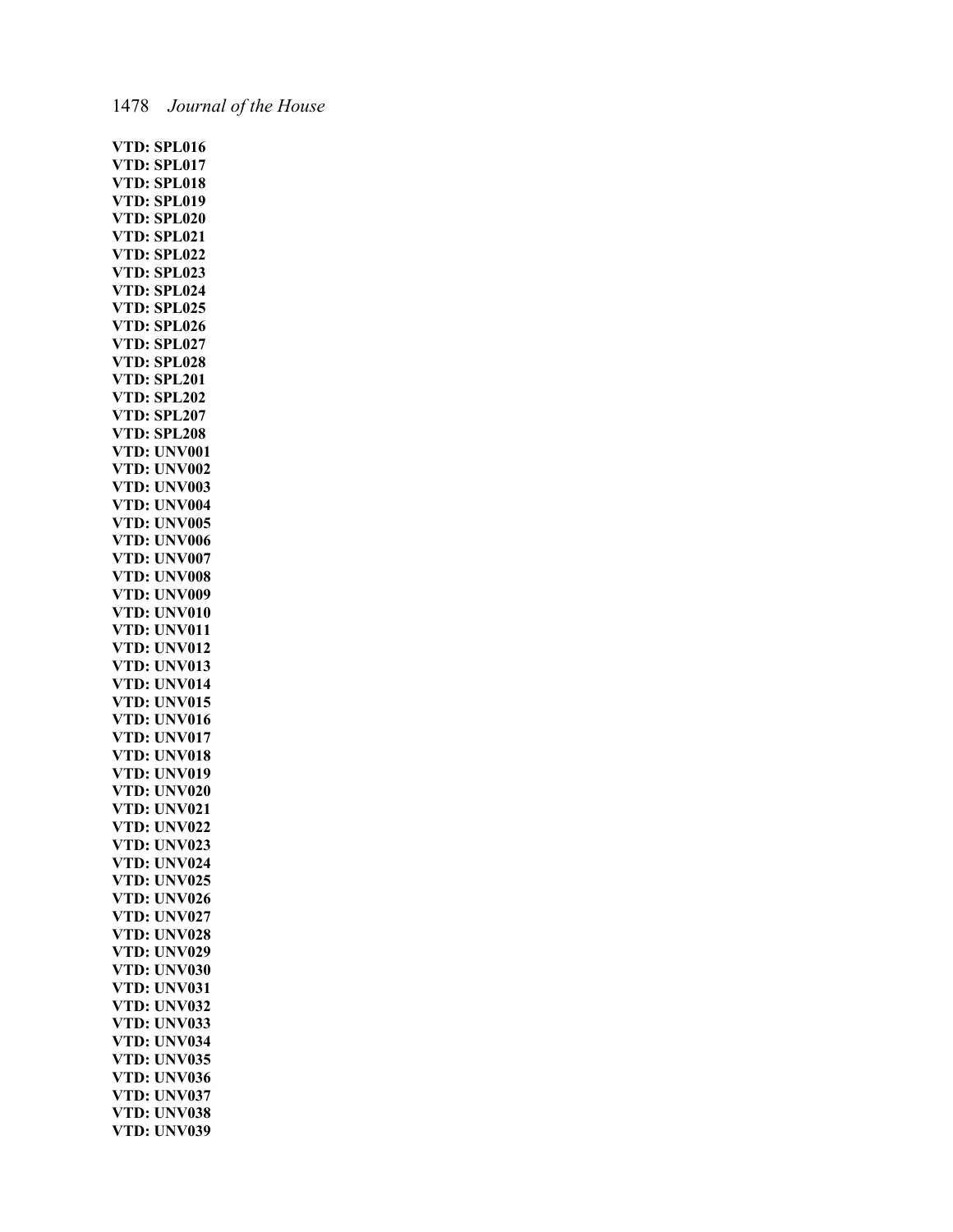**VTD: UNV040 VTD: UNV041 VTD: UNV042 VTD: UNV043 VTD: UNV045 VTD: UNV201 VTD: UNV202 VTD: UNV205 VTD: UNV206 VTD: UNV208 128.462. The second congressional district shall be composed of the following: County: Franklin MO VTD: CATAWISSA VTD: DRY BRANCH VTD: DUEMLER VTD: GILDEHAUS Block: 290718001031025 Block: 290718001031026 Block: 290718001031039 Block: 290718001031045 Block: 290718001041044 Block: 290718001041045 Block: 290718001041046 Block: 290718001041047 Block: 290718001041049 Block: 290718001041050 Block: 290718001041056 Block: 290718001041057 Block: 290718001041058 Block: 290718001041059 Block: 290718001041060 Block: 290718001041061 Block: 290718001041062 Block: 290718001041064 Block: 290718001041066 Block: 290718001041067 Block: 290718001041068 Block: 290718001041069 Block: 290718002023019 Block: 290718002023020 Block: 290718002023021 Block: 290718002023022 Block: 290718002023027 Block: 290718002023030 Block: 290718002023031 Block: 290718002023032 Block: 290718002023033 Block: 290718002023034 Block: 290718002023035 Block: 290718002023036 Block: 290718002023037 Block: 290718002023038 Block: 290718002023039 Block: 290718006032000**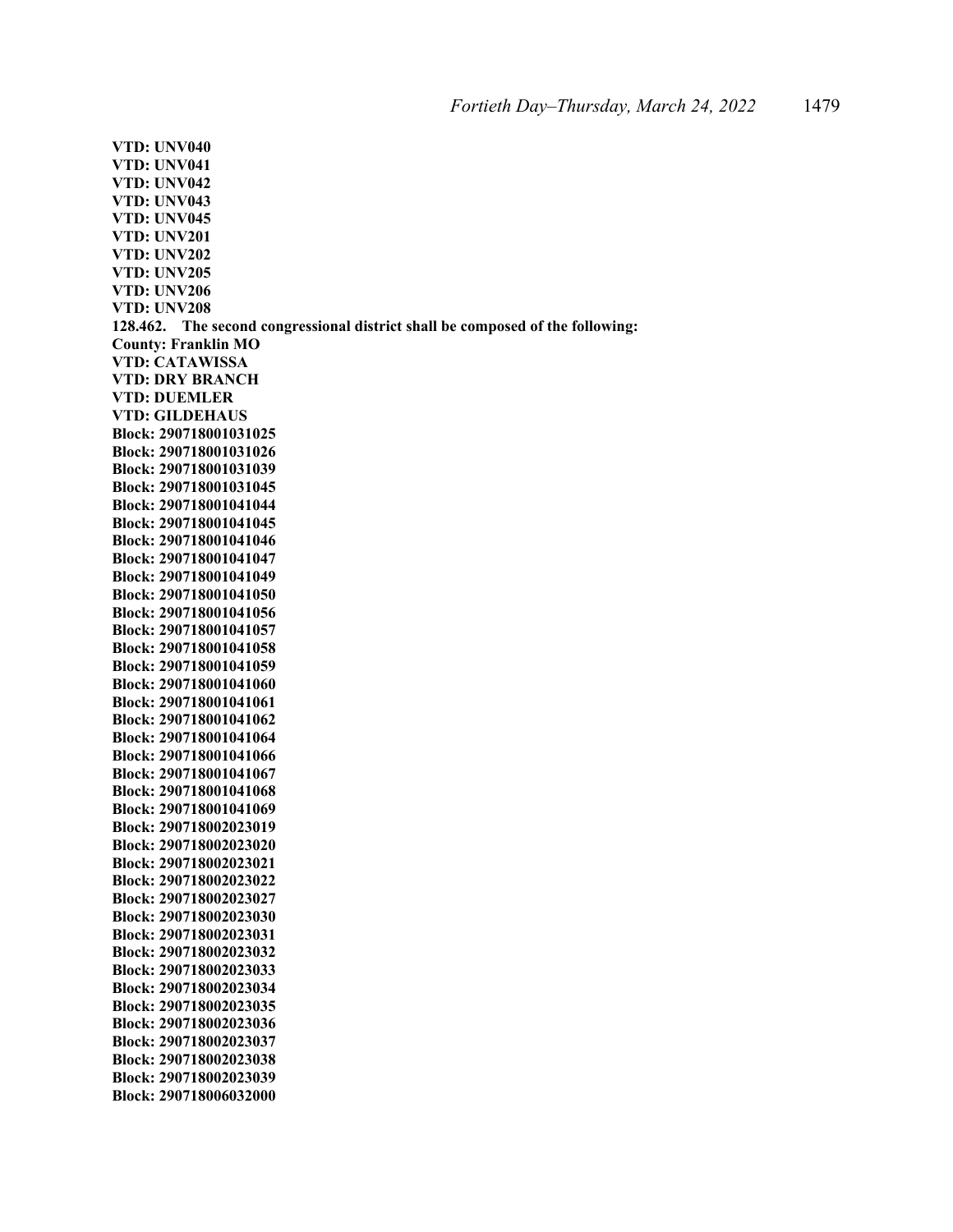**Block: 290718006032001 Block: 290718006032002 Block: 290718006032003 Block: 290718006032004 Block: 290718006032006 Block: 290718006032007 Block: 290718006032008 VTD: GRAY SUMMIT VTD: JEFFRIESBURG Block: 290718004031014 Block: 290718004031015 Block: 290718004031016 Block: 290718004031017 Block: 290718004031035 Block: 290718004031036 Block: 290718004031037 Block: 290718004031038 Block: 290718004031039 Block: 290718004031040 Block: 290718004031041 Block: 290718004031046 Block: 290718004031054 Block: 290718004031055 Block: 290718004031056 Block: 290718004031059 Block: 290718004031060 Block: 290718004031061 Block: 290718004031062 Block: 290718004031063 Block: 290718004031065 Block: 290718004031066 Block: 290718004031067 Block: 290718004031068 Block: 290718004031070 Block: 290718004031071 Block: 290718004031072 Block: 290718004031073 Block: 290718004033038 Block: 290718004033041 Block: 290718004033042 Block: 290718004033043 Block: 290718005012000 Block: 290718005012001 Block: 290718005012002 Block: 290718005012003 Block: 290718005012004 Block: 290718005012005 Block: 290718005012006 Block: 290718005012007 Block: 290718005012008 Block: 290718005012026 Block: 290718005012027 Block: 290718005012028 Block: 290718005012029 Block: 290718005012030 Block: 290718005012031**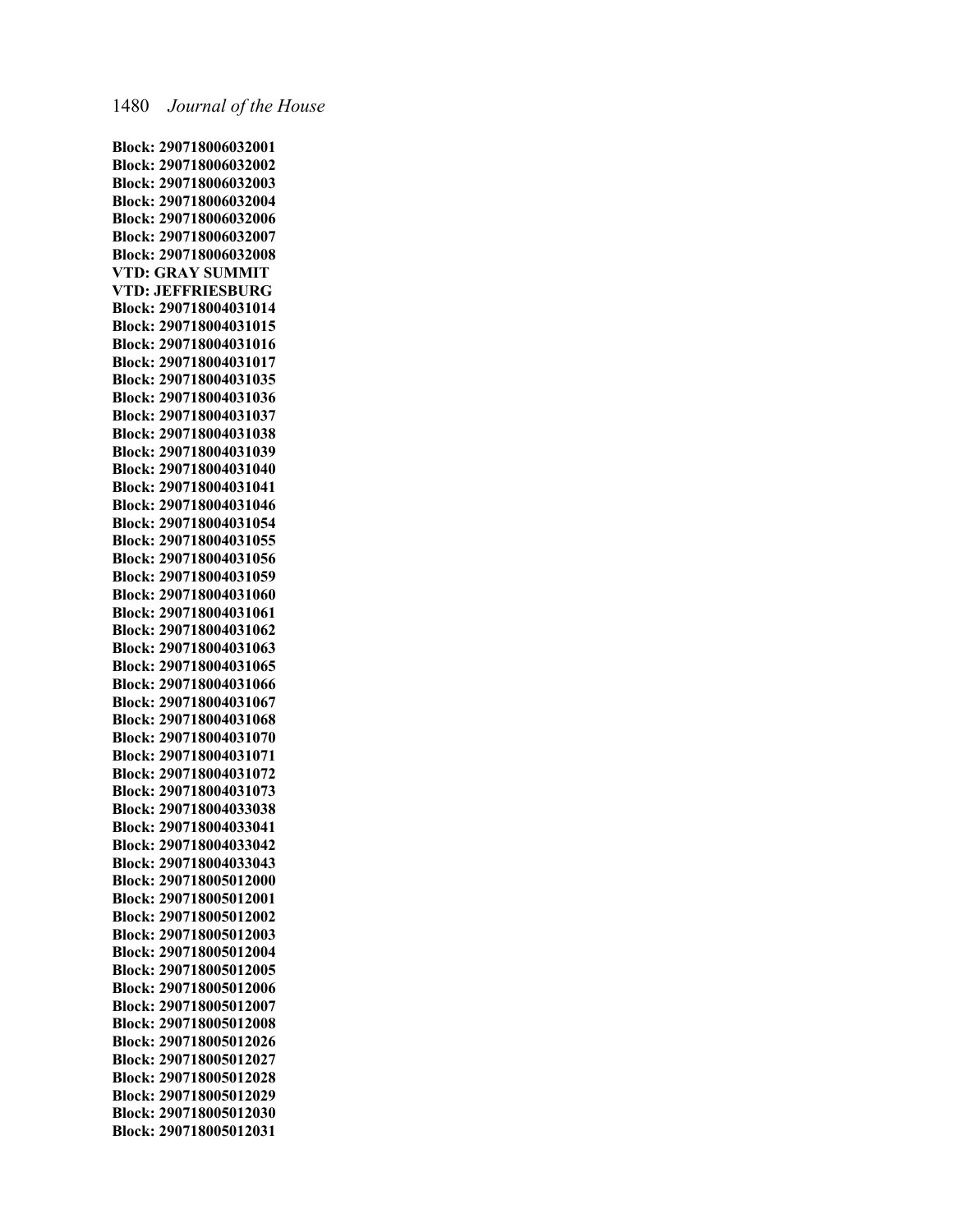**Block: 290718006051004 Block: 290718006051005 Block: 290718006051006 Block: 290718006051007 Block: 290718006051008 Block: 290718006051009 Block: 290718006051010 VTD: KRAKOW Block: 290718002021019 Block: 290718002021020 Block: 290718002021021 Block: 290718002021022 Block: 290718002021023 Block: 290718002021024 Block: 290718002021025 Block: 290718002021026 Block: 290718002021027 Block: 290718002021028 Block: 290718004031000 Block: 290718004031001 Block: 290718004031003 Block: 290718004031004 Block: 290718004031005 Block: 290718004031006 Block: 290718004031008 Block: 290718004031009 Block: 290718004031010 Block: 290718004031011 Block: 290718004031012 Block: 290718004031013 Block: 290718004031018 Block: 290718004031019 Block: 290718004031020 Block: 290718004031021 Block: 290718004031022 Block: 290718004031023 Block: 290718004031047 Block: 290718004031048 Block: 290718004031049 Block: 290718004031050 Block: 290718004031051 Block: 290718004031052 Block: 290718004031053 Block: 290718004031069 Block: 290718004032009 Block: 290718004032010 Block: 290718004032017 Block: 290718004032018 Block: 290718004032019 Block: 290718004032021 Block: 290718004032022 Block: 290718006031000 Block: 290718006031001 Block: 290718006031002**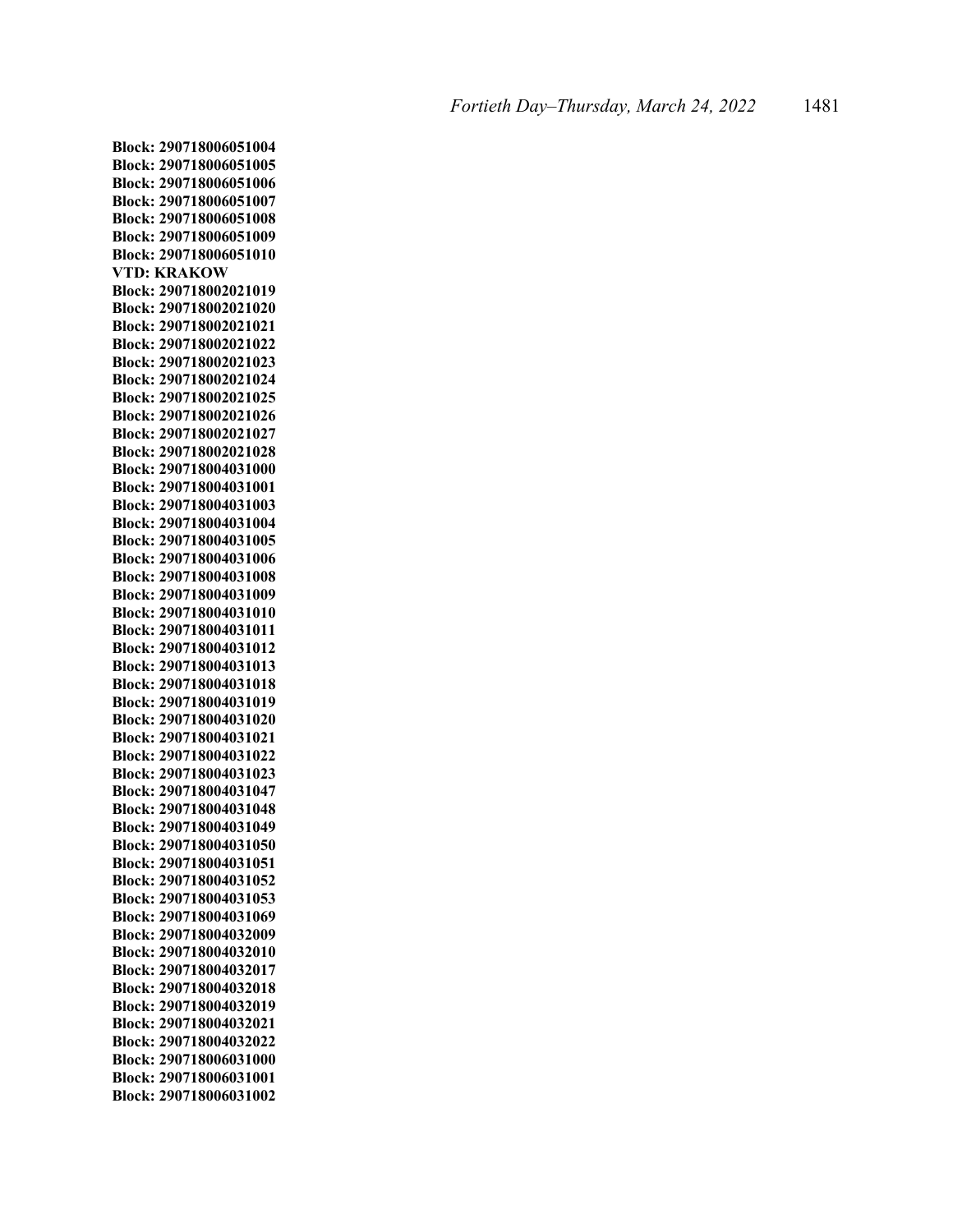**Block: 290718006031003 Block: 290718006031004 Block: 290718006031005 Block: 290718006031010 VTD: LABADIE VTD: LUEBBERING VTD: MIRAMIGUOA VILLAGE VTD: PACIFIC OUT OF TOWN VTD: PACIFIC WARD 1 VTD: PACIFIC WARD 2 VTD: PACIFIC WARD 3 VTD: PARKWAY VILLAGE VTD: PRAIRIE DELL VTD: ROBERTSVILLE VTD: ST ALBANS VTD: ST CLAIR OUT OF TOWN VTD: ST CLAIR WARD 1 VTD: ST CLAIR WARD 2 VTD: STANTON Block: 290718005013002 Block: 290718005013003 Block: 290718005013004 Block: 290718005013005 Block: 290718005013006 Block: 290718005013007 Block: 290718005013009 Block: 290718005013022 Block: 290718005013023 Block: 290718010001008 Block: 290718010001044 Block: 290718011011015 Block: 290718011011044 Block: 290718011011045 VTD: SULLIVAN OUT OF TOWN Block: 290718010001000 Block: 290718010001001 Block: 290718010001002 Block: 290718010001004 Block: 290718010001033 Block: 290718010001034 Block: 290718010001035 Block: 290718010001036 Block: 290718010001037 Block: 290718010001038 Block: 290718010001039 Block: 290718010001040 Block: 290718010001041 Block: 290718010001042 Block: 290718010001043 Block: 290718010001048 Block: 290718010002012 Block: 290718010002013 Block: 290718010002014 Block: 290718010002039 Block: 290718010002040 Block: 290718010002041**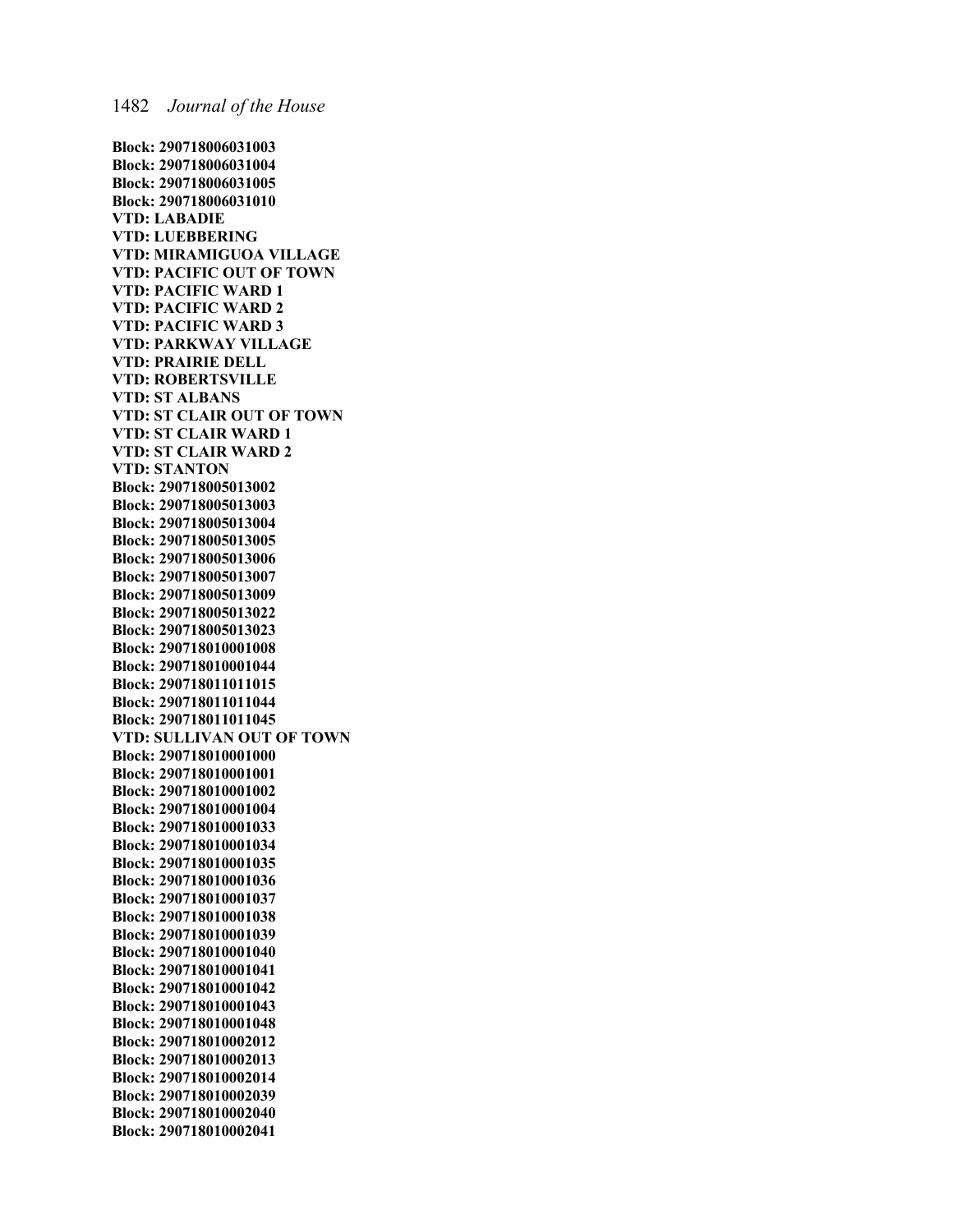**Block: 290718010002042 Block: 290718010002043 Block: 290718011011012 Block: 290718011011019 Block: 290718011011028 Block: 290718011011043 Block: 290718011011068 VTD: UNION OUT OF TOWN VTD: UNION WARD 1 VTD: UNION WARD 2 VTD: UNION WARD 3 VTD: UNION WARD 4 VTD: VILLA RIDGE County: Iron MO VTD: Belleview VTD: Ghermanville VTD: Ironton Block: 290939502001018 Block: 290939502001019 Block: 290939502001043 Block: 290939502001048 Block: 290939502002000 Block: 290939502002001 Block: 290939502002002 Block: 290939502002003 Block: 290939502002005 Block: 290939503001003 Block: 290939503001004 Block: 290939503001005 Block: 290939503001006 Block: 290939503001007 Block: 290939503001008 Block: 290939503001009 Block: 290939503001011 Block: 290939503001012 Block: 290939503001013 Block: 290939503001016 Block: 290939503001033 Block: 290939503001034 Block: 290939503001035 Block: 290939503001036 Block: 290939503001039 Block: 290939503001040 Block: 290939503001041 Block: 290939503001042 Block: 290939503001045 Block: 290939503001046 Block: 290939503001047 Block: 290939503001048 Block: 290939503001049 Block: 290939503001050 Block: 290939503001051 Block: 290939503001052 Block: 290939503001056**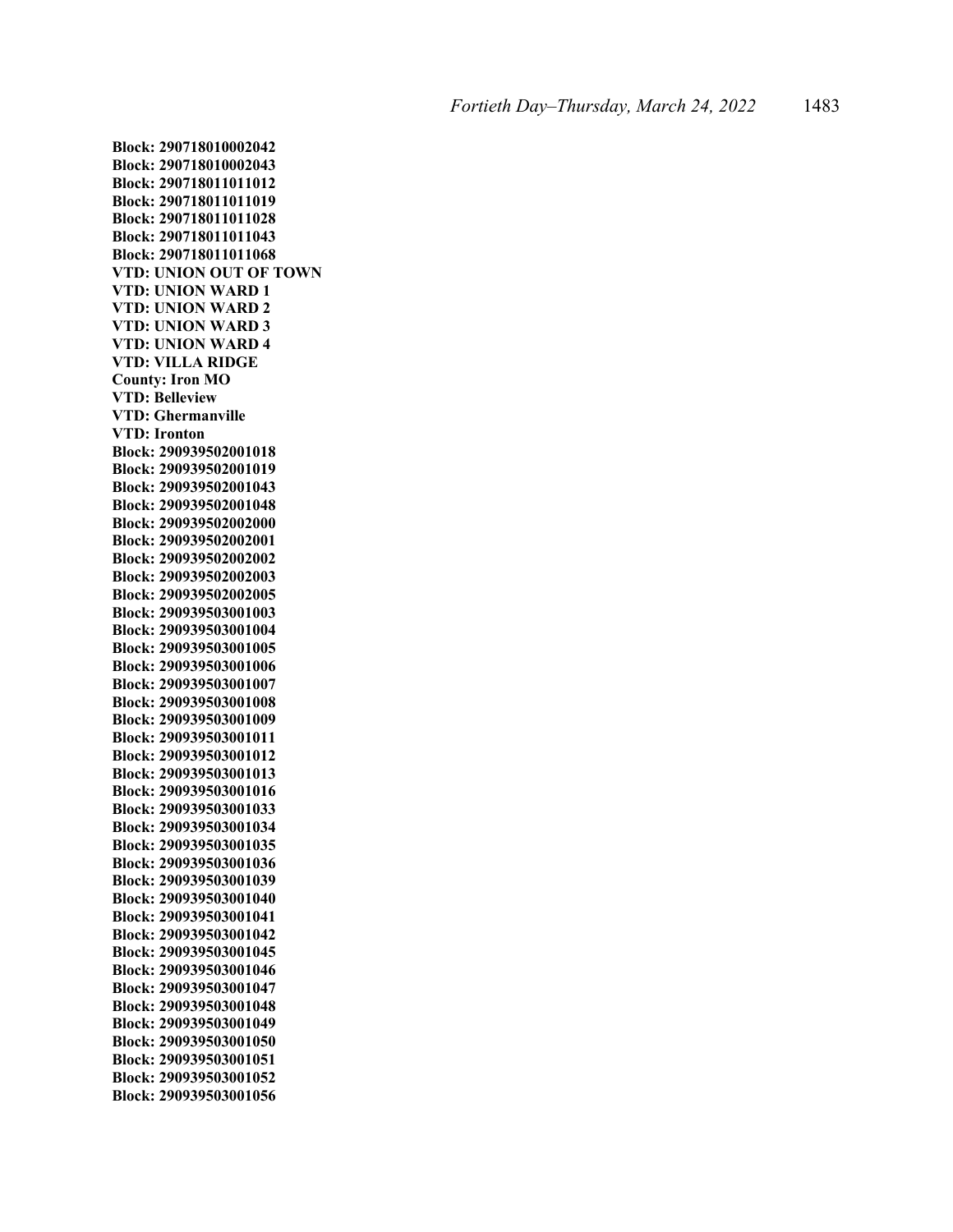**Block: 290939503001057 Block: 290939503002000 Block: 290939503002001 Block: 290939503002004 Block: 290939503002005 Block: 290939503002006 Block: 290939503002007 Block: 290939503002008 Block: 290939503002009 Block: 290939503002010 Block: 290939503002011 Block: 290939503002012 Block: 290939503002013 Block: 290939503002016 Block: 290939503002017 Block: 290939503002018 Block: 290939503002019 Block: 290939503002020 Block: 290939503002021 Block: 290939503002022 Block: 290939503002023 Block: 290939503002024 Block: 290939503002025 Block: 290939503003033 VTD: Pilot Knob VTD: Viburnum County: St. Charles MO VTD: All Saints Block: 291833117353000 Block: 291833117353001 Block: 291833117391006 Block: 291833117391007 Block: 291833117391009 VTD: Amber Meadows Block: 291833117371001 Block: 291833117371002 Block: 291833117371003 Block: 291833117371004 Block: 291833117371005 Block: 291833117371006 Block: 291833117371007 Block: 291833117371008 Block: 291833117371009 Block: 291833117371010 Block: 291833117372006 Block: 291833117372010 Block: 291833117372011 Block: 291833117372012 Block: 291833117372013 VTD: Augusta Block: 291833122041027 Block: 291833122041031 Block: 291833122041032 Block: 291833122041033 Block: 291833122041034 Block: 291833122041037**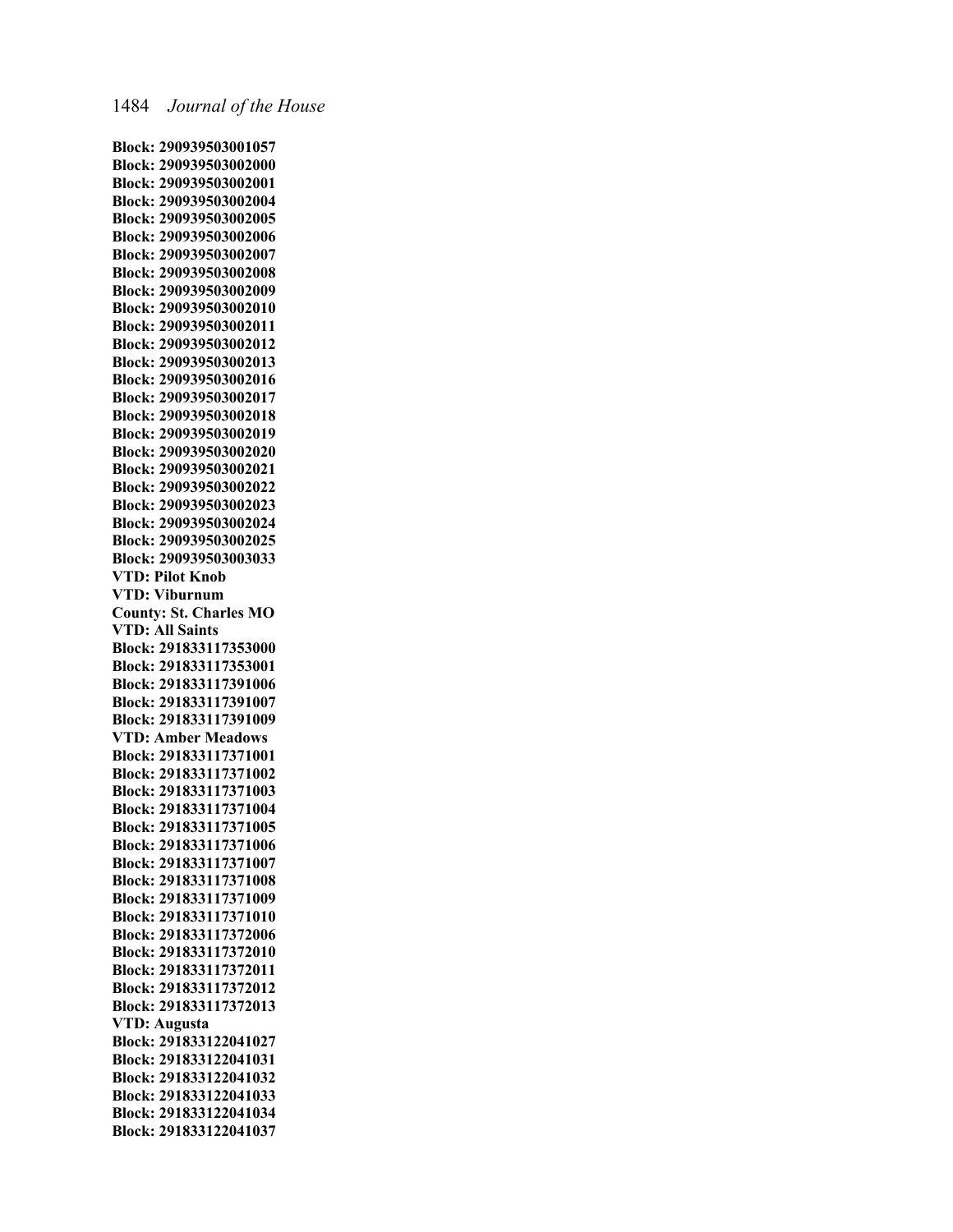**Block: 291833122041038 Block: 291833122042001 Block: 291833122042002 Block: 291833122042003 Block: 291833122042004 Block: 291833122042005 Block: 291833122042006 Block: 291833122042007 Block: 291833122042008 Block: 291833122042009 Block: 291833122042010 Block: 291833122042011 Block: 291833122042012 Block: 291833122042013 Block: 291833122042014 Block: 291833122042015 Block: 291833122042016 Block: 291833122042017 Block: 291833122042018 Block: 291833122042019 Block: 291833122042028 Block: 291833122043006 Block: 291839800001034 Block: 291839800001037 Block: 291839800001038 Block: 291839800001039 Block: 291839800001041 VTD: Bayfield VTD: Callaway Block: 291833122041000 Block: 291833122041001 Block: 291833122041002 Block: 291833122041003 Block: 291833122041004 Block: 291833122041005 Block: 291833122041006 Block: 291833122041007 Block: 291833122041008 Block: 291833122041009 Block: 291833122041010 Block: 291833122041011 Block: 291833122041012 Block: 291833122041013 Block: 291833122041014 Block: 291833122041015 Block: 291833122041016 Block: 291833122041017 Block: 291833122041018 Block: 291833122041019 Block: 291833122041020 Block: 291833122041021 Block: 291833122041022 Block: 291833122041023 Block: 291833122041024**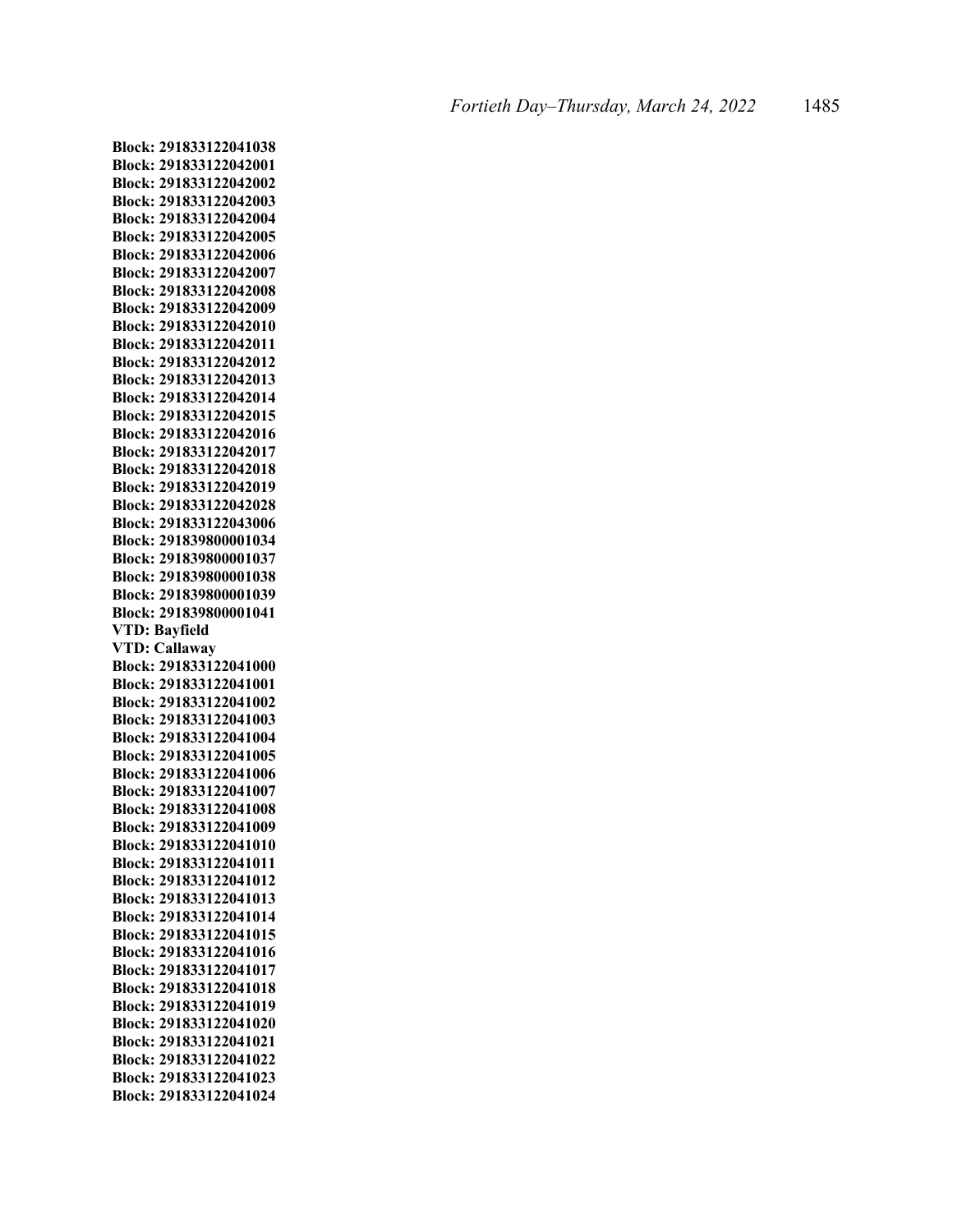**Block: 291833122041025 Block: 291833122041026 Block: 291833122041028 Block: 291833122041029 Block: 291833122041030 Block: 291833122041035 Block: 291833122041039 Block: 291833122041041 Block: 291833122041042 Block: 291833122041043 Block: 291833122041044 Block: 291833122041052 Block: 291833122041053 Block: 291833122043002 Block: 291833122043003 Block: 291833122043004 Block: 291833122043005 Block: 291833122044000 Block: 291833122044002 Block: 291833122044003 Block: 291833122044004 Block: 291833122044005 Block: 291833122044006 Block: 291833122044007 Block: 291833122044008 Block: 291833122062033 Block: 291833122062040 Block: 291833122062041 Block: 291833122062042 VTD: Canvas Cove VTD: Carriage Hills VTD: Coachman Block: 291833111242000 Block: 291833111242001 Block: 291833111242002 Block: 291833111242003 Block: 291833111242004 Block: 291833111242005 Block: 291833111242006 Block: 291833111242007 Block: 291833111242008 Block: 291833111242009 Block: 291833111242010 Block: 291833111242011 Block: 291833111242012 Block: 291833111242013 Block: 291833111242014 Block: 291833111242015 Block: 291833111243002 Block: 291833111243003 Block: 291833111243004 Block: 291833111243005 Block: 291833111243015 Block: 291833111243016 Block: 291833111243019 Block: 291833111243020**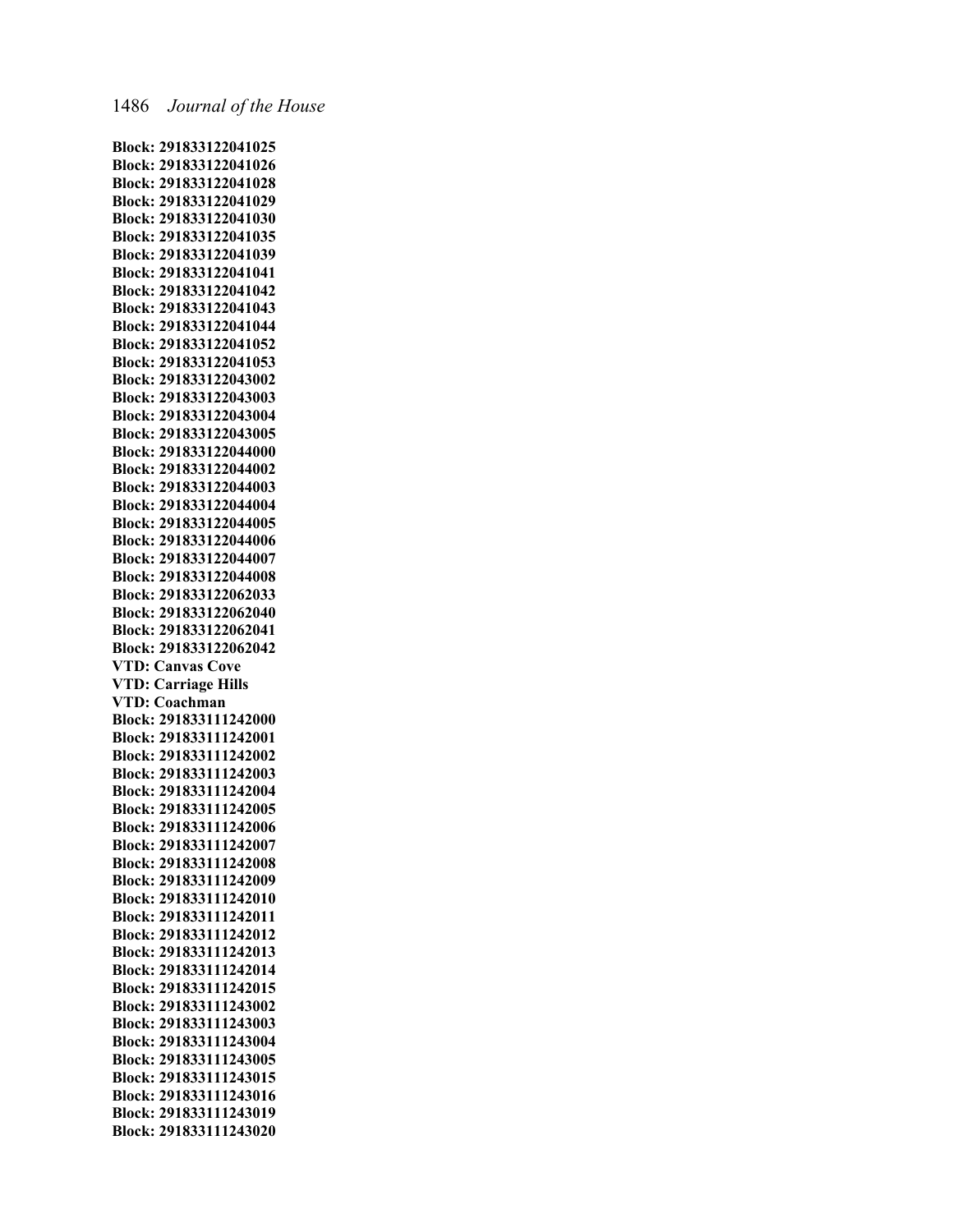**Block: 291833111243025 Block: 291833111243026 Block: 291833111243027 Block: 291833111243028 Block: 291833111243029 Block: 291833111243030 Block: 291833111243031 Block: 291833111243043 VTD: DuVall VTD: Feise VTD: Fieldcrest VTD: Freymuth VTD: Hawk Ridge VTD: Hopewell VTD: Keystone VTD: Monticello Block: 291833111512000 Block: 291833111512008 Block: 291833111512009 Block: 291833111512010 Block: 291833111512012 Block: 291833111512014 Block: 291833111512015 Block: 291833111512017 Block: 291833111512018 Block: 291833111513005 Block: 291833111513006 Block: 291833111514000 Block: 291833111514037 VTD: New Melle VTD: Phoenix VTD: Pioneer VTD: Regatta Bay Block: 291833119092024 Block: 291833119092028 Block: 291833119092029 Block: 291833119092030 Block: 291833119092031 VTD: Starbuck Block: 291833117353002 Block: 291833117353003 Block: 291833117353004 Block: 291833117353005 Block: 291833117353006 Block: 291833117353007 Block: 291833117353008 Block: 291833117353009 Block: 291833117353010 Block: 291833117353011 Block: 291833117391008 Block: 291833117391010 Block: 291833117392000 Block: 291833117392001 Block: 291833117392002**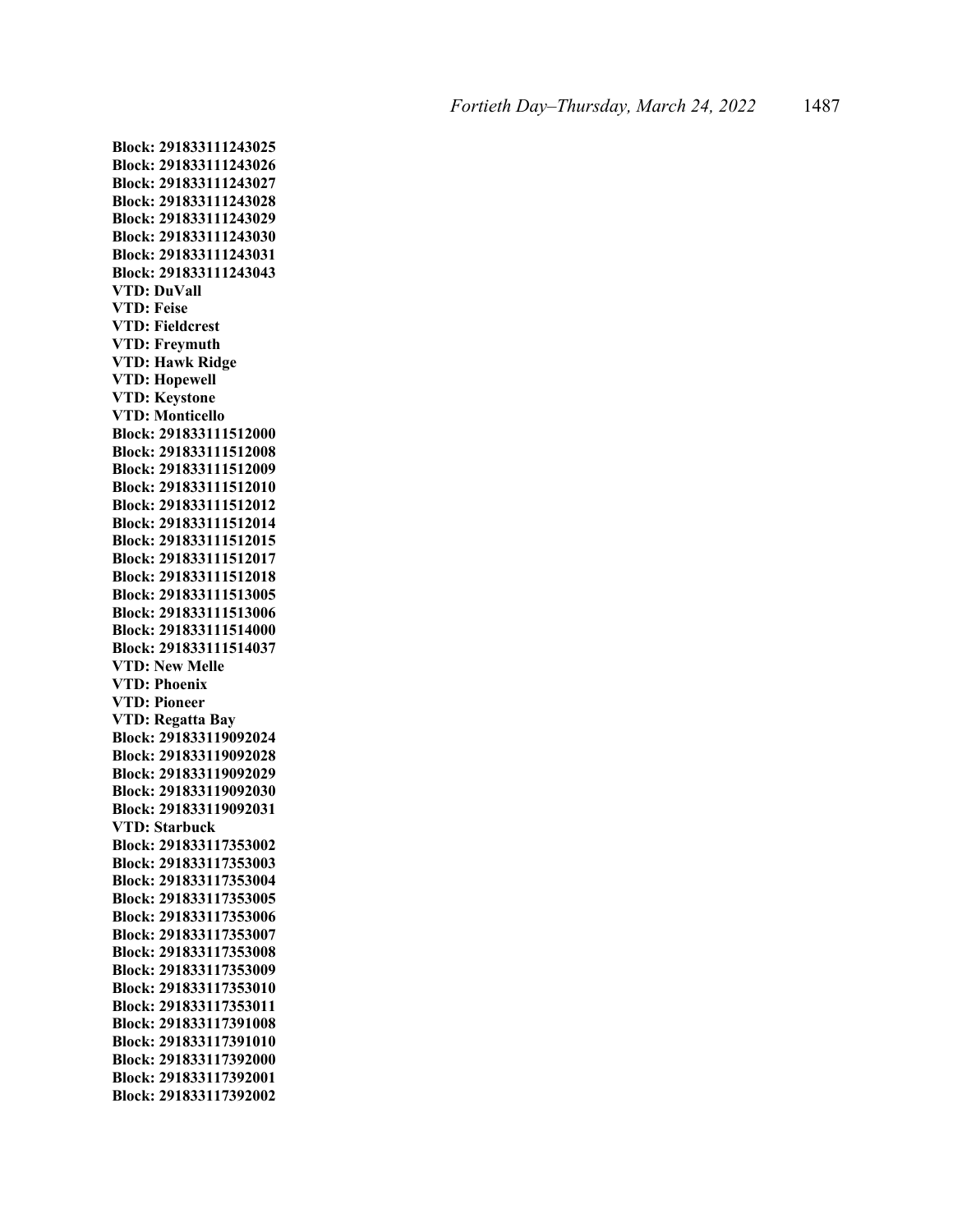**Block: 291833117392003 Block: 291833117392004 Block: 291833117392005 Block: 291833117393000 Block: 291833117393001 Block: 291833117393002 Block: 291833117393014 Block: 291833117401011 VTD: Summerset Block: 291833111514001 Block: 291833111514002 Block: 291833111514003 Block: 291833111514004 Block: 291833111514005 Block: 291833111514006 Block: 291833111514009 Block: 291833111514015 Block: 291833111514016 Block: 291833111514022 Block: 291833111514023 Block: 291833111514024 Block: 291833111514025 Block: 291833111514026 Block: 291833111514027 Block: 291833111514028 Block: 291833111514029 Block: 291833111514038 Block: 291833111514039 Block: 291833111521000 Block: 291833111521001 Block: 291833111521002 Block: 291833111521003 Block: 291833111521004 Block: 291833111521005 Block: 291833111521006 Block: 291833111521007 Block: 291833111521008 Block: 291833111521009 Block: 291833111521010 Block: 291833111521011 Block: 291833111521012 Block: 291833111521013 Block: 291833111521014 Block: 291833111521015 Block: 291833111521016 Block: 291833111521017 Block: 291833111521018 Block: 291833111521019 Block: 291833111521020 Block: 291833111521021 Block: 291833111521022 Block: 291833111521023 Block: 291833111521024 Block: 291833111521025 Block: 291833111521026 Block: 291833111521027**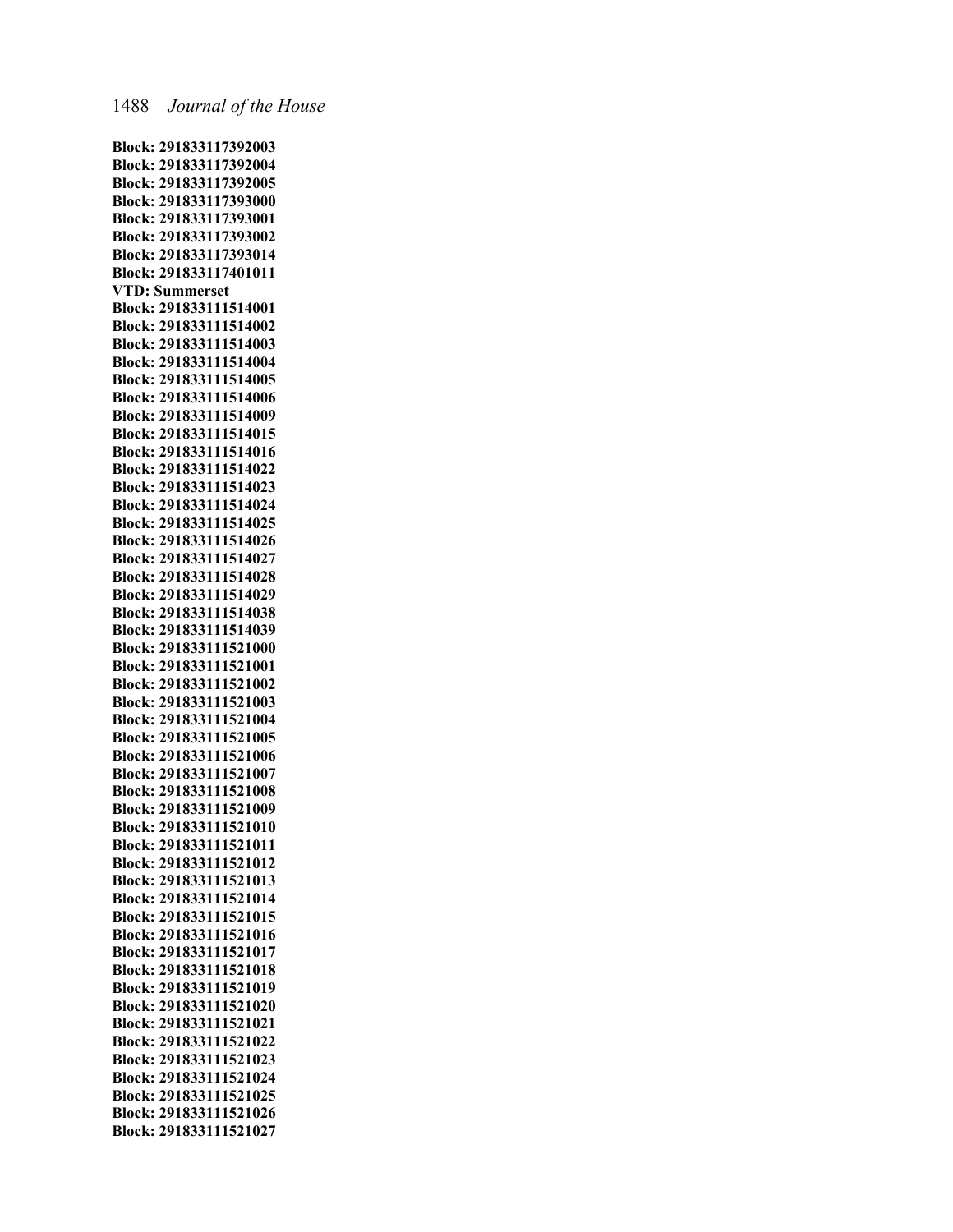**Block: 291833111521028 Block: 291833111521029 Block: 291833111523000 Block: 291833111523001 Block: 291833111523002 Block: 291833111523003 Block: 291833111523004 Block: 291833111523005 VTD: Twin Chimneys VTD: Twin Oaks VTD: Weldon Spring Block: 291833111031009 Block: 291833111031010 Block: 291833111031011 Block: 291833111031012 Block: 291833111031013 Block: 291833111031014 Block: 291833111031015 Block: 291833111031016 Block: 291833111031017 Block: 291833111031018 Block: 291833111031019 Block: 291833111031020 Block: 291833111031021 Block: 291833111511006 Block: 291833111511008 Block: 291833111512011 Block: 291833122042000 Block: 291833122043000 Block: 291833122043001 Block: 291833122043007 Block: 291833122062032 Block: 291833122062039 Block: 291839800001007 Block: 291839800001008 Block: 291839800001009 Block: 291839800001010 Block: 291839800001011 Block: 291839800001012 Block: 291839800001013 Block: 291839800001014 Block: 291839800001015 Block: 291839800001016 Block: 291839800001017 Block: 291839800001018 Block: 291839800001019 Block: 291839800001020 Block: 291839800001021 Block: 291839800001022 Block: 291839800001023 Block: 291839800001024 Block: 291839800001025 Block: 291839800001026 Block: 291839800001027**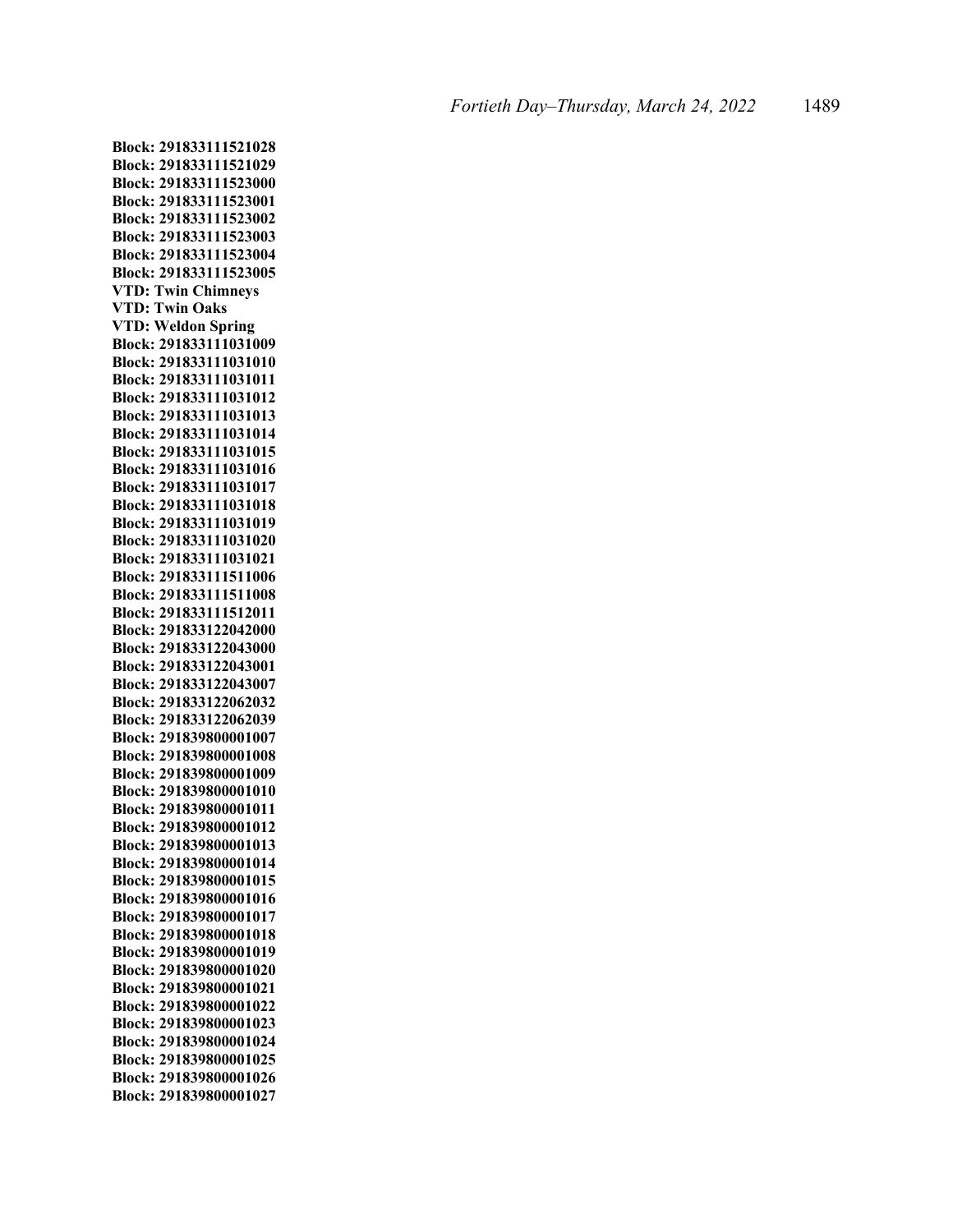**Block: 291839800001028 Block: 291839800001029 Block: 291839800001030 Block: 291839800001031 Block: 291839800001032 Block: 291839800001033 Block: 291839800001035 Block: 291839800001036 Block: 291839800001040 Block: 291839800001042 VTD: Westfield VTD: Wheatfield Block: 291833117392006 Block: 291833117392007 Block: 291833117392008 Block: 291833117392009 Block: 291833117392010 Block: 291833117393003 Block: 291833117393004 Block: 291833117393005 Block: 291833117393006 Block: 291833117393007 Block: 291833117393008 Block: 291833117393009 Block: 291833117393010 Block: 291833117393011 Block: 291833117393012 Block: 291833117393013 Block: 291833117393015 Block: 291833117393016 Block: 291833117393017 Block: 291833117401012 Block: 291833117401013 Block: 291833117401014 Block: 291833117401015 Block: 291833117401016 Block: 291833117401017 Block: 291833117401018 Block: 291833117401023 Block: 291833117401024 Block: 291833117401025 Block: 291833117401026 Block: 291833117401027 Block: 291833117401028 Block: 291833117401029 Block: 291833117401030 Block: 291833117401033 County: St. Francois MO County: St. Louis MO VTD: BON001 VTD: BON002 VTD: BON003 VTD: BON004 VTD: BON005 VTD: BON006 VTD: BON007**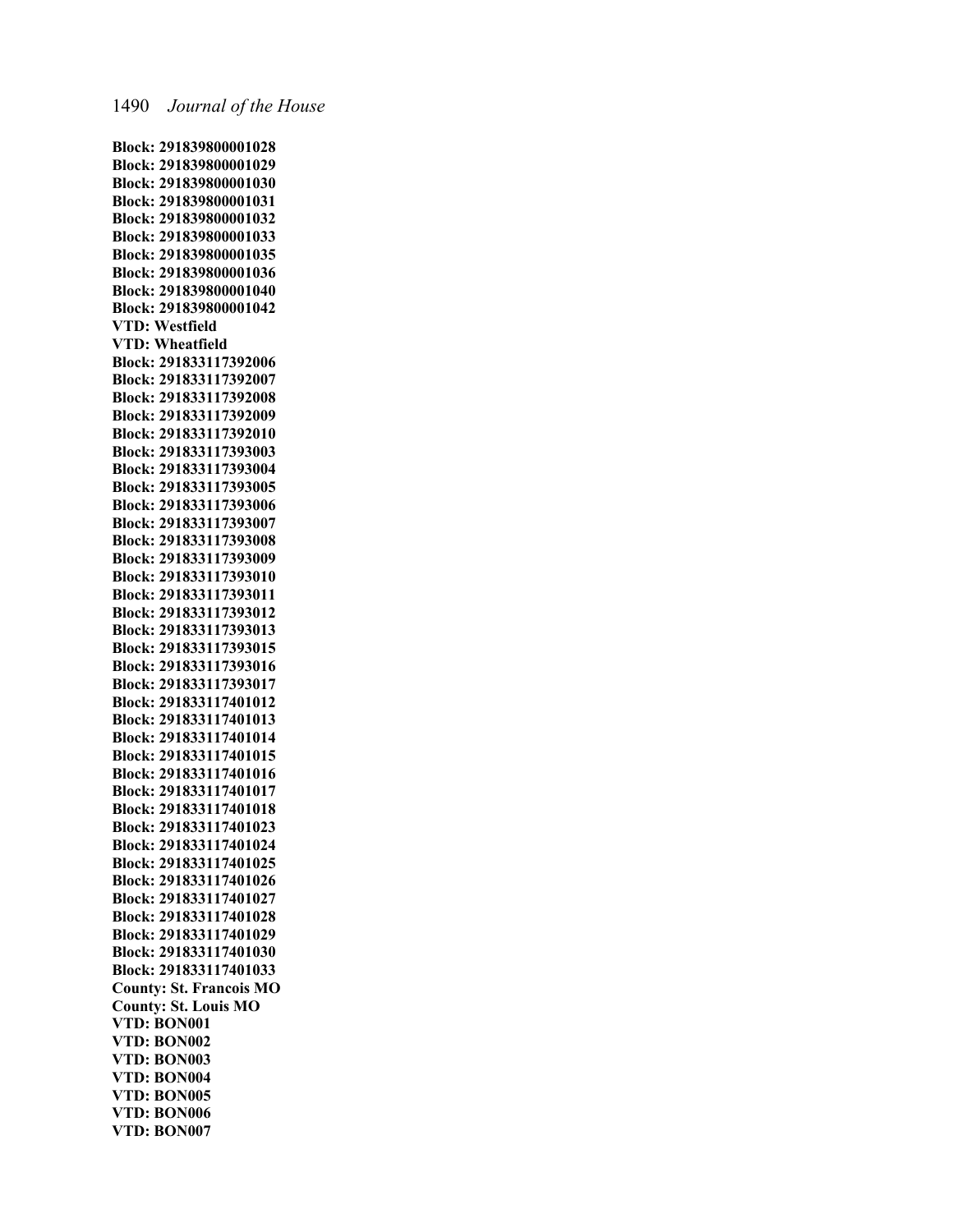**VTD: BON008 VTD: BON009 VTD: BON010 VTD: BON011 VTD: BON012 VTD: BON013 VTD: BON014 VTD: BON015 VTD: BON016 VTD: BON017 VTD: BON018 VTD: BON019 VTD: BON020 VTD: BON021 VTD: BON022 VTD: BON023 VTD: BON024 VTD: BON025 VTD: BON026 VTD: BON027 VTD: BON028 VTD: BON029 VTD: BON030 VTD: BON031 VTD: BON032 VTD: BON033 VTD: BON034 VTD: BON035 VTD: BON036 VTD: BON037 VTD: BON038 VTD: BON039 VTD: BON040 VTD: BON200 VTD: BON202 VTD: BON203 VTD: BON205 VTD: BON206 VTD: BON207 VTD: BON208 VTD: BON210 VTD: BON211 VTD: CC001 VTD: CC004 Block: 291892151021036 Block: 291892151021041 VTD: CC009 Block: 291892151021039 VTD: CC010 VTD: CC011 VTD: CC014 VTD: CC015 VTD: CC016 VTD: CC019**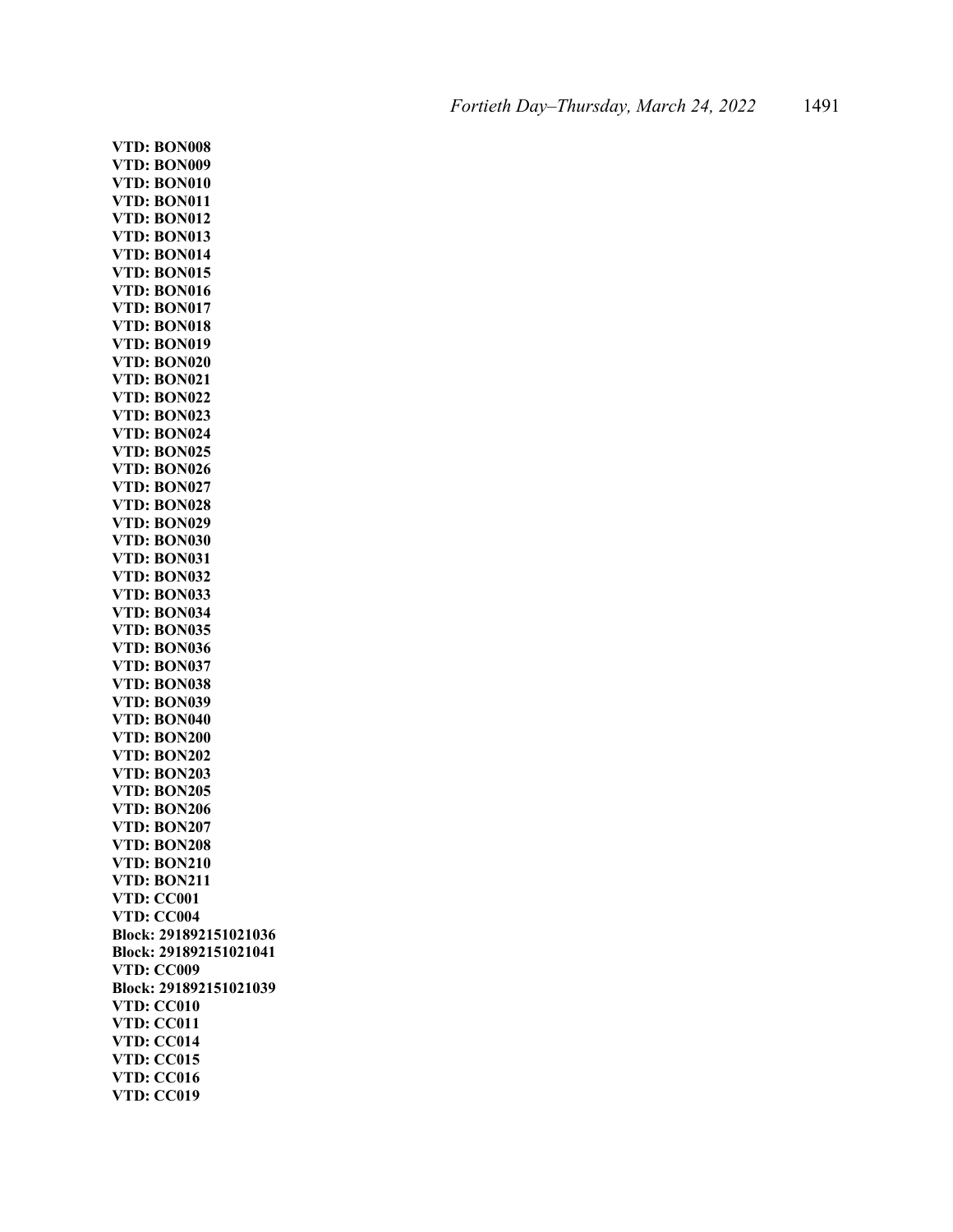**VTD: CC020 VTD: CC021 VTD: CC023 Block: 291892153011006 VTD: CC025 VTD: CC026 VTD: CC027 Block: 291892153021013 Block: 291892153021014 Block: 291892153021015 Block: 291892153021016 Block: 291892153021017 Block: 291892153021024 Block: 291892153021025 Block: 291892153021026 Block: 291892153021027 Block: 291892153024001 VTD: CC028 VTD: CC029 VTD: CC032 VTD: CC034 VTD: CC036 VTD: CC039 VTD: CC040 VTD: CC049 VTD: CC052 VTD: CC055 VTD: CC059 VTD: CC060 VTD: CC214 VTD: CHE001 VTD: CHE002 VTD: CHE003 VTD: CHE004 VTD: CHE005 VTD: CHE006 VTD: CHE007 VTD: CHE008 VTD: CHE009 VTD: CHE010 VTD: CHE011 VTD: CHE012 VTD: CHE013 VTD: CHE014 VTD: CHE015 VTD: CHE016 VTD: CHE017 VTD: CHE018 VTD: CHE019 VTD: CHE020 VTD: CHE021 VTD: CHE022 VTD: CHE023 VTD: CHE024 VTD: CHE025 VTD: CHE026**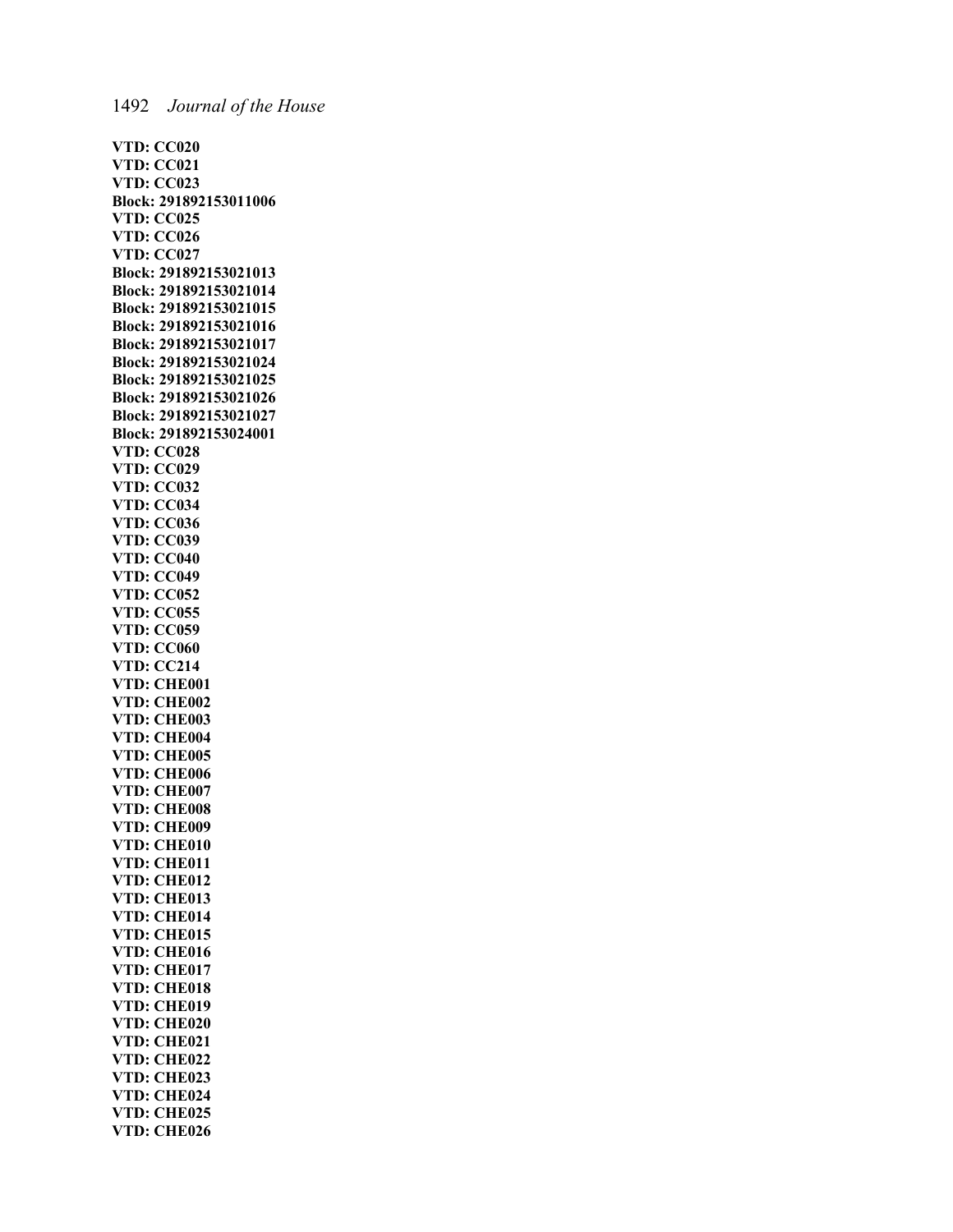**VTD: CHE027 VTD: CHE028 VTD: CHE029 VTD: CHE030 VTD: CHE031 VTD: CHE032 VTD: CHE033 VTD: CHE034 VTD: CHE035 VTD: CHE036 VTD: CHE037 VTD: CHE038 VTD: CHE039 VTD: CHE040 VTD: CHE041 VTD: CHE042 VTD: CHE043 VTD: CHE044 VTD: CHE045 VTD: CHE046 VTD: CHE047 VTD: CHE048 VTD: CHE049 VTD: CHE050 VTD: CHE051 VTD: CHE052 VTD: CHE053 VTD: CHE054 VTD: CHE055 VTD: CHE057 VTD: CHE200 VTD: CHE203 VTD: CHE212 VTD: CHE214 VTD: CHE215 VTD: CLA006 VTD: CLA007 Block: 291892154004009 Block: 291892154004010 Block: 291892154004011 VTD: CLA012 VTD: CLA013 Block: 291892154004004 Block: 291892154004012 Block: 291892154005001 Block: 291892154005002 Block: 291892154005003 VTD: CLA015 VTD: CLA016 VTD: CLA022 Block: 291892189021015 Block: 291892189021016 Block: 291892189021017 VTD: CLA024**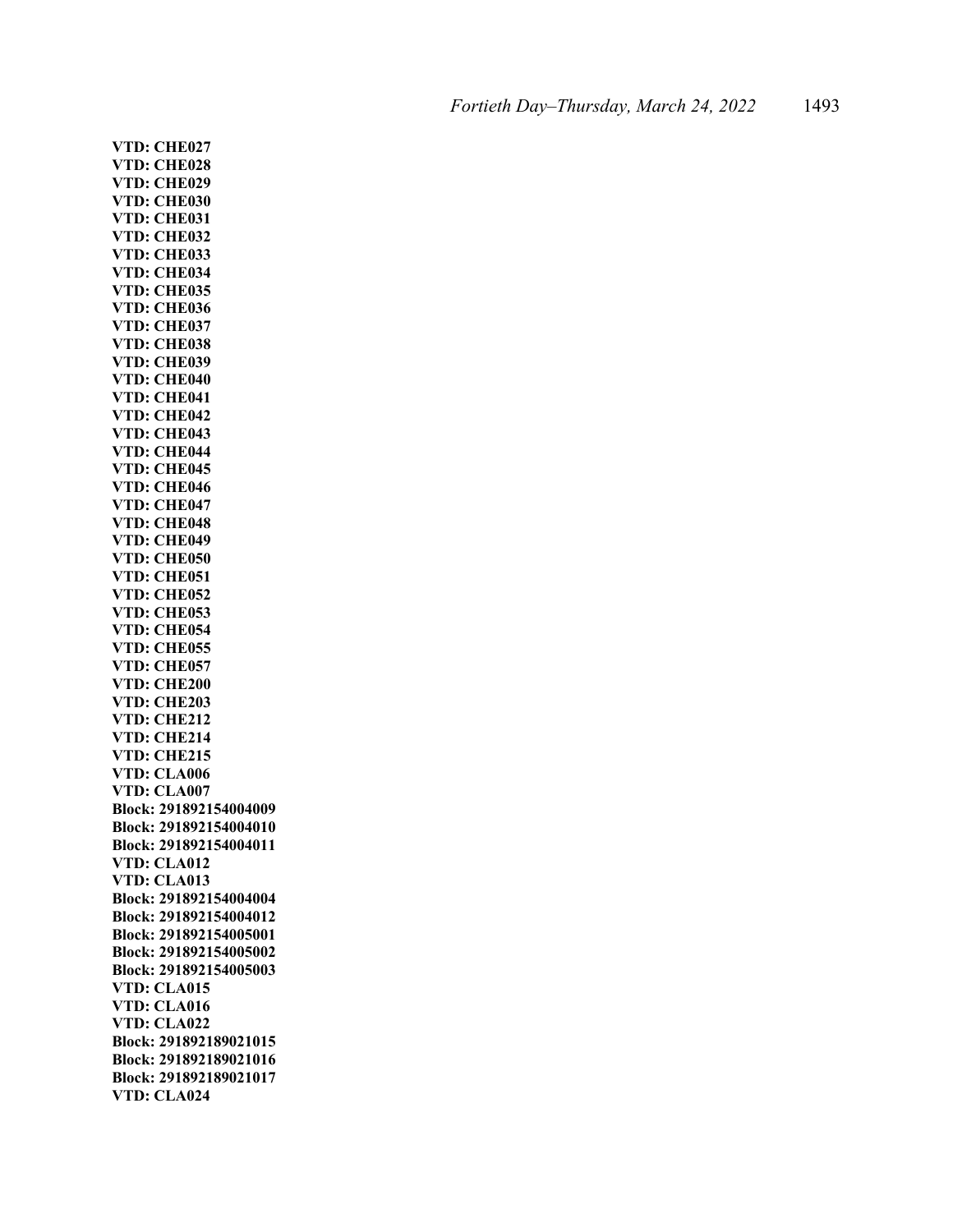| VTD: CLA025                                        |
|----------------------------------------------------|
|                                                    |
| <b>VTD: CLA026<br/>VTD: CLA030<br/>VTD: CLA031</b> |
|                                                    |
| VTD: CLA032                                        |
|                                                    |
| VTD: CLA033                                        |
| VTD: CLA034                                        |
| VTD: CLA035                                        |
| Block: 291892174004000                             |
| Block: 291892174004005                             |
| VTD: CLA036                                        |
| VTD: CLA037                                        |
| <b>VTD: CLA040</b>                                 |
|                                                    |
| <b>VTD: CLA042<br/>VTD: CLA045<br/>VTD: CLA049</b> |
|                                                    |
| VTD: CLA201                                        |
| VTD: CLA202                                        |
| VTD: CLA203                                        |
| VTD: CLA205                                        |
| VTD: CON001                                        |
| VTD: CON002                                        |
| VTD: CON003                                        |
| VTD: CON004                                        |
|                                                    |
| VTD: CON005                                        |
| VTD: CON006<br>VTD: CON007                         |
| VTD: CON008                                        |
| VTD: CON009                                        |
|                                                    |
| VTD: CON010                                        |
| VTD: CON011                                        |
| VTD: CON012                                        |
| VTD: CON013                                        |
| VTD: CON014                                        |
| VTD: CON015                                        |
| VTD: CON016                                        |
| VTD: CON017<br>VTD: CON018                         |
|                                                    |
| VTD: CON019                                        |
| VTD: CON020                                        |
| VTD: CON021                                        |
| VTD: CON022                                        |
| VTD: CON023                                        |
| VTD: CON024                                        |
| VTD: CON025                                        |
| VTD: CON026                                        |
| VTD: CON027                                        |
| VTD: CON028                                        |
| VTD: CON029                                        |
| VTD: CON030                                        |
| VTD: CON031                                        |
| VTD: CON032                                        |
| VTD: CON033                                        |
| VTD: CON034                                        |
| VTD: CON035                                        |
| VTD: CON036                                        |
|                                                    |

# 1494 *Journal of the House*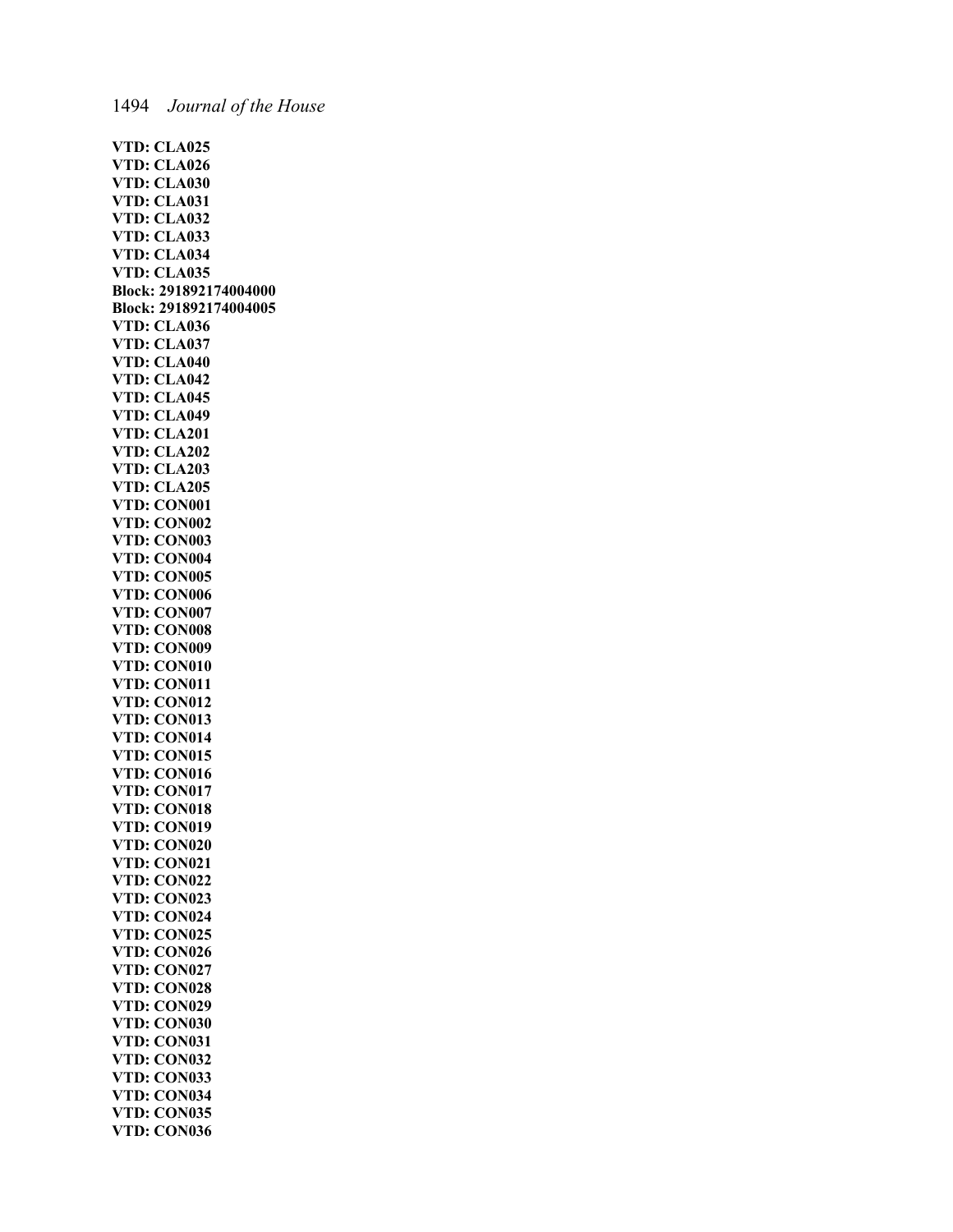**VTD: CON037 VTD: CON038 VTD: CON039 VTD: CON040 VTD: CON041 VTD: CON042 VTD: CON043 VTD: CON044 VTD: CON045 VTD: CON046 VTD: CON047 VTD: CON048 VTD: CON049 VTD: CON050 VTD: CON051 VTD: CON052 VTD: CON053 VTD: CON200 VTD: CON202 VTD: CON204 VTD: CON205 VTD: CON206 VTD: CON212 VTD: CON213 VTD: GRA001 VTD: GRA002 VTD: GRA003 VTD: GRA004 VTD: GRA005 VTD: GRA006 VTD: GRA007 VTD: GRA008 VTD: GRA009 VTD: GRA010 VTD: GRA011 VTD: GRA012 VTD: GRA013 VTD: GRA014 VTD: GRA015 VTD: GRA016 VTD: GRA017 VTD: GRA018 VTD: GRA019 VTD: GRA020 VTD: GRA021 VTD: GRA022 VTD: GRA023 VTD: GRA024 VTD: GRA025 VTD: GRA026 VTD: GRA027 VTD: GRA028 VTD: GRA029 VTD: GRA030**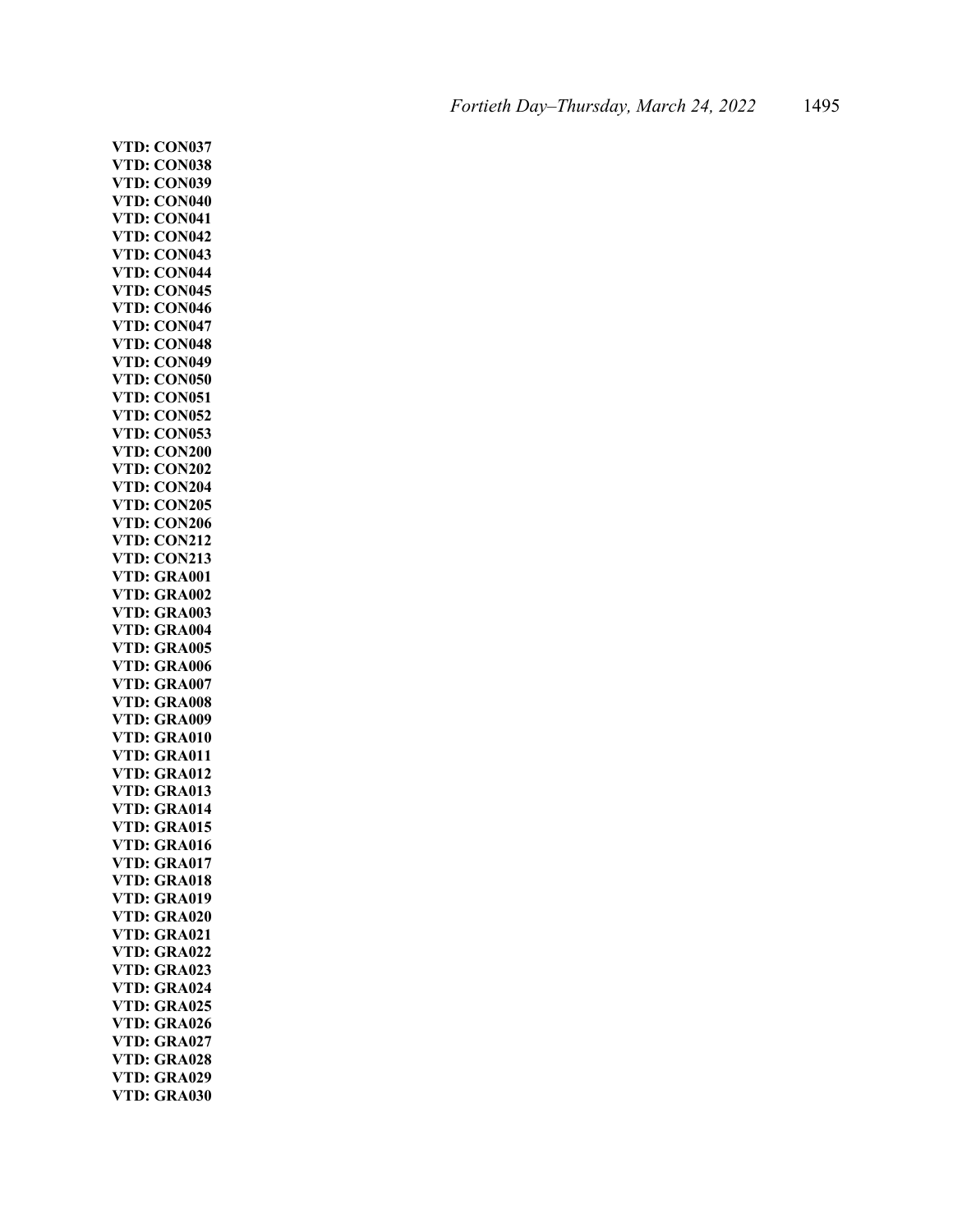**VTD: GRA031 VTD: GRA032 VTD: GRA033 VTD: GRA034 VTD: GRA035 VTD: GRA036 VTD: GRA037 VTD: GRA038 VTD: GRA039 VTD: GRA040 VTD: GRA041 VTD: GRA042 VTD: GRA043 VTD: GRA044 VTD: GRA045 VTD: GRA046 VTD: GRA047 VTD: GRA048 VTD: GRA201 VTD: GRA202 VTD: GRA206 VTD: GRA209 VTD: GRA210 VTD: HAD002 VTD: HAD003 VTD: HAD006 VTD: HAD007 VTD: HAD013 VTD: HAD019 VTD: HAD020 VTD: HAD021 Block: 291892167004000 Block: 291892167004001 VTD: HAD022 VTD: HAD023 VTD: HAD024 VTD: HAD025 VTD: HAD026 Block: 291892167004002 VTD: HAD027 VTD: HAD028 VTD: HAD029 VTD: HAD030 VTD: HAD031 VTD: HAD032 VTD: HAD033 VTD: HAD200 VTD: JEF001 VTD: JEF002 VTD: JEF003 VTD: JEF004 VTD: JEF005 VTD: JEF006 VTD: JEF008 VTD: JEF009 VTD: JEF010**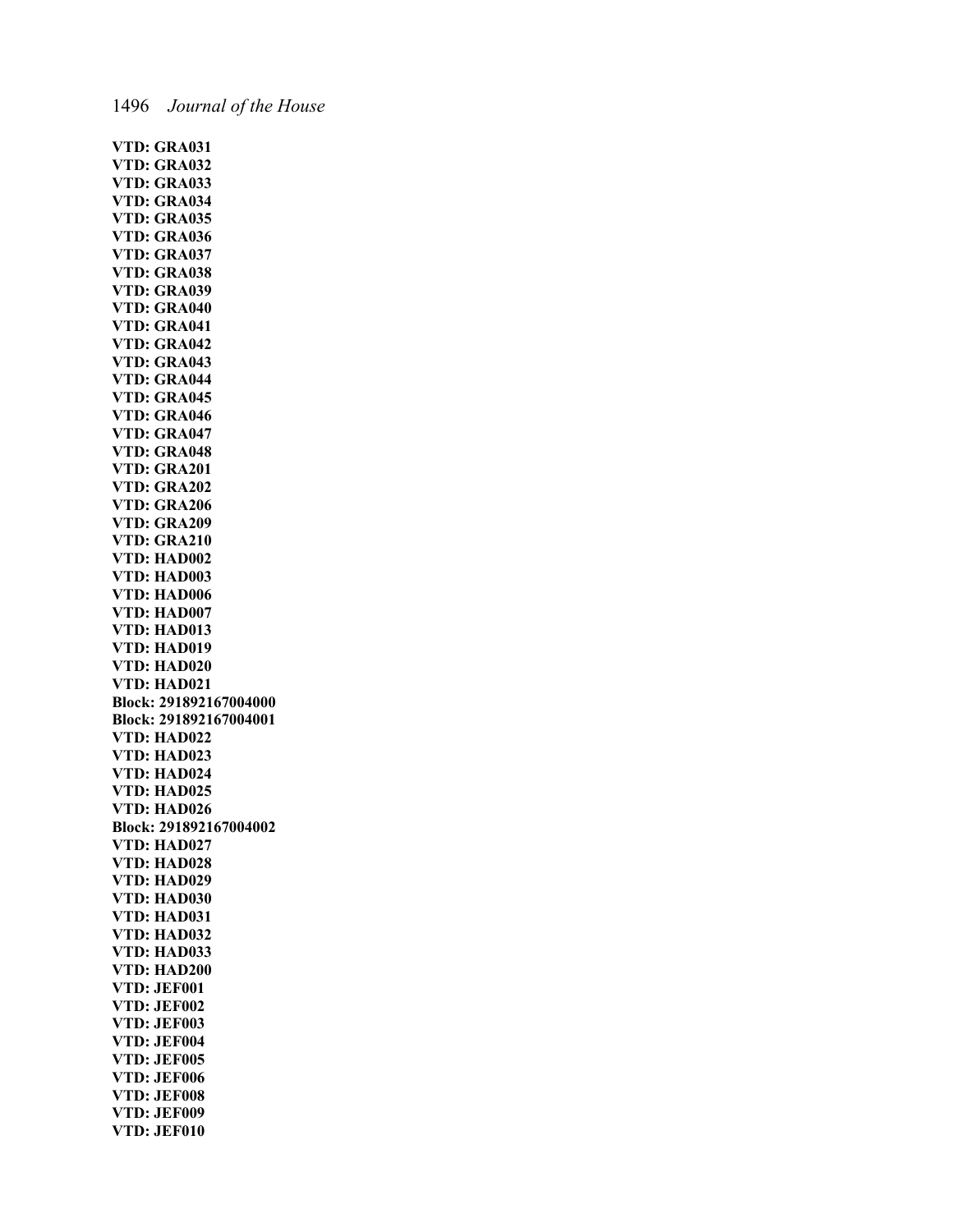**Block: 291892194003018 Block: 291892194004000 Block: 291892194004001 Block: 291892194004002 Block: 291892194004003 Block: 291892194004004 Block: 291892194004005 Block: 291892194004006 Block: 291892194004007 Block: 291892194004008 Block: 291892194004010 Block: 291892194004011 Block: 291892194004012 Block: 291892194004013 Block: 291892194004014 Block: 291892194004015 Block: 291892194005001 Block: 291892194005002 Block: 291892194005005 Block: 291892194005006 Block: 291892194005007 Block: 291892194005015 Block: 291892194005016 Block: 291892194005017 Block: 291892194005018 Block: 291892194005019 Block: 291892194005020 Block: 291892194005021 Block: 291892194005022 Block: 291892219001008 VTD: JEF011 VTD: JEF014 Block: 291892170004019 Block: 291892170004020 Block: 291892196021002 Block: 291892196021003 Block: 291892196021004 Block: 291892196021005 Block: 291892196021007 VTD: JEF015 VTD: JEF018 Block: 291892191004013 Block: 291892191004014 Block: 291892191004015 Block: 291892191004016 Block: 291892195021000 Block: 291892196023005 Block: 291892196023006 Block: 291892196023008 Block: 291892196023009 VTD: JEF019 VTD: JEF021 VTD: JEF023 VTD: JEF028**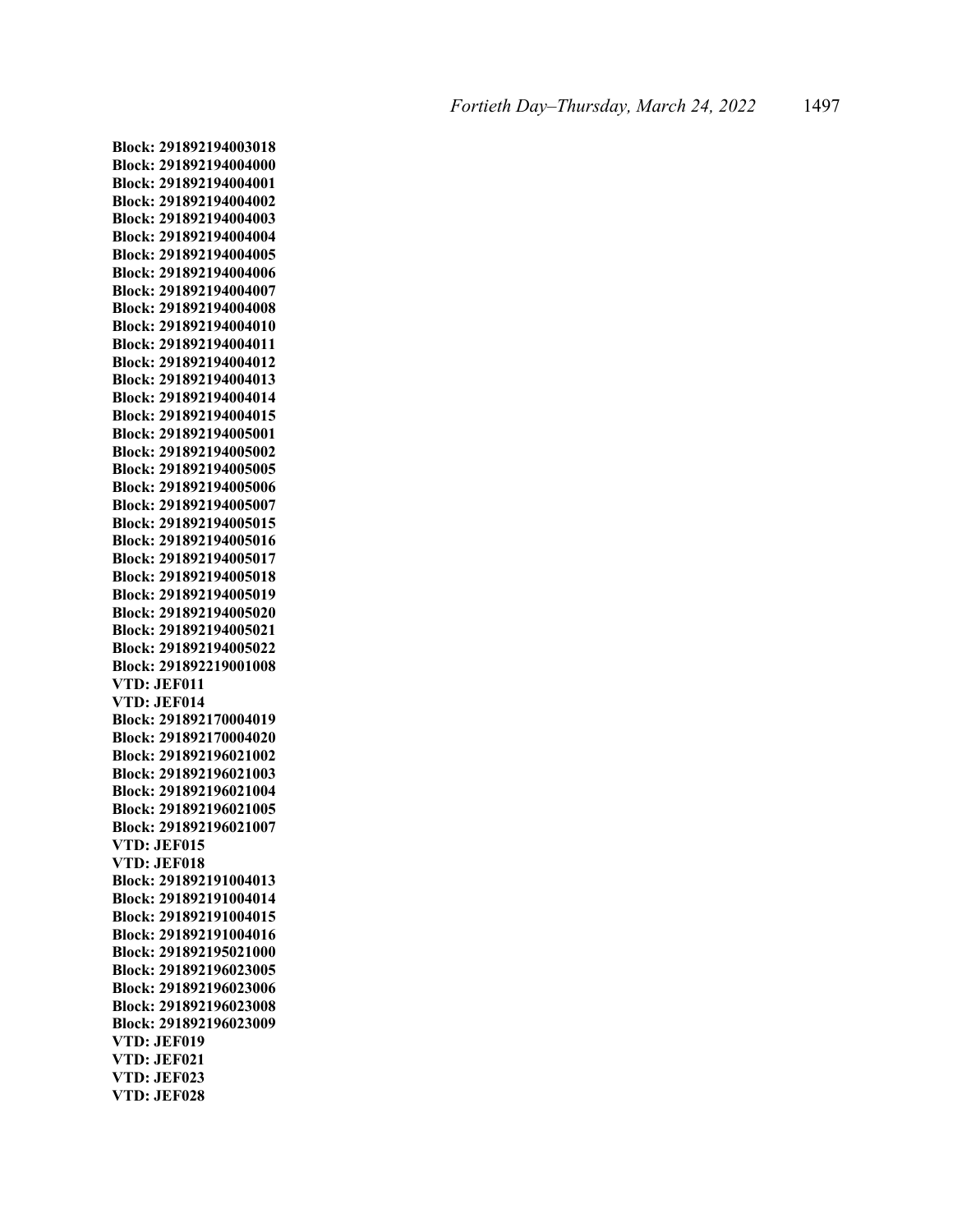**VTD: JEF029 VTD: JEF030 Block: 291892195021001 Block: 291892195021002 Block: 291892195021003 Block: 291892195021004 Block: 291892195021005 Block: 291892195021006 Block: 291892195021007 Block: 291892195021008 Block: 291892195021009 Block: 291892195021010 Block: 291892195021011 Block: 291892195021012 Block: 291892195021013 Block: 291892195021014 Block: 291892195021015 Block: 291892195021016 Block: 291892195022000 Block: 291892195022002 Block: 291892195022003 VTD: JEF031 VTD: JEF032 VTD: JEF034 VTD: JEF037 VTD: JEF200 VTD: JEF202 VTD: LAF001 VTD: LAF002 VTD: LAF003 VTD: LAF004 VTD: LAF005 VTD: LAF006 VTD: LAF007 VTD: LAF008 VTD: LAF009 VTD: LAF010 VTD: LAF011 VTD: LAF012 VTD: LAF013 VTD: LAF014 VTD: LAF015 VTD: LAF016 VTD: LAF017 VTD: LAF018 VTD: LAF019 VTD: LAF020 VTD: LAF022 VTD: LAF023 VTD: LAF024 VTD: LAF025 VTD: LAF026 VTD: LAF027 VTD: LAF028 VTD: LAF029 VTD: LAF030**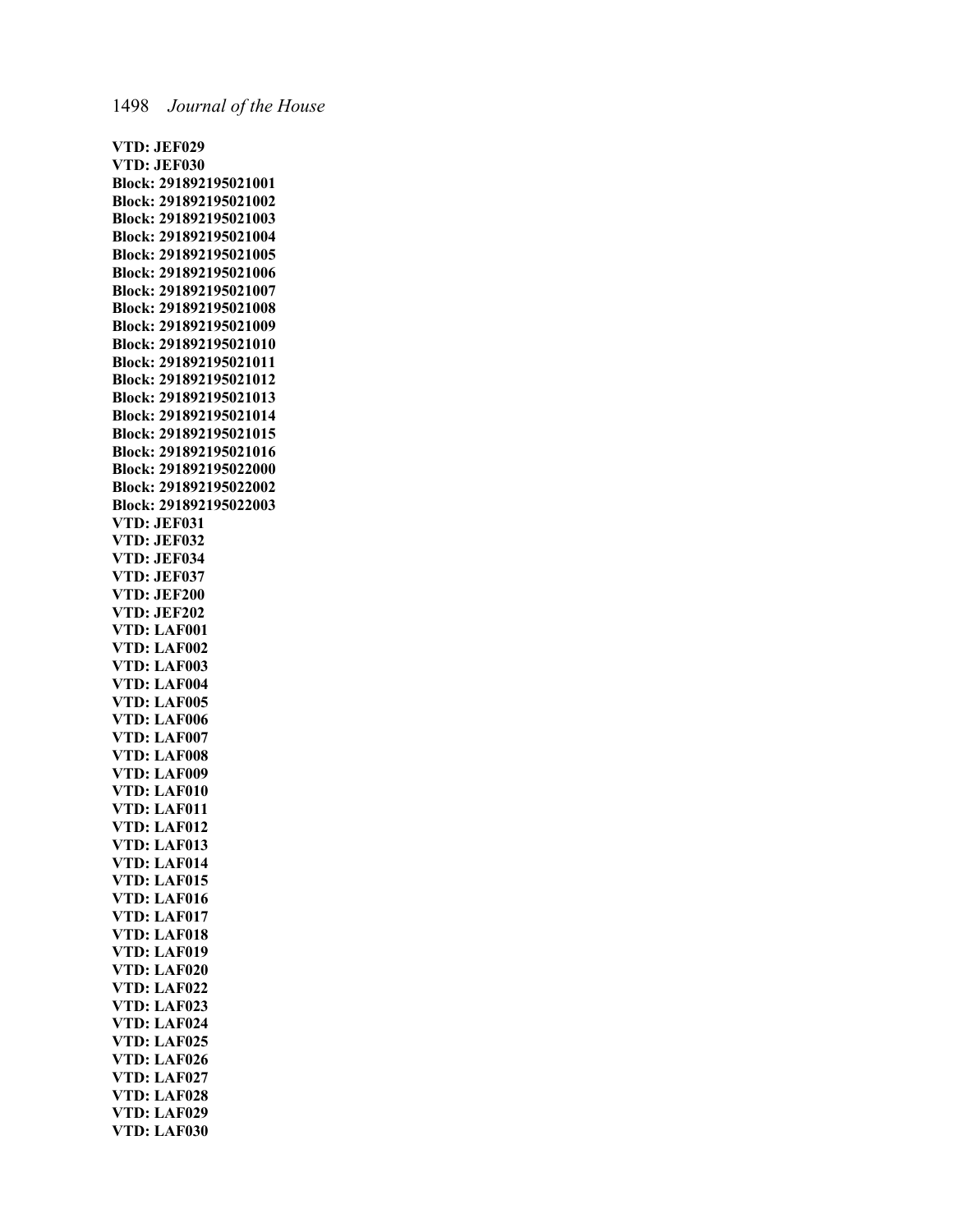**VTD: LAF031 VTD: LAF032 VTD: LAF033 VTD: LAF034 VTD: LAF035 VTD: LAF036 VTD: LAF037 VTD: LAF038 VTD: LAF039 VTD: LAF040 VTD: LAF041 VTD: LAF042 VTD: LAF043 VTD: LAF044 VTD: LAF045 VTD: LAF046 VTD: LAF200 VTD: LAF205 VTD: LAF207 VTD: LEM001 VTD: LEM002 VTD: LEM003 VTD: LEM004 VTD: LEM005 VTD: LEM006 VTD: LEM007 VTD: LEM008 VTD: LEM009 VTD: LEM010 VTD: LEM011 VTD: LEM012 VTD: LEM013 VTD: LEM014 VTD: LEM015 VTD: LEM016 VTD: LEM017 VTD: LEM018 VTD: LEM019 VTD: LEM020 VTD: LEM021 VTD: LEM022 VTD: LEM023 VTD: LEM024 VTD: LEM025 VTD: LEM026 VTD: LEM027 VTD: LEM028 VTD: LEM029 VTD: LEM030 VTD: LEM031 VTD: LEM032 VTD: LEM033 VTD: LEM200 VTD: LEM201**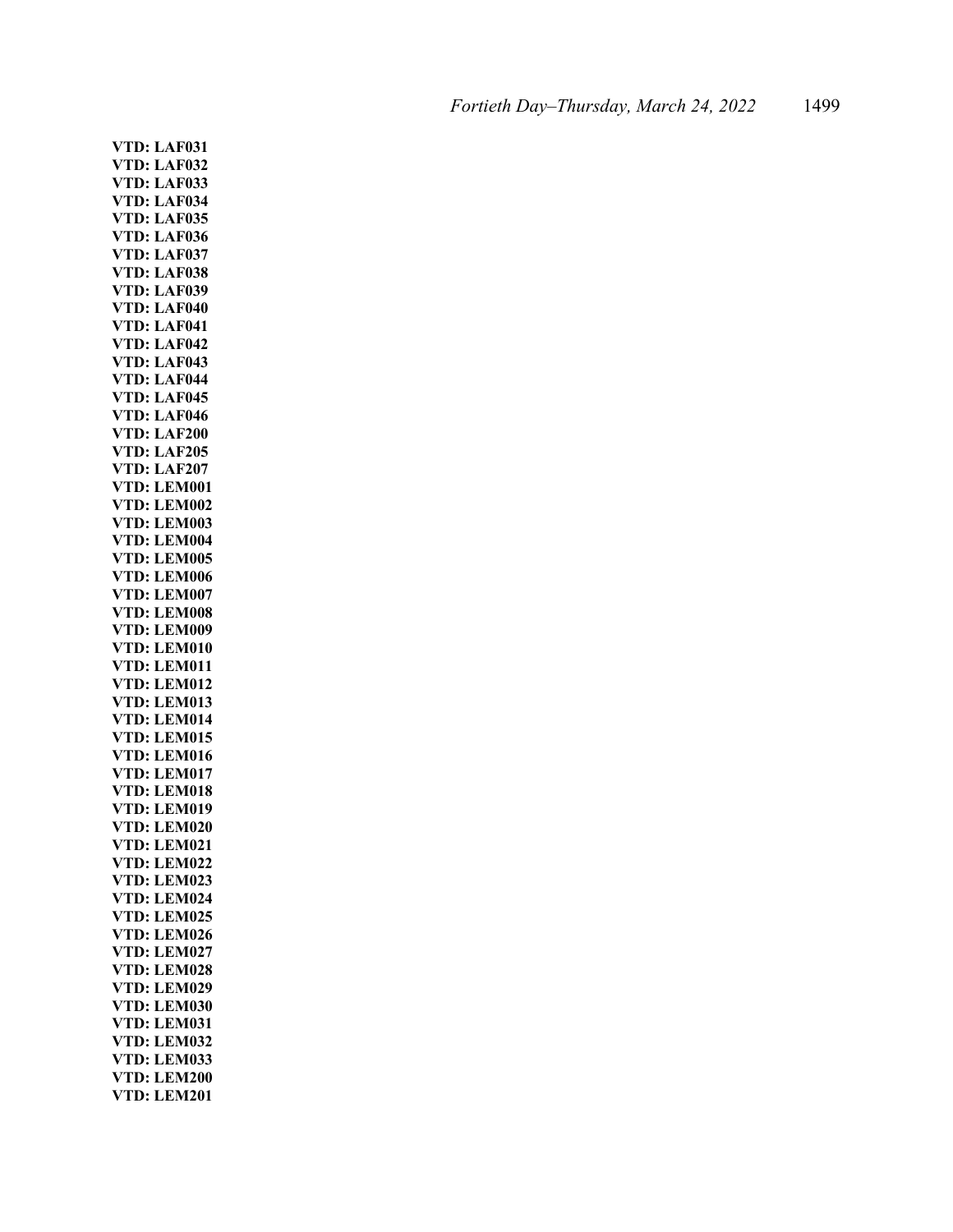| VTD:                       | <b>LEM202</b> |
|----------------------------|---------------|
| VTD:                       | <b>LEM204</b> |
|                            |               |
| VTD:                       | <b>LEM205</b> |
| VTD:                       | <b>LEM208</b> |
| VTD:                       | <b>MER001</b> |
| VTD:                       | <b>MER002</b> |
| VTD:                       | <b>MER003</b> |
| VTD:                       | <b>MER004</b> |
| VTD:                       | <b>MER005</b> |
| VTD:                       | <b>MER006</b> |
| VTD:                       | <b>MER007</b> |
|                            |               |
| VTD:                       | <b>MER008</b> |
| VTD:                       | <b>MER009</b> |
| VTD:                       | <b>MER010</b> |
| VTD:                       | <b>MER011</b> |
| VTD:                       | <b>MER012</b> |
| VTD:                       | <b>MER013</b> |
| VTD:                       | <b>MER014</b> |
| VTD:                       | <b>MER015</b> |
| VTD:                       | <b>MER016</b> |
|                            |               |
| VTD:                       | <b>MER017</b> |
| VTD:                       | <b>MER018</b> |
| VTD:                       | <b>MER019</b> |
| VTD:                       | <b>MER020</b> |
| VTD:                       | <b>MER021</b> |
| VTD:                       | <b>MER022</b> |
| VTD:                       | <b>MER023</b> |
| VTD:                       | <b>MER024</b> |
| VTD:                       | <b>MER025</b> |
|                            | <b>MER026</b> |
| VTD:                       |               |
| VTD:                       | <b>MER027</b> |
| VTD:                       | <b>MER028</b> |
| VTD:                       | <b>MER029</b> |
| VTD:                       | <b>MER030</b> |
| VTD:                       | <b>MER031</b> |
| VTD:                       | <b>MER032</b> |
| VTD:                       | <b>MER033</b> |
| VTD:                       | <b>MER034</b> |
| VTD:                       | <b>MER035</b> |
|                            |               |
| VTD:                       | <b>MER036</b> |
| VTD:                       | <b>MER037</b> |
| VTD:                       | <b>MER038</b> |
| VTD:                       | <b>MER039</b> |
| VTD:                       | <b>MER040</b> |
| VTD:                       | <b>MER041</b> |
| VTD:                       | <b>MER042</b> |
| VTD:                       | <b>MER043</b> |
| VTD:                       | <b>MER044</b> |
| VTD:                       | <b>MER045</b> |
| VTD:                       | <b>MER046</b> |
|                            |               |
| VTD:                       | <b>MER047</b> |
| VTD:                       | <b>MER048</b> |
| VTD:                       | <b>MER200</b> |
| VTD:                       | <b>MER202</b> |
| VT <mark>D:</mark><br>VTD: | <b>MER204</b> |
|                            | <b>MER207</b> |

# 1500 *Journal of the House*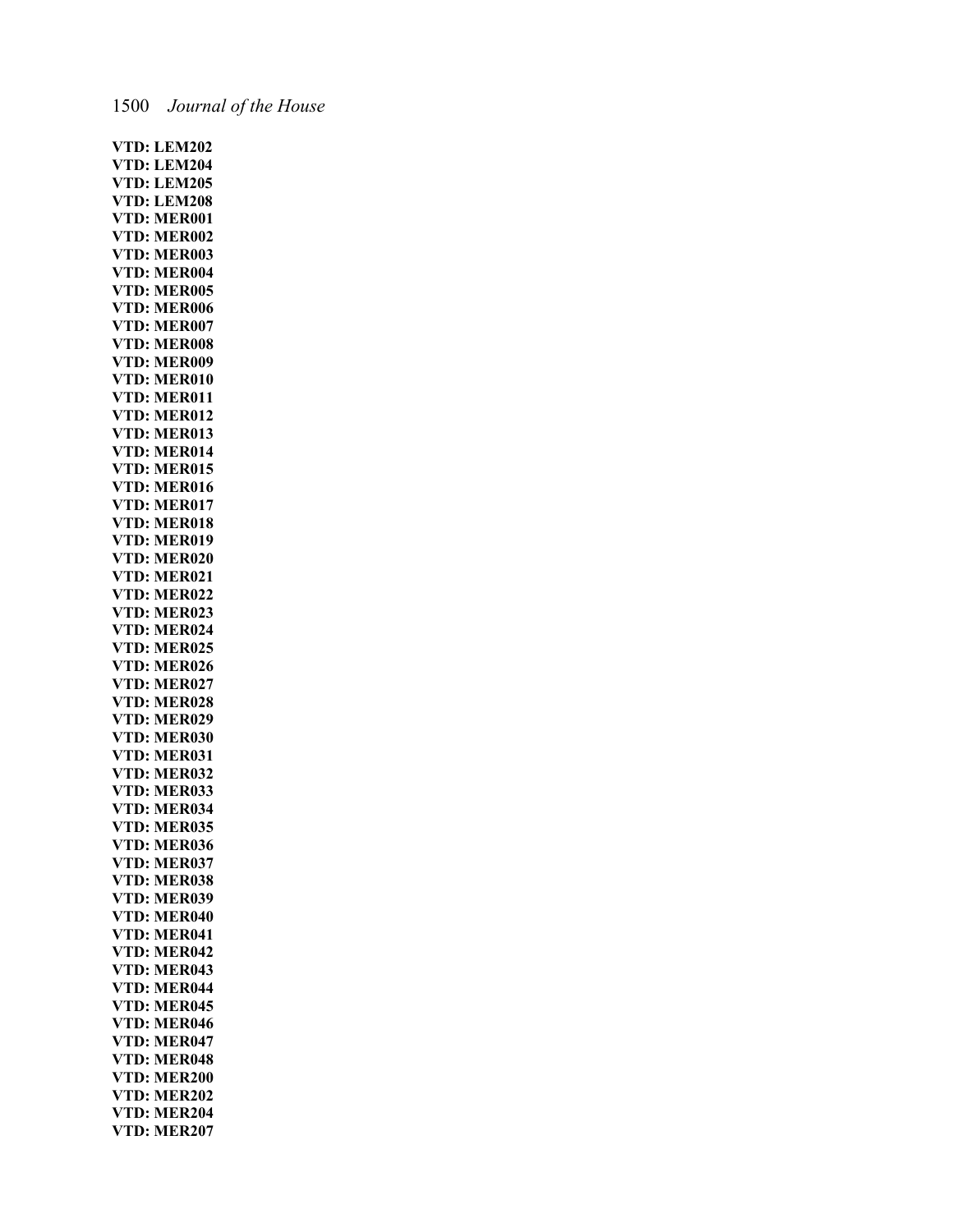**VTD: MER209 VTD: MER210 VTD: MER213 VTD: MER214 VTD: MER215 VTD: MER219 VTD: MHT001 VTD: MHT002 VTD: MHT003 VTD: MHT004 VTD: MHT005 VTD: MHT006 VTD: MHT007 VTD: MHT009 VTD: MHT011 Block: 291892151454012 VTD: MHT012 VTD: MHT015 Block: 291892151441005 Block: 291892151441008 Block: 291892151441009 Block: 291892151441010 Block: 291892151441015 Block: 291892151442000 Block: 291892151442001 Block: 291892151442002 Block: 291892151442003 VTD: MHT016 VTD: MHT019 VTD: MHT020 VTD: MHT022 VTD: MHT023 VTD: MHT024 VTD: MHT026 VTD: MHT027 VTD: MHT029 VTD: MHT030 VTD: MHT031 VTD: MHT032 VTD: MHT034 Block: 291892151411039 Block: 291892151411040 Block: 291892151411041 Block: 291892151411042 Block: 291892151411045 Block: 291892151411046 Block: 291892151412003 Block: 291892151412004 Block: 291892151412005 Block: 291892151412006 Block: 291892151412007 Block: 291892151412008 Block: 291892151413002 Block: 291892151413010**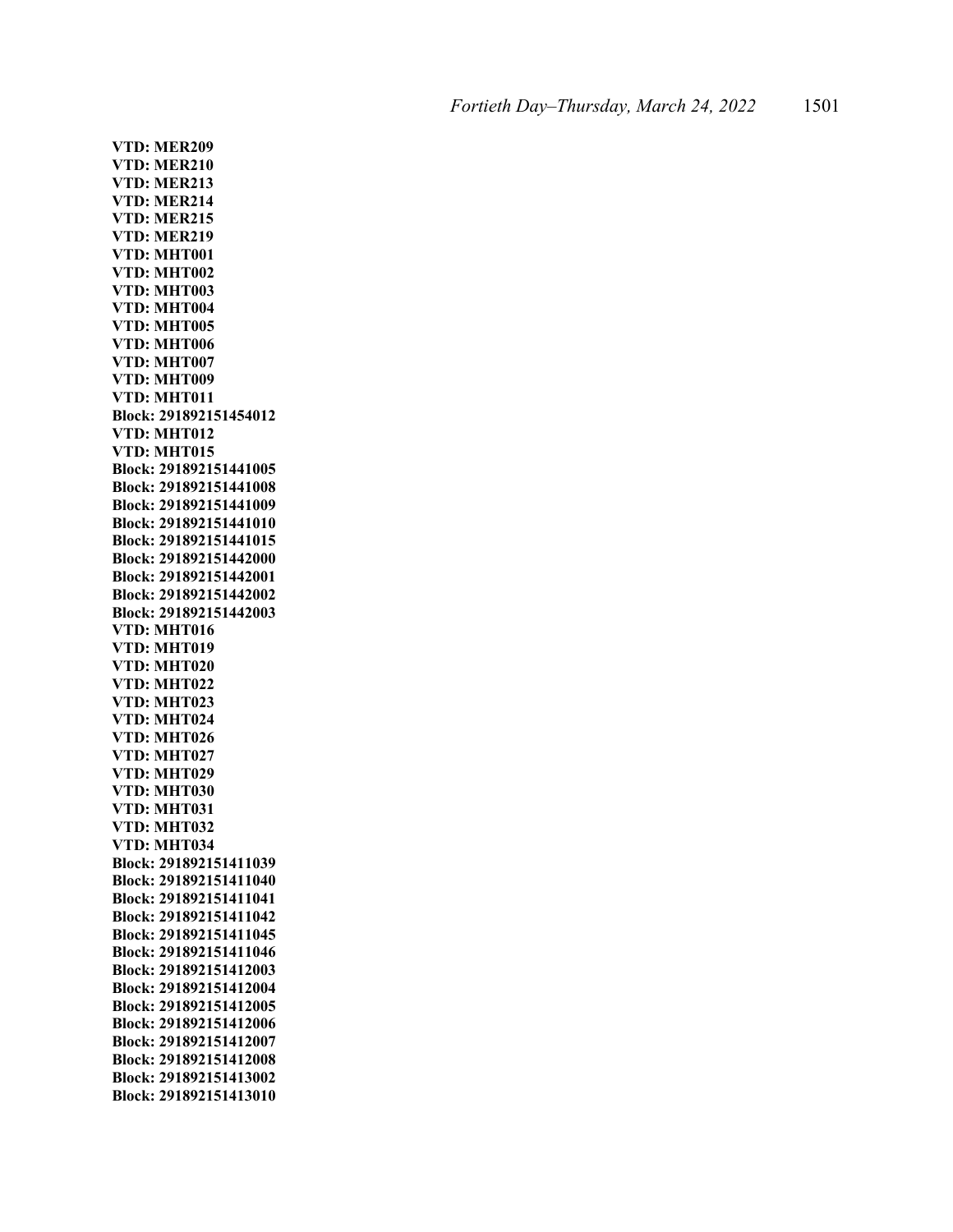**Block: 291892151413011 VTD: MHT035 VTD: MHT036 VTD: MHT037 VTD: MHT038 VTD: MHT039 VTD: MHT040 Block: 291892151412000 Block: 291892151412002 VTD: MHT041 VTD: MHT042 VTD: MHT044 VTD: MHT045 VTD: MHT047 VTD: MHT049 VTD: MHT050 VTD: MHT051 VTD: MHT052 Block: 291892151453008 Block: 291892151453014 Block: 291892151453015 VTD: MHT053 VTD: MHT054 VTD: MHT055 VTD: MHT056 VTD: MHT057 VTD: MHT058 Block: 291892151453010 VTD: MHT059 VTD: MHT203 VTD: MHT207 VTD: MHT208 VTD: MHT211 VTD: MHT212 VTD: MHT213 VTD: MHT214 VTD: MHT216 VTD: MHT219 VTD: MHT220 VTD: MHT222 VTD: MHT223 VTD: MR001 VTD: MR002 VTD: MR003 VTD: MR004 VTD: MR005 VTD: MR006 VTD: MR007 VTD: MR008 VTD: MR009 VTD: MR010 VTD: MR011 VTD: MR012 VTD: MR013 VTD: MR014 VTD: MR015**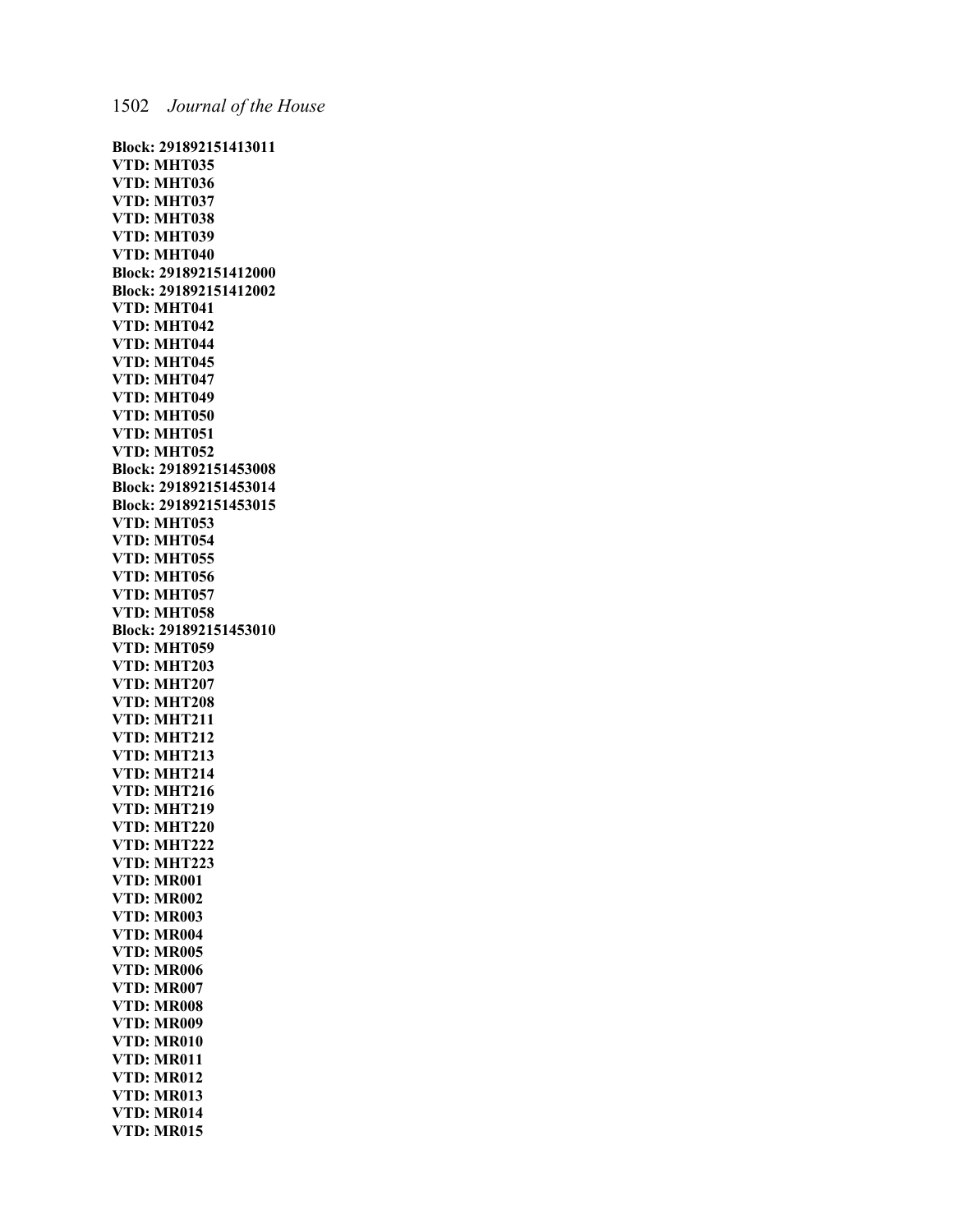**VTD: MR016 VTD: MR017 VTD: MR018 VTD: MR019 VTD: MR020 VTD: MR021 VTD: MR022 VTD: MR023 VTD: MR024 VTD: MR025 VTD: MR026 VTD: MR027 VTD: MR028 VTD: MR029 VTD: MR030 VTD: MR031 VTD: MR032 VTD: MR033 VTD: MR034 VTD: MR035 VTD: MR036 VTD: MR037 VTD: MR038 VTD: MR039 VTD: MR040 VTD: MR041 VTD: MR042 VTD: MR043 VTD: MR044 VTD: MR045 VTD: MR046 VTD: MR047 VTD: MR048 VTD: MR049 VTD: MR050 VTD: MR051 VTD: MR052 VTD: MR053 VTD: MR054 VTD: MR055 VTD: MR056 VTD: MR057 VTD: MR058 VTD: MR059 VTD: MR200 VTD: MR202 VTD: MR203 VTD: MR204 VTD: MR205 VTD: MR209 VTD: MR210 VTD: MR212 VTD: MR213 VTD: NW013**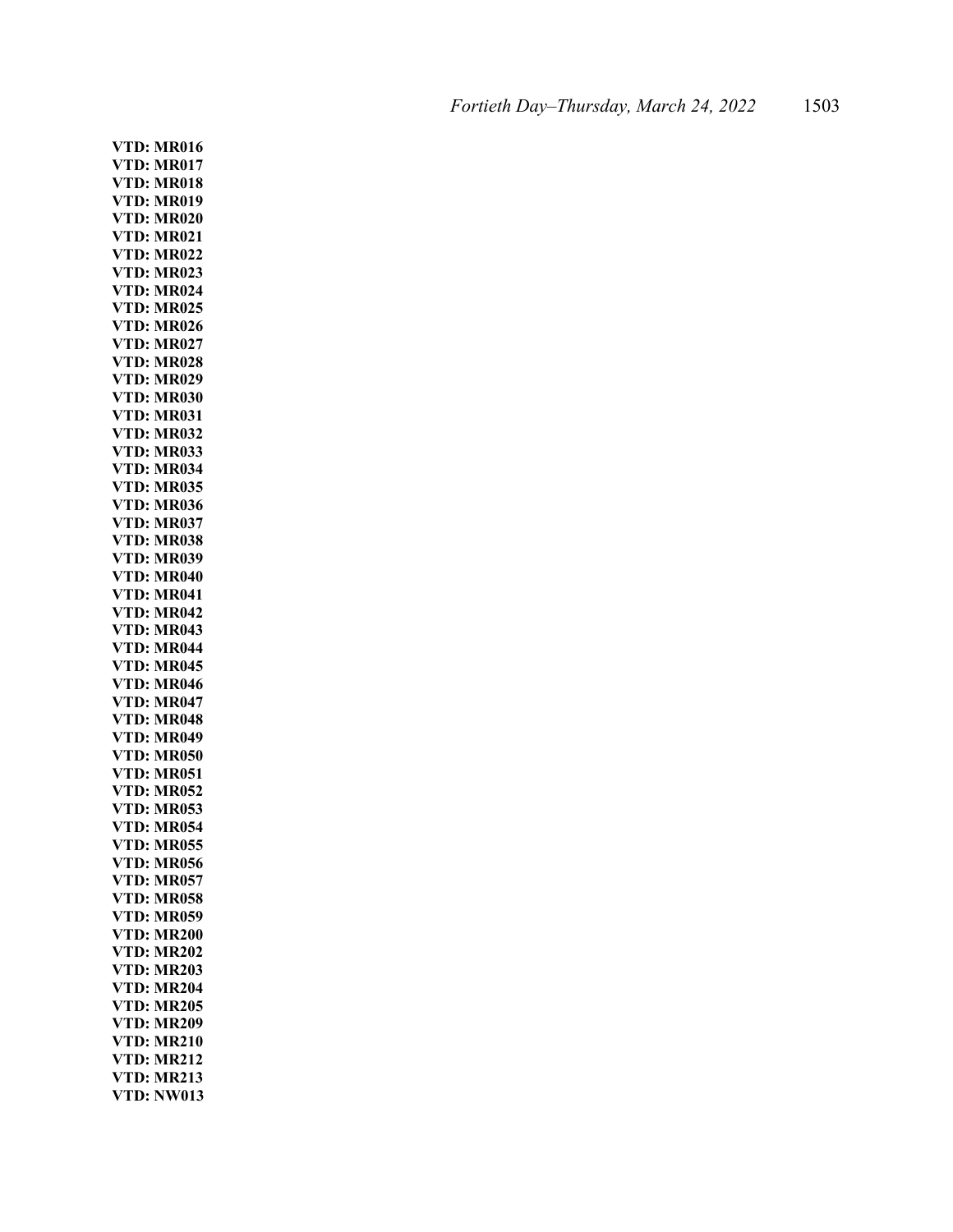**Block: 291892151431006 Block: 291892151431008 Block: 291892151431009 Block: 291892151431010 Block: 291892151431011 Block: 291892151431012 Block: 291892151431013 Block: 291892151431014 Block: 291892151431015 Block: 291892151431016 Block: 291892151431024 Block: 291892151431025 Block: 291892151431026 Block: 291892151431027 Block: 291892151431031 Block: 291892151431033 Block: 291892151431064 VTD: NW038 VTD: OAK001 VTD: OAK002 VTD: OAK003 VTD: OAK004 VTD: OAK005 VTD: OAK006 VTD: OAK007 VTD: OAK008 VTD: OAK009 VTD: OAK010 VTD: OAK011 VTD: OAK012 VTD: OAK013 VTD: OAK014 VTD: OAK015 VTD: OAK016 VTD: OAK017 VTD: OAK018 VTD: OAK019 VTD: OAK020 VTD: OAK021 VTD: OAK022 VTD: OAK023 VTD: OAK024 VTD: OAK025 VTD: OAK026 VTD: OAK027 VTD: OAK028 VTD: OAK029 VTD: QUE001 VTD: QUE002 VTD: QUE003 VTD: QUE004 VTD: QUE005 VTD: QUE006 VTD: QUE007 VTD: QUE008 VTD: QUE009**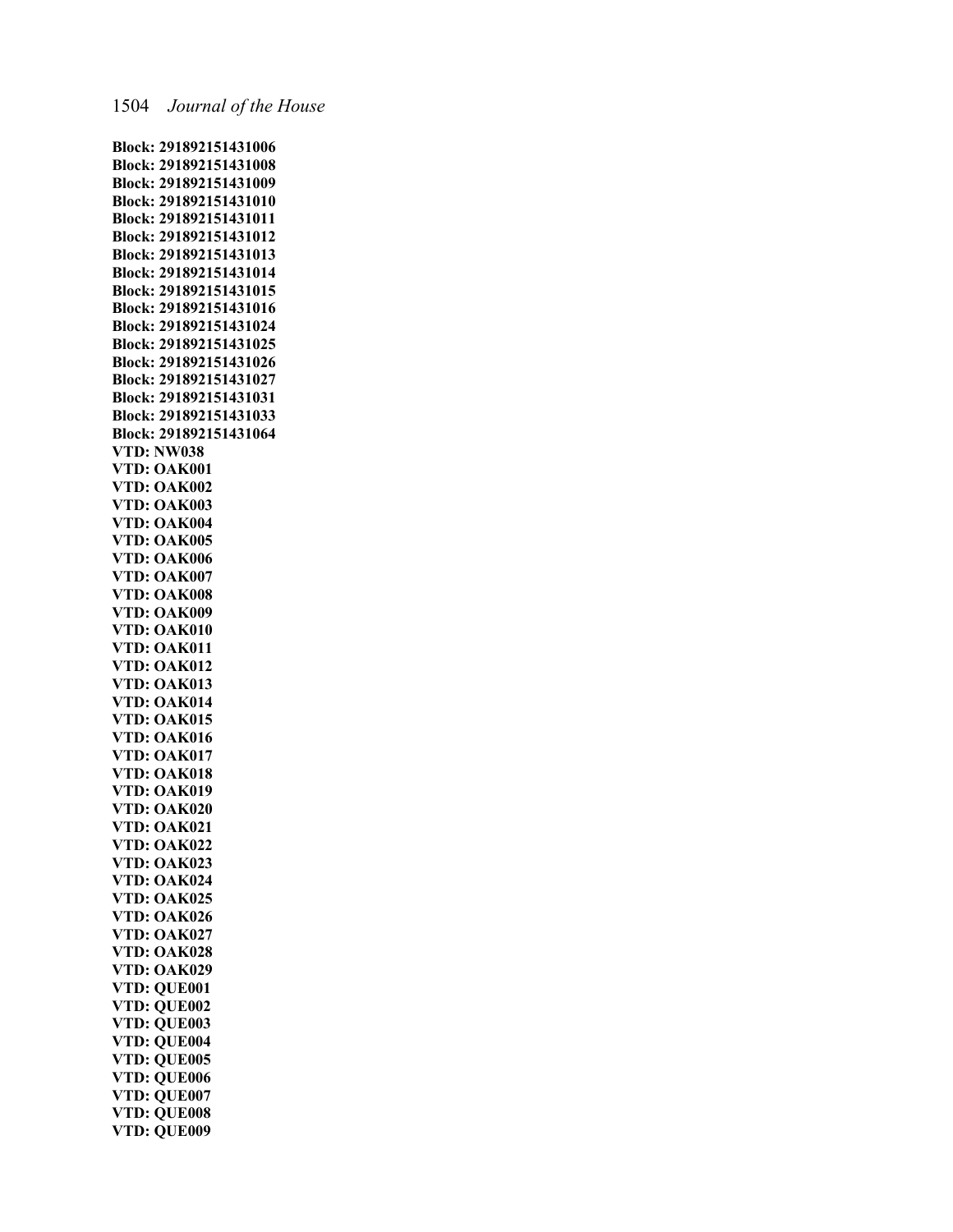**VTD: QUE010 VTD: QUE011 VTD: QUE012 VTD: QUE013 VTD: QUE014 VTD: QUE015 VTD: QUE016 VTD: QUE017 VTD: QUE018 VTD: QUE019 VTD: QUE020 VTD: QUE021 VTD: QUE022 VTD: QUE023 VTD: QUE024 VTD: QUE025 VTD: QUE026 VTD: QUE027 VTD: QUE028 VTD: QUE029 VTD: QUE030 VTD: QUE031 VTD: QUE032 VTD: QUE033 VTD: QUE034 VTD: QUE035 VTD: QUE036 VTD: QUE037 VTD: QUE038 VTD: QUE039 VTD: QUE040 VTD: QUE041 VTD: QUE042 VTD: QUE043 VTD: QUE044 VTD: QUE045 VTD: QUE046 VTD: QUE047 VTD: QUE048 VTD: QUE049 VTD: QUE200 VTD: QUE201 VTD: QUE202 VTD: QUE203 VTD: QUE204 VTD: QUE205 VTD: QUE207 VTD: QUE208 VTD: QUE209 VTD: QUE210 VTD: QUE211 VTD: QUE213 VTD: TSF001 VTD: TSF002**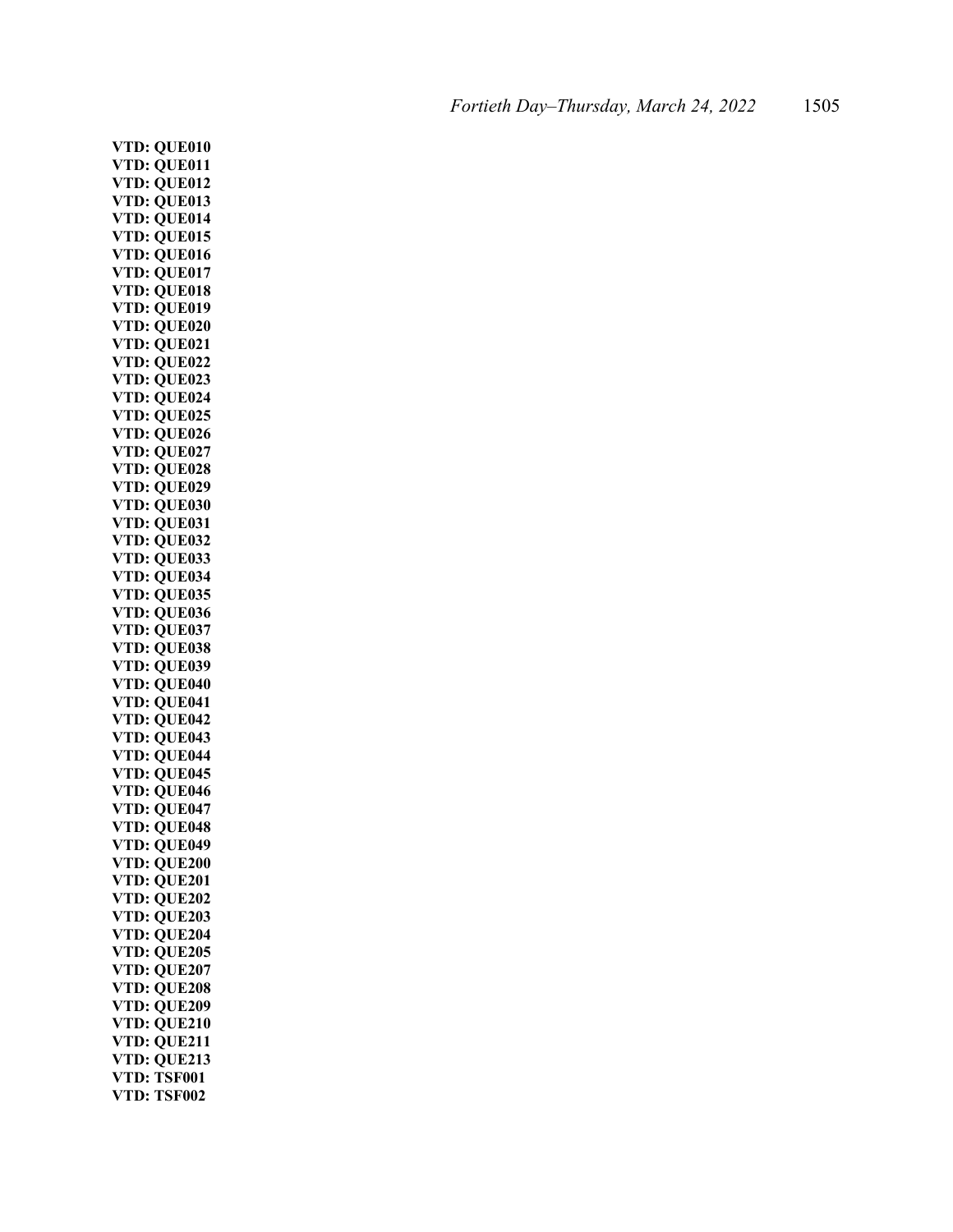| VTD:                 | <b>TSF003</b> |
|----------------------|---------------|
| VTD:                 | <b>TSF004</b> |
|                      |               |
| VTD:                 | <b>TSF005</b> |
| VTD:                 | <b>TSF006</b> |
| VTD:                 | <b>TSF007</b> |
| VTD:                 | <b>TSF008</b> |
| VTD:                 | <b>TSF009</b> |
| VTD:                 | <b>TSF010</b> |
| D:<br>VT             | <b>TSF011</b> |
| VTD:                 | <b>TSF012</b> |
| VTD:                 | <b>TSF013</b> |
| VTD:                 | <b>TSF014</b> |
| VTD:                 | <b>TSF015</b> |
| VTD:                 | <b>TSF016</b> |
|                      |               |
| VTD:                 | <b>TSF017</b> |
| VTD:                 | <b>TSF018</b> |
| VTD:                 | <b>TSF019</b> |
| VTD:                 | <b>TSF020</b> |
| VTD:                 | <b>TSF021</b> |
| VTD:                 | <b>TSF022</b> |
| D:<br>VT             | <b>TSF023</b> |
| VTD:                 | <b>TSF024</b> |
| VTD:                 | <b>TSF025</b> |
| VTD:                 | <b>TSF026</b> |
| VTD:                 | <b>TSF027</b> |
| VTD:                 | <b>TSF201</b> |
|                      |               |
| VTD:                 | <b>WH001</b>  |
| VTD:                 | <b>WH002</b>  |
| VTD:                 | <b>WH003</b>  |
| VTD:                 | <b>WH004</b>  |
| VTD:                 | <b>WH005</b>  |
| VTD:                 | <b>WH006</b>  |
| VTD:                 | <b>WH007</b>  |
| VTD:                 | <b>WH008</b>  |
| VTD:                 | <b>WH009</b>  |
| VTD:                 | <b>WH010</b>  |
| VTD:                 | <b>WH011</b>  |
| VTD:                 | <b>WH012</b>  |
| VTD:                 | <b>WH013</b>  |
|                      | <b>WH014</b>  |
| VTD:                 |               |
| VTD:                 | <b>WH015</b>  |
| VTD:                 | <b>WH016</b>  |
| VTD:                 | <b>WH017</b>  |
| VTD:<br>VTD:<br>VTD: | <b>WH018</b>  |
|                      | <b>WH019</b>  |
| VTD:                 | <b>WH020</b>  |
| VTD:                 | <b>WH021</b>  |
| VTD:                 | <b>WH022</b>  |
| VTD:                 | <b>WH023</b>  |
| VTD:                 | <b>WH024</b>  |
| VTD:                 | <b>WH025</b>  |
| VTD:                 | <b>WH026</b>  |
|                      |               |
| VTD:                 | <b>WH027</b>  |
| VTD:                 | <b>WH028</b>  |
| VTD:                 | <b>WH029</b>  |
| VTD:                 | <b>WH030</b>  |

### 1506 *Journal of the House*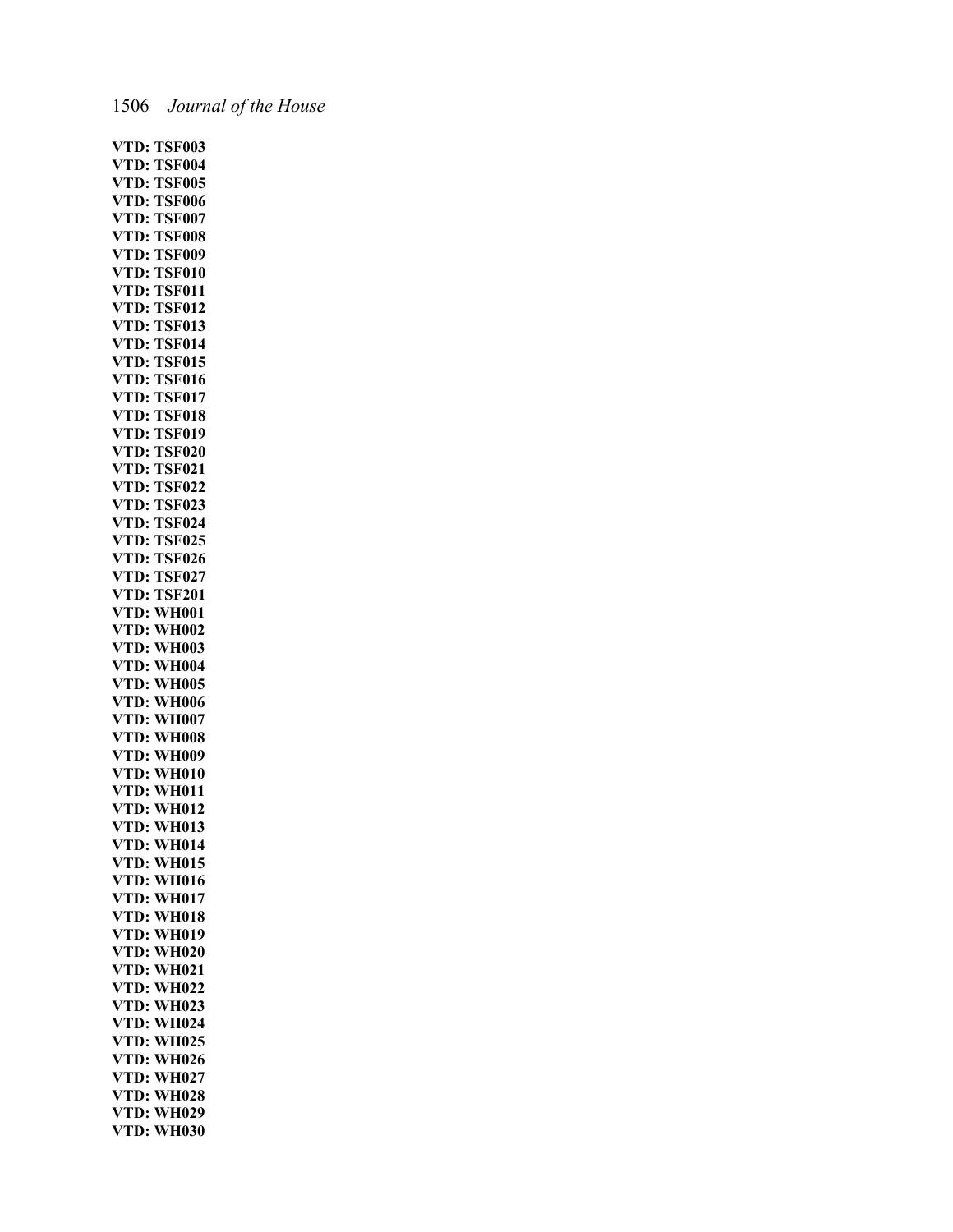**VTD: WH031 VTD: WH032 VTD: WH033 VTD: WH034 VTD: WH035 VTD: WH036 VTD: WH037 VTD: WH038 VTD: WH039 VTD: WH040 VTD: WH041 VTD: WH042 VTD: WH043 VTD: WH044 VTD: WH045 VTD: WH046 VTD: WH047 VTD: WH200 VTD: WH201 VTD: WH202 VTD: WH203 VTD: WH208 County: Washington MO 128.463. The third congressional district shall be composed of the following: County: Boone MO VTD: 09 VTD: 10 VTD: 11 VTD: 12 VTD: 15 Block: 290190019032003 VTD: 16 VTD: 17 Block: 290190019033056 VTD: 18 Block: 290190018033008 Block: 290190018033009 Block: 290190018033010 Block: 290190018033011 Block: 290190018033012 Block: 290190018033013 Block: 290190018033014 Block: 290190018033015 Block: 290190018033016 Block: 290190018033017 Block: 290190018033018 Block: 290190018033019 Block: 290190018033020 Block: 290190018033021 Block: 290190018033022 Block: 290190018033023 Block: 290190018033024 Block: 290190018033025 Block: 290190018033026**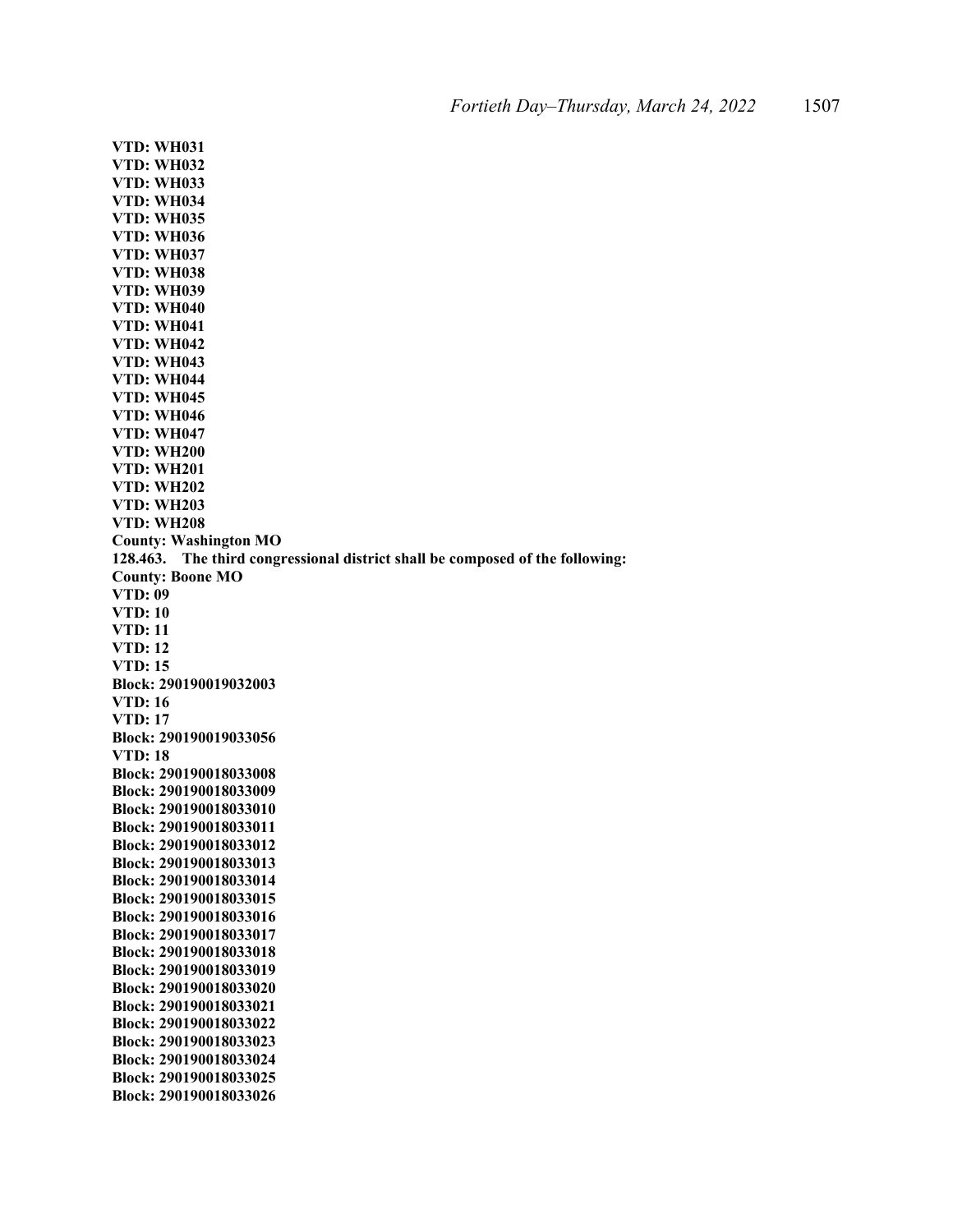**Block: 290190018033027 Block: 290190018033028 Block: 290190018033029 Block: 290190018033030 Block: 290190018033031 Block: 290190018033032 Block: 290190018033033 Block: 290190018033034 Block: 290190018033035 Block: 290190018033036 Block: 290190018033037 Block: 290190018033038 Block: 290190018033039 Block: 290190018033040 Block: 290190018033041 Block: 290190018033044 Block: 290190018033045 Block: 290190018033046 Block: 290190018033047 Block: 290190018033048 Block: 290190018033049 Block: 290190018062008 Block: 290190018062009 Block: 290190018062010 Block: 290190018062011 Block: 290190018062013 Block: 290190018062014 Block: 290190018062046 Block: 290190018062047 VTD: 21 Block: 290190018061001 Block: 290190018061002 Block: 290190018061003 Block: 290190018061004 Block: 290190018061007 Block: 290190018061008 Block: 290190018061009 Block: 290190018061010 Block: 290190018061011 Block: 290190018061012 Block: 290190018061016 Block: 290190018061017 Block: 290190018071011 Block: 290190018071012 Block: 290190018071013 Block: 290190018071014 Block: 290190018071015 Block: 290190018071016 Block: 290190018071022 Block: 290190018071023 Block: 290190018071024 Block: 290190018071025 Block: 290190018071026 Block: 290190018071027 Block: 290190018071028 Block: 290190018072017**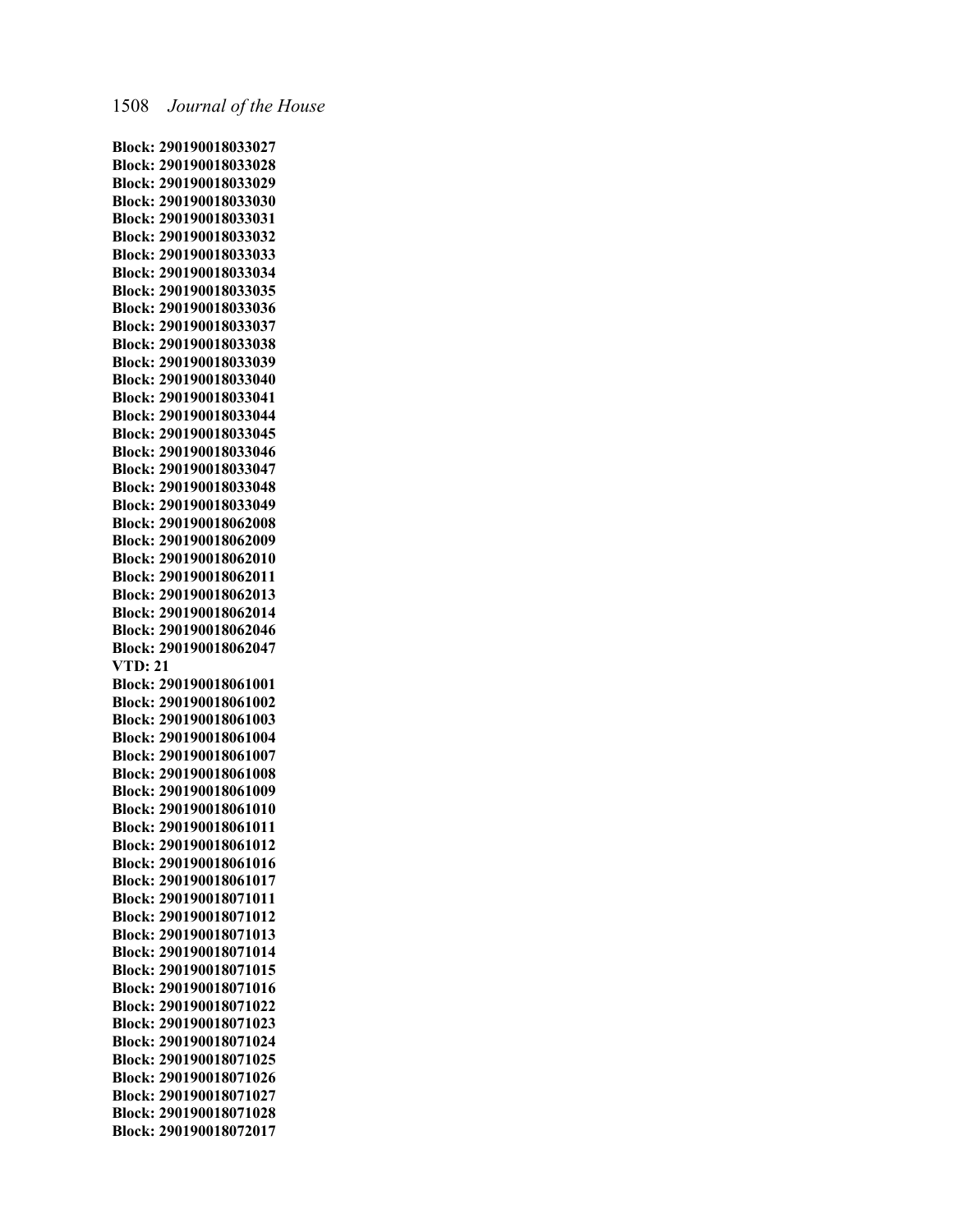**Block: 290190018072018 Block: 290190018072022 Block: 290190018072023 VTD: 24 Block: 290190016021000 Block: 290190016021001 Block: 290190016021002 Block: 290190016021003 Block: 290190016021004 Block: 290190016021005 Block: 290190016021006 Block: 290190016021007 Block: 290190016021008 Block: 290190016021009 Block: 290190016021010 Block: 290190016021011 Block: 290190016021012 Block: 290190016021013 Block: 290190016021014 Block: 290190016021015 Block: 290190016021016 Block: 290190016021017 Block: 290190016021044 Block: 290190016023000 Block: 290190016023001 Block: 290190016023002 Block: 290190016031000 Block: 290190016031003 Block: 290190016031004 Block: 290190016031008 Block: 290190016031009 Block: 290190016031010 Block: 290190016031011 Block: 290190016031021 Block: 290190016031022 Block: 290190016033000 Block: 290190016033001 Block: 290190016033002 Block: 290190016033014 Block: 290190016033016 Block: 290190016033018 Block: 290190016033020 Block: 290190019033031 Block: 290190019033036 Block: 290190019033037 Block: 290190019033038 Block: 290190019033039 Block: 290190019033040 Block: 290190019033042 Block: 290190019033043 Block: 290190019033044 Block: 290190019033045 Block: 290190019033046 Block: 290190019033047**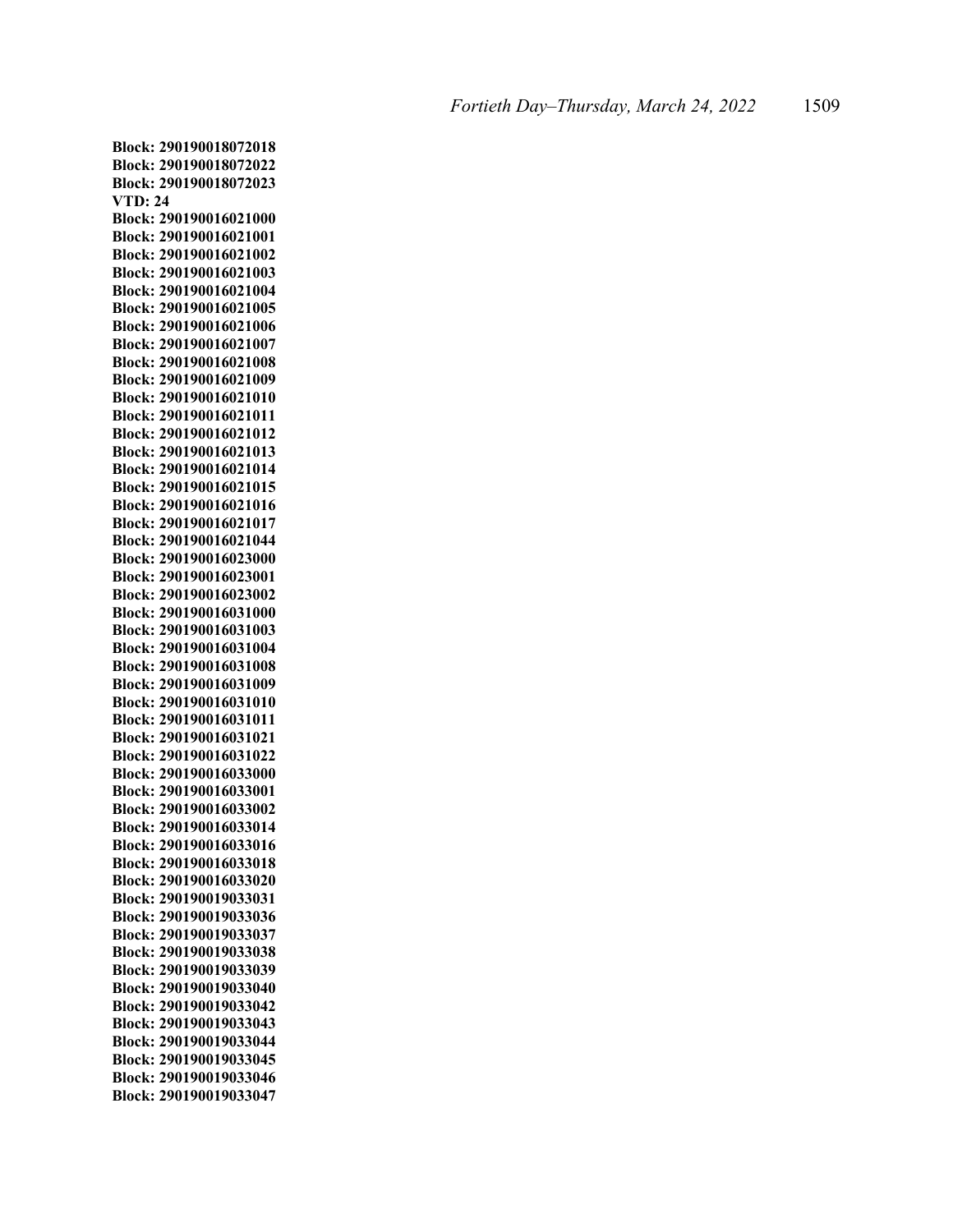**Block: 290190019033052 VTD: 25 VTD: 26 VTD: 27 VTD: 28 VTD: 29 VTD: 30 VTD: 31 VTD: 32 VTD: 33 VTD: 34 VTD: 35 VTD: 36 VTD: 37 VTD: 38 Block: 290190018032038 Block: 290190018032039 Block: 290190018033000 Block: 290190018033001 Block: 290190018033002 Block: 290190018033003 Block: 290190018033004 Block: 290190018033005 Block: 290190018033006 Block: 290190018033007 Block: 290190018033042 Block: 290190018033043 Block: 290190018033050 Block: 290190018033051 Block: 290190018062001 Block: 290190018062002 Block: 290190018062003 Block: 290190018062004 Block: 290190018062005 Block: 290190018062006 Block: 290190018062007 Block: 290190018062012 Block: 290190018062015 Block: 290190018062016 Block: 290190018062017 Block: 290190018062018 Block: 290190018062019 Block: 290190018062020 Block: 290190018062021 Block: 290190018062022 Block: 290190018062023 Block: 290190018062024 Block: 290190018062025 Block: 290190018062026 Block: 290190018062027 Block: 290190018062028 Block: 290190018062029 Block: 290190018062030 Block: 290190018062031 Block: 290190018062033 Block: 290190018062035**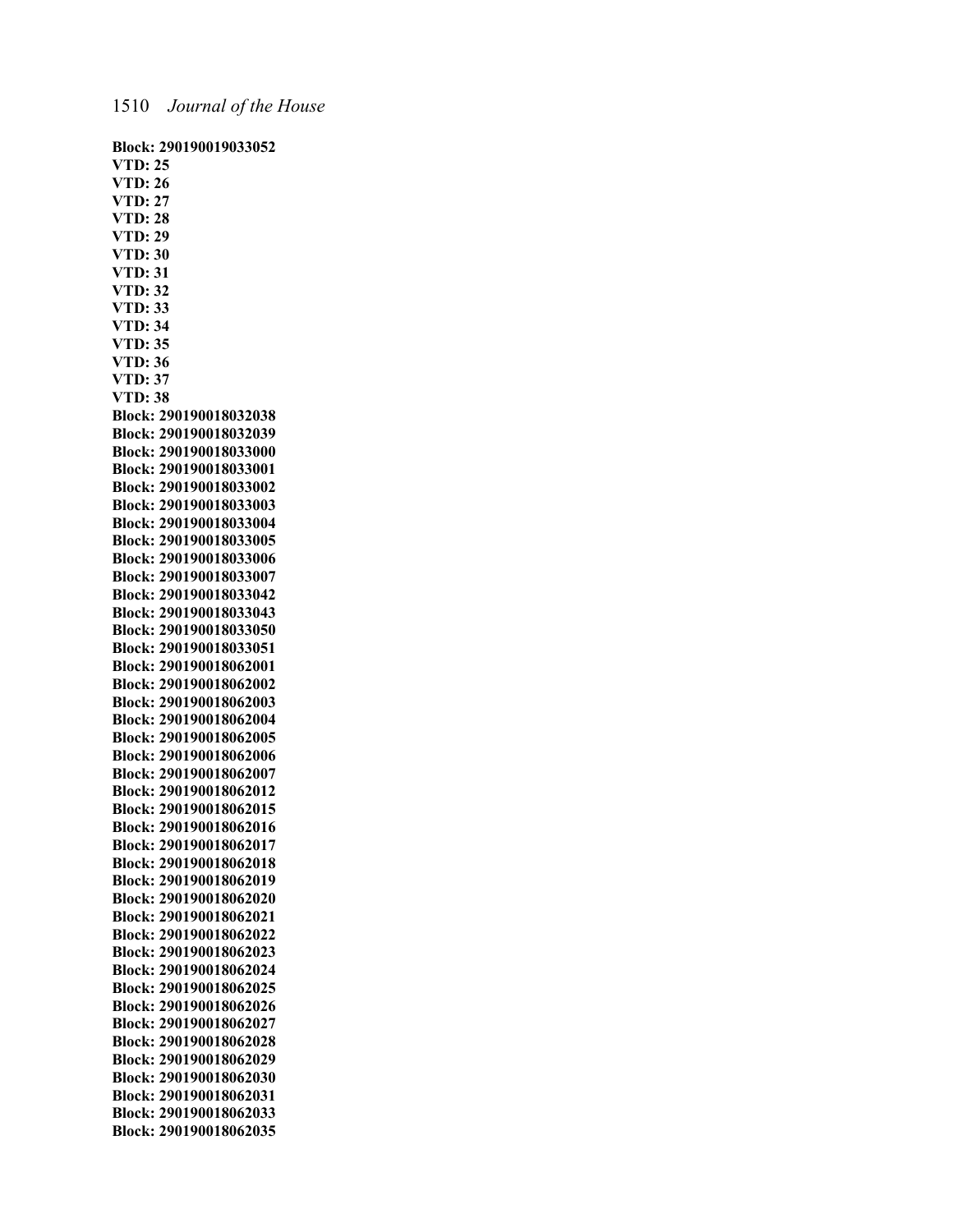**Block: 290190018062036 Block: 290190018062037 Block: 290190018062038 Block: 290190018062054 VTD: 39 VTD: 3E Block: 290190010031000 Block: 290190010031017 Block: 290190010031019 Block: 290190010031020 Block: 290190010031021 Block: 290190010031022 Block: 290190010031024 Block: 290190010031025 Block: 290190010031026 Block: 290190010031027 Block: 290190010031029 Block: 290190010031030 Block: 290190010031031 Block: 290190010031032 Block: 290190010031035 Block: 290190010031045 Block: 290190010031050 Block: 290190010031051 Block: 290190010032026 Block: 290190010032032 Block: 290190010032033 Block: 290190010032035 Block: 290190010032036 Block: 290190010032037 Block: 290190010032038 Block: 290190010032039 Block: 290190010032040 Block: 290190010032041 Block: 290190016022002 Block: 290190016022003 Block: 290190016023005 Block: 290190016023006 Block: 290190016023025 Block: 290190016023026 Block: 290190016023029 VTD: 3M Block: 290190010032021 Block: 290190010032022 Block: 290190010032027 Block: 290190010032028 Block: 290190016023023 Block: 290190016023027 Block: 290190016023028 VTD: 41 Block: 290190010031046 VTD: 42 VTD: 43 VTD: 44**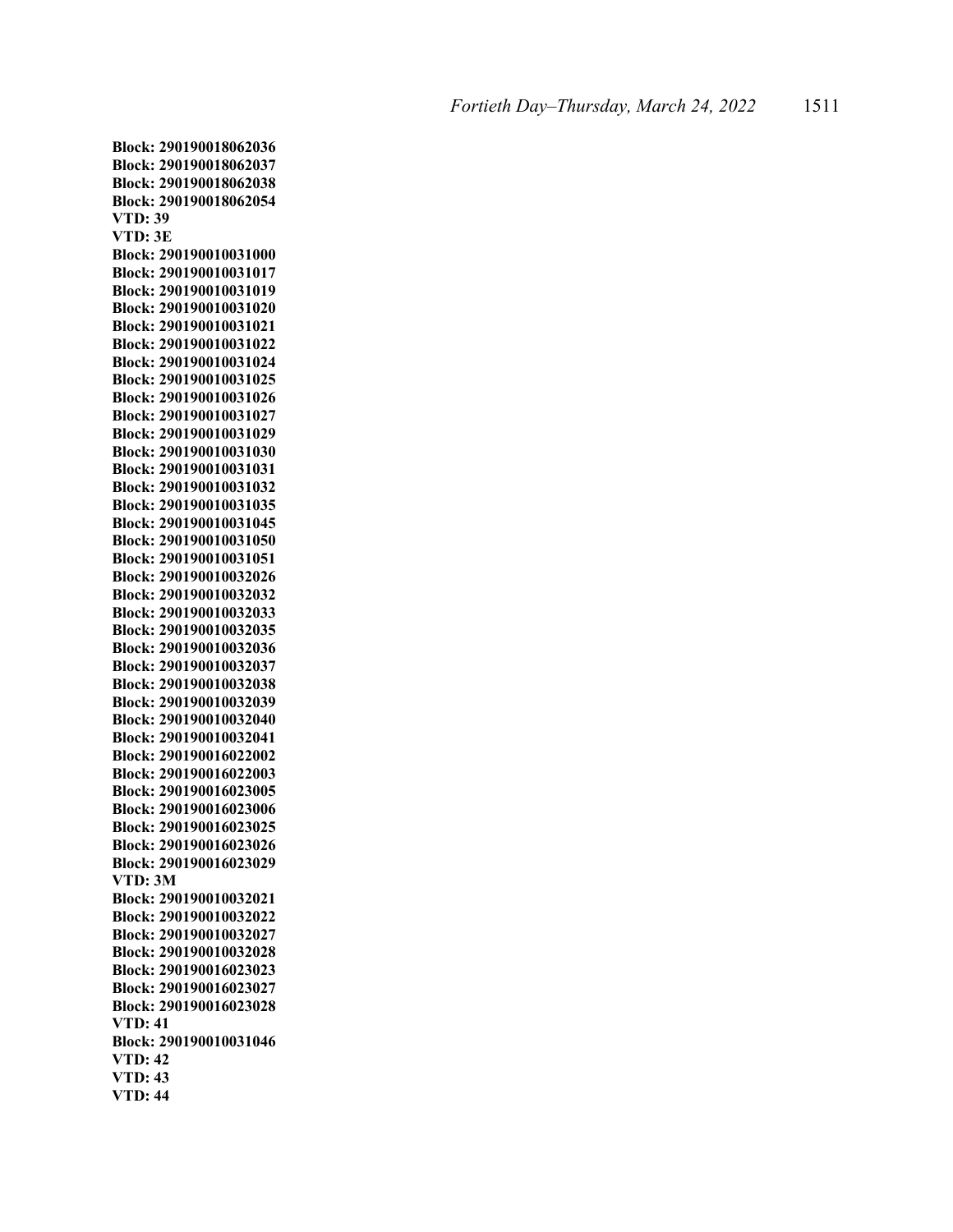**VTD: 4A VTD: 4B VTD: 4C VTD: 4D VTD: 4E Block: 290190006004005 Block: 290190006004006 Block: 290190006004007 Block: 290190006004008 Block: 290190006004009 Block: 290190006004010 Block: 290190006004011 Block: 290190006004012 Block: 290190006004014 Block: 290190006004015 Block: 290190006004016 Block: 290190006004017 Block: 290190011083002 Block: 290190012023000 Block: 290190012023001 Block: 290190012023002 Block: 290190012023003 Block: 290190012023004 Block: 290190012023005 Block: 290190012023006 Block: 290190012023007 Block: 290190012023009 Block: 290190012023010 Block: 290190012023011 Block: 290190012023012 Block: 290190012023013 Block: 290190012023014 Block: 290190012023015 Block: 290190012023016 Block: 290190012023017 Block: 290190012023018 Block: 290190012023019 VTD: 4G VTD: 4H VTD: 4J VTD: 4K VTD: 4L Block: 290190012013009 Block: 290190012013010 Block: 290190012013011 Block: 290190012014002 Block: 290190012014003 Block: 290190012014004 Block: 290190012014005 Block: 290190012014006 Block: 290190012014007 Block: 290190012014008 Block: 290190012014009 Block: 290190012014010 Block: 290190012014011 Block: 290190012014012**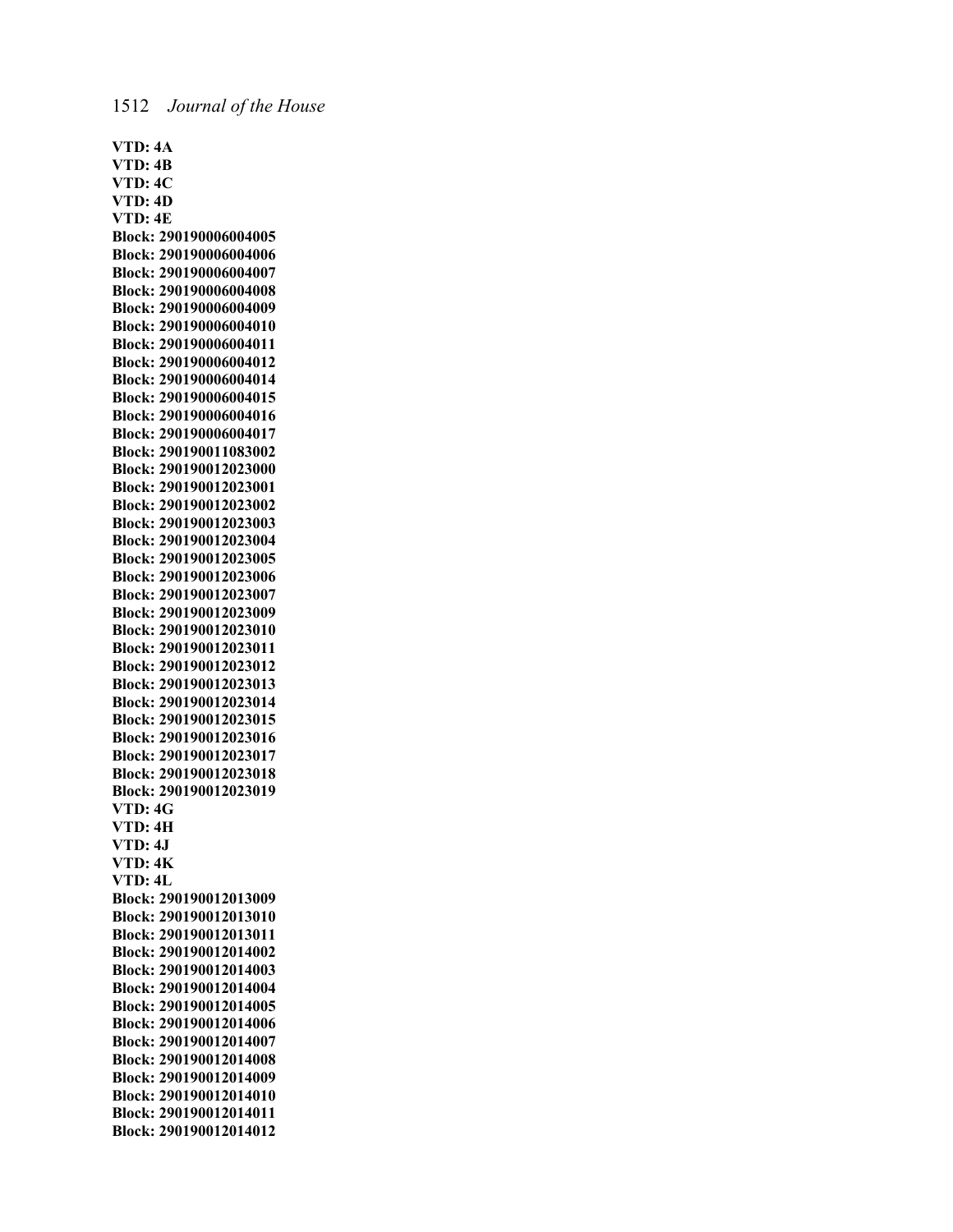**Block: 290190012014013 Block: 290190012014014 Block: 290190012014019 Block: 290190012014020 Block: 290190012014021 Block: 290190012014022 Block: 290190012014023 Block: 290190012014024 Block: 290190012014025 Block: 290190012014026 VTD: 4M VTD: 5A Block: 290190011081000 Block: 290190011083000 Block: 290190011083001 Block: 290190011083003 Block: 290190011083004 Block: 290190011083005 Block: 290190011083006 Block: 290190011083007 VTD: 5B VTD: 5C VTD: 5D VTD: 5E VTD: 5F VTD: 5G VTD: 5H VTD: 5I VTD: 5J VTD: 5K VTD: 5L VTD: 5M VTD: 5N VTD: 5P VTD: 6C Block: 290190003003009 Block: 290190003003010 Block: 290190003003011 Block: 290190010011000 Block: 290190010011001 Block: 290190010011002 Block: 290190010011003 Block: 290190010011004 Block: 290190010011005 Block: 290190010011006 Block: 290190010013000 Block: 290190010013002 Block: 290190010013003 Block: 290190010013004 Block: 290190010013005 Block: 290190010013006 Block: 290190010013011 Block: 290190010013012 Block: 290190010013013**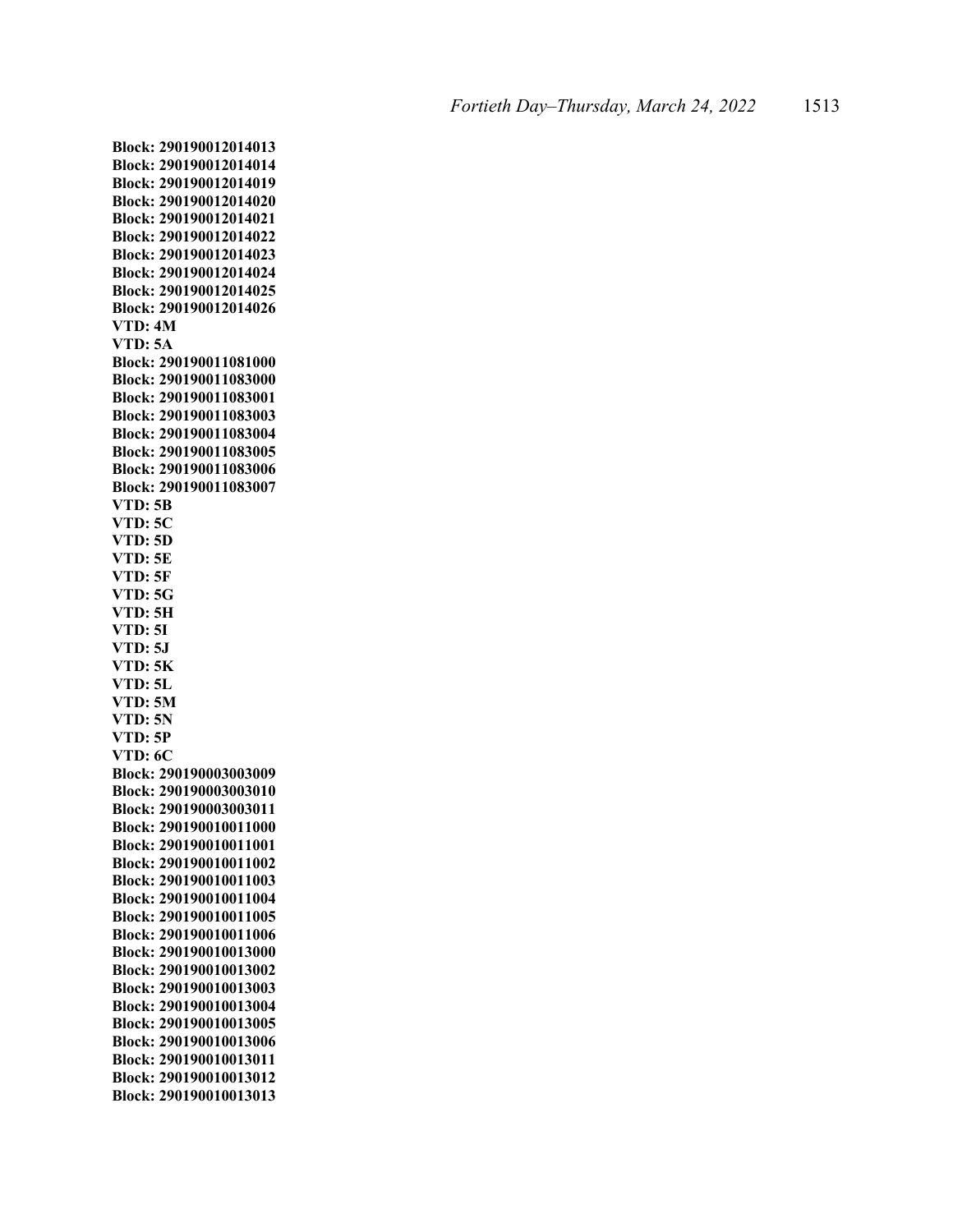**Block: 290190010014000 Block: 290190010014001 Block: 290190010014003 Block: 290190010014008 Block: 290190010014009 Block: 290190010043003 Block: 290190010043005 Block: 290190022004004 Block: 290190022004005 VTD: 6D VTD: 6E VTD: 6F VTD: 6G VTD: 6H VTD: 6I VTD: 6J VTD: 6K VTD: 6L VTD: 6M County: Callaway MO County: Camden MO VTD: Horseshoe Bend VTD: Osage Beach 1 VTD: Osage Beach 2 VTD: Osage Beach 3 VTD: Sunrise Beach 1 VTD: Sunrise Beach 2 VTD: Sunrise Beach 3 County: Cole MO County: Cooper MO County: Crawford MO County: Franklin MO VTD: BEAUFORT- LYON VTD: BEAUFORT/ UNION VTD: BERGER OUT OF TOWN VTD: BERGER WARD 1 VTD: BERGER WARD 2 VTD: CHARMWOOD VTD: CLOVER BOTTOM EAST VTD: CLOVER BOTTOM WEST VTD: DETMOLD VTD: ELMONT VTD: EXCELSIOR VTD: GERALD OUT OF TOWN VTD: GERALD WARD 1 VTD: GERALD WARD 2 VTD: GILDEHAUS Block: 290718002023028 Block: 290718002023029 VTD: JAEGERS SHOP VTD: JAPAN VTD: JEFFRIESBURG Block: 290718005012038 VTD: KRAKOW Block: 290718004031002 Block: 290718004032008**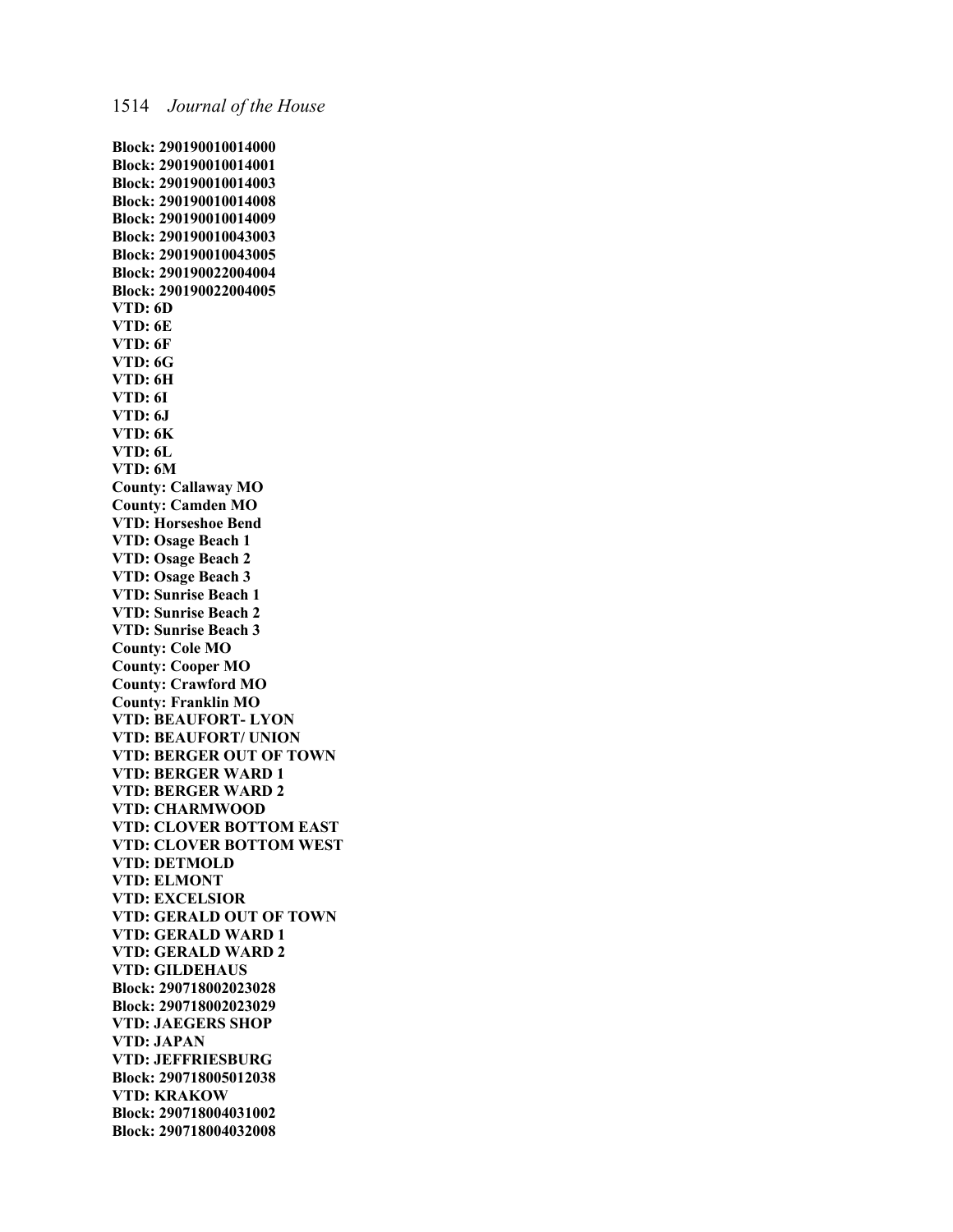**Block: 290718004032013 Block: 290718004032016 Block: 290718004032020 Block: 290718004033020 VTD: LESLIE OUT OF TOWN VTD: LESLIE VILLAGE VTD: LYON VTD: NEW HAVEN WARD 1 VTD: NEW HAVEN WARD 2 VTD: OAK GROVE VILLAGE VTD: PEA RIDGE VTD: SOUTH POINT VTD: SPRING BLUFF VTD: STANTON Block: 290718005013008 Block: 290718005013024 Block: 290718005013025 Block: 290718005013026 Block: 290718005013027 Block: 290718005013041 Block: 290718005013042 Block: 290718005013043 Block: 290718005013044 Block: 290718005013045 Block: 290718005013046 Block: 290718005013047 Block: 290718005013060 Block: 290718005013062 Block: 290718005013063 Block: 290718005013068 Block: 290718005013069 Block: 290718005013070 Block: 290718005013071 Block: 290718005013072 Block: 290718005013073 Block: 290718005013076 Block: 290718005013077 Block: 290718010001016 Block: 290718010001017 Block: 290718010001018 Block: 290718010001024 Block: 290718010001025 Block: 290718010001026 Block: 290718010001027 Block: 290718010001028 Block: 290718010001029 Block: 290718010001030 Block: 290718010001031 Block: 290718010001032 Block: 290718011011000 Block: 290718011011001 Block: 290718011011002 Block: 290718011011003 Block: 290718011011004**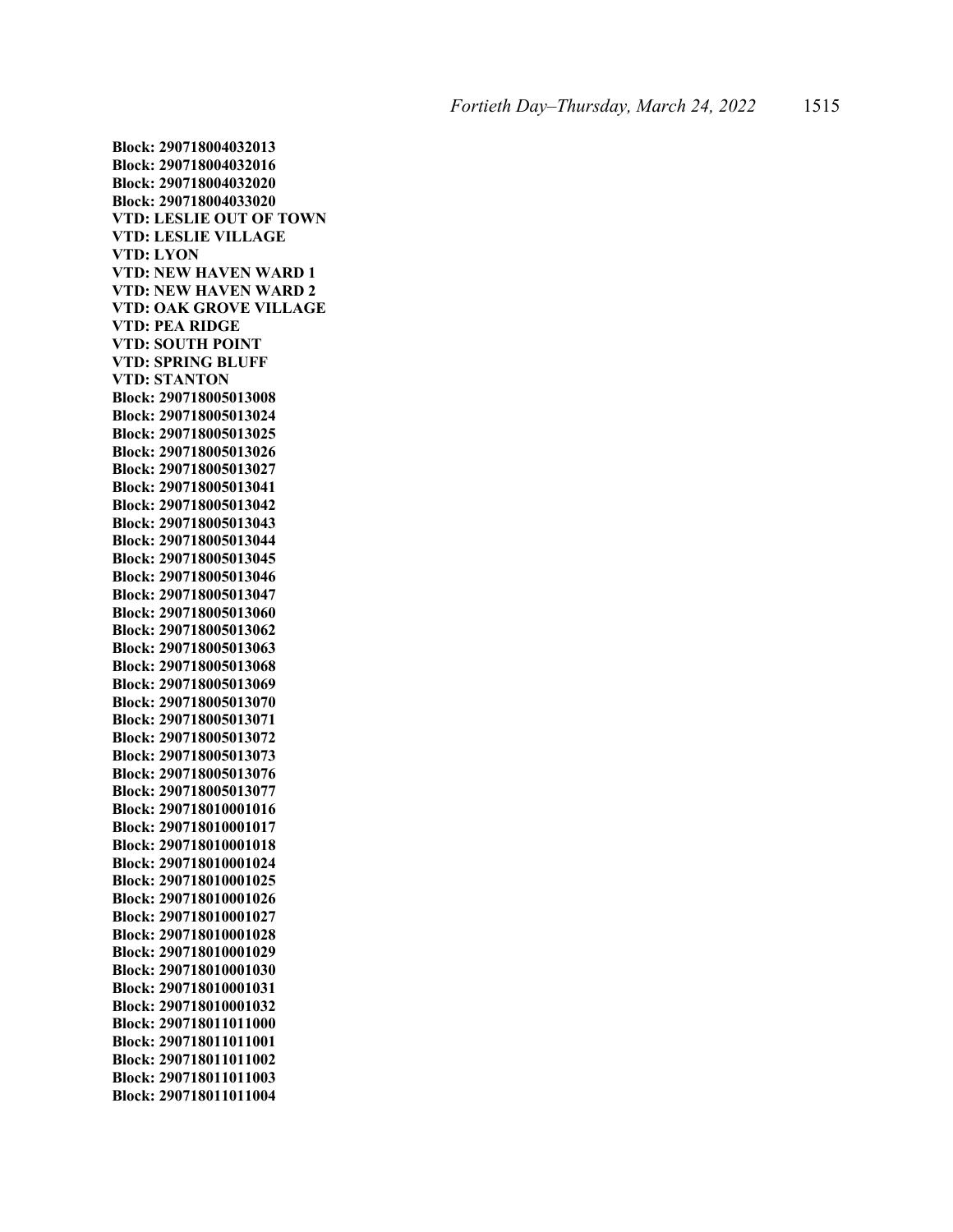**Block: 290718011011005 Block: 290718011011006 Block: 290718011011007 Block: 290718011011008 Block: 290718011023000 Block: 290718011023001 Block: 290718011023002 Block: 290718011023003 Block: 290718011023004 Block: 290718011023005 Block: 290718011023006 Block: 290718011023007 Block: 290718011023008 Block: 290718011023009 Block: 290718011023010 Block: 290718011023011 Block: 290718011023014 VTD: SULLIVAN OUT OF TOWN Block: 290718005013048 Block: 290718005013058 Block: 290718005013059 Block: 290718011011009 Block: 290718011011010 Block: 290718011011011 Block: 290718011011041 Block: 290718011013001 Block: 290718011013002 Block: 290718011013003 Block: 290718011013005 Block: 290718011013006 Block: 290718011013007 Block: 290718011013008 Block: 290718011013009 Block: 290718011013010 Block: 290718011013011 Block: 290718011013012 Block: 290718011013013 Block: 290718011013014 Block: 290718011013049 Block: 290718011021027 Block: 290718011021028 Block: 290718011022000 Block: 290718011022001 Block: 290718011022005 Block: 290718011022006 Block: 290718011022008 Block: 290718011022009 Block: 290718011022011 Block: 290718011022012 Block: 290718011022013 Block: 290718011022038 Block: 290718011022039 Block: 290718011022040 Block: 290718011022054 Block: 290718011023012 Block: 290718011023013**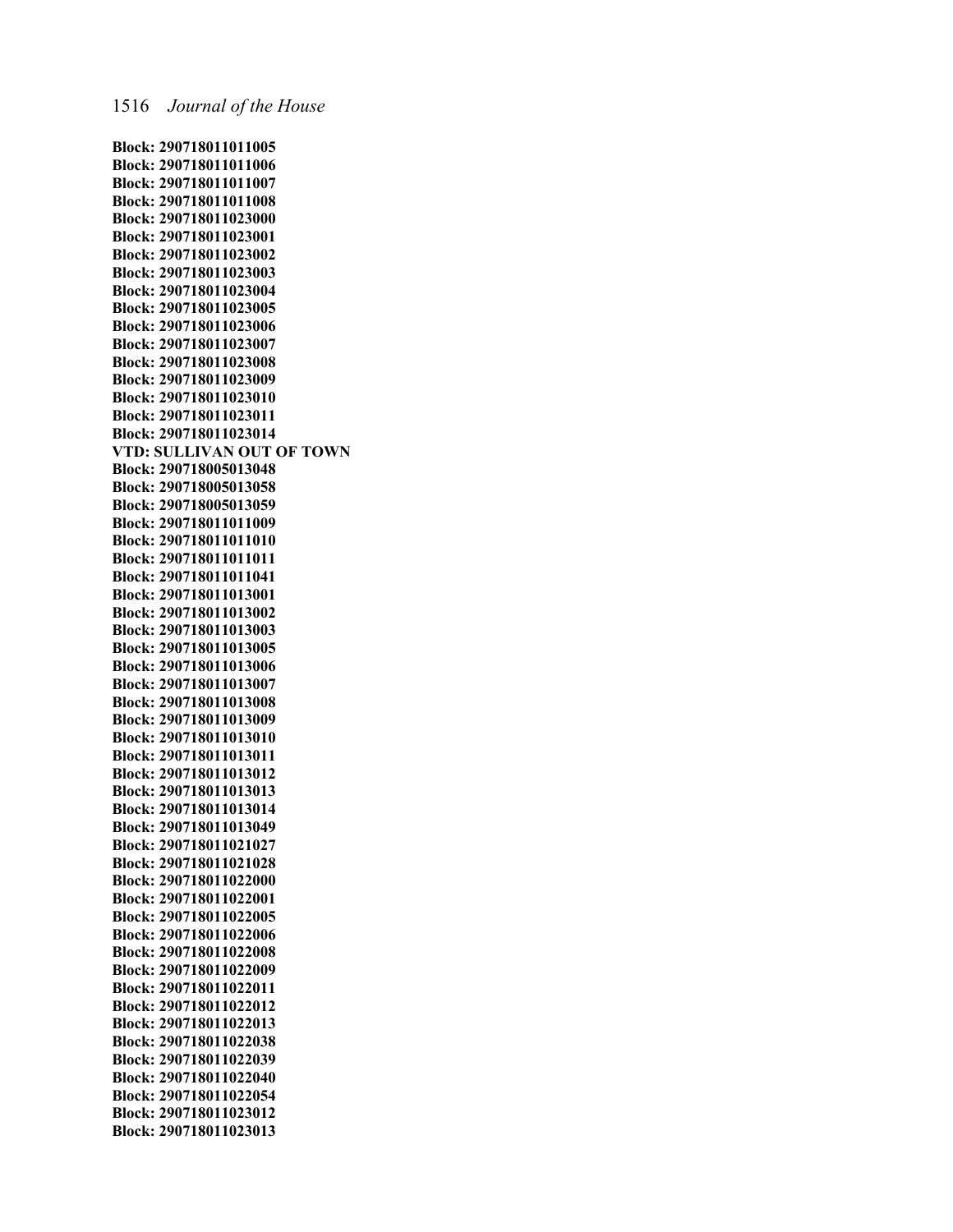**Block: 290718011023016 Block: 290718011023017 Block: 290718011023018 Block: 290718011023020 Block: 290718011023021 Block: 290718011023022 Block: 290718011023023 Block: 290718011023028 Block: 290718011023029 Block: 290718011023030 Block: 290718011023031 VTD: SULLIVAN WARD 1 VTD: SULLIVAN WARD 2 VTD: SULLIVAN WARD 3 VTD: WASHINGTON WARD 1 VTD: WASHINGTON WARD 2 VTD: WASHINGTON WARD 3 VTD: WASHINGTON WARD 4 VTD: YEATES VTD: ZIEGENMEYER County: Gasconade MO County: Maries MO County: Miller MO County: Moniteau MO County: Montgomery MO County: Osage MO County: St. Charles MO VTD: Adams VTD: All Saints Block: 291833117352018 Block: 291833117352019 Block: 291833117354000 Block: 291833117354001 Block: 291833117354002 Block: 291833117354003 Block: 291833117391000 Block: 291833117391001 Block: 291833117391002 Block: 291833117391003 Block: 291833117391004 Block: 291833117391005 Block: 291833117391011 Block: 291833117391012 Block: 291833117391015 VTD: Amber Meadows Block: 291833117371000 Block: 291833117372007 Block: 291833117372008 Block: 291833117372009 Block: 291833117381019 Block: 291833117381020 Block: 291833117381021 VTD: Arlington**

**Block: 290718011023015**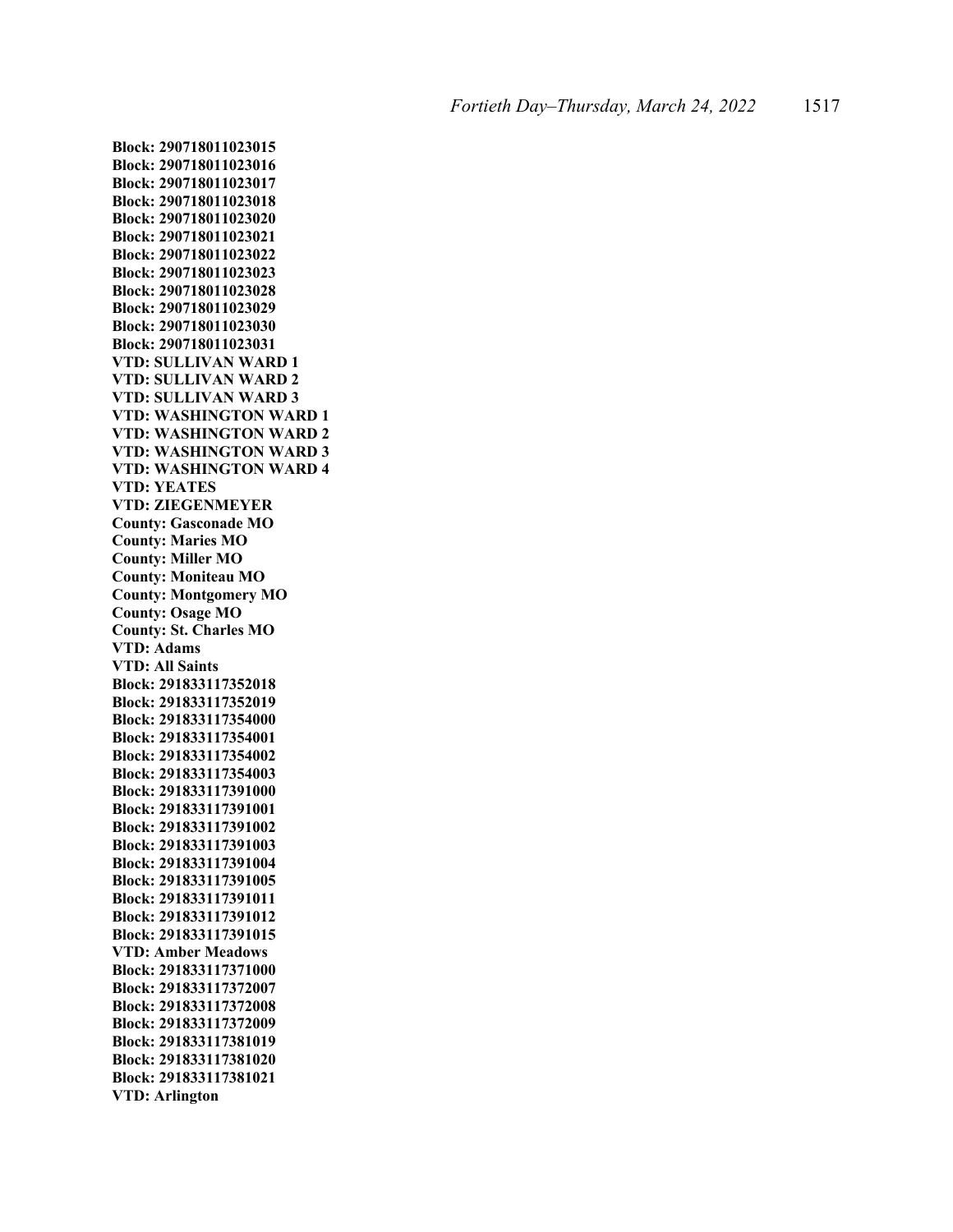**VTD: Aspen VTD: Augusta Block: 291833122041036 Block: 291833122041045 Block: 291833122041046 Block: 291833122041047 Block: 291833122041048 Block: 291833122041049 Block: 291833122041054 Block: 291833122041055 Block: 291833122041056 Block: 291833122041057 Block: 291833122041058 Block: 291833122041059 Block: 291833122041060 Block: 291833122041061 Block: 291833122042020 Block: 291833122042021 Block: 291833122042022 Block: 291833122042023 Block: 291833122042024 Block: 291833122042025 Block: 291833122042026 Block: 291833122042027 Block: 291833122042029 Block: 291833122042030 Block: 291833122042031 Block: 291833122042032 Block: 291833122042033 Block: 291833122042034 Block: 291833122042035 Block: 291833122042036 Block: 291833122042037 Block: 291833122042038 Block: 291833122042039 Block: 291833122042040 Block: 291833122042041 Block: 291833122042042 Block: 291833122042043 Block: 291833122042044 Block: 291833122042045 Block: 291833122042046 Block: 291833122042047 Block: 291833122042048 Block: 291833122042049 Block: 291833122042050 Block: 291833122042051 Block: 291833122042052 Block: 291833122042053 Block: 291833122042054 Block: 291833122042055 Block: 291833122042056 Block: 291833122042057 Block: 291833122042058 Block: 291833122042059 Block: 291833122042060**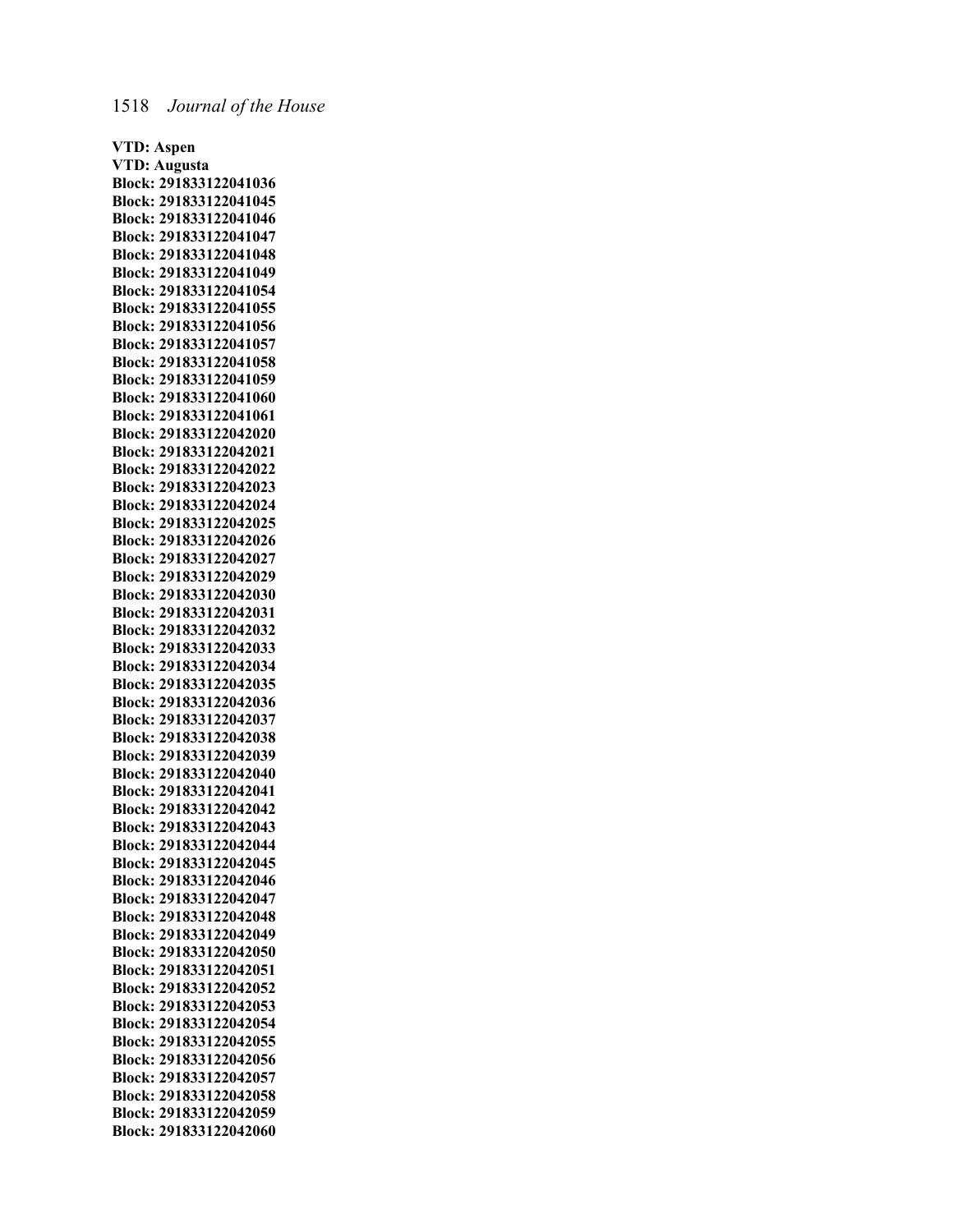**Block: 291833122042061 Block: 291833122042062 Block: 291833122042063 Block: 291833122042064 Block: 291833122042065 Block: 291833122042066 Block: 291833122042067 VTD: Briarhill VTD: Bryan VTD: Callaway Block: 291833122041040 Block: 291833122041050 Block: 291833122041051 VTD: Canary VTD: Cave Springs VTD: Cedar VTD: Cheshire VTD: Civic VTD: Claybrook VTD: Coachman Block: 291833111241000 Block: 291833111241001 Block: 291833111241002 Block: 291833111241003 Block: 291833111241004 Block: 291833111241020 Block: 291833111243032 Block: 291833111243033 VTD: Community VTD: Cottleville VTD: Country Hill VTD: Coverdell VTD: Covilli VTD: Delmar VTD: Discovery VTD: Edgewood VTD: Elks VTD: Evergreen VTD: Fairmount VTD: Fairview VTD: Fairways VTD: Flint Hill VTD: Foristell VTD: Fox VTD: Glengate VTD: Government VTD: Graybridge VTD: Green Forest VTD: Hanover VTD: Harmony VTD: Harvester VTD: Heritage VTD: Hi Point VTD: Highgrove**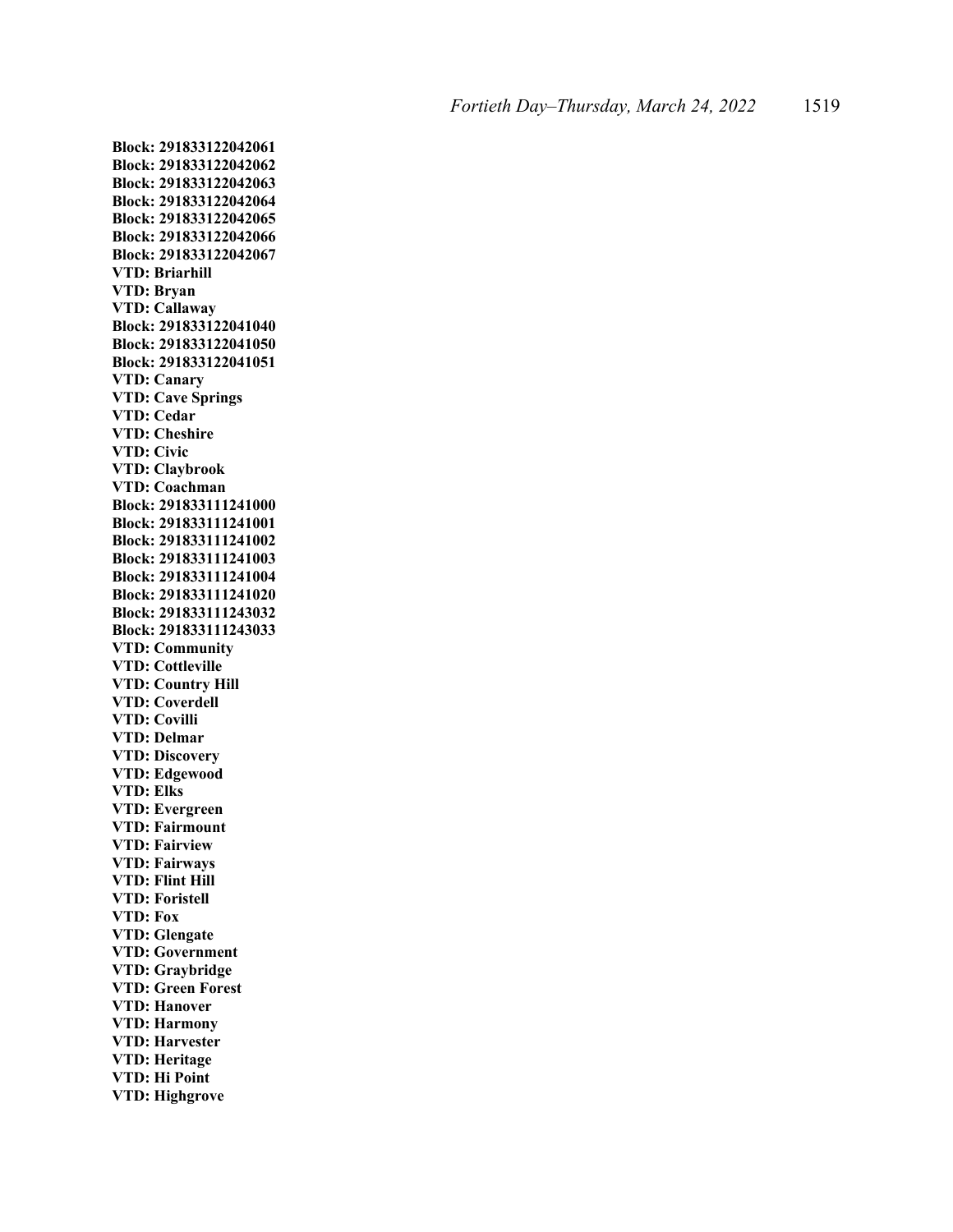**VTD: Hillcrest VTD: Josephville VTD: Kampville VTD: Katy Trail VTD: Lakes VTD: Laura Hill VTD: Lincoln VTD: Mamelle VTD: Marina VTD: McClay VTD: McNair VTD: Meadow Valley VTD: Mid Rivers VTD: Montbrook VTD: Montclair VTD: Monticello Block: 291833111241005 Block: 291833111241006 Block: 291833111241007 Block: 291833111241008 Block: 291833111241009 Block: 291833111241010 Block: 291833111241011 Block: 291833111241012 Block: 291833111241013 Block: 291833111241014 Block: 291833111241015 Block: 291833111241016 Block: 291833111241017 Block: 291833111241018 Block: 291833111241019 Block: 291833111241021 Block: 291833111241022 Block: 291833111241023 Block: 291833111244003 Block: 291833111244004 Block: 291833111244007 Block: 291833111244008 Block: 291833111512001 Block: 291833111512002 Block: 291833111512003 Block: 291833111512013 Block: 291833111512016 Block: 291833111512019 Block: 291833111512020 Block: 291833111512021 Block: 291833111512022 Block: 291833111512023 Block: 291833111512025 Block: 291833111513000 Block: 291833111513001 Block: 291833111513002 Block: 291833111513003 Block: 291833111513004 Block: 291833111513007 Block: 291833111513008**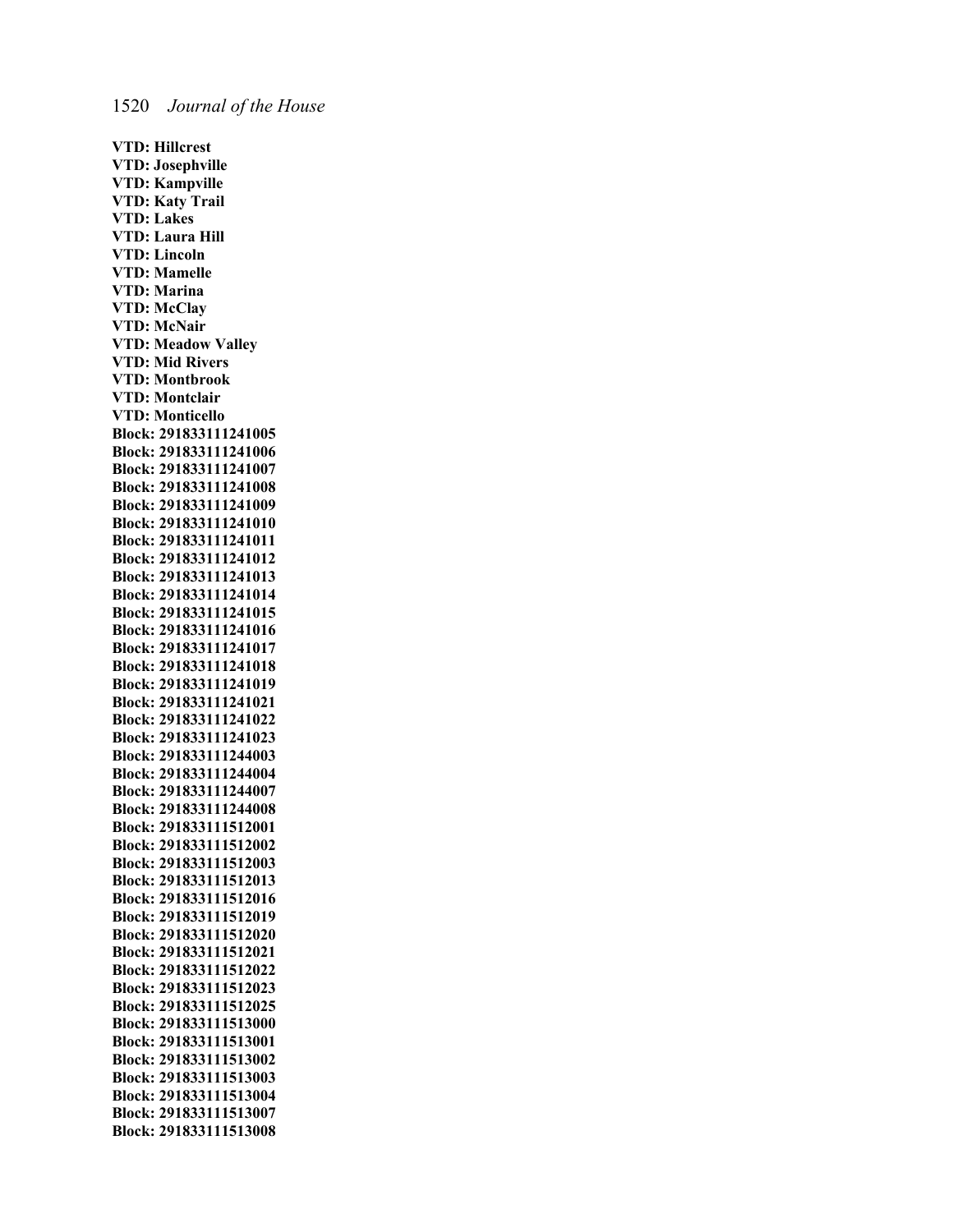**Block: 291833111513009 Block: 291833111513010 Block: 291833111513011 Block: 291833111513012 Block: 291833111513013 Block: 291833111513014 Block: 291833111513015 Block: 291833111513016 Block: 291833111513017 Block: 291833111513018 Block: 291833111513019 Block: 291833111514017 Block: 291833111514018 Block: 291833111514019 Block: 291833111514020 Block: 291833111514021 Block: 291833111514030 Block: 291833111514031 Block: 291833111514032 Block: 291833111514033 Block: 291833111514034 Block: 291833111514035 Block: 291833111514036 Block: 291833111514040 VTD: Morningside VTD: Mount Hope VTD: Normandy VTD: Oak Creek VTD: Oaks VTD: Orchard Farm VTD: Parkwood VTD: Patriot VTD: Peine VTD: Pitman VTD: Rabbit Run VTD: Regatta Bay Block: 291833119031001 Block: 291833119031003 Block: 291833119031021 Block: 291833119031022 Block: 291833119042022 Block: 291833119091006 Block: 291833119091008 Block: 291833119091009 Block: 291833119091010 Block: 291833119091011 Block: 291833119091012 Block: 291833119091013 Block: 291833119091014 Block: 291833119091015 Block: 291833119091016 Block: 291833119091017 Block: 291833119091018 Block: 291833119091019**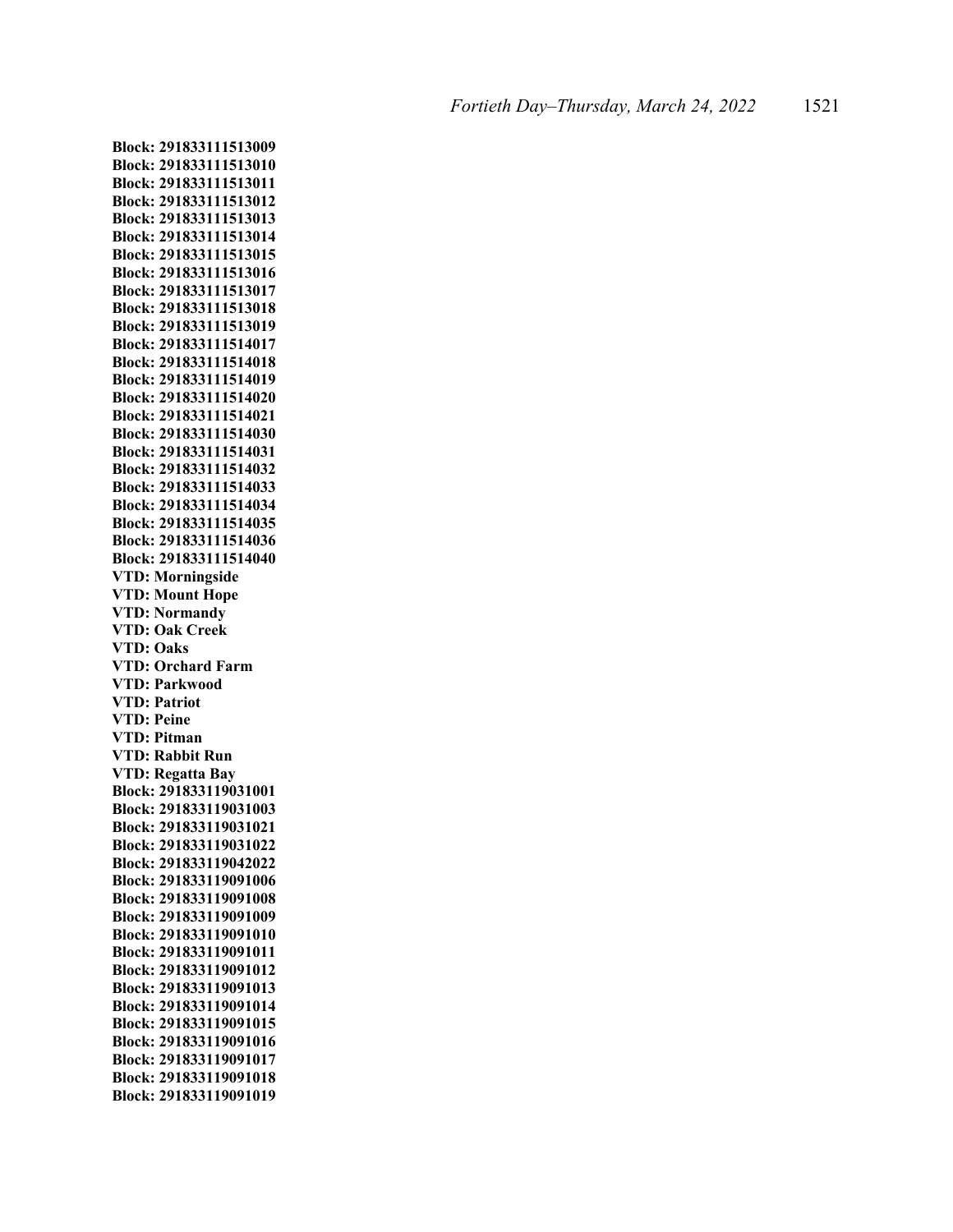**Block: 291833119091020 Block: 291833119091021 Block: 291833119091022 Block: 291833119091023 Block: 291833119091024 Block: 291833119092001 Block: 291833119092003 Block: 291833119092004 Block: 291833119092005 Block: 291833119092006 Block: 291833119092007 Block: 291833119092008 Block: 291833119092009 Block: 291833119092010 Block: 291833119092011 Block: 291833119092012 Block: 291833119092013 Block: 291833119092016 Block: 291833119092017 Block: 291833119092018 Block: 291833119092019 Block: 291833119092020 Block: 291833119092021 Block: 291833119092022 Block: 291833119092023 Block: 291833119092025 Block: 291833119092026 Block: 291833119092027 Block: 291833119092032 Block: 291833119092033 Block: 291833119092034 Block: 291833119092035 VTD: Ridgepoint VTD: River Bend VTD: Rivers VTD: Salt Lick VTD: Shadow Creek VTD: Shirewood VTD: Shoshone VTD: Sibley VTD: Spencer VTD: St. Andrews VTD: St. Cletus VTD: St. Jude VTD: St. Marys VTD: St. Paul VTD: Starbuck Block: 291833117354007 Block: 291833117354008 Block: 291833117354009 Block: 291833117391014 VTD: Summerset Block: 291833111514008 VTD: Sun Lake VTD: Sunny Hill VTD: Sycamore**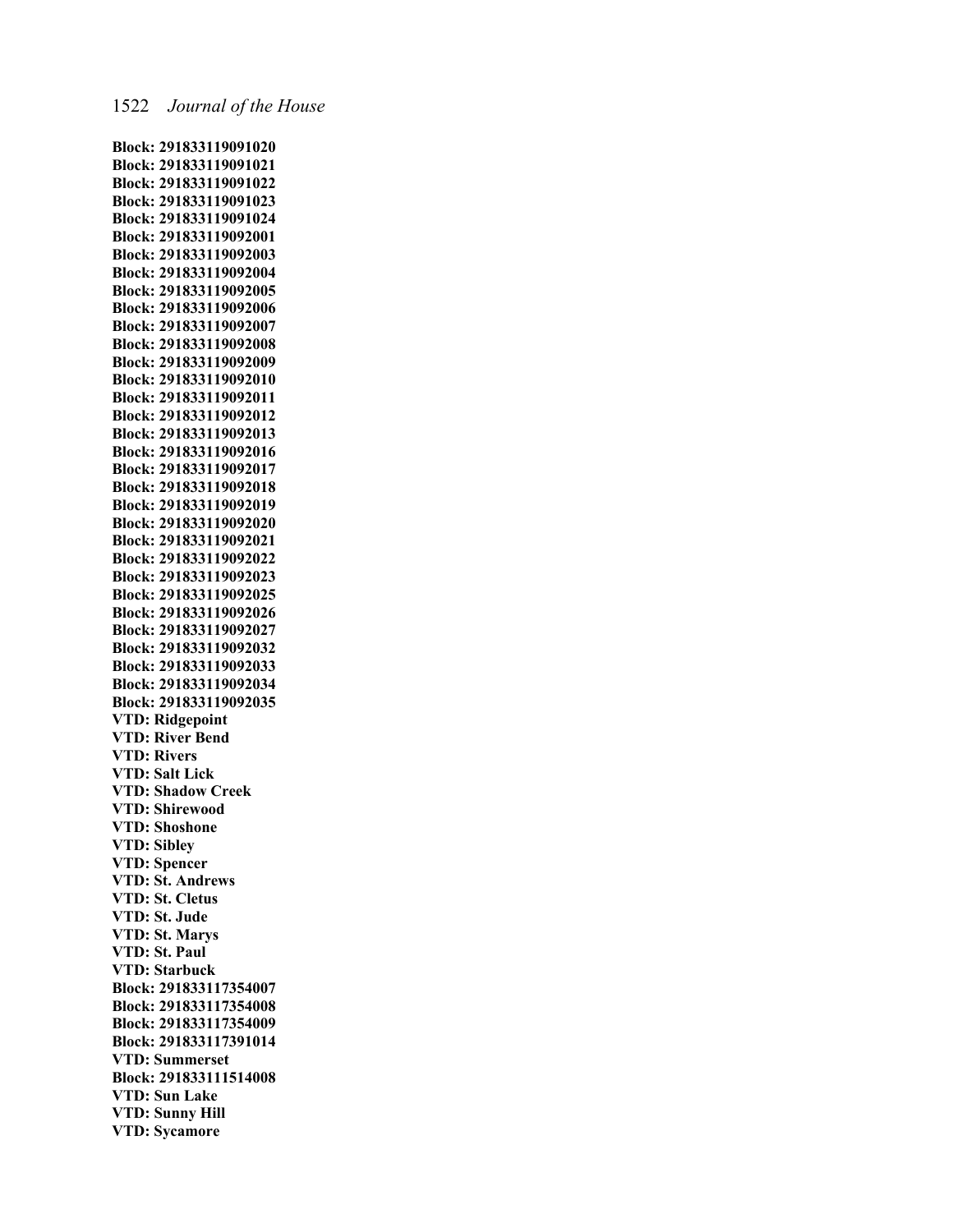**VTD: Tanglewood VTD: Timberwood VTD: Treetop VTD: Truman VTD: Turtle Creek VTD: Washington VTD: Weldon Spring Block: 291833111141014 Block: 291833111141015 Block: 291833111141016 Block: 291833111141017 Block: 291833111141018 Block: 291833111141019 Block: 291833111141020 Block: 291833111142057 Block: 291833111142058 Block: 291833111142059 Block: 291833111142067 Block: 291833111142068 Block: 291833111244005 Block: 291833111244006 Block: 291833111244009 Block: 291833111244010 Block: 291833111244011 Block: 291833111244012 Block: 291833111244013 Block: 291833111244014 Block: 291833111244015 Block: 291833111244016 Block: 291833111244017 Block: 291833111244018 Block: 291833111512024 VTD: Wheatfield Block: 291833113223019 Block: 291833113223020 Block: 291833113223021 Block: 291833117391013 Block: 291833117391016 Block: 291833117401000 Block: 291833117401001 Block: 291833117401002 Block: 291833117401003 Block: 291833117401004 Block: 291833117401005 Block: 291833117401006 Block: 291833117401007 Block: 291833117401008 Block: 291833117401009 Block: 291833117401010 Block: 291833117401019 Block: 291833117401020 Block: 291833117401021 Block: 291833117401022 Block: 291833117401031**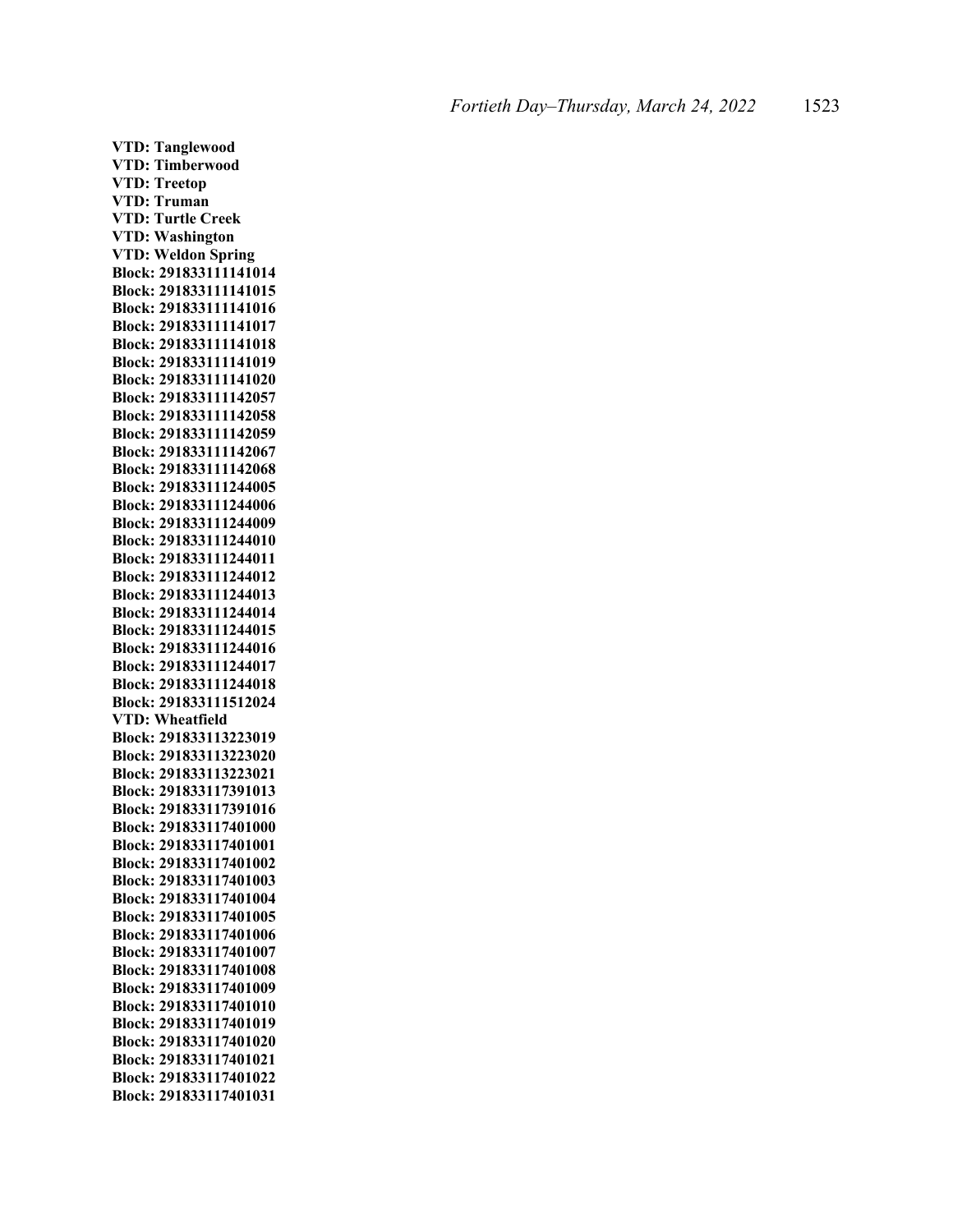**Block: 291833117401032 VTD: Whitmoor VTD: Wilshire VTD: Windcastle VTD: Winds VTD: Wolfrum VTD: Woodcliff VTD: Woodglen VTD: Woodstream County: Warren MO 128.464. The fourth congressional district shall be composed of the following: County: Barton MO County: Bates MO County: Benton MO County: Boone MO VTD: 07 VTD: 08 VTD: 15 Block: 290190014012000 Block: 290190014012001 Block: 290190014012002 Block: 290190014012003 Block: 290190014012018 Block: 290190015033006 Block: 290190015033007 Block: 290190015033008 Block: 290190018031000 Block: 290190018031001 Block: 290190018031002 Block: 290190018031009 Block: 290190018031015 Block: 290190018031016 Block: 290190018031017 Block: 290190018031018 Block: 290190019011074 Block: 290190019011075 Block: 290190019011090 Block: 290190019013000 Block: 290190019013001 Block: 290190019013002 Block: 290190019013003 Block: 290190019013004 Block: 290190019013005 Block: 290190019013006 Block: 290190019013007 Block: 290190019013021 Block: 290190019013022 Block: 290190019013023 Block: 290190019013024 Block: 290190019013025 Block: 290190019013037 Block: 290190019013038 Block: 290190019013039 Block: 290190019013040 Block: 290190019013041 Block: 290190019013048**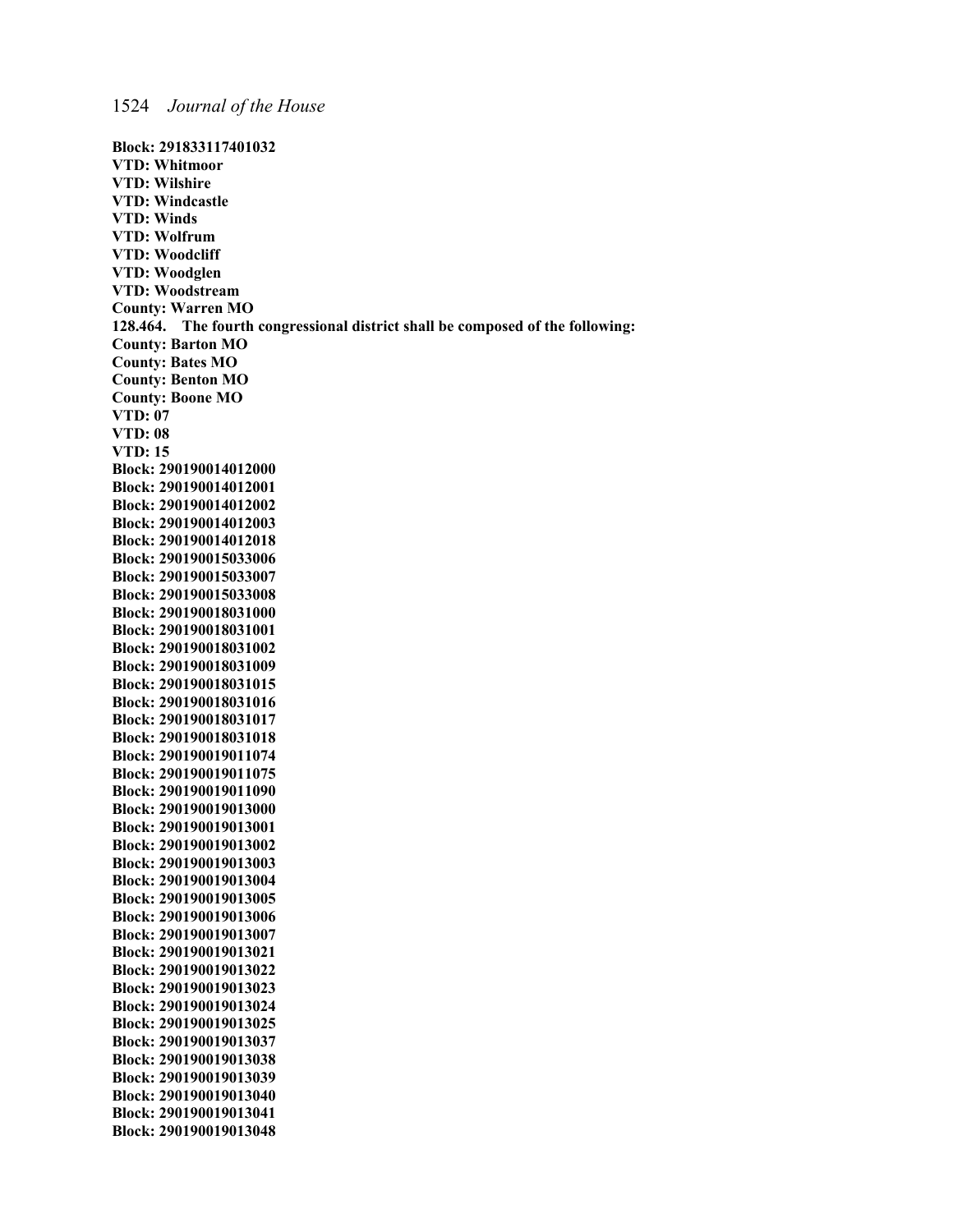**Block: 290190019013049 Block: 290190019013051 Block: 290190019013052 Block: 290190019013053 Block: 290190019013054 Block: 290190019013055 Block: 290190019013056 Block: 290190019013057 Block: 290190019013058 Block: 290190019013059 Block: 290190019013060 Block: 290190019013061 Block: 290190019013062 Block: 290190019013063 Block: 290190019013064 Block: 290190019032004 Block: 290190019032005 Block: 290190019032012 Block: 290190019032013 Block: 290190019032014 Block: 290190019032016 Block: 290190019032017 Block: 290190019032025 Block: 290190019032026 Block: 290190019032027 Block: 290190019032028 Block: 290190019032029 Block: 290190019032030 Block: 290190019032031 Block: 290190019032032 Block: 290190019032033 Block: 290190019032034 Block: 290190019032035 Block: 290190019032036 Block: 290190019032039 Block: 290190019032040 Block: 290190019032041 Block: 290190019032042 Block: 290190019032043 Block: 290190019032048 Block: 290190019032052 Block: 290190019032053 Block: 290190019043049 VTD: 17 Block: 290190015031004 Block: 290190015031013 Block: 290190015062000 Block: 290190015062001 Block: 290190015062002 Block: 290190015062003 Block: 290190015062004 Block: 290190015062006 Block: 290190015062007 Block: 290190015062012**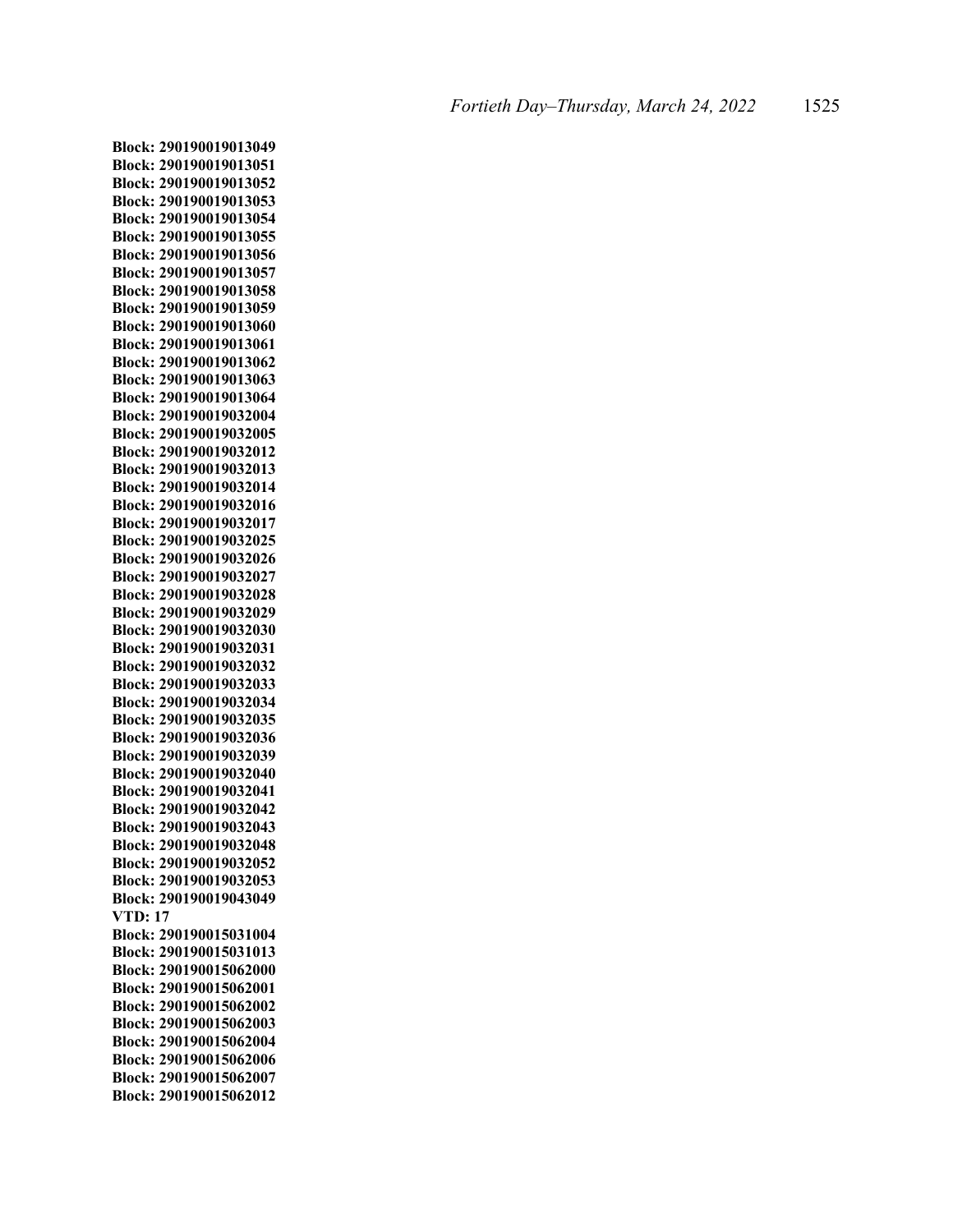**Block: 290190015062014 Block: 290190015062018 Block: 290190015062019 Block: 290190015062021 Block: 290190015062023 Block: 290190015062031 Block: 290190016031001 Block: 290190016031005 Block: 290190016031006 Block: 290190016031007 Block: 290190016031012 Block: 290190016031017 Block: 290190019031003 Block: 290190019031004 Block: 290190019031005 Block: 290190019031006 Block: 290190019031007 Block: 290190019031008 Block: 290190019031009 Block: 290190019031010 Block: 290190019031011 Block: 290190019031012 Block: 290190019031013 Block: 290190019031014 Block: 290190019031015 Block: 290190019031016 Block: 290190019031017 Block: 290190019031018 Block: 290190019031019 Block: 290190019031020 Block: 290190019031021 Block: 290190019031022 Block: 290190019031023 Block: 290190019031024 Block: 290190019032037 Block: 290190019032038 Block: 290190019032044 Block: 290190019032045 Block: 290190019032046 Block: 290190019032047 Block: 290190019032049 Block: 290190019033053 Block: 290190019033054 Block: 290190019033055 Block: 290190019033057 Block: 290190019033059 Block: 290190019033060 VTD: 18 Block: 290190018032015 Block: 290190018032016 Block: 290190018032018 Block: 290190018032033 Block: 290190018032034 Block: 290190018032035 Block: 290190018032036 Block: 290190018032040**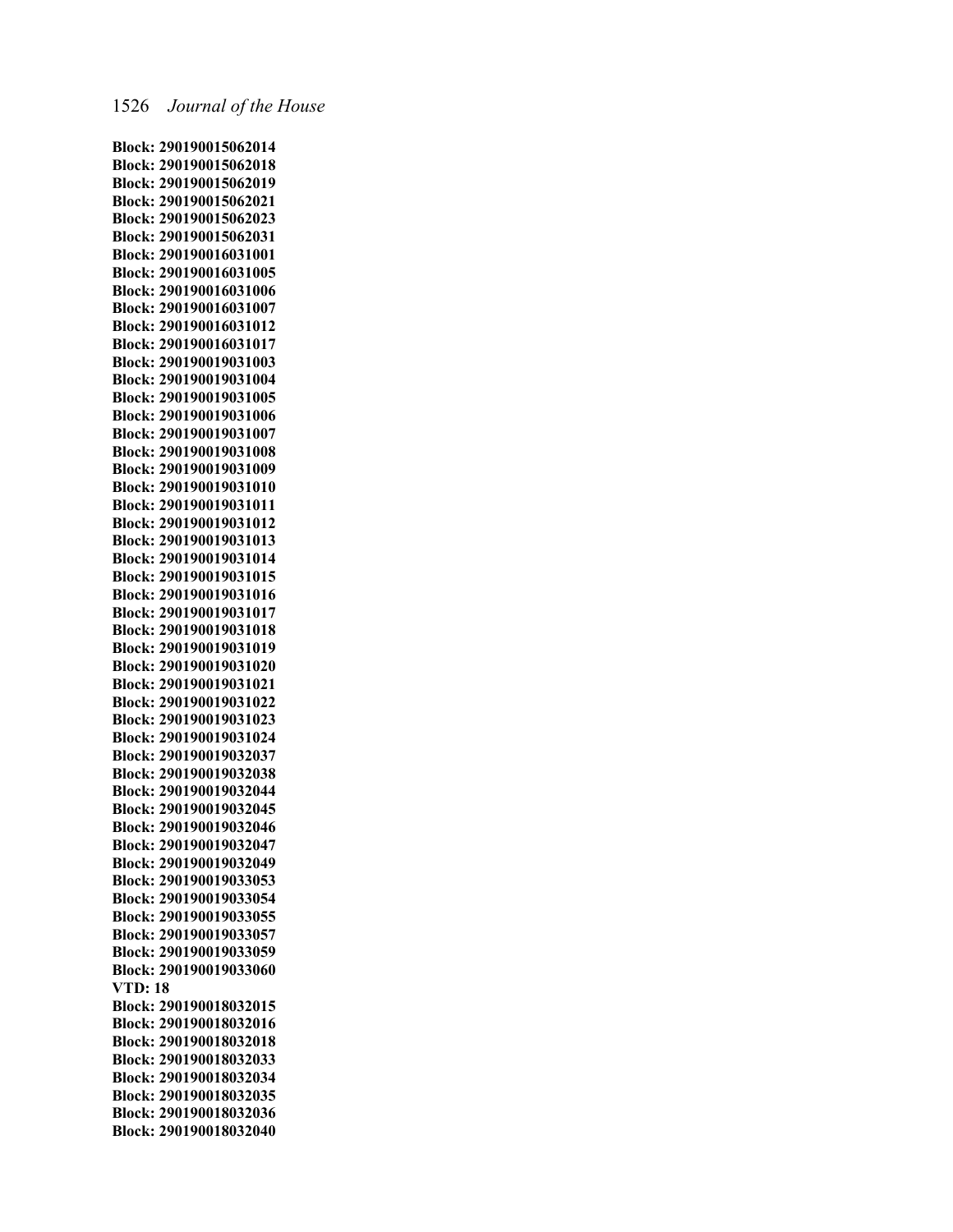**Block: 290190018032041 Block: 290190018032042 Block: 290190018032043 Block: 290190018032044 VTD: 19 VTD: 1A VTD: 1B VTD: 1C VTD: 1D VTD: 1E VTD: 1F VTD: 1G VTD: 1I VTD: 1J VTD: 1K VTD: 1L VTD: 1M VTD: 20 VTD: 21 Block: 290190013003003 Block: 290190013003004 Block: 290190013003006 Block: 290190013003008 Block: 290190013003009 Block: 290190013003023 Block: 290190018072000 Block: 290190018072012 Block: 290190018072014 VTD: 22 VTD: 23 VTD: 24 Block: 290190016031002 VTD: 2A VTD: 2B VTD: 2C VTD: 2D VTD: 2F VTD: 2G VTD: 2H VTD: 2I VTD: 2J VTD: 2K VTD: 2L VTD: 38 Block: 290190018062000 VTD: 3A VTD: 3B VTD: 3C VTD: 3D VTD: 3E Block: 290190010031001 Block: 290190010031004 Block: 290190010031005 Block: 290190010031007**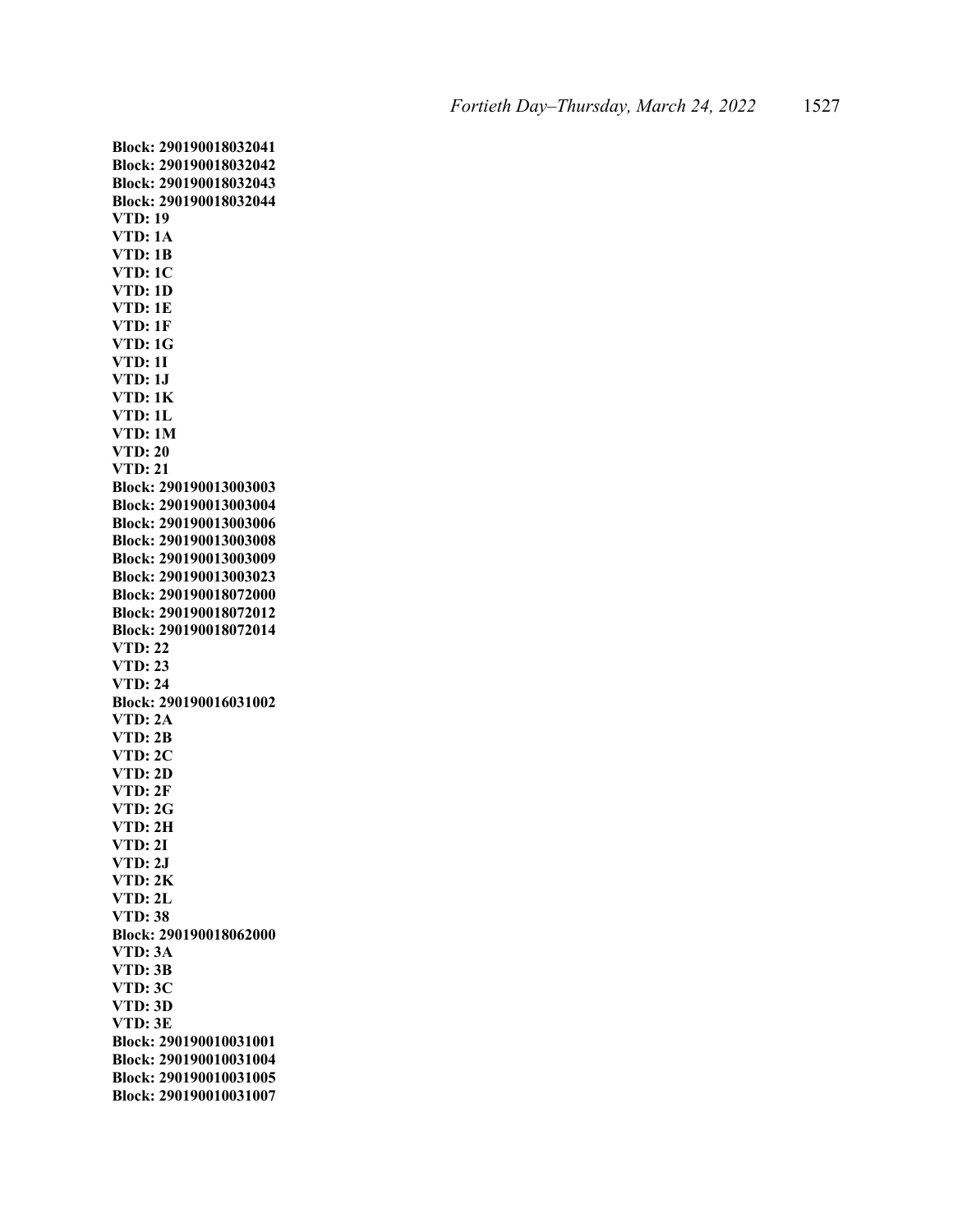**Block: 290190010031013 Block: 290190010031047 VTD: 3F VTD: 3G VTD: 3H VTD: 3I VTD: 3J VTD: 3L VTD: 3M Block: 290190010031002 Block: 290190010031003 Block: 290190010031010 Block: 290190010031011 Block: 290190010031012 Block: 290190010031015 Block: 290190010031048 Block: 290190010031049 Block: 290190010032000 Block: 290190010032010 Block: 290190010032011 Block: 290190010032012 Block: 290190010032013 Block: 290190010032014 Block: 290190010032015 Block: 290190010032025 VTD: 3N VTD: 40 VTD: 41 Block: 290190010031006 Block: 290190010031008 Block: 290190010031009 Block: 290190010031014 Block: 290190010031016 Block: 290190010031018 Block: 290190010031023 Block: 290190010031036 Block: 290190010031037 Block: 290190010031038 Block: 290190010031039 Block: 290190010031040 Block: 290190010031041 Block: 290190010031042 Block: 290190010031043 Block: 290190010031044 Block: 290190010031052 Block: 290190015062025 Block: 290190015062052 Block: 290190015062056 Block: 290190015062059 Block: 290190015062061 Block: 290190016031013 Block: 290190016031018 Block: 290190016031023 Block: 290190016031027 Block: 290190016031028 Block: 290190016031030**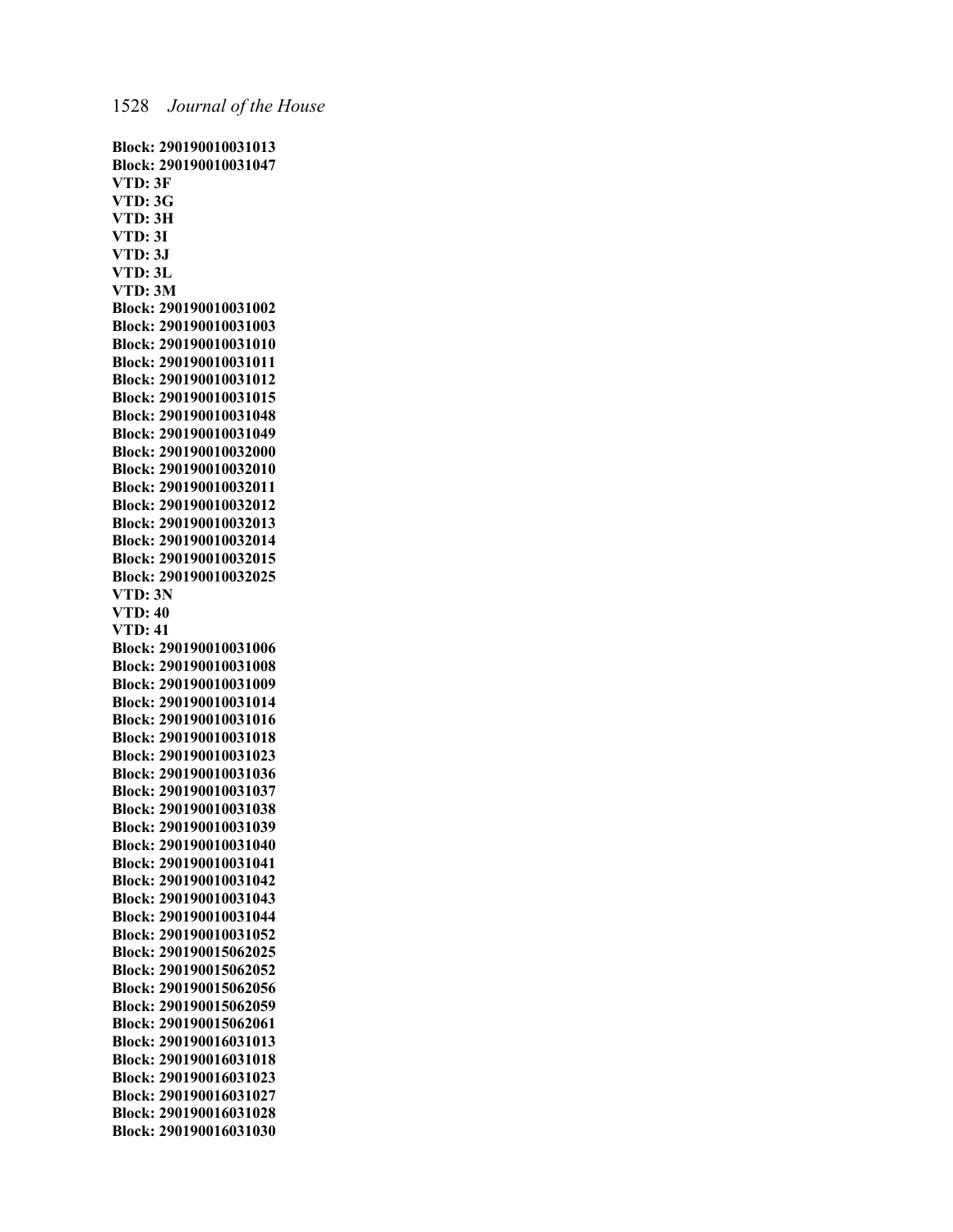**Block: 290190016031038 Block: 290190016031039 Block: 290190016031040 Block: 290190016041000 Block: 290190016041001 Block: 290190016041002 Block: 290190016041003 Block: 290190016041004 Block: 290190016041006 Block: 290190016041007 Block: 290190016041008 Block: 290190016041009 Block: 290190016041016 Block: 290190016041019 Block: 290190016042000 Block: 290190016042018 VTD: 45 VTD: 4E Block: 290190006001014 Block: 290190006002016 Block: 290190006002017 Block: 290190006002018 VTD: 4F VTD: 4I VTD: 4L Block: 290190018072015 VTD: 5A Block: 290190005001016 Block: 290190005001017 Block: 290190005001018 Block: 290190005001019 Block: 290190005001027 Block: 290190006001010 Block: 290190006001011 Block: 290190006001012 Block: 290190006001013 Block: 290190006001018 Block: 290190006001019 Block: 290190006001020 Block: 290190006001021 VTD: 6A VTD: 6B VTD: 6C Block: 290190010013008 Block: 290190010013009 County: Camden MO VTD: Barnumton VTD: Camdenton 1 VTD: Camdenton 2 VTD: Camdenton 3 VTD: Climax Springs VTD: Decaturville VTD: Freedom VTD: Greenview**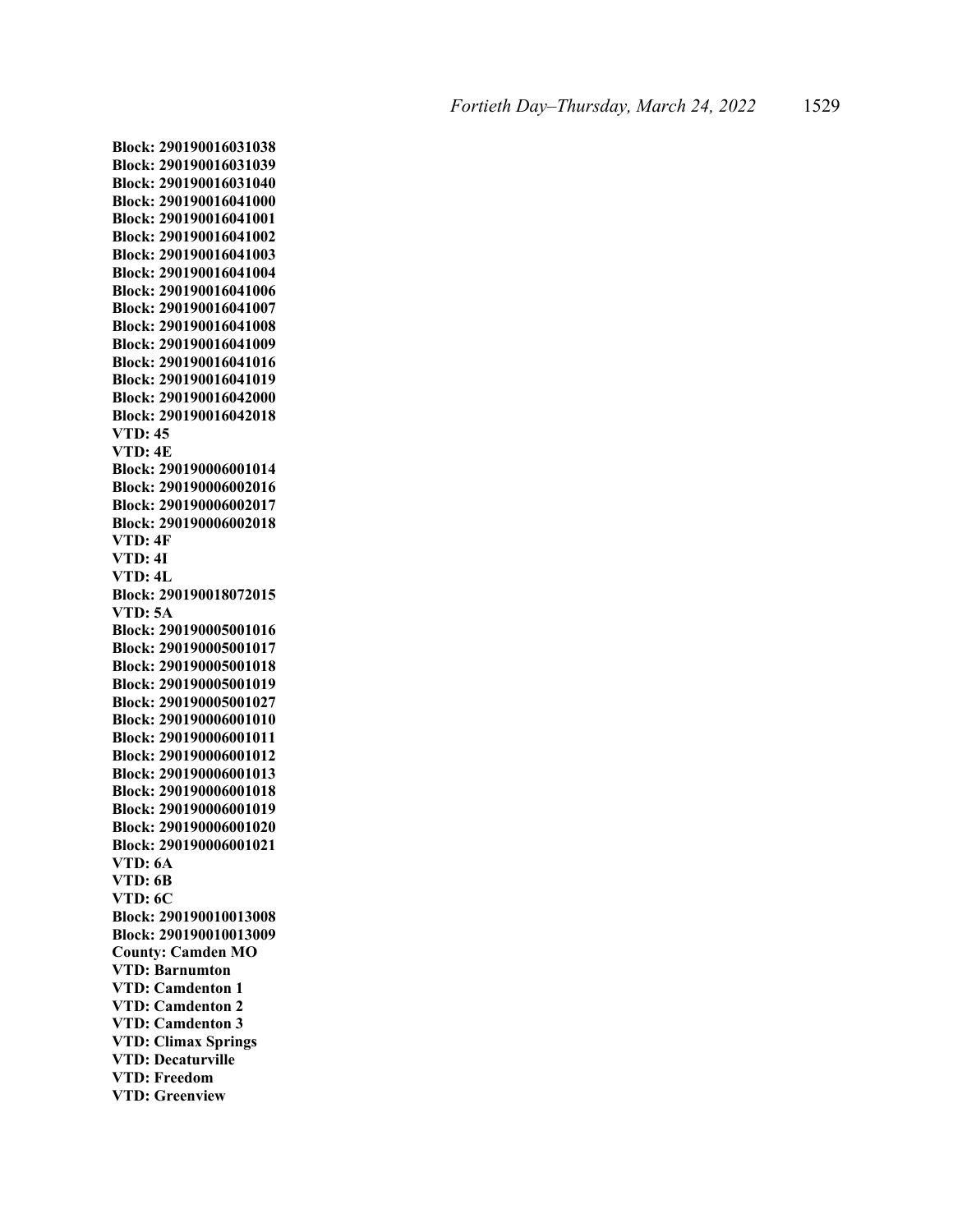**VTD: Ha Ha Tonka VTD: Hillhouse VTD: Linn Creek VTD: Macks Creek VTD: Montreal VTD: Roach VTD: Stoutland VTD: Sunny Slope VTD: Wilson Bend County: Cass MO County: Cedar MO County: Dallas MO County: Henry MO County: Hickory MO County: Howard MO County: Jackson MO VTD: Prairie 52 VTD: Prairie 56 VTD: Prairie 58 VTD: Prairie 61 VTD: Prairie 63 VTD: Sni-A-Bar 05 VTD: Sni-A-Bar 07 VTD: Sni-A-Bar 08 Block: 290950148042027 Block: 290950148042028 Block: 290950148061015 Block: 290950148061016 Block: 290950148061017 Block: 290950148061018 Block: 290950148062000 Block: 290950148062001 Block: 290950148062002 Block: 290950148062003 Block: 290950148062004 Block: 290950148062005 Block: 290950148062006 Block: 290950148062007 Block: 290950148062008 Block: 290950148062009 Block: 290950148062010 Block: 290950148062011 Block: 290950148062012 Block: 290950148062013 Block: 290950148062014 Block: 290950148062015 Block: 290950148063000 Block: 290950148063001 Block: 290950148063002 Block: 290950148063003 Block: 290950148063004 Block: 290950148063005 Block: 290950148063006 Block: 290950148063007 Block: 290950148063008 Block: 290950148063009**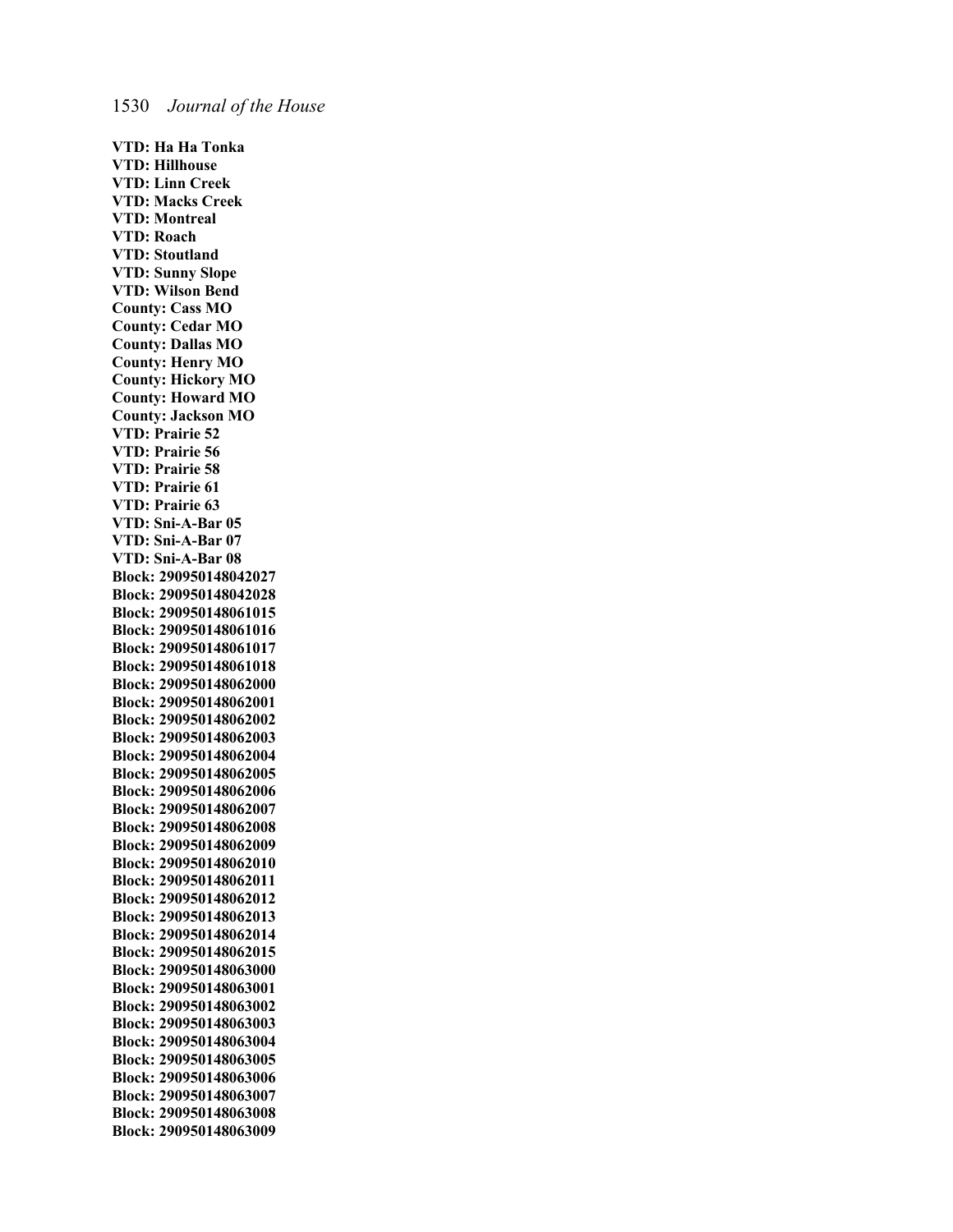**Block: 290959892001002 Block: 290959892001003 Block: 290959892001004 Block: 290959892001005 Block: 290959892001006 VTD: Sni-A-Bar 09 VTD: Sni-A-Bar 10 VTD: Sni-A-Bar 11 VTD: Sni-A-Bar 12 VTD: Sni-A-Bar 13 VTD: Sni-A-Bar 14 VTD: Sni-A-Bar 15 VTD: Sni-A-Bar 16 VTD: Sni-A-Bar 20 VTD: Sni-A-Bar 21 Block: 290950141272000 Block: 290950141272005 VTD: Sni-A-Bar 23 VTD: Sni-A-Bar 29 VTD: Sni-A-Bar 30 VTD: Sni-A-Bar 31 VTD: Sni-A-Bar 32 VTD: Sni-A-Bar 33 VTD: Sni-A-Bar 37 VTD: Sni-A-Bar 38 VTD: Sni-A-Bar 39 VTD: Sni-A-Bar 40 VTD: Sni-A-Bar 41 VTD: Sni-A-Bar 42 VTD: Sni-A-Bar 43 VTD: Sni-A-Bar 44 VTD: Sni-A-Bar 45 VTD: Sni-A-Bar 46 VTD: Sni-A-Bar 47 VTD: Sni-A-Bar 48 VTD: Sni-A-Bar 49 VTD: Sni-A-Bar 50 Block: 290950149031031 Block: 290950149031032 Block: 290950149031064 VTD: Sni-A-Bar 51 VTD: Sni-A-Bar 52 VTD: Sni-A-Bar 83 VTD: Van Buren 01 VTD: Van Buren 02 VTD: Van Buren 03 VTD: Van Buren 04 Block: 290950139182011 Block: 290950139182016 VTD: Van Buren 07 VTD: Van Buren 08 VTD: Van Buren 09 VTD: Van Buren 10 VTD: Van Buren 11**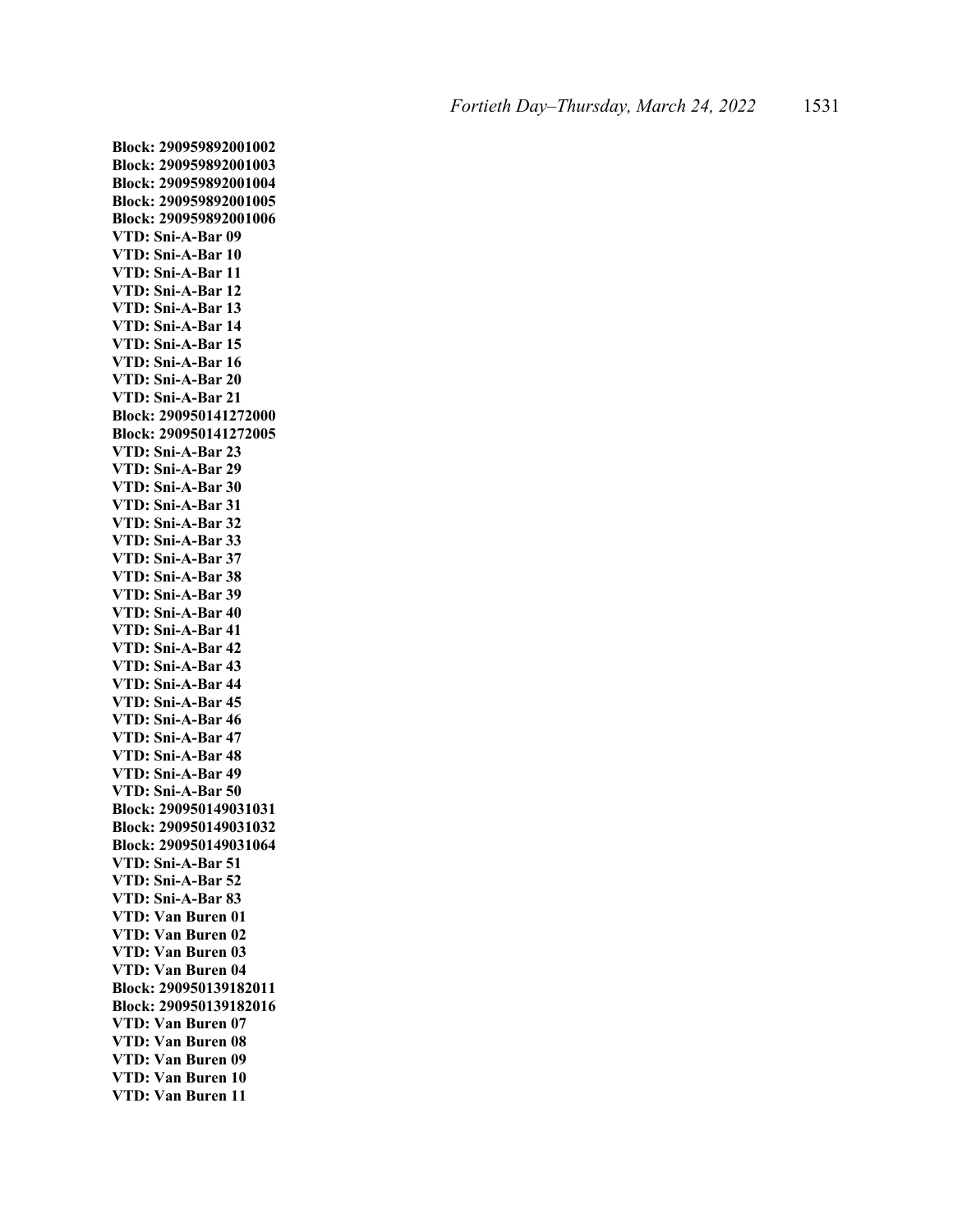**VTD: Van Buren 12 VTD: Van Buren 13 VTD: Van Buren 14 VTD: Van Buren 15 VTD: Van Buren 16 VTD: Van Buren 17 VTD: Van Buren 18 VTD: Van Buren 19 County: Johnson MO County: Laclede MO County: Lafayette MO County: Morgan MO County: Pettis MO County: Polk MO County: Pulaski MO County: Saline MO County: St. Clair MO County: Vernon MO County: Webster MO VTD: Jackson Block: 292254701021000 Block: 292254701021001 Block: 292254701021002 Block: 292254701021003 Block: 292254701021004 Block: 292254701021005 Block: 292254701021006 Block: 292254701021007 Block: 292254701021008 Block: 292254701021009 Block: 292254701021010 Block: 292254701021011 Block: 292254701021012 Block: 292254701021013 Block: 292254701021014 Block: 292254701021015 Block: 292254701021016 Block: 292254701021017 Block: 292254701021018 Block: 292254701021019 Block: 292254701021020 Block: 292254701021021 Block: 292254701021022 Block: 292254701021023 Block: 292254701021024 Block: 292254701021026 Block: 292254701021027 Block: 292254701021028 Block: 292254701021032 Block: 292254701023014 Block: 292254701023015 Block: 292254701023035 Block: 292254701023036 Block: 292254701023037 Block: 292254701023038 Block: 292254701023041**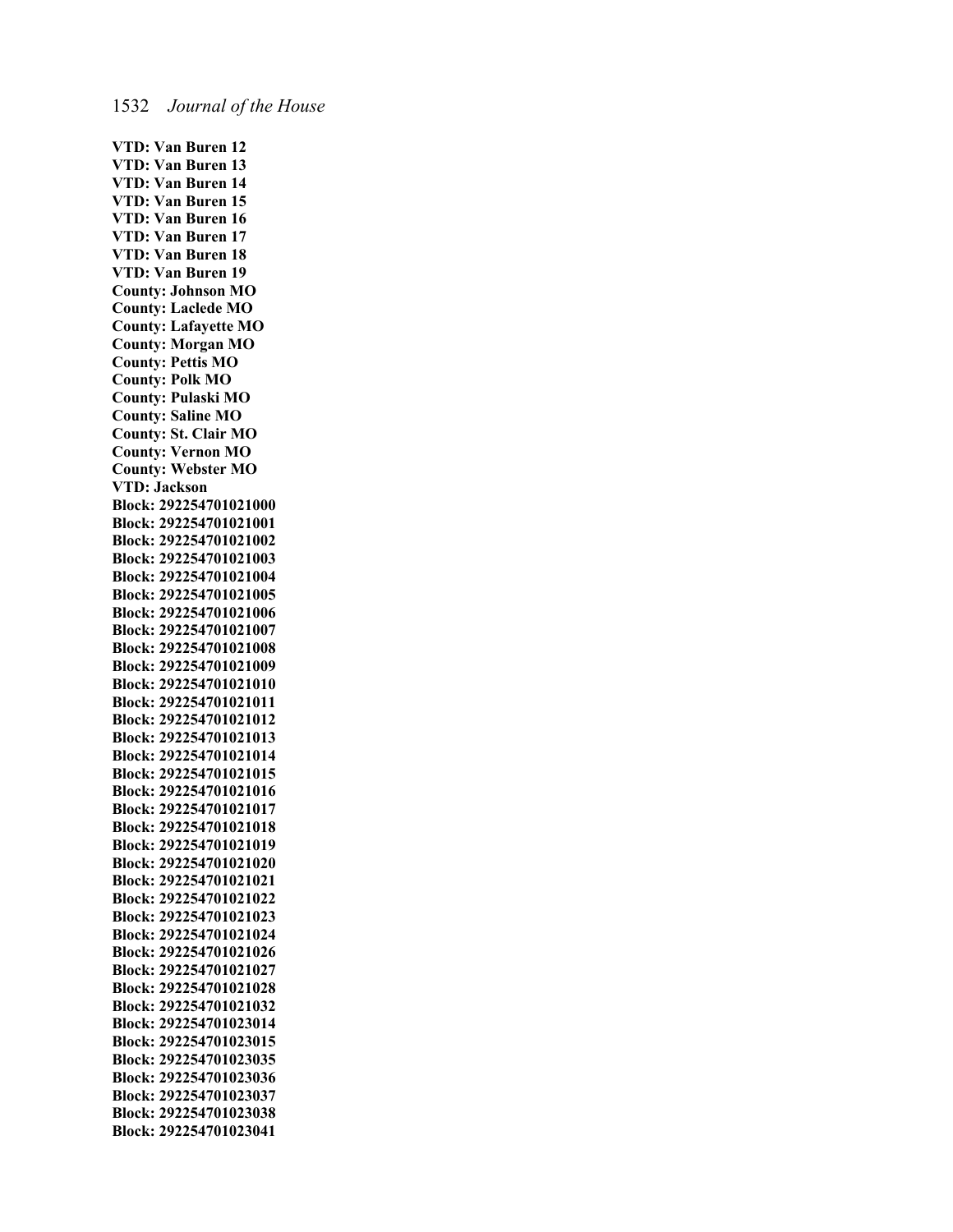**Block: 292254701023042 VTD: Marshfield East Block: 292254701011019 Block: 292254701011103 Block: 292254701011108 Block: 292254701011109 Block: 292254701011121 Block: 292254701011122 Block: 292254701011123 Block: 292254701011124 Block: 292254701011125 Block: 292254701011126 Block: 292254701011128 Block: 292254701011146 Block: 292254702011039 Block: 292254702012000 Block: 292254702012001 Block: 292254702012002 Block: 292254702012003 Block: 292254702012004 Block: 292254702012005 Block: 292254702012006 Block: 292254702012007 Block: 292254702012008 Block: 292254702012009 Block: 292254702012012 Block: 292254702012013 Block: 292254702012014 Block: 292254702012015 Block: 292254702012016 Block: 292254702012017 Block: 292254702012018 Block: 292254702012019 Block: 292254702012020 Block: 292254702012021 Block: 292254702012022 Block: 292254702012023 Block: 292254702012024 Block: 292254702012025 Block: 292254702012026 Block: 292254702012027 Block: 292254702012028 Block: 292254702012029 Block: 292254702012030 Block: 292254702012031 Block: 292254702012032 Block: 292254702012033 Block: 292254702012034 Block: 292254702012035 Block: 292254702012036 Block: 292254702012037 Block: 292254702012038 Block: 292254702012039 Block: 292254702012040**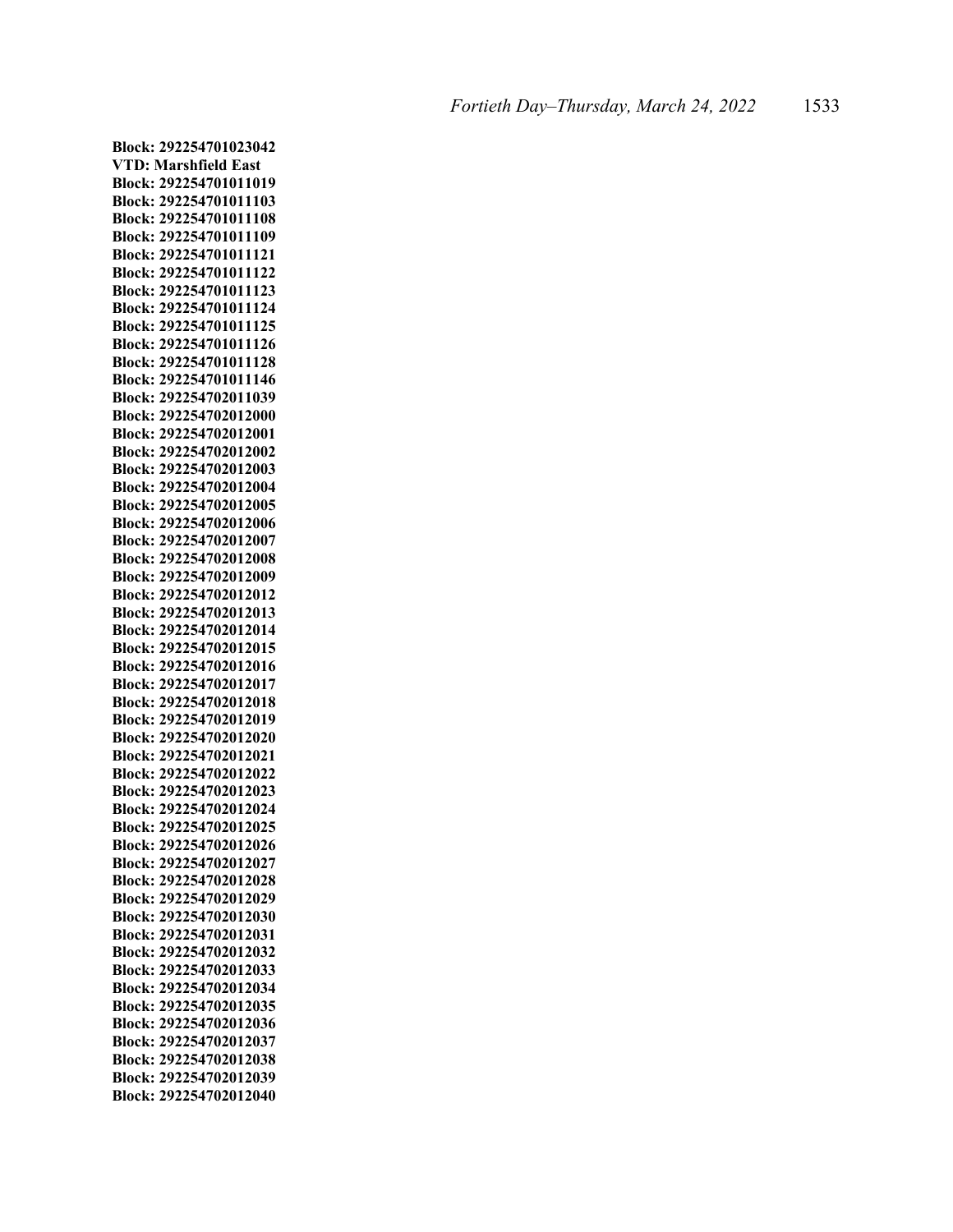## 1534 *Journal of the House*

**Block: 292254702012041 Block: 292254702012042 Block: 292254702012043 Block: 292254702012044 Block: 292254702012045 Block: 292254702012046 Block: 292254702012047 Block: 292254702012048 Block: 292254702012049 Block: 292254702012050 Block: 292254702012051 Block: 292254702012052 Block: 292254702012053 Block: 292254702012054 Block: 292254702013000 Block: 292254702013001 Block: 292254702013002 Block: 292254702013003 Block: 292254702013004 Block: 292254702013005 Block: 292254702013006 Block: 292254702013007 Block: 292254702013008 Block: 292254702013009 Block: 292254702013010 Block: 292254702013011 Block: 292254702013012 Block: 292254702013013 Block: 292254702013015 Block: 292254702013016 Block: 292254702013027 Block: 292254702013028 Block: 292254702013044 Block: 292254702023000 Block: 292254702023038 VTD: Marshfield West Block: 292254701011104 Block: 292254701011105 Block: 292254701011106 Block: 292254701011107 Block: 292254701011119 Block: 292254701011120 Block: 292254701011147 Block: 292254701011148 Block: 292254701011149 Block: 292254701011156 Block: 292254701011157 Block: 292254701022016 Block: 292254701022017 Block: 292254701022018 Block: 292254701023061 Block: 292254701023062 Block: 292254701023063 Block: 292254701023064 Block: 292254701023097 Block: 292254701023098**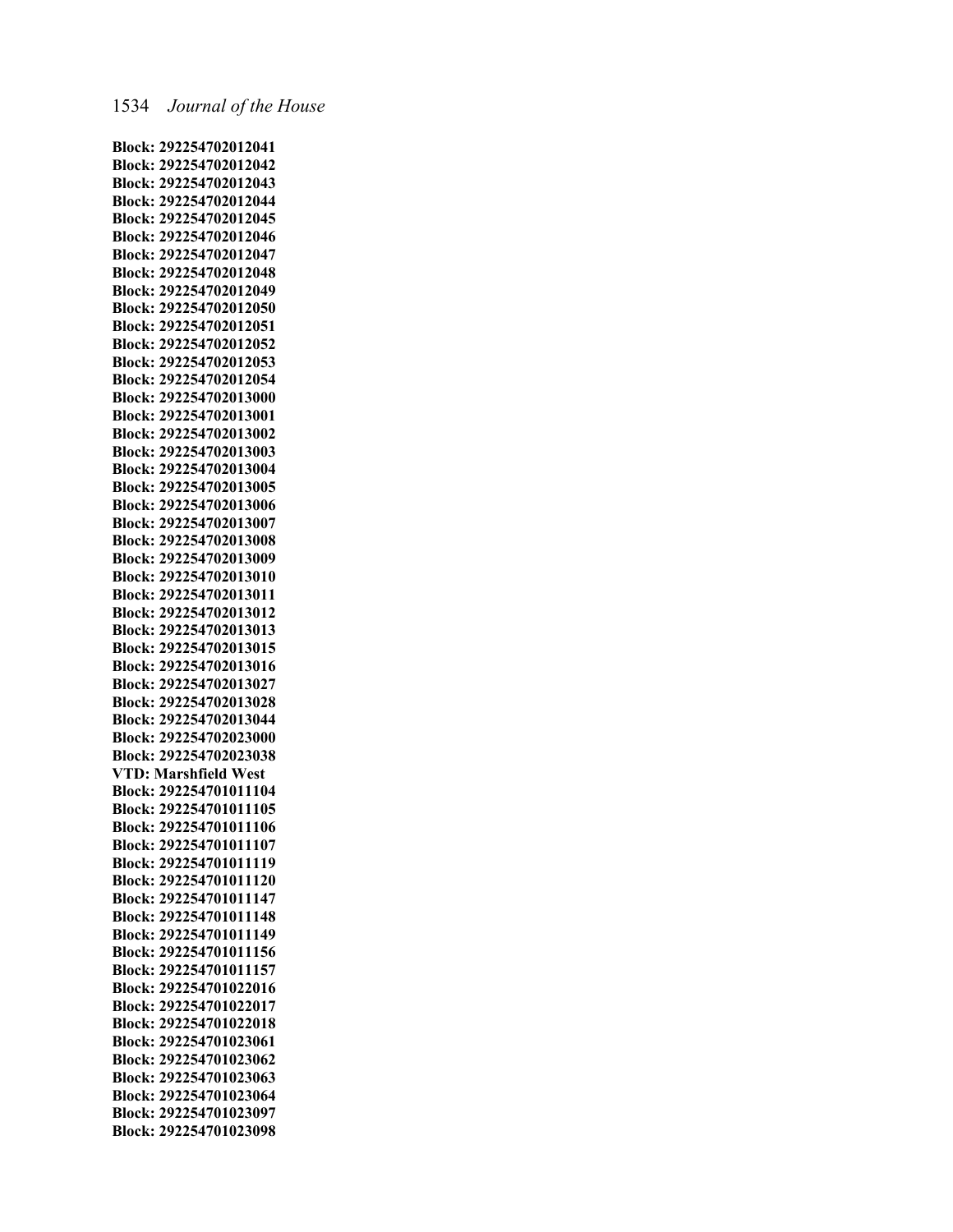**Block: 292254701023099 Block: 292254701023100 Block: 292254701023101 Block: 292254701023102 Block: 292254701023103 Block: 292254701023104 Block: 292254701023105 Block: 292254701023106 Block: 292254701023107 Block: 292254702021000 Block: 292254702021001 Block: 292254702021002 Block: 292254702021003 Block: 292254702021004 Block: 292254702021005 Block: 292254702021006 Block: 292254702021007 Block: 292254702021008 Block: 292254702021009 Block: 292254702021010 Block: 292254702021011 Block: 292254702021012 Block: 292254702021013 Block: 292254702021014 Block: 292254702021015 Block: 292254702021016 Block: 292254702021017 Block: 292254702021018 Block: 292254702021019 Block: 292254702021020 Block: 292254702021021 Block: 292254702021022 Block: 292254702021023 Block: 292254702021024 Block: 292254702021025 Block: 292254702021026 Block: 292254702021027 Block: 292254702021028 Block: 292254702021029 Block: 292254702021030 Block: 292254702021031 Block: 292254702021032 Block: 292254702021033 Block: 292254702021034 Block: 292254702021035 Block: 292254702021036 Block: 292254702021037 Block: 292254702021038 Block: 292254702021039 Block: 292254702021041 Block: 292254702022009 Block: 292254702022010 Block: 292254702023001 Block: 292254702023002**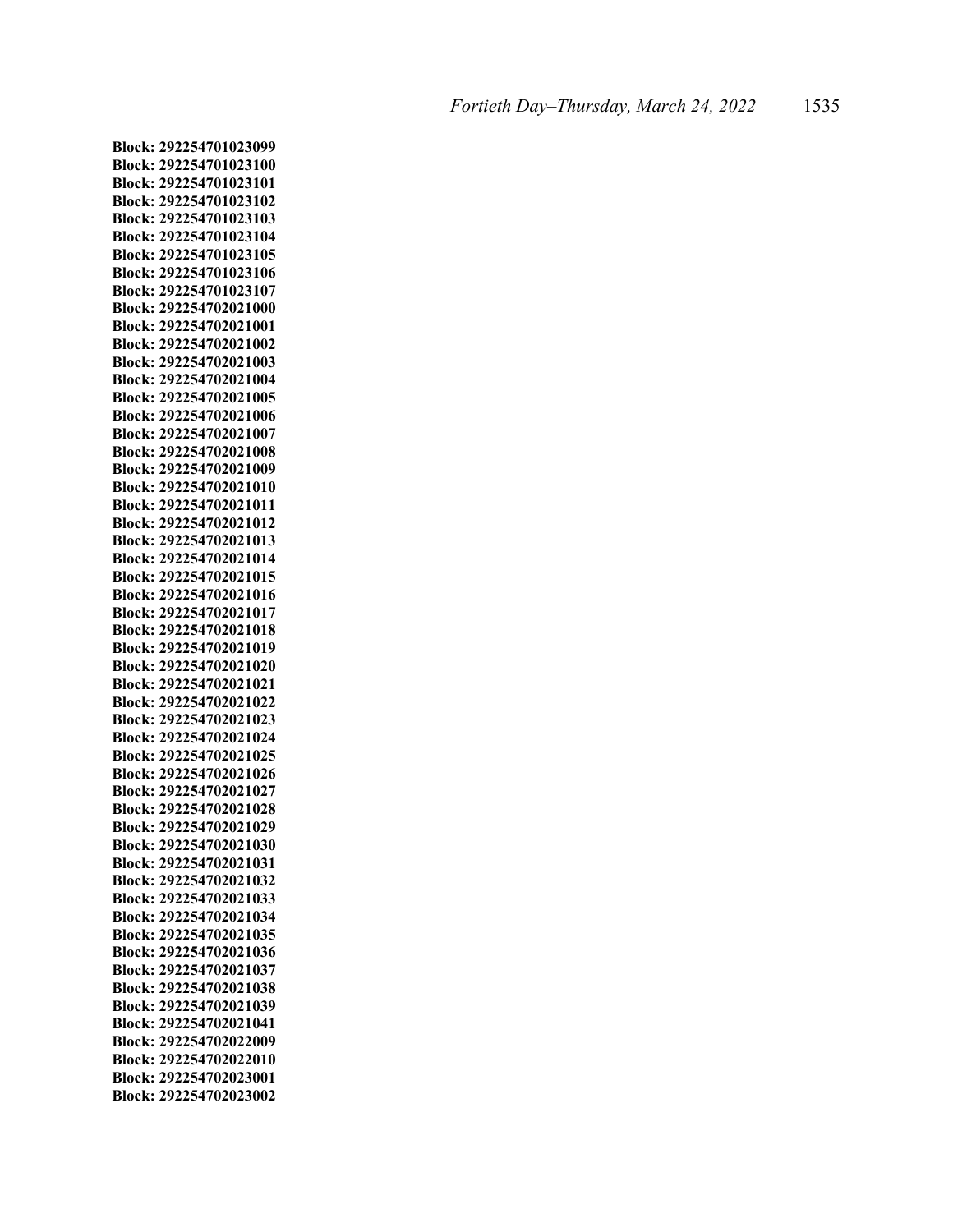**Block: 292254702023003 Block: 292254702023004 Block: 292254702023005 Block: 292254702023009 Block: 292254702023010 Block: 292254702023011 Block: 292254702023012 Block: 292254702023014 Block: 292254702023015 Block: 292254702023016 Block: 292254702023017 Block: 292254702023018 Block: 292254702023019 Block: 292254702023020 Block: 292254702023033 Block: 292254702023034 Block: 292254702023035 Block: 292254702023036 Block: 292254702023048 VTD: Niangua Block: 292254701011012 Block: 292254701011013 Block: 292254701011014 Block: 292254701011018 VTD: Union Block: 292254701011002 Block: 292254701011003 Block: 292254701011004 Block: 292254701011006 Block: 292254701011007 VTD: Washington County: Wright MO 128.465. The fifth congressional district shall be composed of the following: County: Clay MO VTD: Chou 8 Block: 290470206032000 Block: 290470206032001 Block: 290470206032002 Block: 290470206032003 Block: 290470206032004 Block: 290470206032007 Block: 290470206032008 Block: 290470206032014 Block: 290470206032015 Block: 290470206032016 Block: 290470206032017 Block: 290470206032018 Block: 290470206034000 Block: 290470206034001 Block: 290470206034002 Block: 290470206034003 Block: 290470206034004 Block: 290470206034005 Block: 290470206034006 Block: 290470206034007 Block: 290470206034008**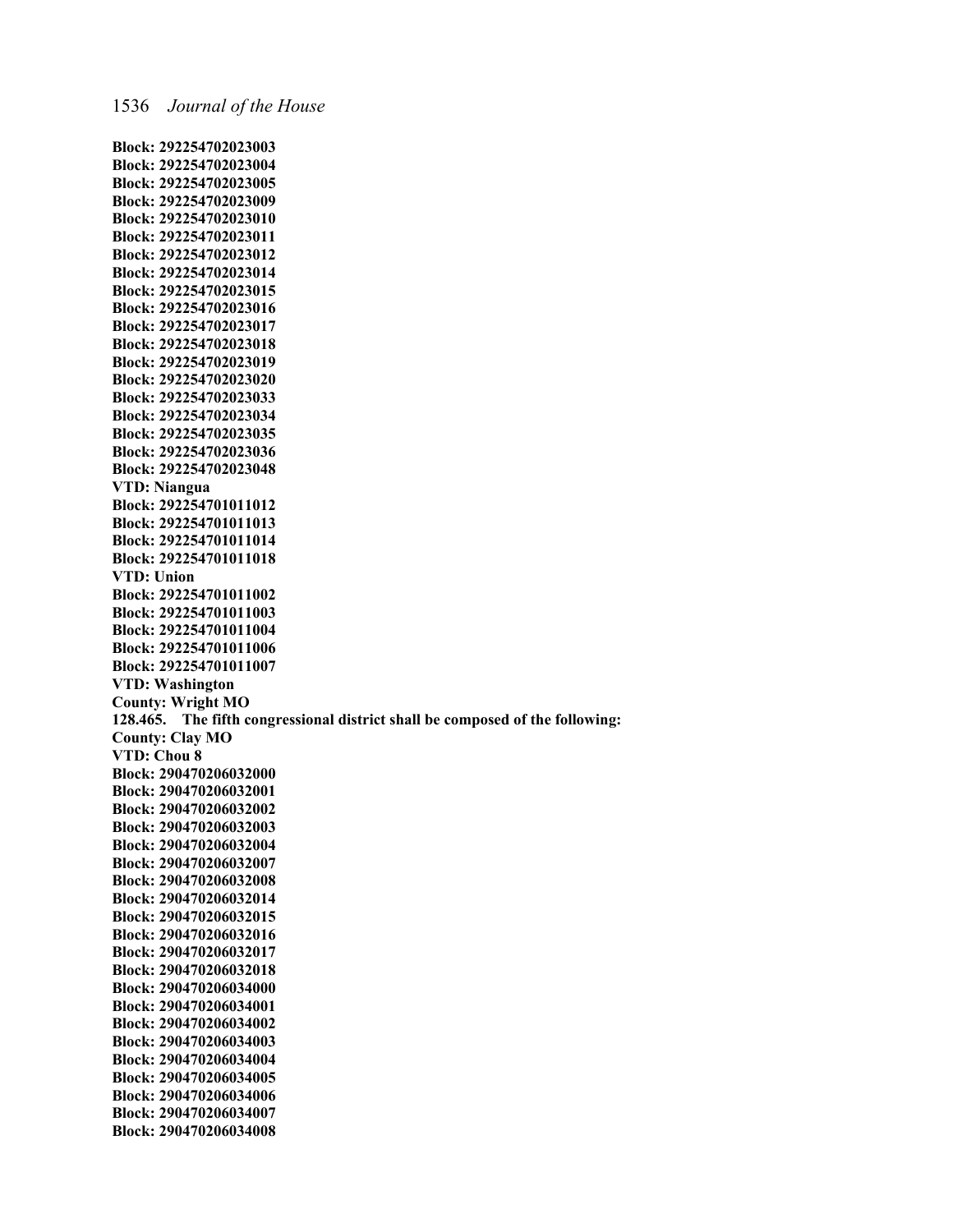**Block: 290470206034018 Block: 290470206034019 Block: 290470206034020 Block: 290470208032005 Block: 290470208032006 Block: 290470208032007 Block: 290470208032008 Block: 290470208032009 Block: 290470208032010 Block: 290470208033012 Block: 290470208033015 Block: 290470208033016 Block: 290470209021002 Block: 290470209021003 Block: 290470209021008 Block: 290470209021019 Block: 290470209021020 Block: 290470209021021 Block: 290470209021022 Block: 290470223023019 VTD: Gal 10 VTD: Gal 11 VTD: Gal 12 VTD: Gal 13 VTD: Gal 14 VTD: Gal 15 VTD: Gal 16 VTD: Gal 17 VTD: Gal 18 VTD: Gal 4 VTD: Gal 5 VTD: Gal 6 VTD: Gal 7 VTD: Gal 9 VTD: KC 21 Pl 1 Block: 290470213031000 Block: 290470213031001 Block: 290470213031002 Block: 290470213031003 Block: 290470213031004 Block: 290470213031005 Block: 290470213031006 Block: 290470213031007 Block: 290470213031008 Block: 290470213031009 Block: 290470213031010 Block: 290470213031011 Block: 290470213031012 Block: 290470213031013 Block: 290470213031014 Block: 290470213031015 Block: 290470213031016 Block: 290470213031017 Block: 290470213031020**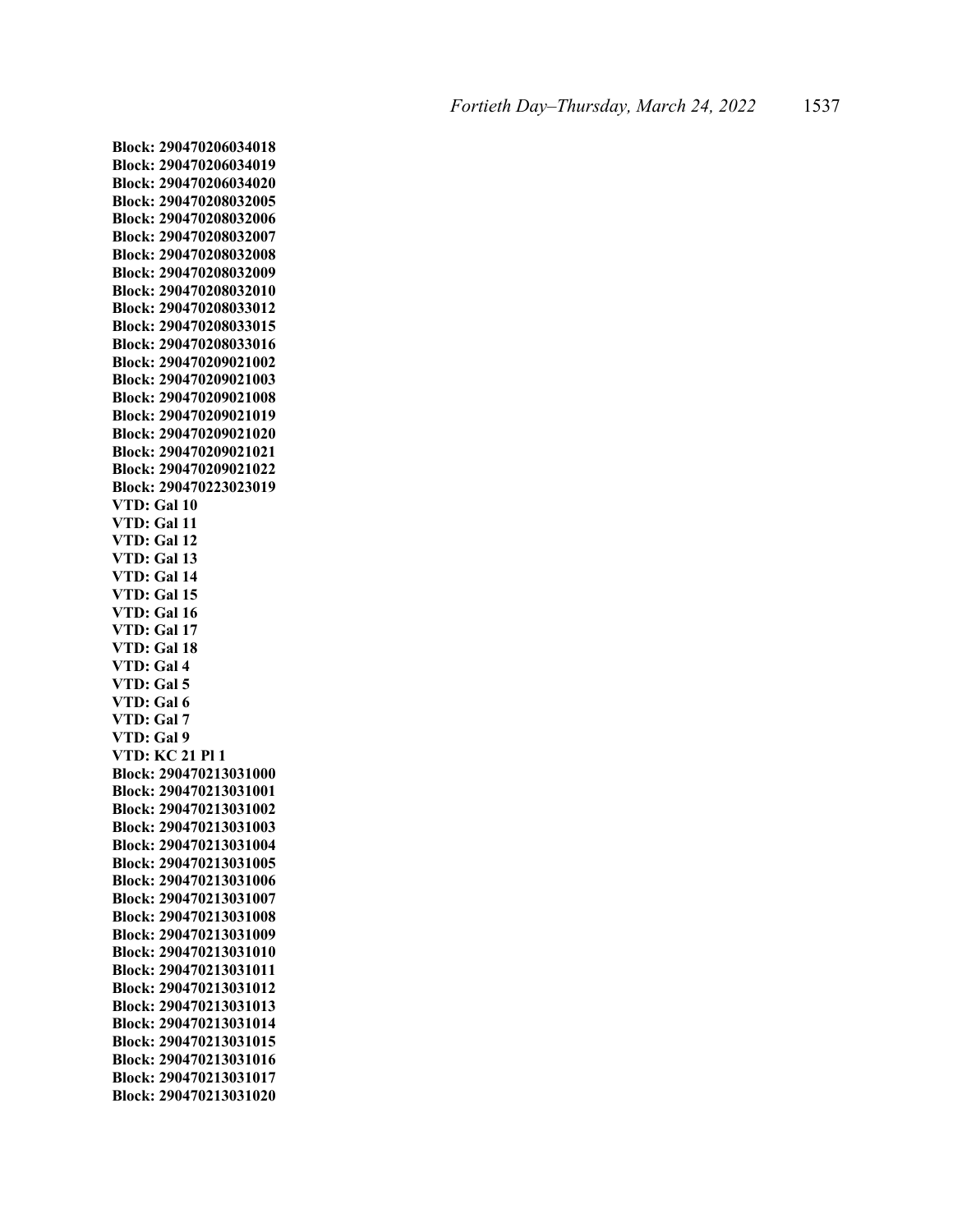**Block: 290470213031021 Block: 290470213111000 Block: 290470213111001 Block: 290470213111002 Block: 290470213111003 Block: 290470213111004 Block: 290470213111005 Block: 290470213111006 Block: 290470213111009 Block: 290470213141000 Block: 290470213141001 Block: 290470213141002 Block: 290470213141003 Block: 290470213141004 Block: 290470213141005 Block: 290470213141006 Block: 290470213141007 Block: 290470213141008 Block: 290470213141009 Block: 290470213141014 Block: 290470213141015 Block: 290470213141016 Block: 290470213141017 Block: 290470213141018 Block: 290470213141020 Block: 290470213141021 Block: 290470213141029 Block: 290470213142000 Block: 290470213142001 Block: 290470213142002 Block: 290470213142003 Block: 290470213142004 Block: 290470213142005 Block: 290470213142006 Block: 290470213142007 Block: 290470213142008 Block: 290470213142009 Block: 290470213142010 Block: 290470213142011 Block: 290470213142012 Block: 290470213142013 Block: 290470213142017 Block: 290470213142018 Block: 290470213142019 Block: 290470213143000 Block: 290470213143001 Block: 290470213143002 Block: 290470213143003 Block: 290470213143004 Block: 290470213143005 Block: 290470213143006 Block: 290470213143007 Block: 290470213143008 Block: 290470213143009 Block: 290470213143010 Block: 290470213143011**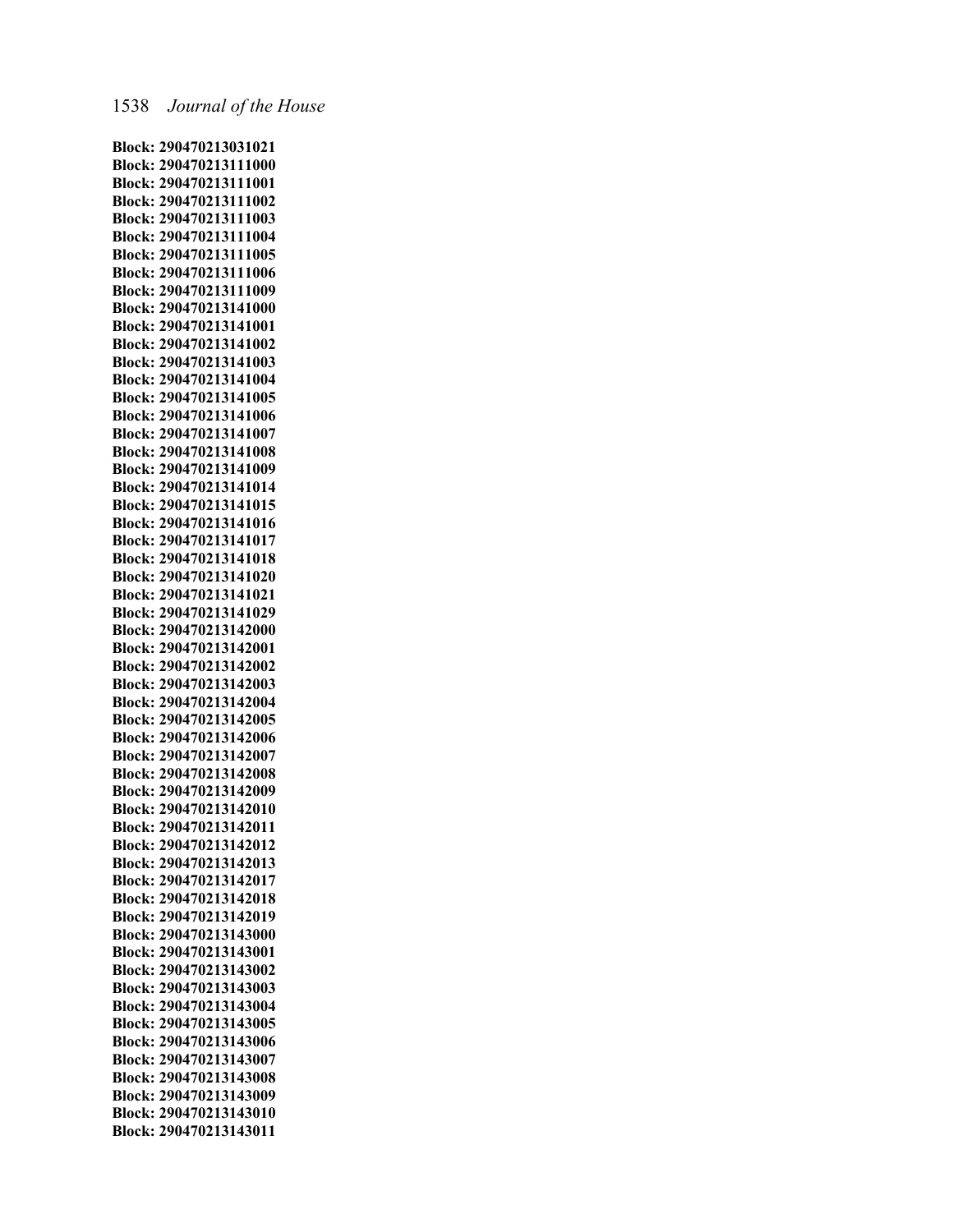**Block: 290470213143012 Block: 290470213143013 Block: 290470213143014 Block: 290470213143015 Block: 290470213143016 Block: 290470213143017 Block: 290470213143018 Block: 290470213143019 Block: 290470213143020 Block: 290470213143021 Block: 290470213143022 Block: 290470213143023 Block: 290470213143024 Block: 290470213143025 Block: 290470213143026 Block: 290470213143027 Block: 290470213143028 Block: 290470213143029 Block: 290470213143030 Block: 290470213143031 Block: 290470213143032 Block: 290470213143033 Block: 290470213143034 Block: 290470213143035 Block: 290470213143036 Block: 290470213143037 Block: 290470213144000 Block: 290470213144001 Block: 290470219003037 Block: 290470219003041 Block: 290470219003042 Block: 290470219003043 Block: 290470219003044 Block: 290470219003045 Block: 290470219003046 Block: 290470219003047 Block: 290470219003051 Block: 290470219003052 Block: 290470219003053 Block: 290470219003054 Block: 290470219003055 Block: 290470219003056 Block: 290470219003057 Block: 290470219003058 Block: 290470219003061 Block: 290470219003062 Block: 290470219004039 Block: 290470219004040 Block: 290470219004042 Block: 290470219004043 Block: 290470219004044 Block: 290470219004048 Block: 290470219004049 Block: 290470219004050**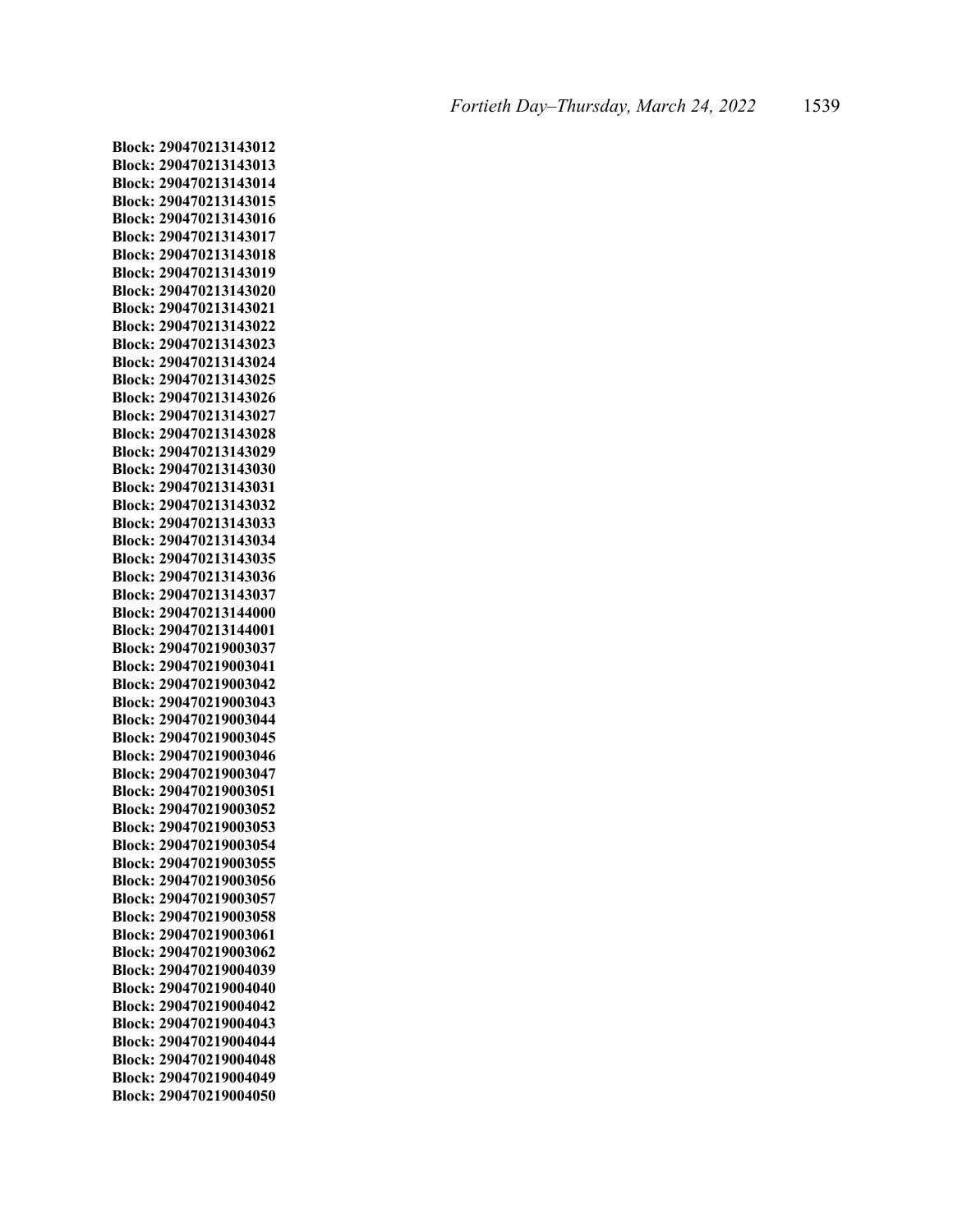**Block: 290470219004051 Block: 290470219004052 Block: 290470219004053 Block: 290470219004054 Block: 290470219004055 Block: 290470219004059 Block: 290470219004064 Block: 290470219004065 VTD: KC 21-1 VTD: KC 21-10 VTD: KC 21-11 VTD: KC 21-12 VTD: KC 21-13 VTD: KC 21-14 VTD: KC 21-15 VTD: KC 21-16 VTD: KC 21-17 VTD: KC 21-18 VTD: KC 21-19 VTD: KC 21-2 VTD: KC 21-20 VTD: KC 21-21 VTD: KC 21-23 VTD: KC 21-24 VTD: KC 21-25 VTD: KC 21-26 VTD: KC 21-27 VTD: KC 21-3 VTD: KC 21-4 VTD: KC 21-5 VTD: KC 21-6 VTD: KC 21-7 VTD: KC 21-8 VTD: KC 21-9 VTD: Lib 5 Block: 290470208031017 Block: 290470208032000 Block: 290470208032001 Block: 290470208032002 Block: 290470208032003 Block: 290470208032004 Block: 290470208033004 Block: 290470208033005 Block: 290470208033006 Block: 290470208033007 Block: 290470208033008 Block: 290470208033009 Block: 290470208033010 Block: 290470208033011 Block: 290470208033013 Block: 290470208033014 Block: 290470208033017 Block: 290470209021004 Block: 290470209021005 Block: 290470209021006 Block: 290470209021007**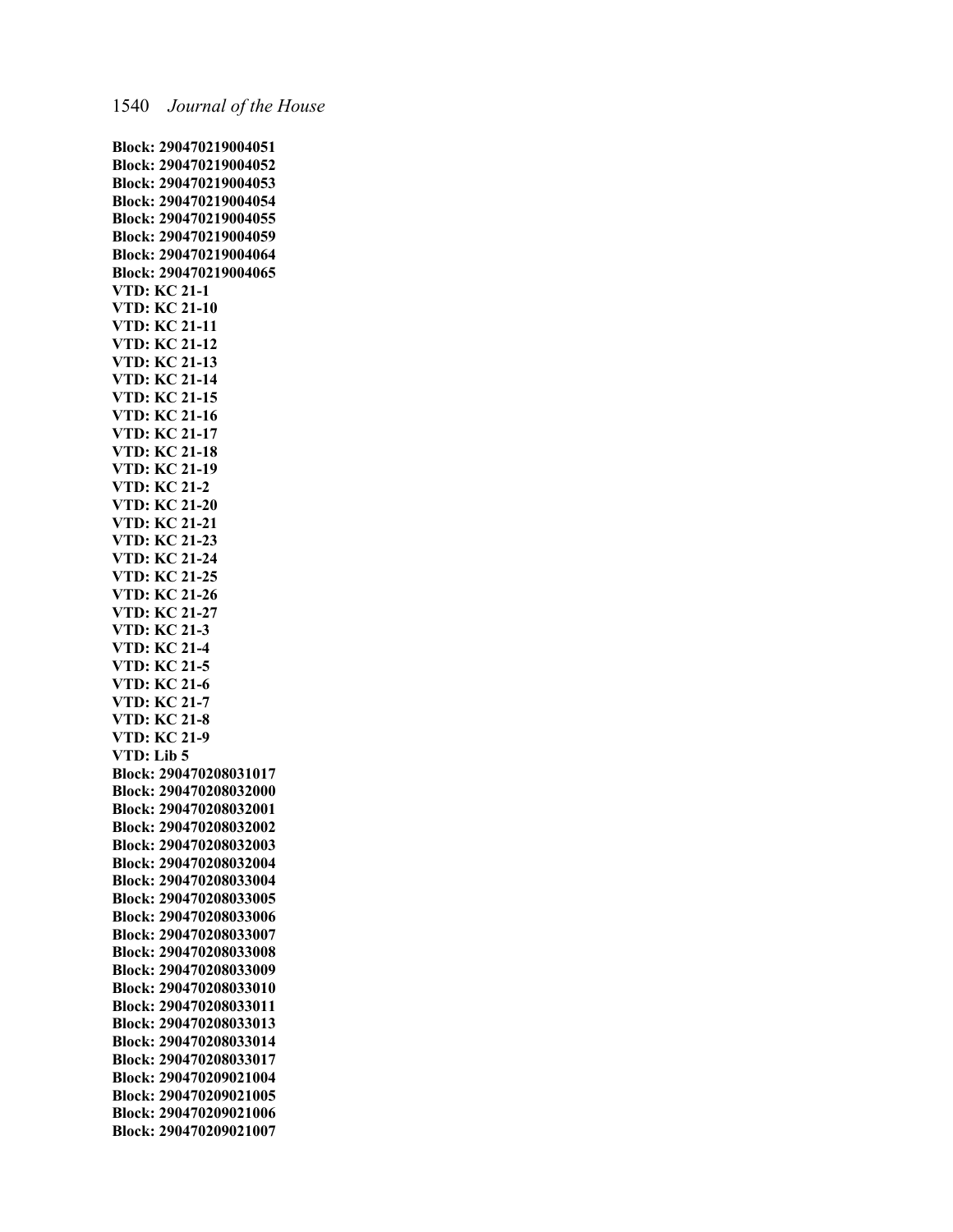**County: Jackson MO VTD: 1603 VTD: 412 VTD: 413 VTD: 414 VTD: 415 VTD: 616 VTD: 617 VTD: 618 VTD: 619 VTD: Blue 01-01 VTD: Blue 01-02 VTD: Blue 01-03 VTD: Blue 01-04 VTD: Blue 01-05 VTD: Blue 01-06 VTD: Blue 01-07 Block: 290950151001075 VTD: Blue 01-09 VTD: Blue 02-01 VTD: Blue 02-02 VTD: Blue 02-03 VTD: Blue 02-04 VTD: Blue 02-05 VTD: Blue 02-06 VTD: Blue 02-07 VTD: Blue 03-01 VTD: Blue 03-02 VTD: Blue 03-03 VTD: Blue 03-04 Block: 290950114064000 Block: 290950114064001 Block: 290950114064002 Block: 290950114064003 Block: 290950114064004 Block: 290950114064005 Block: 290950114064006 Block: 290950114064007 Block: 290950151002033 Block: 290950177002013 Block: 290950177004000 Block: 290950177004001 Block: 290950177004002 Block: 290950177004003 Block: 290950177004004 Block: 290950177004005 Block: 290950177004006 Block: 290950177004007 Block: 290950177004008 Block: 290950177004009 Block: 290950177004010 Block: 290950177004011 Block: 290950177004012 Block: 290950177004013**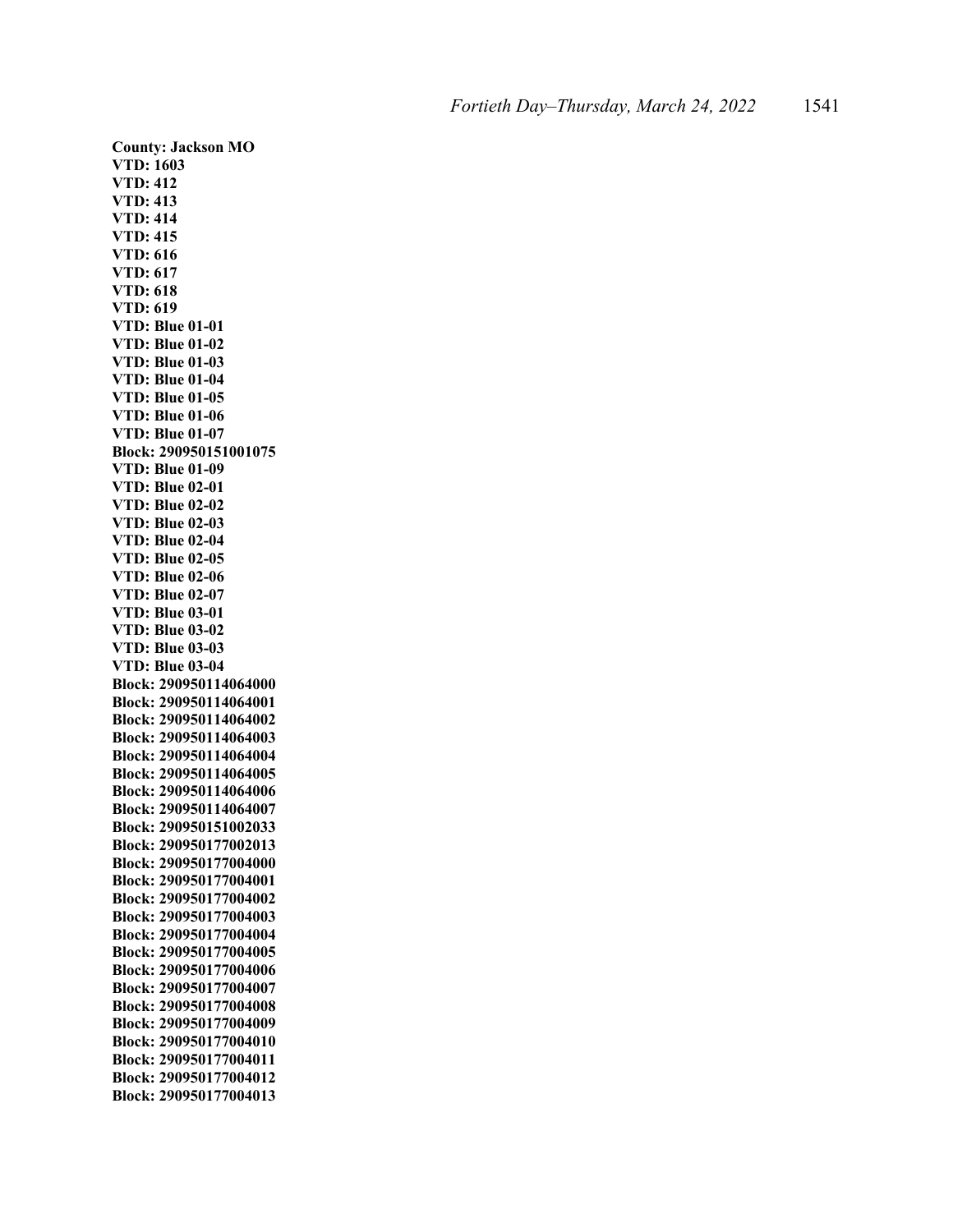**Block: 290950177004014 Block: 290950177004015 Block: 290950177004016 VTD: Blue 03-05 VTD: Blue 04-01 VTD: Blue 04-02 VTD: Blue 04-03 VTD: Blue 04-04 VTD: Blue 04-05 VTD: Blue 04-06 VTD: Blue 04-07 VTD: Blue 04-08 VTD: Blue 04-09 VTD: Blue 04-10 VTD: Blue 05-01 VTD: Blue 05-02 VTD: Blue 05-03 VTD: Blue 05-04 VTD: Blue 05-05 VTD: Blue 05-06 VTD: Blue 05-07 VTD: Blue 05-08 VTD: Blue 05-09 VTD: Blue 06-01 VTD: Blue 06-02 VTD: Blue 06-03 VTD: Blue 06-04 VTD: Blue 06-05 VTD: Blue 06-06 VTD: Blue 06-07 VTD: Blue 07-01 VTD: Blue 07-02 VTD: Blue 07-03 VTD: Blue 07-04 VTD: Blue 07-05 VTD: Blue 07-06 VTD: Blue 07-07 VTD: Blue 07-08 VTD: Blue 07-09 VTD: Blue 08-01 VTD: Blue 08-02 VTD: Blue 08-03 VTD: Blue 08-04 VTD: Blue 08-05 VTD: Blue 08-06 VTD: Blue 08-07 VTD: Blue 08-08 VTD: Brooking No. 1 VTD: Brooking No. 10 VTD: Brooking No. 11 VTD: Brooking No. 12 VTD: Brooking No. 13 VTD: Brooking No. 14 VTD: Brooking No. 15 VTD: Brooking No. 16 VTD: Brooking No. 17**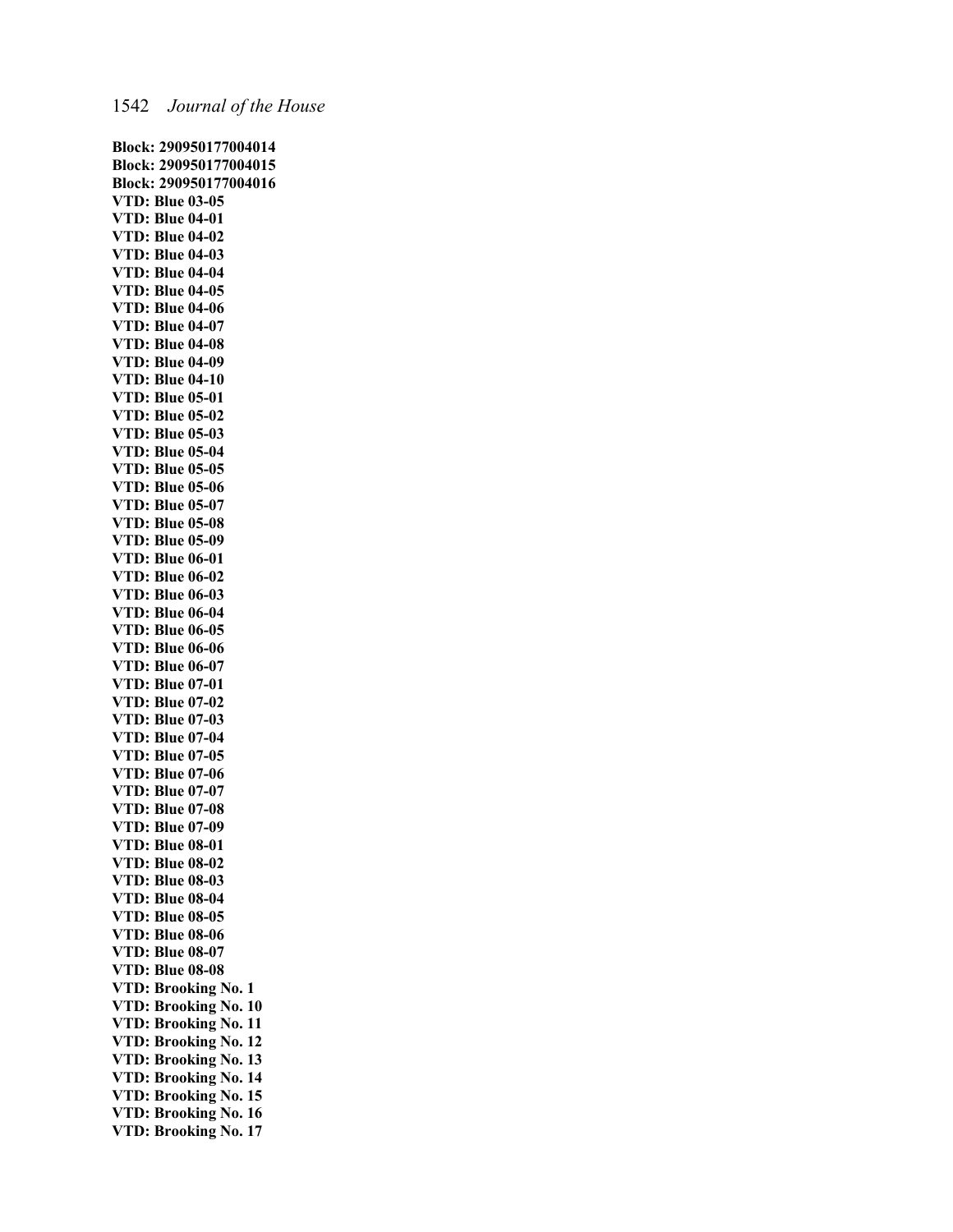**VTD: Brooking No. 18 VTD: Brooking No. 19 VTD: Brooking No. 2 VTD: Brooking No. 20 VTD: Brooking No. 3 VTD: Brooking No. 4 VTD: Brooking No. 5 VTD: Brooking No. 6 VTD: Brooking No. 7 VTD: Brooking No. 8 VTD: Brooking No. 9 VTD: Fort Osage 01 Block: 290950177001027 Block: 290950177001029 Block: 290950177001030 Block: 290950177001031 Block: 290950177001032 Block: 290950177001033 Block: 290950177001034 Block: 290950177001046 Block: 290950177001049 VTD: KC 1001 VTD: KC 1002 VTD: KC 1003 VTD: KC 1004 VTD: KC 1005 VTD: KC 1006 VTD: KC 1007 VTD: KC 1008 VTD: KC 1009 VTD: KC 101 VTD: KC 1010 VTD: KC 1011 VTD: KC 1012 VTD: KC 102 VTD: KC 103 VTD: KC 104 VTD: KC 105 VTD: KC 106 VTD: KC 107 VTD: KC 1101 VTD: KC 1102 VTD: KC 1103 VTD: KC 1104 VTD: KC 1105 VTD: KC 1106 VTD: KC 1107 VTD: KC 1108 VTD: KC 1109 VTD: KC 1110 VTD: KC 1111 VTD: KC 1112 VTD: KC 1113 VTD: KC 1114**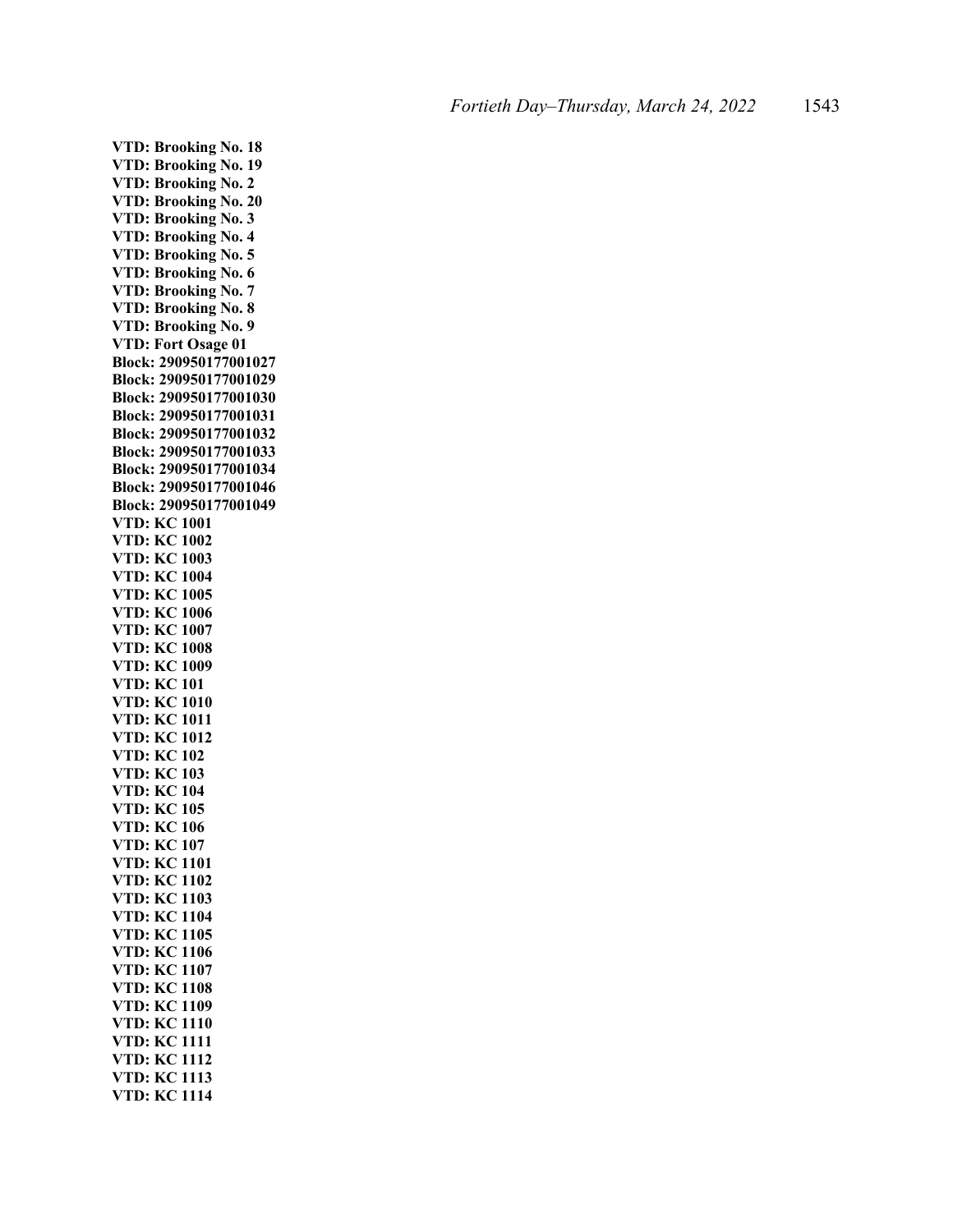## 1544 *Journal of the House*

| VTD:                       |                     |              |
|----------------------------|---------------------|--------------|
|                            | KC                  | 1201         |
| VTD:                       | KC                  | 1202         |
|                            |                     |              |
| VTD:                       | KC                  | 1203         |
| VTD:                       | KC                  | 1204         |
| VTD:                       | KС                  | 1205         |
| VTD:                       | KC                  | 1206         |
| VTD:                       | $K_{\rm C}$         | 1207         |
|                            | KC                  | 1208         |
| VTD:                       |                     |              |
| VTD:                       | KС                  | 1209         |
| VTD:                       | KĆ                  | 1210         |
| VTD:                       | КC                  | 1211         |
| VTD:                       | KС                  | 1212         |
| VTD:                       | KC                  | 1301         |
| VTD:                       | KC                  | 1303         |
| VTD:                       | KC                  | 1304         |
|                            |                     | 1305         |
| VTD:                       | KC                  |              |
| VTD:                       | KC                  | 1306         |
| VTD:                       | KС                  | 1307         |
| VTD:                       | KС                  | 1308         |
| VTD:                       | KC                  | 1309         |
|                            | KC                  | 1310         |
| VT <mark>D:</mark><br>VTD: | KĆ                  | 1311         |
| VTD:                       | КC                  | 1312         |
|                            |                     | 1313         |
| VTD:                       | KС                  |              |
| VTD:                       | KC                  | 1401         |
| VTD:                       | KC                  | 1402         |
| VTD:                       | KC                  | 1403         |
| VTD:                       | KC                  | 1404         |
| VTD:                       | KC                  | 1405         |
| VTD:                       | KC                  | 1406         |
| VTD:                       | .<br>KC             | 1407         |
|                            | KC                  | 1408         |
| VTD:<br>VTD:<br>VTD:       | КĊ                  | 1409         |
|                            |                     |              |
|                            |                     |              |
|                            | KĆ                  | 1410         |
| VTD:                       | КC                  | 1411         |
| VTD:                       | КC                  | 1412         |
| VTD:                       | KС                  | 1413         |
|                            | KC                  | 1414         |
| VTD:                       |                     |              |
| VTD:                       | KC                  | 1415         |
| VTD:                       | KС                  | 1501         |
| VTD:                       | KC                  | 1502         |
| VTD:                       | KC                  | 1503         |
| VTD:                       |                     | 1504         |
| VTD:                       | .<br>KC<br>KC       | 1505         |
|                            | кĊ                  | 1506         |
| VTD:<br>VTD:               |                     | 1507         |
| VTD:                       | $\tilde{\text{KC}}$ |              |
|                            | КĊ                  | 1508         |
| VTD:                       | KС                  | 1509         |
| VTD:                       | KC                  | 1510         |
| VTD:                       | KC                  | 1511         |
| VTD:                       | KC                  | 1512         |
| VTD:                       | KC                  | 1513         |
| VTD:                       | KС                  | 1514         |
| VTD:                       | KC                  | 1515         |
| VTD:<br>VTD:               | $K_{\rm C}$<br>KC   | 1516<br>1517 |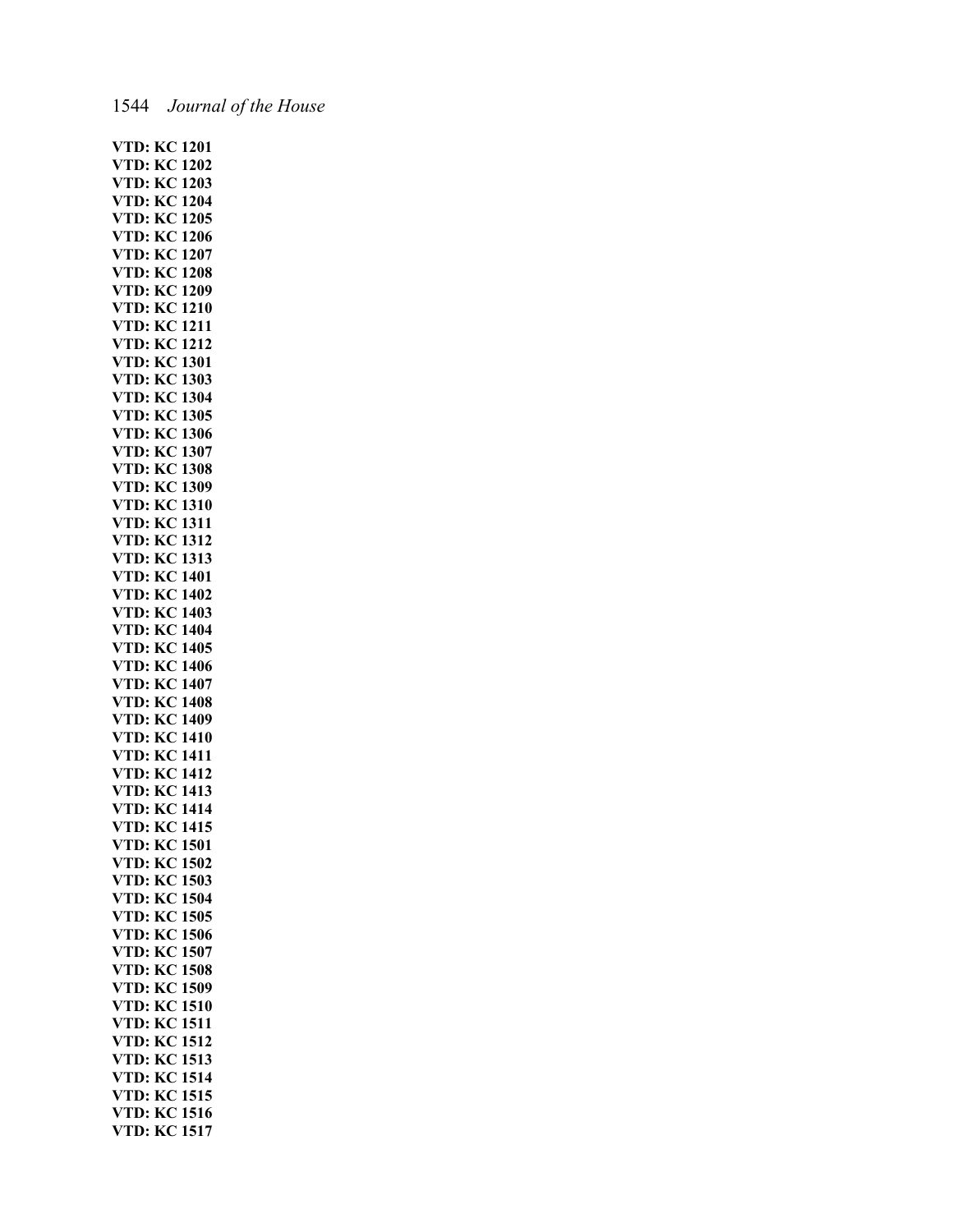**VTD: KC 1518 VTD: KC 1519 VTD: KC 1520 VTD: KC 1521 VTD: KC 1522 VTD: KC 1523 VTD: KC 1524 VTD: KC 1601 VTD: KC 1602 VTD: KC 1604 VTD: KC 1605 VTD: KC 1606 VTD: KC 1607 VTD: KC 1608 VTD: KC 1609 VTD: KC 1610 VTD: KC 1611 VTD: KC 1612 VTD: KC 1613 VTD: KC 1614 VTD: KC 1615 VTD: KC 1701 VTD: KC 1702 VTD: KC 1703 VTD: KC 1704 VTD: KC 1705 VTD: KC 1706 VTD: KC 1707 VTD: KC 1708 VTD: KC 1709 VTD: KC 1710 VTD: KC 1711 VTD: KC 1712 VTD: KC 1713 VTD: KC 1714 VTD: KC 1801 VTD: KC 1802 VTD: KC 1803 VTD: KC 1804 VTD: KC 1805 VTD: KC 1806 VTD: KC 1807 VTD: KC 1808 VTD: KC 1809 VTD: KC 1810 VTD: KC 1811 VTD: KC 1812 VTD: KC 1813 VTD: KC 1814 VTD: KC 1815 VTD: KC 1816 VTD: KC 1901 VTD: KC 1902 VTD: KC 1903**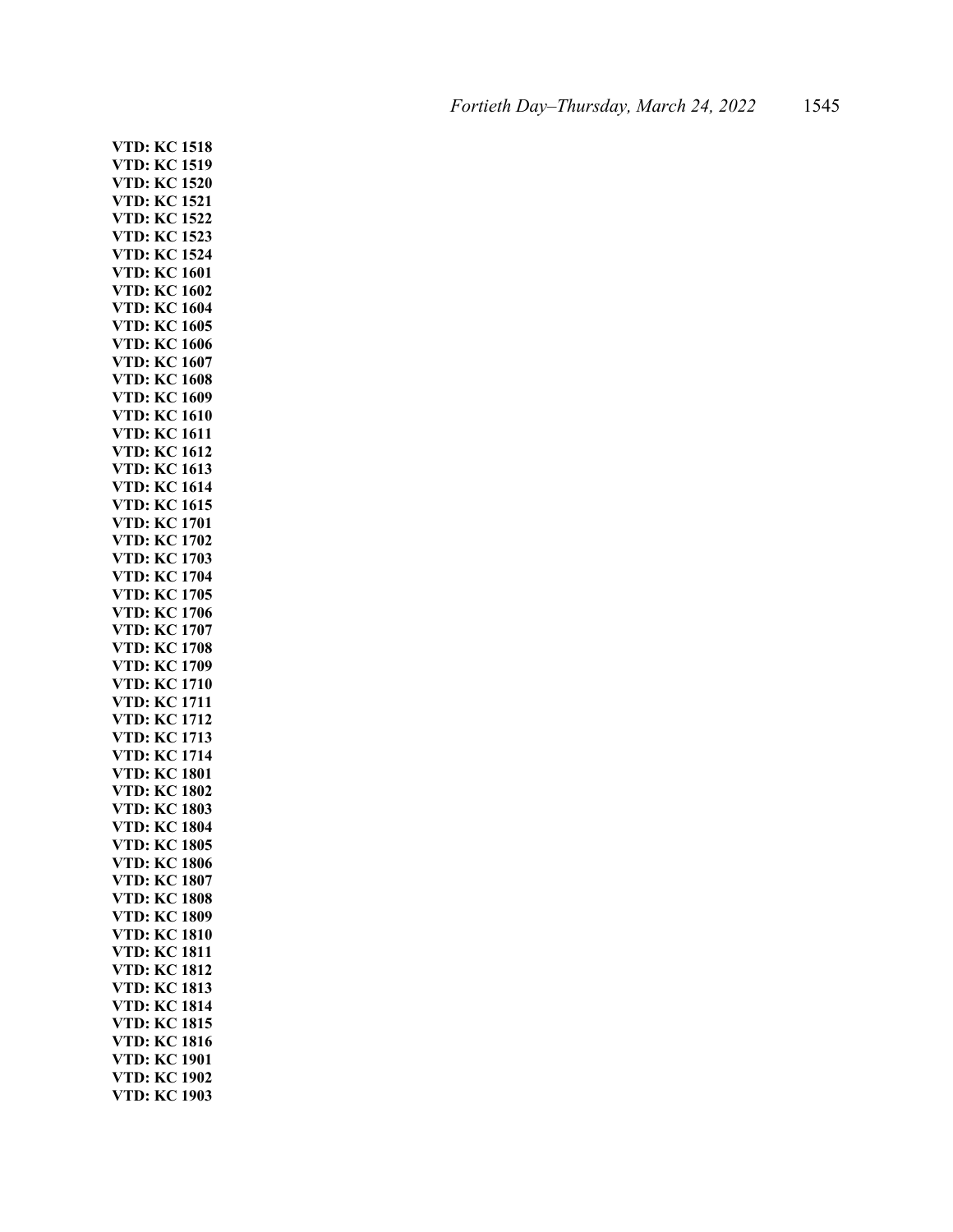# 1546 *Journal of the House*

| VTD:                 | KC                  | 1904         |
|----------------------|---------------------|--------------|
| VTD:                 | KC                  | 1905         |
|                      |                     |              |
| VTD:                 | KС                  | 1906         |
| VTD:                 | KС                  | 1907         |
| VTD:                 | KC                  | 1908         |
| VTD:                 | KС                  | 1909         |
| V                    | KC                  | 1910         |
| TD:                  |                     |              |
| VTD:                 | KC                  | 1911         |
| VTD:                 | КC                  | 1912         |
| VTD:                 | КC                  | 1913         |
| VTD:                 | KC                  | 1914         |
| VTD:                 | KC                  | 1915         |
|                      | KC                  | 1916         |
| VTD:                 |                     |              |
| VTD:                 | KC                  | 1917         |
| VTD:                 | KC                  | 1918         |
| VTD:                 | KC                  | 1919         |
| VTD:                 | KC                  | 1920         |
|                      |                     | 1921         |
| VTD:                 | KС                  |              |
| VTD:                 | KC                  | 1922         |
| VTD:                 | KC                  | 1923         |
| VTD:                 | KС                  | 2001         |
| VTD:                 | КC                  | 2002         |
|                      |                     |              |
| VTD:                 | KC                  | 2003         |
| VTD:                 | KC                  | 2004         |
| VTD:                 | KC                  | 2005         |
| VTD:                 | KC                  | 2006         |
| VTD:                 | KС                  | 2007         |
|                      |                     |              |
| VTD:                 | KС                  | 2008         |
|                      |                     |              |
|                      | KC                  | 2009         |
| VTD:                 |                     |              |
|                      | KC                  | 201          |
| VTD:<br>VTD:         | KC                  | 2010         |
| VTD:                 | KC                  | 202          |
| VTD:                 | $\tilde{K}$         | 203          |
| VTD:                 | KC                  | 204          |
| VTD:                 |                     |              |
|                      | KC                  | 207          |
| VTD:                 | KC                  | 208          |
| VTD:                 | KC                  | 209          |
| VTD:                 | KC                  | 210          |
| VTD:                 | K <sub>C</sub><br>ر | 212          |
|                      |                     |              |
| VTD:                 | KC                  | 213          |
| VTD:                 | KC                  | 214          |
| VTD:                 |                     | 215          |
|                      | KC<br>KC            | 216          |
|                      |                     | 217          |
|                      |                     | 218          |
| VTD:<br>VTD:<br>VTD: | KC<br>KC            | 2201         |
| VTD:                 | KС                  |              |
| VTD:                 | KC                  | 2202         |
| VTD:                 | KC                  | 2203         |
| VTD:                 | KC                  | 2204         |
| VTD:                 | KC                  | 2205         |
| VTD:                 | KC                  | 2206         |
|                      |                     |              |
| VTD:                 | KC                  | 2207         |
| VTD:                 | KC                  | 2208         |
|                      |                     | 2209         |
| VTD:<br>VTD:<br>VTD: | KC<br>KC<br>КĊ      | 2210<br>2211 |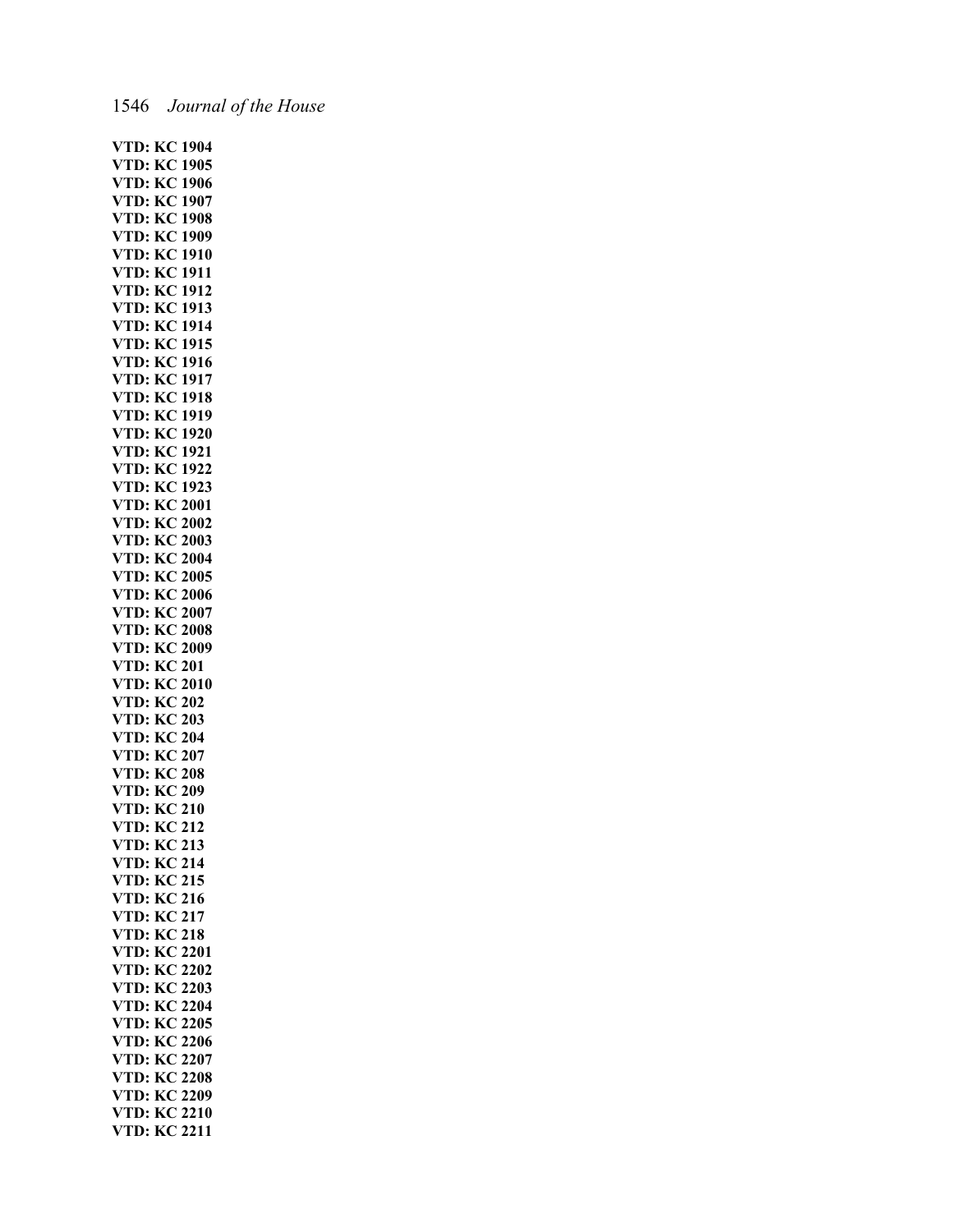**VTD: KC 2212 VTD: KC 2213 VTD: KC 2301 VTD: KC 2302 VTD: KC 2303 VTD: KC 2304 VTD: KC 2305 VTD: KC 2306 VTD: KC 2307 VTD: KC 2308 VTD: KC 2309 VTD: KC 2310 VTD: KC 2311 VTD: KC 2312 VTD: KC 2313 VTD: KC 2314 VTD: KC 2315 VTD: KC 2316 VTD: KC 2401 VTD: KC 2402 VTD: KC 2403 VTD: KC 2404 VTD: KC 2405 VTD: KC 2406 VTD: KC 2407 VTD: KC 2408 VTD: KC 2409 VTD: KC 2410 VTD: KC 2411 VTD: KC 2412 VTD: KC 2413 VTD: KC 2414 VTD: KC 2415 VTD: KC 2416 VTD: KC 2417 VTD: KC 2418 VTD: KC 2419 VTD: KC 2420 VTD: KC 2421 VTD: KC 2422 VTD: KC 2423 VTD: KC 2424 VTD: KC 2425 VTD: KC 2426 VTD: KC 2427 VTD: KC 2428 VTD: KC 2429 VTD: KC 2430 VTD: KC 2431 VTD: KC 2501 VTD: KC 2502 VTD: KC 2503 VTD: KC 2504 VTD: KC 2505**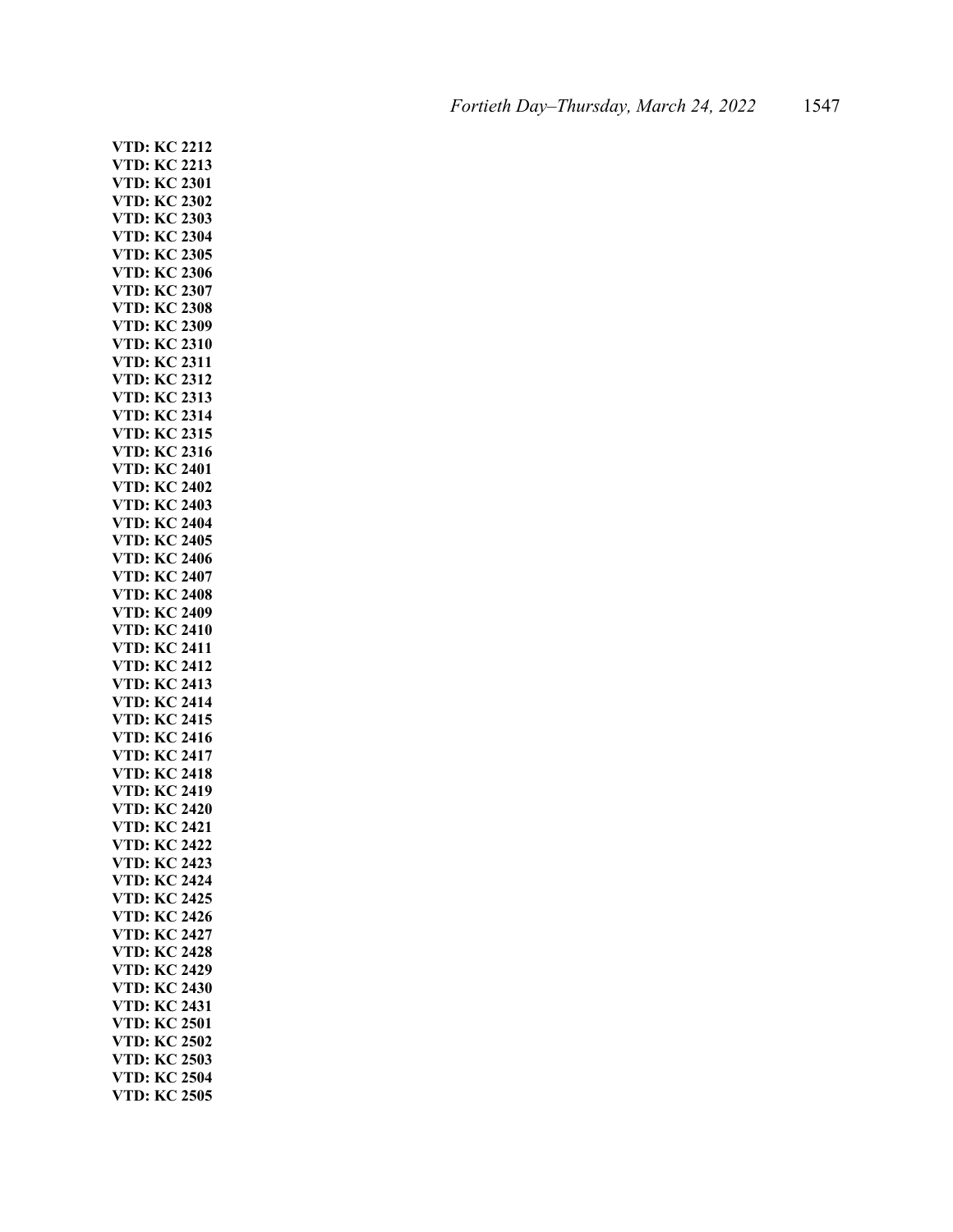## 1548 *Journal of the House*

|                                                                                                    |                                      | <b>VTD: KC 2506</b>               |
|----------------------------------------------------------------------------------------------------|--------------------------------------|-----------------------------------|
| <b>VTD: KC 2507</b>                                                                                |                                      |                                   |
|                                                                                                    |                                      |                                   |
| <b>VTD: KC 2508</b>                                                                                |                                      |                                   |
| <b>VTD: KC 2509</b>                                                                                |                                      |                                   |
| <b>VTD: KC 2510<br/>VTD: KC 2511<br/>VTD: KC 2512<br/>VTD: KC 2513<br/>VTD: KC 2514</b>            |                                      |                                   |
|                                                                                                    |                                      |                                   |
|                                                                                                    |                                      |                                   |
|                                                                                                    |                                      |                                   |
|                                                                                                    |                                      | 2513                              |
|                                                                                                    |                                      |                                   |
|                                                                                                    |                                      |                                   |
| <b>VTD: KC 2601</b>                                                                                |                                      |                                   |
| <b>VTD: KC 2602</b>                                                                                |                                      |                                   |
|                                                                                                    |                                      |                                   |
| <b>VTD: KC 2603</b>                                                                                |                                      |                                   |
| <b>VTD: KC 2604</b>                                                                                |                                      |                                   |
|                                                                                                    |                                      |                                   |
| <b>VTD: KC 2605</b>                                                                                |                                      |                                   |
| <b>VTD: KC 2606</b>                                                                                |                                      |                                   |
| <b>VTD: KC 2607</b>                                                                                |                                      |                                   |
|                                                                                                    |                                      |                                   |
|                                                                                                    |                                      |                                   |
|                                                                                                    |                                      |                                   |
|                                                                                                    |                                      |                                   |
| <b>VTD: KC 2608<br/>VTD: KC 2608<br/>VTD: KC 2610<br/>VTD: KC 2611<br/>VTD: KC 2612</b>            |                                      |                                   |
|                                                                                                    |                                      |                                   |
|                                                                                                    |                                      |                                   |
| <b>VTD: KC 2613</b>                                                                                |                                      |                                   |
|                                                                                                    |                                      |                                   |
| <b>VTD: KC 301</b>                                                                                 |                                      |                                   |
| <b>VTD: KC 302</b>                                                                                 |                                      |                                   |
| <b>VTD: KC 303</b>                                                                                 |                                      |                                   |
|                                                                                                    |                                      |                                   |
| <b>VTD: KC 304</b>                                                                                 |                                      |                                   |
| <b>VTD: KC 305</b>                                                                                 |                                      |                                   |
| <b>VTD: KC 306</b>                                                                                 |                                      |                                   |
|                                                                                                    |                                      |                                   |
|                                                                                                    |                                      |                                   |
|                                                                                                    |                                      |                                   |
|                                                                                                    |                                      |                                   |
|                                                                                                    |                                      |                                   |
|                                                                                                    |                                      | 309                               |
|                                                                                                    |                                      | 310                               |
|                                                                                                    |                                      |                                   |
| <b>VTD: KC 307<br/>VTD: KC 308<br/>VTD: KC 308<br/>VTD: KC 310<br/>VTD: KC 311<br/>VTD: KC 311</b> |                                      |                                   |
| <b>VTD: KC 312</b>                                                                                 |                                      |                                   |
| <b>VTD: KC 313</b>                                                                                 |                                      |                                   |
|                                                                                                    |                                      |                                   |
| <b>VTD: KC 314</b>                                                                                 |                                      |                                   |
| <b>VTD: KC 315</b>                                                                                 |                                      |                                   |
| <b>VTD: KC 316</b>                                                                                 |                                      |                                   |
|                                                                                                    |                                      |                                   |
| <b>VTD: KC 317</b>                                                                                 |                                      |                                   |
| VTD:                                                                                               |                                      | <b>KC 318</b>                     |
| VTD:                                                                                               | <b>KC 401</b>                        |                                   |
|                                                                                                    |                                      |                                   |
| VTD:                                                                                               |                                      |                                   |
| VTD:                                                                                               |                                      |                                   |
| VTD:                                                                                               |                                      |                                   |
|                                                                                                    |                                      |                                   |
| VTD:                                                                                               | KC 402<br>KC 403<br>KC 404<br>KC 405 |                                   |
| VTD:                                                                                               | <b>KC 406</b>                        |                                   |
| VTD:                                                                                               |                                      | <b>KC 407</b>                     |
|                                                                                                    |                                      |                                   |
| VTD:                                                                                               |                                      | <b>KC 408</b>                     |
| VTD:                                                                                               |                                      | <b>KC 409</b>                     |
| VTD:                                                                                               |                                      | <b>KC 410</b>                     |
|                                                                                                    |                                      |                                   |
| VTD:                                                                                               | <b>KC 411</b>                        |                                   |
| VTD:                                                                                               | <b>KC 501</b>                        |                                   |
| VTD:                                                                                               |                                      |                                   |
|                                                                                                    | KC 502                               |                                   |
| VTD:                                                                                               |                                      |                                   |
| VTD:<br>VTD:                                                                                       |                                      | KC 503<br>KC 504<br><b>KC 505</b> |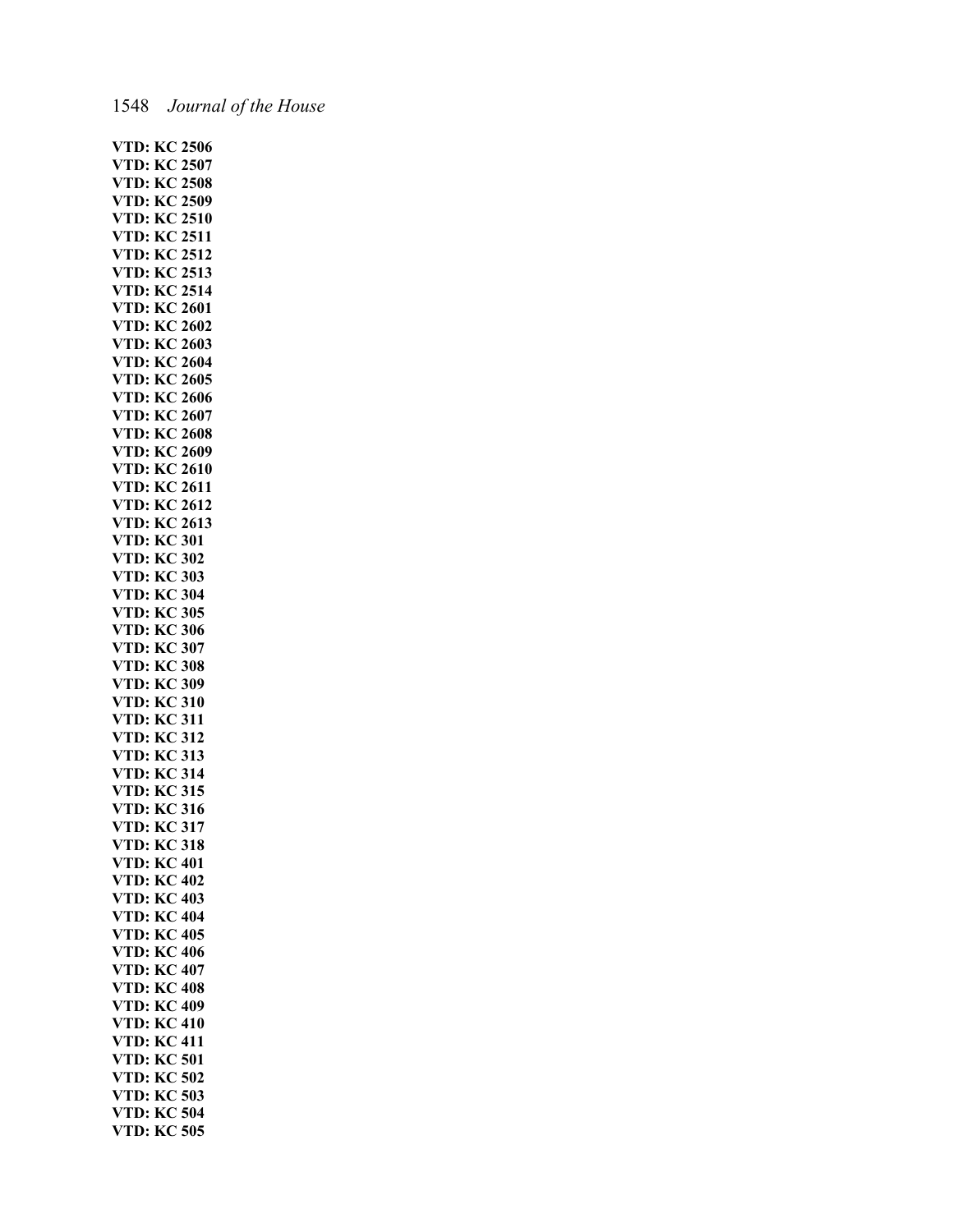**VTD: KC 506 VTD: KC 507 VTD: KC 508 VTD: KC 509 VTD: KC 510 VTD: KC 511 VTD: KC 512 VTD: KC 513 VTD: KC 601 VTD: KC 602 VTD: KC 603 VTD: KC 604 VTD: KC 605 VTD: KC 606 VTD: KC 607 VTD: KC 608 VTD: KC 609 VTD: KC 610 VTD: KC 611 VTD: KC 612 VTD: KC 613 VTD: KC 614 VTD: KC 615 VTD: KC 701 VTD: KC 702 VTD: KC 703 VTD: KC 704 VTD: KC 705 VTD: KC 706 VTD: KC 707 VTD: KC 708 VTD: KC 709 VTD: KC 710 VTD: KC 711 VTD: KC 712 VTD: KC 713 VTD: KC 714 VTD: KC 715 VTD: KC 716 VTD: KC 717 VTD: KC 718 VTD: KC 801 VTD: KC 802 VTD: KC 803 VTD: KC 804 VTD: KC 805 VTD: KC 806 VTD: KC 807 VTD: KC 808 VTD: KC 809 VTD: KC 811 VTD: KC 812 VTD: KC 813 VTD: KC 814**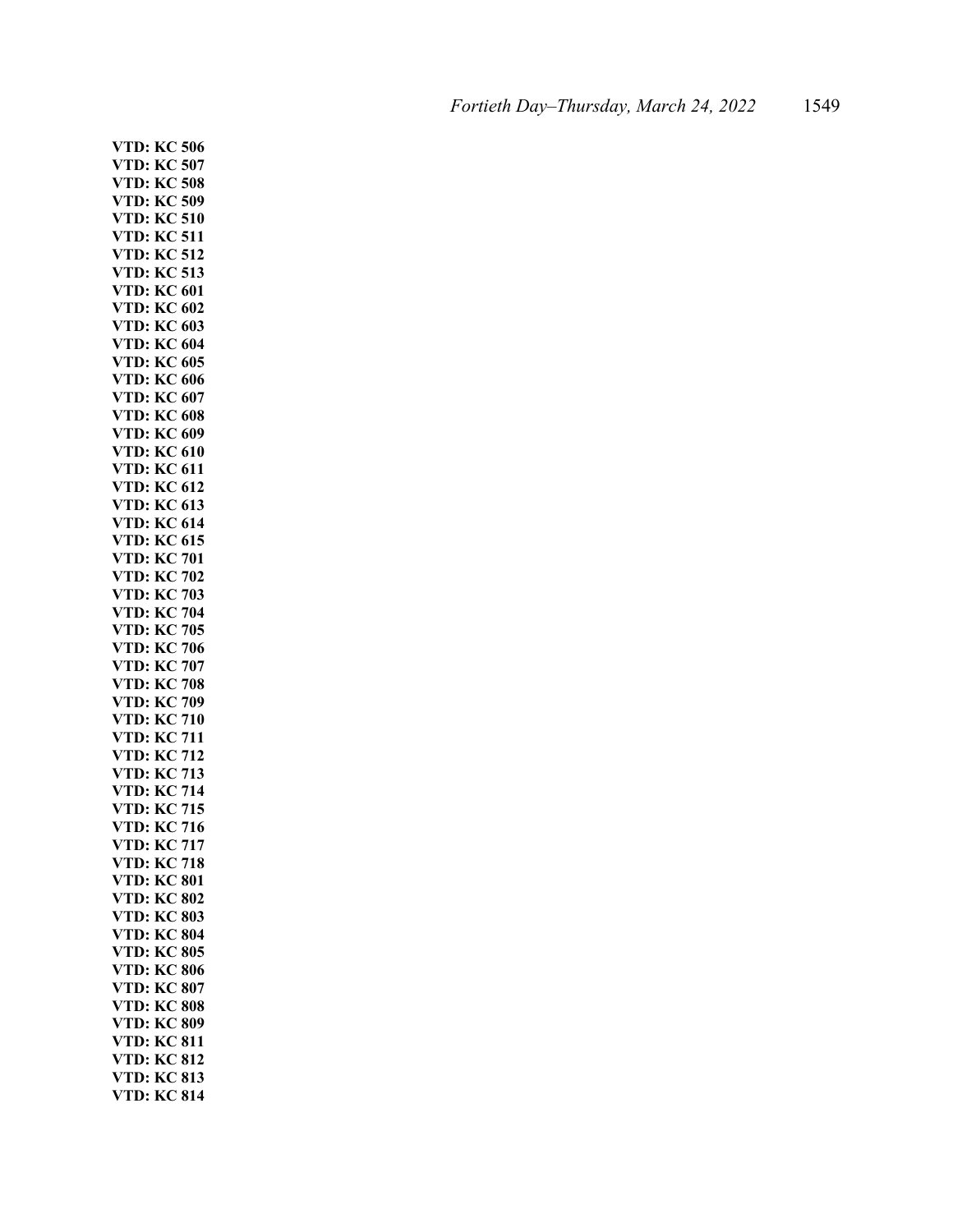**VTD: KC 815 VTD: KC 901 VTD: KC 902 VTD: KC 903 VTD: KC 904 VTD: KC 905 VTD: KC 906 VTD: KC 907 VTD: KC 908 VTD: KC 909 VTD: KC 910 VTD: KC 911 VTD: KC 913 VTD: KC WD13 PCT1302 VTD: KC WD2 PCT205 VTD: KC WD2 PCT206 VTD: KC WD2 PCT211 VTD: KC WD8 PCT810 VTD: KC1314 VTD: Prairie 01 VTD: Prairie 02 VTD: Prairie 03 VTD: Prairie 04 VTD: Prairie 05 VTD: Prairie 06 VTD: Prairie 07 VTD: Prairie 08 VTD: Prairie 09 VTD: Prairie 10 VTD: Prairie 11 VTD: Prairie 12 VTD: Prairie 13 VTD: Prairie 14 VTD: Prairie 15 VTD: Prairie 16 VTD: Prairie 17 VTD: Prairie 18 VTD: Prairie 19 VTD: Prairie 20 VTD: Prairie 21 VTD: Prairie 22 VTD: Prairie 23 VTD: Prairie 24 VTD: Prairie 25 VTD: Prairie 26 VTD: Prairie 27 VTD: Prairie 28 VTD: Prairie 29 VTD: Prairie 30 VTD: Prairie 31 VTD: Prairie 32 VTD: Prairie 33 VTD: Prairie 34 VTD: Prairie 35 VTD: Prairie 36 VTD: Prairie 37**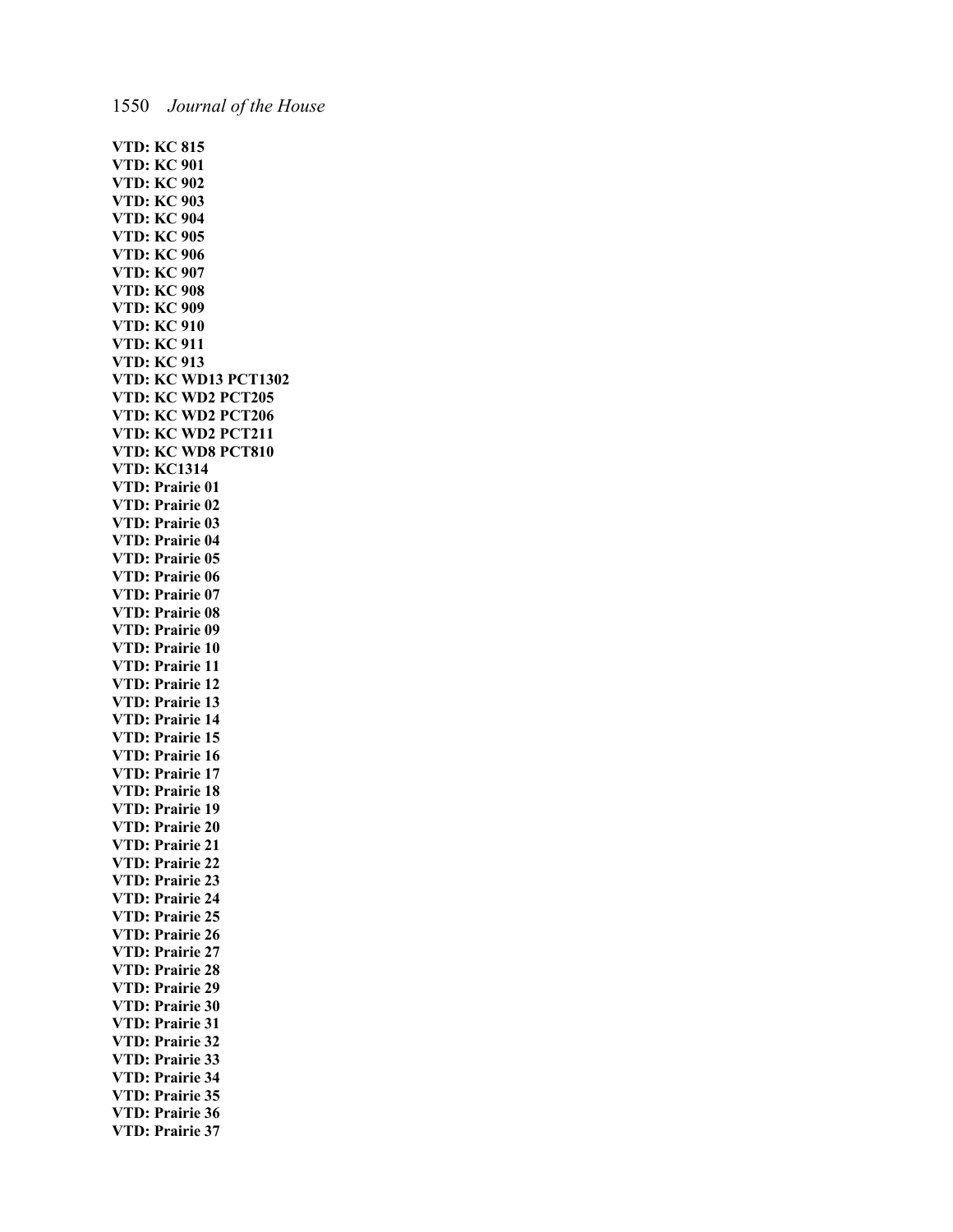**VTD: Prairie 38 VTD: Prairie 39 VTD: Prairie 40 VTD: Prairie 41 VTD: Prairie 42 VTD: Prairie 43 VTD: Prairie 44 VTD: Prairie 45 VTD: Prairie 46 VTD: Prairie 47 VTD: Prairie 48 VTD: Prairie 49 VTD: Prairie 50 VTD: Prairie 51 VTD: Prairie 53 VTD: Prairie 54 VTD: Prairie 55 VTD: Prairie 57 VTD: Prairie 59 VTD: Prairie 60 VTD: Prairie 62 VTD: Sni-A-Bar 01 VTD: Sni-A-Bar 02 VTD: Sni-A-Bar 03 VTD: Sni-A-Bar 04 VTD: Sni-A-Bar 08 Block: 290950148063010 VTD: Sni-A-Bar 17 VTD: Sni-A-Bar 18 VTD: Sni-A-Bar 19 VTD: Sni-A-Bar 21 Block: 290950141231000 Block: 290950141231001 Block: 290950141231002 Block: 290950141231003 Block: 290950141231004 Block: 290950141231005 Block: 290950141231008 Block: 290950141231009 Block: 290950141241000 Block: 290950141241001 Block: 290950141241002 Block: 290950141241003 Block: 290950141241004 Block: 290950141241005 Block: 290950141241006 Block: 290950141241008 Block: 290950141241009 Block: 290950141241010 Block: 290950141241011 Block: 290950141241012 Block: 290950141241013 Block: 290950141241014 Block: 290950141241015**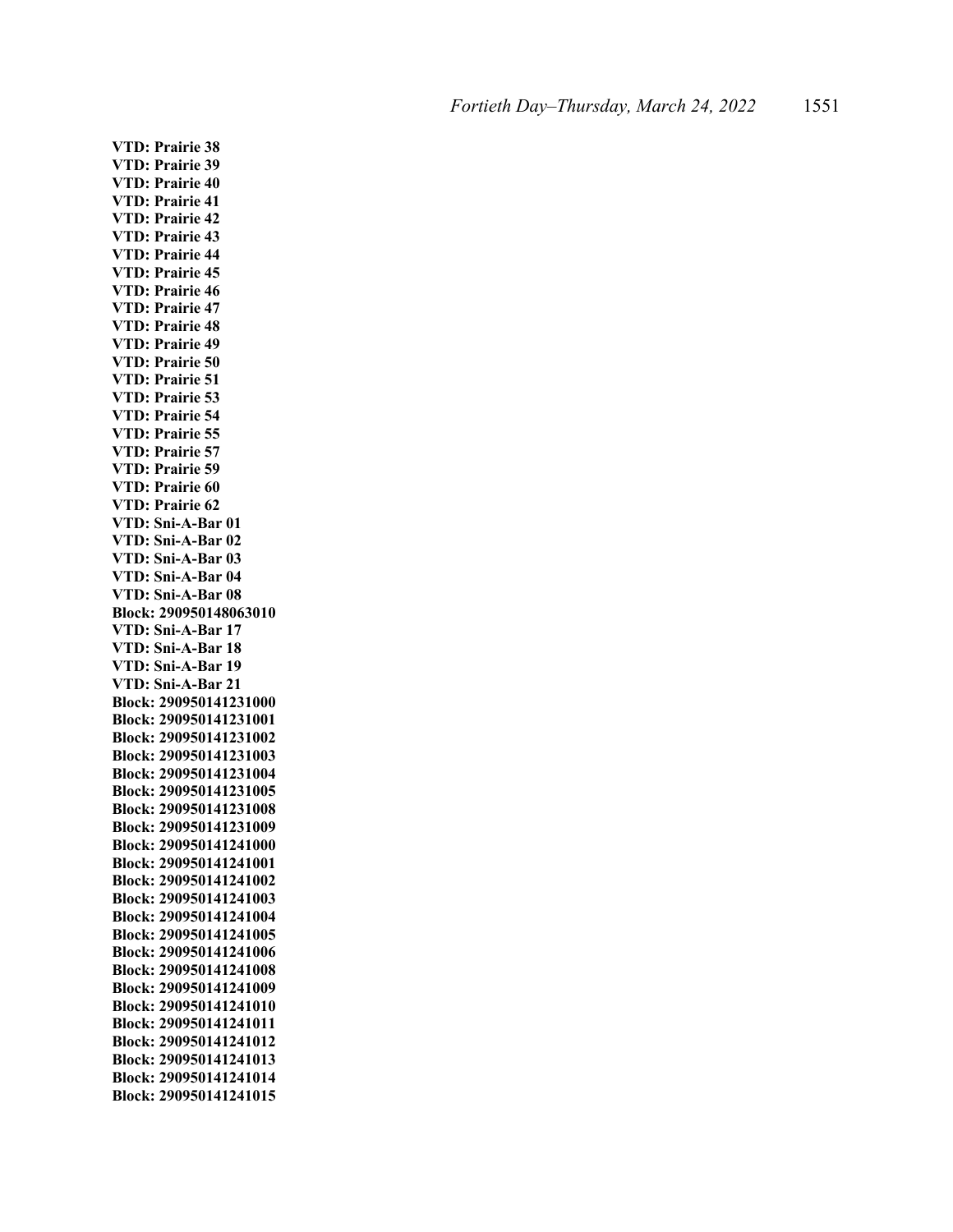**Block: 290950141241026 Block: 290950141272001 Block: 290950141272002 Block: 290950141272003 Block: 290950141272004 Block: 290950141272006 Block: 290950141272007 Block: 290950141272008 Block: 290950141272009 Block: 290950141272010 Block: 290950141272023 Block: 290950141272024 Block: 290950193022052 Block: 290950193022053 VTD: Sni-A-Bar 22 VTD: Sni-A-Bar 24 VTD: Sni-A-Bar 25 VTD: Sni-A-Bar 26 VTD: Sni-A-Bar 27 VTD: Sni-A-Bar 28 VTD: Sni-A-Bar 34 VTD: Sni-A-Bar 35 VTD: Sni-A-Bar 36 VTD: Van Buren 04 Block: 290950139182015 VTD: Van Buren 06 VTD: Washington 01 VTD: Washington 02 VTD: Washington 03 VTD: Washington 04 VTD: Washington 05 VTD: Washington 06 VTD: Washington 07 VTD: Washington 08 VTD: Washington 09 VTD: Washington 10 VTD: Washington 11 VTD: Washington 12 128.466. The sixth congressional district shall be composed of the following: County: Adair MO County: Andrew MO County: Atchison MO County: Audrain MO County: Buchanan MO County: Caldwell MO County: Carroll MO County: Chariton MO County: Clark MO County: Clay MO VTD: Chou 8 Block: 290470223023015 Block: 290470223023016 Block: 290470223023017 Block: 290470223023023 VTD: FR 1 VTD: FR 2**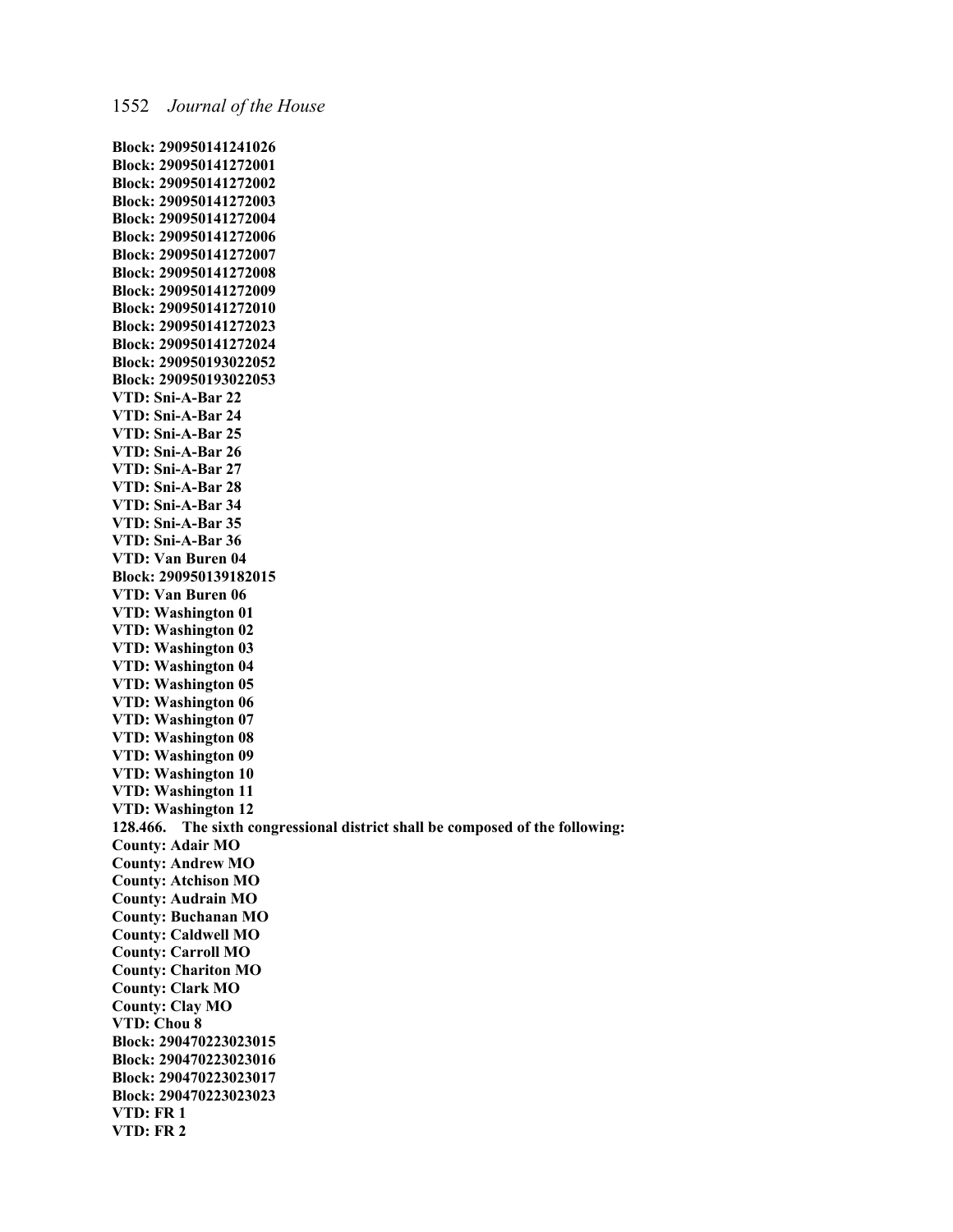**VTD: FR 3 VTD: FR 4 VTD: FR 5 VTD: KC 21 Lib 1 VTD: KC 21 Lib 2 VTD: KC 21 Lib 3 VTD: KC 21 Lib 4 VTD: KC 21 Lib 5 VTD: KC 21 Lib 6 VTD: KC 21 Pl 1 Block: 290470219003038 Block: 290470219003039 VTD: KC 21-22 VTD: Kry 1 VTD: Kry 2 VTD: Kry 3 VTD: Kry 4 VTD: Lib 1 VTD: Lib 10 VTD: Lib 11 VTD: Lib 12 VTD: Lib 13 VTD: Lib 14 VTD: Lib 2 VTD: Lib 3 VTD: Lib 4 VTD: Lib 5 Block: 290470208021011 Block: 290470208021012 Block: 290470208021013 Block: 290470208021031 Block: 290470208021032 Block: 290470208021033 Block: 290470208021035 Block: 290470208021036 Block: 290470208021037 Block: 290470208021041 Block: 290470208021043 Block: 290470208021044 Block: 290470208021045 Block: 290470208021046 Block: 290470208021047 Block: 290470208021048 Block: 290470208021049 Block: 290470208021050 Block: 290470208021052 Block: 290470208021053 Block: 290470208021054 Block: 290470208031000 Block: 290470208031001 Block: 290470208031002 Block: 290470208031003 Block: 290470208031004 Block: 290470208031005**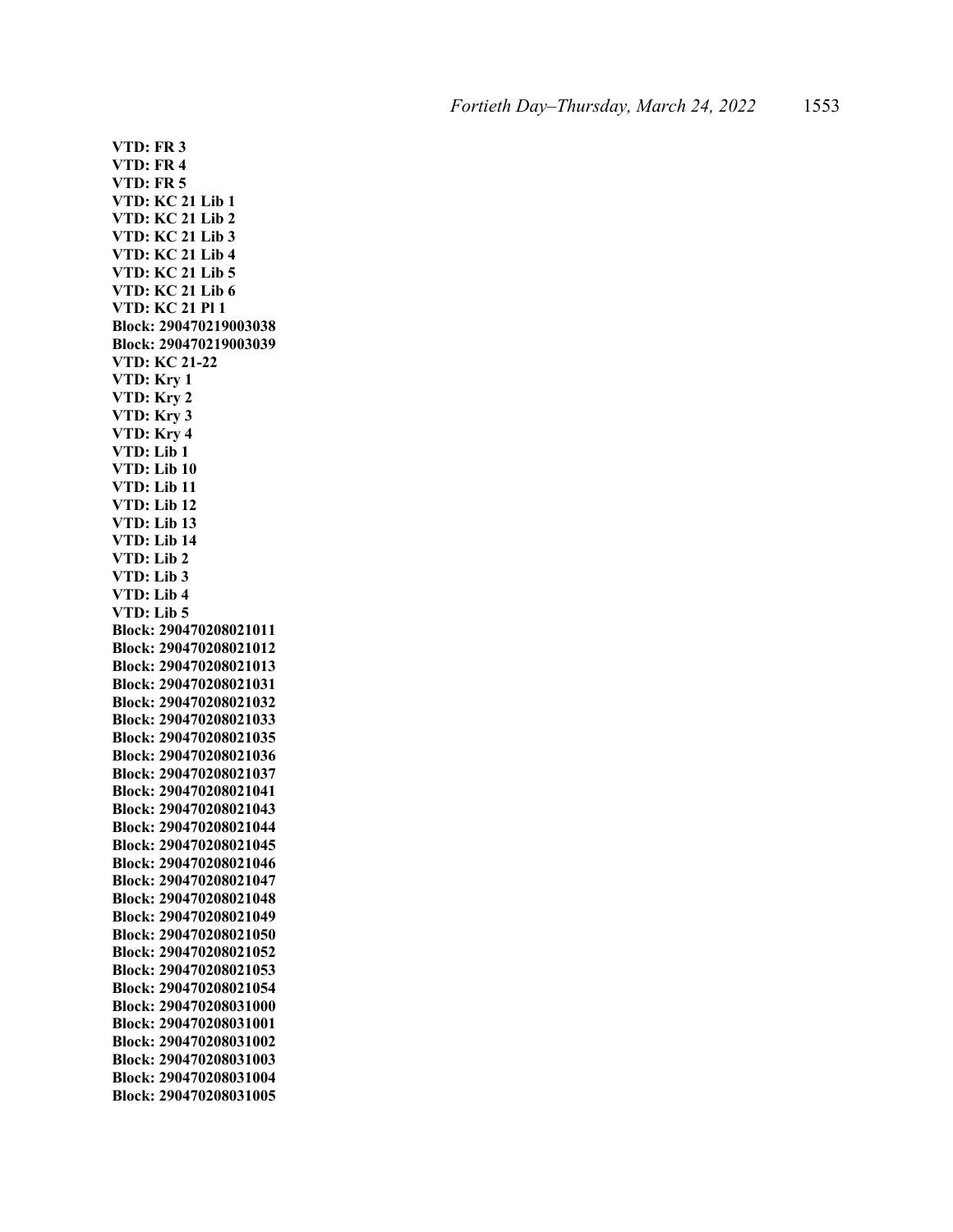**Block: 290470208031006 Block: 290470208031007 Block: 290470208031008 Block: 290470208031009 Block: 290470208031010 Block: 290470208031011 Block: 290470208031012 Block: 290470208031013 Block: 290470208031014 Block: 290470208031015 Block: 290470208031016 Block: 290470208033000 Block: 290470208033001 Block: 290470208033002 Block: 290470208033003 Block: 290470223023010 Block: 290470223023011 Block: 290470223023018 VTD: Lib 6 VTD: Lib 7 VTD: Lib 8 VTD: Lib 9 VTD: Pl 1 VTD: Pl 2 VTD: Pl 3 VTD: Wash 1 VTD: Wash 2 VTD: Wash 3 County: Clinton MO County: Daviess MO County: DeKalb MO County: Gentry MO County: Grundy MO County: Harrison MO County: Holt MO County: Jackson MO VTD: Blue 01-07 Block: 290950151001008 Block: 290950151001009 Block: 290950151001010 Block: 290950151001020 Block: 290950151001030 Block: 290950151001031 Block: 290950151001032 Block: 290950151001033 Block: 290950151001034 Block: 290950151001035 Block: 290950151001036 Block: 290950151001037 Block: 290950151001044 Block: 290950151001045 Block: 290950151001046 Block: 290950151001047 Block: 290950151001070 Block: 290950151001071 Block: 290950151001072**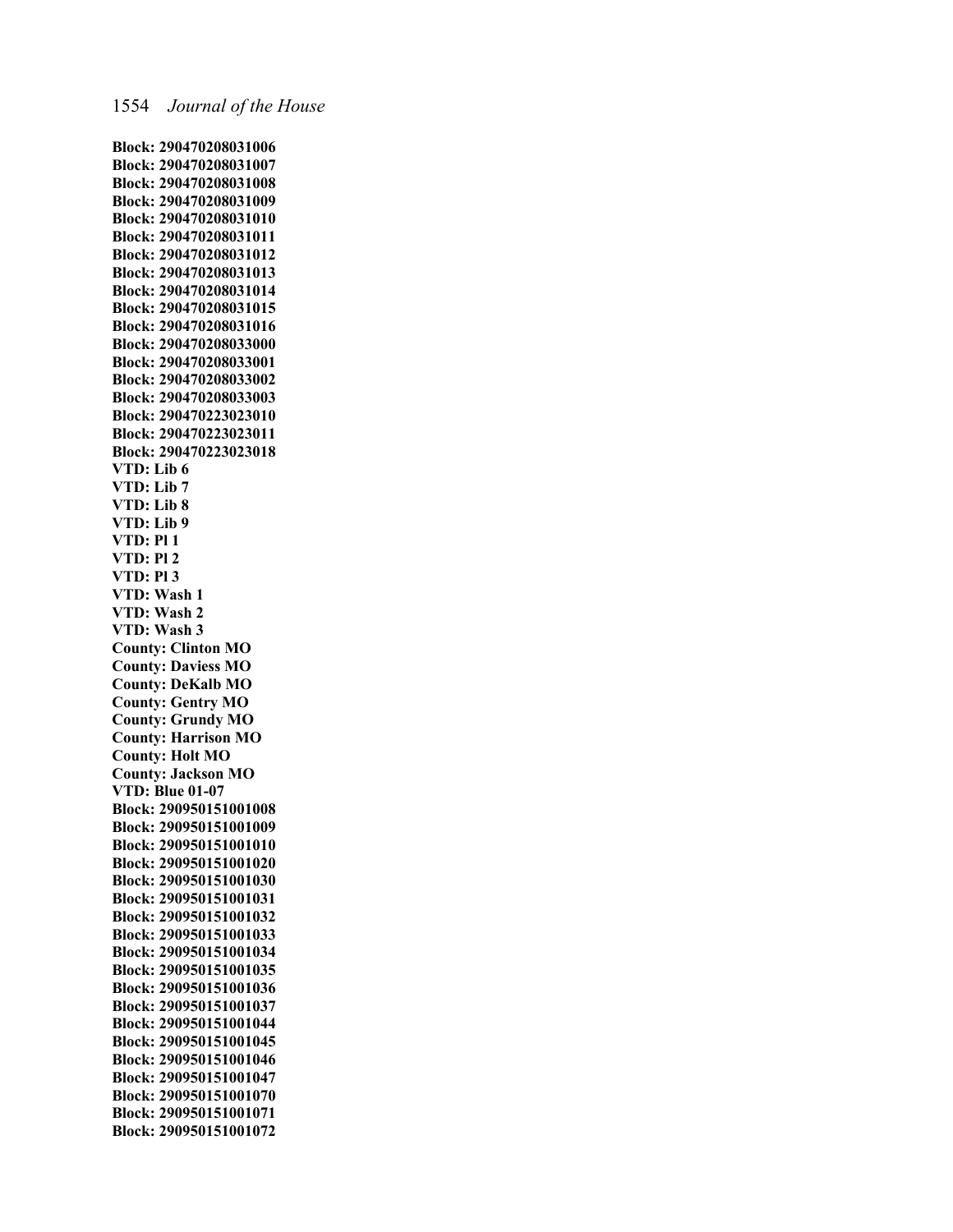**Block: 290950151001073 Block: 290950151001074 Block: 290950151001076 Block: 290950151001078 Block: 290950151001079 Block: 290950151001080 Block: 290950151001091 Block: 290950151001096 Block: 290950151001097 Block: 290950151001100 VTD: Blue 01-08 VTD: Blue 03-04 Block: 290950151002029 VTD: Blue 03-06 VTD: Blue 03-07 VTD: Blue 03-08 VTD: Blue 03-09 VTD: Fort Osage 01 Block: 290950177001028 VTD: Fort Osage 02 VTD: Fort Osage 03 VTD: Fort Osage 04 VTD: Fort Osage 05 VTD: Fort Osage 06 VTD: Fort Osage 07 VTD: Fort Osage 08 VTD: Fort Osage 09 VTD: Fort Osage 10 VTD: Sni-A-Bar 06 VTD: Sni-A-Bar 50 Block: 290950149031030 Block: 290950149031063 Block: 290950149031065 Block: 290950149033000 Block: 290950149033021 County: Knox MO County: Lewis MO County: Lincoln MO County: Linn MO County: Livingston MO County: Macon MO County: Marion MO County: Mercer MO County: Monroe MO County: Nodaway MO County: Pike MO County: Platte MO County: Putnam MO County: Ralls MO County: Randolph MO County: Ray MO County: Schuyler MO County: Scotland MO County: Shelby MO**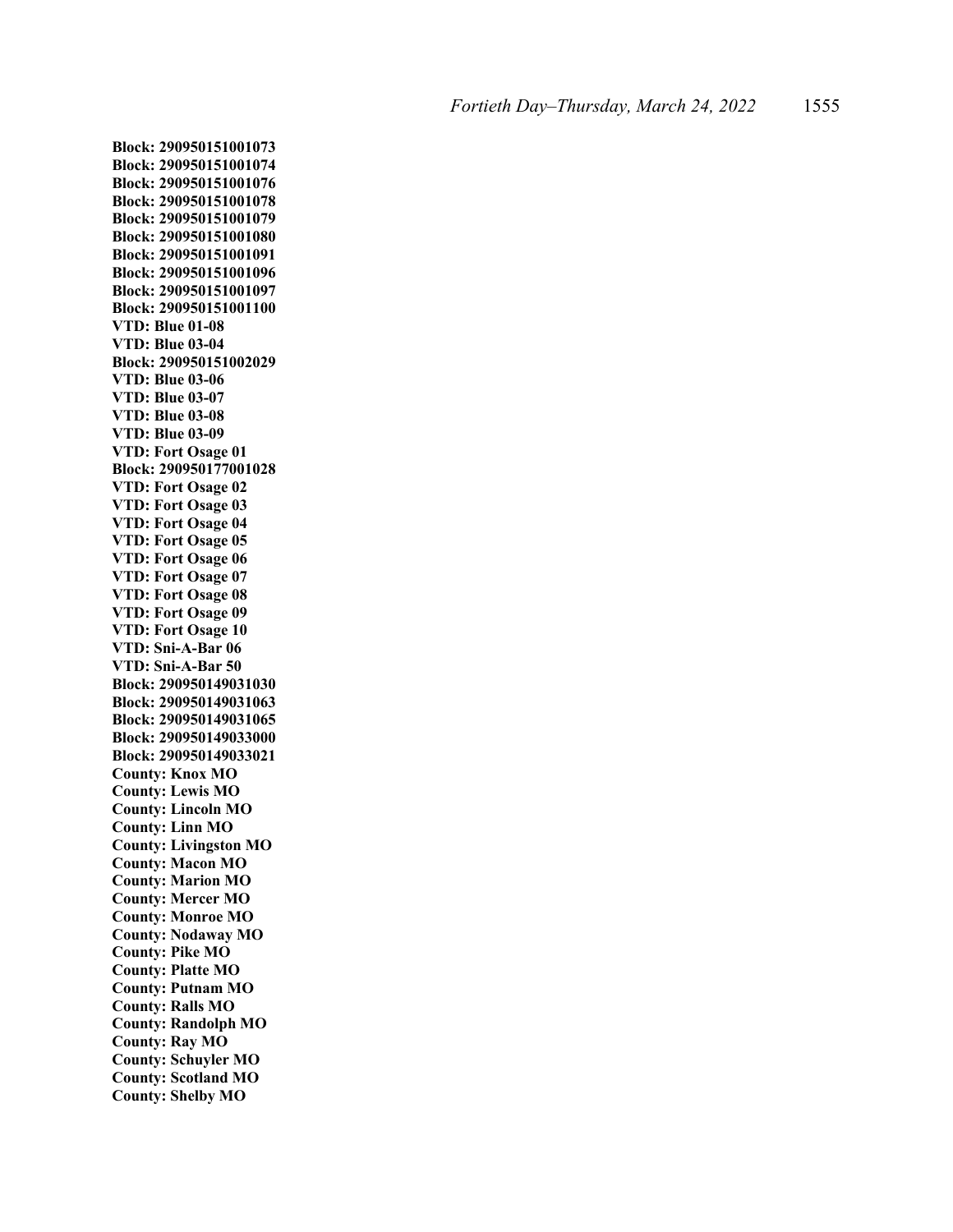**Block: 292134805031005**

**County: Sullivan MO County: Worth MO 128.467. The seventh congressional district shall be composed of the following: County: Barry MO County: Christian MO County: Dade MO County: Greene MO County: Jasper MO County: Lawrence MO County: McDonald MO County: Newton MO County: Stone MO County: Taney MO VTD: BOSTON CENTER VTD: BRANSON 1 VTD: BRANSON 2 VTD: BRANSON 3 VTD: HOLLISTER 1 Block: 292134801092013 Block: 292134801092029 Block: 292134805011000 Block: 292134805011001 Block: 292134805011002 Block: 292134805011004 Block: 292134805011005 Block: 292134805011006 Block: 292134805011007 Block: 292134805011008 Block: 292134805011009 Block: 292134805011010 Block: 292134805011012 Block: 292134805011013 Block: 292134805011014 Block: 292134805011015 Block: 292134805011016 Block: 292134805011018 Block: 292134805011020 Block: 292134805011022 Block: 292134805011023 Block: 292134805011024 Block: 292134805011025 Block: 292134805011026 Block: 292134805011027 Block: 292134805011028 Block: 292134805011029 Block: 292134805011030 Block: 292134805011031 Block: 292134805011032 Block: 292134805011075 Block: 292134805011076 Block: 292134805031000 Block: 292134805031001 Block: 292134805031002 Block: 292134805031003 Block: 292134805031004**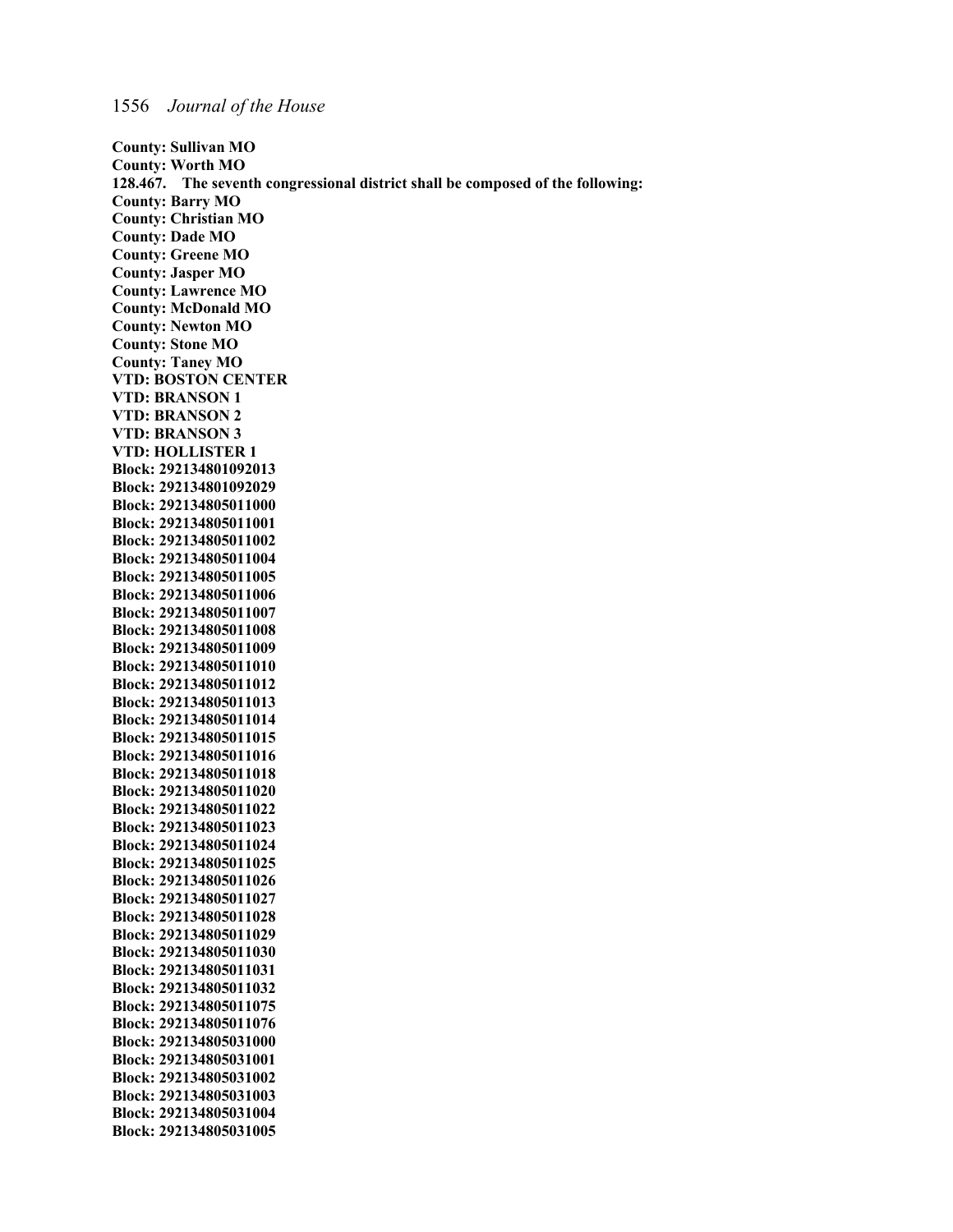**Block: 292134805031006 Block: 292134805031007 Block: 292134805031008 Block: 292134805031009 Block: 292134805031010 Block: 292134805031011 Block: 292134805031012 Block: 292134805031013 Block: 292134805031014 Block: 292134805031015 Block: 292134805031016 Block: 292134805031017 Block: 292134805031018 Block: 292134805031019 Block: 292134805032000 Block: 292134805032001 Block: 292134805032002 Block: 292134805032003 Block: 292134805032004 Block: 292134805032005 Block: 292134805032006 Block: 292134805032007 Block: 292134805032008 Block: 292134805032009 Block: 292134805032010 Block: 292134805032015 Block: 292134805032016 Block: 292134805032017 Block: 292134805032018 Block: 292134805032019 Block: 292134805032020 Block: 292134805032021 Block: 292134805032022 Block: 292134805032023 Block: 292134805032046 Block: 292134805032047 Block: 292134805032048 Block: 292134805032049 Block: 292134805032050 Block: 292134805032051 Block: 292134805032052 Block: 292134805032053 Block: 292134805033000 Block: 292134805033001 Block: 292134805033002 Block: 292134805033003 Block: 292134805033004 Block: 292134805033005 Block: 292134805033006 Block: 292134805033007 Block: 292134805033008 Block: 292134805033009 Block: 292134805033010 Block: 292134805033011**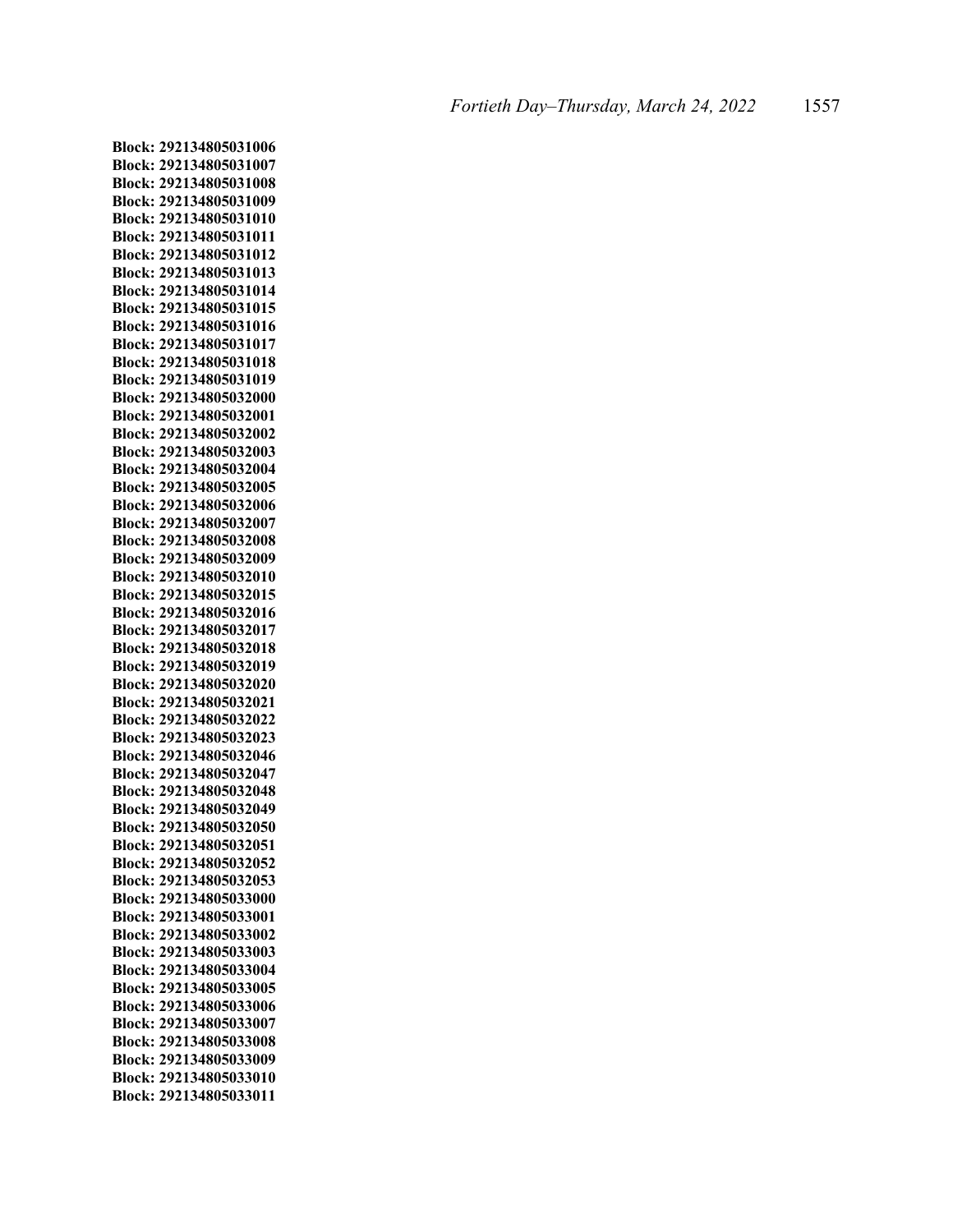**Block: 292134805033012 Block: 292134805033013 Block: 292134805033014 Block: 292134805033015 Block: 292134805033016 Block: 292134805033017 Block: 292134805033018 Block: 292134805033019 Block: 292134805033020 Block: 292134805033021 Block: 292134805033022 Block: 292134805033023 Block: 292134805033024 Block: 292134805033027 Block: 292134805033028 Block: 292134805033029 Block: 292134805033030 Block: 292134805043001 Block: 292134805043002 Block: 292134805043003 Block: 292134805043004 Block: 292134805043005 Block: 292134805043006 Block: 292134805043008 Block: 292134805043009 Block: 292134805043010 Block: 292134805043011 Block: 292134805043012 Block: 292134805043013 Block: 292134805043014 Block: 292134805043017 Block: 292134805043018 Block: 292134805043019 Block: 292134805043021 Block: 292134805043022 Block: 292134805043023 Block: 292134805043024 Block: 292134805043025 Block: 292134805043026 Block: 292134805043027 Block: 292134805043028 Block: 292134805043029 Block: 292134805043030 Block: 292134805043031 Block: 292134805043032 Block: 292134805043033 Block: 292134805043034 Block: 292134805043041 Block: 292134805043050 Block: 292134805043051 Block: 292134805043052 Block: 292134805043053 Block: 292134805043058 Block: 292134805043059 Block: 292134805043060 Block: 292134805043062**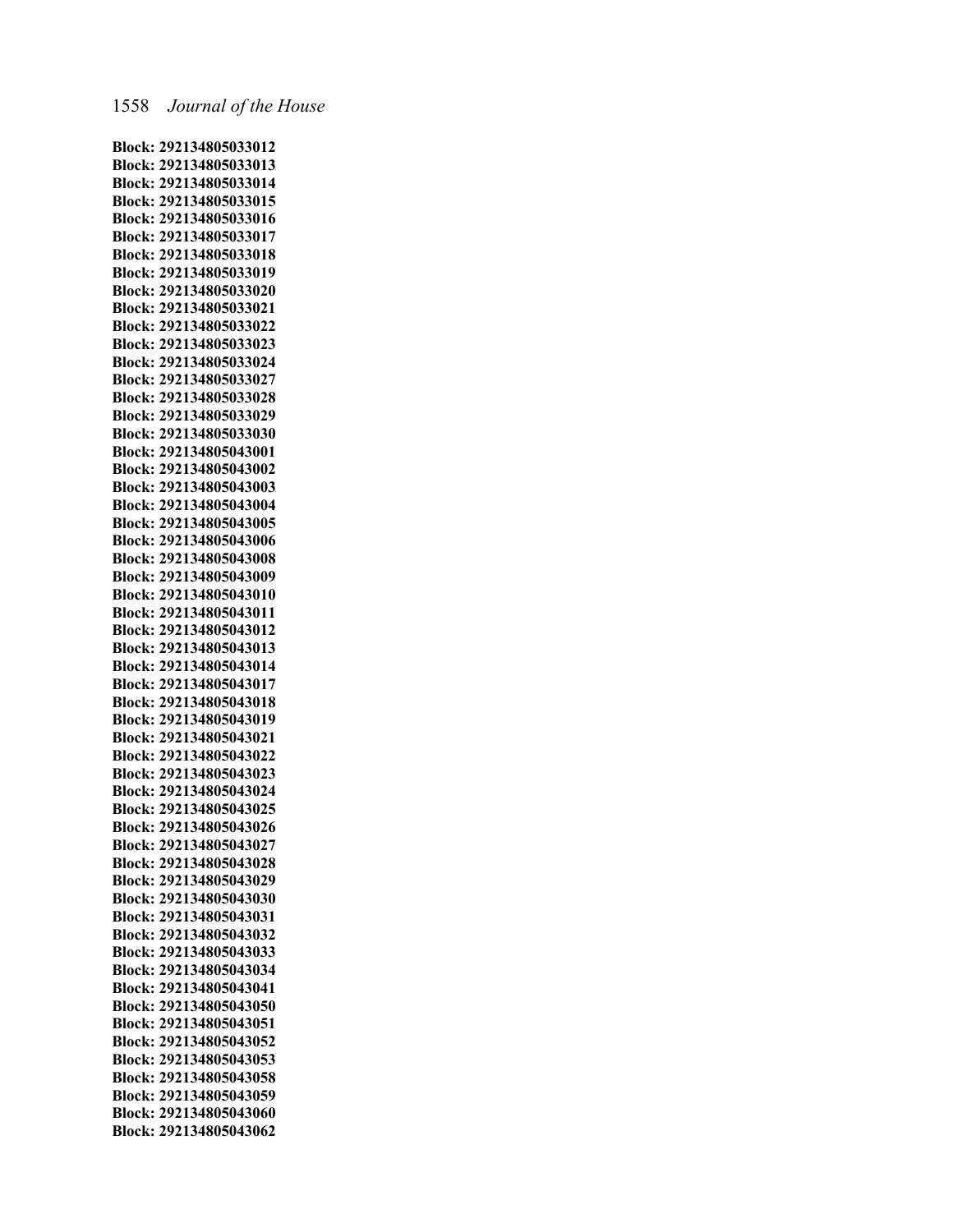**Block: 292134805043063 VTD: HOLLISTER 2 Block: 292134803012036 Block: 292134803012037 Block: 292134803012038 Block: 292134803012039 Block: 292134803023000 Block: 292134803023001 Block: 292134803023002 Block: 292134803023003 Block: 292134803023004 Block: 292134803023005 Block: 292134803023006 Block: 292134803023007 Block: 292134803023008 Block: 292134803023009 Block: 292134803023010 Block: 292134803023011 Block: 292134803023012 Block: 292134803023013 Block: 292134803023014 Block: 292134803023015 Block: 292134803023016 Block: 292134803023017 Block: 292134803023018 Block: 292134803023019 Block: 292134803023020 Block: 292134803023021 Block: 292134803023022 Block: 292134803023023 Block: 292134803023024 Block: 292134803023029 Block: 292134803023032 Block: 292134803023035 Block: 292134803024007 Block: 292134803024008 Block: 292134803024009 Block: 292134805041000 Block: 292134805041001 Block: 292134805041002 Block: 292134805041003 Block: 292134805041004 Block: 292134805041005 Block: 292134805041006 Block: 292134805041007 Block: 292134805041008 Block: 292134805041009 Block: 292134805041010 Block: 292134805041011 Block: 292134805041012 Block: 292134805041013 Block: 292134805041014 Block: 292134805041016 Block: 292134805041017**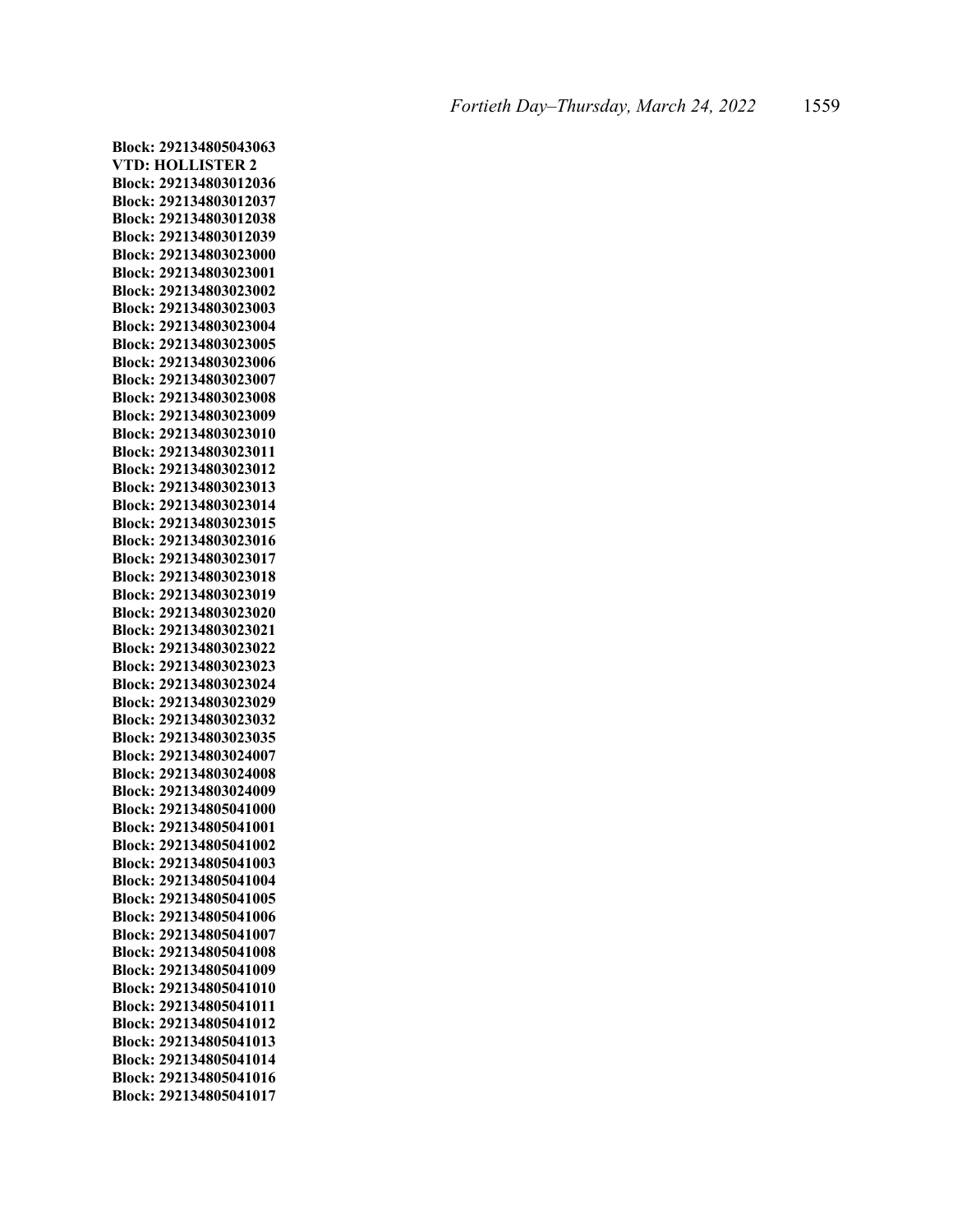**Block: 292134805041018 Block: 292134805041020 Block: 292134805041021 Block: 292134805041022 Block: 292134805041023 Block: 292134805041024 Block: 292134805041025 Block: 292134805041026 Block: 292134805041027 Block: 292134805041031 Block: 292134805041032 Block: 292134805041033 Block: 292134805041034 Block: 292134805041035 Block: 292134805041036 Block: 292134805041037 Block: 292134805041038 Block: 292134805041039 Block: 292134805041040 Block: 292134805041041 Block: 292134805041042 Block: 292134805041043 Block: 292134805041044 Block: 292134805041045 Block: 292134805041046 Block: 292134805041047 Block: 292134805041048 Block: 292134805042000 Block: 292134805042001 Block: 292134805042002 Block: 292134805042003 Block: 292134805042004 Block: 292134805042005 Block: 292134805042006 Block: 292134805042007 Block: 292134805042008 Block: 292134805042009 Block: 292134805042010 Block: 292134805042011 Block: 292134805042012 Block: 292134805042013 Block: 292134805042014 Block: 292134805042015 Block: 292134805042016 Block: 292134805042017 Block: 292134805042018 Block: 292134805042019 Block: 292134805042020 Block: 292134805042021 Block: 292134805042022 Block: 292134805042023 Block: 292134805043000 Block: 292134805043007 Block: 292134805043015 Block: 292134805043016 Block: 292134805043035**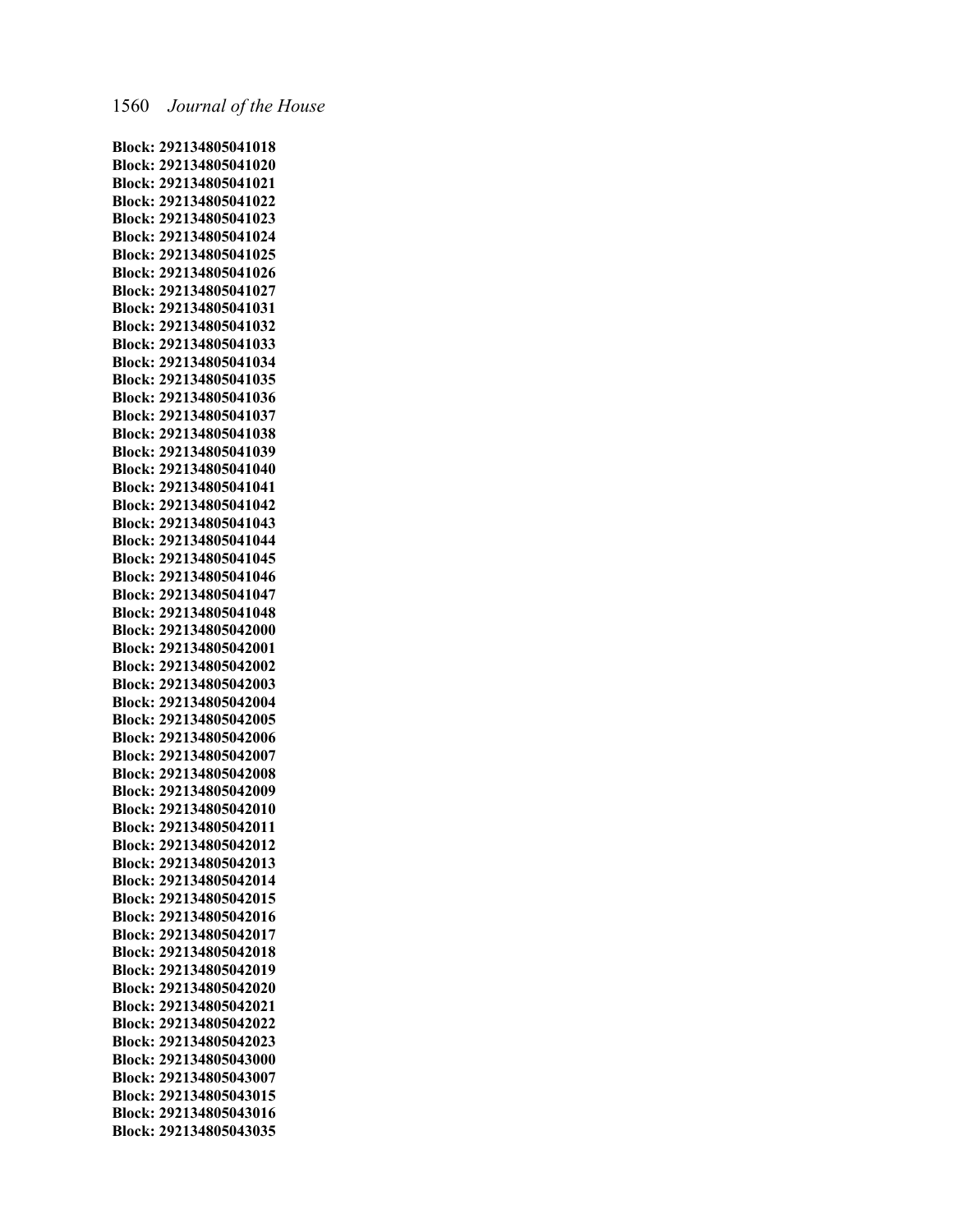**Block: 292134805043036 Block: 292134805043037 Block: 292134805043038 Block: 292134805043039 Block: 292134805043040 VTD: KIRBYVILLE Block: 292134803011035 Block: 292134803011036 Block: 292134803011037 Block: 292134803011042 Block: 292134803011043 Block: 292134803011045 Block: 292134803011046 Block: 292134803011047 Block: 292134803011048 Block: 292134803011051 Block: 292134803011052 Block: 292134803011053 Block: 292134803011054 Block: 292134803011057 Block: 292134803011058 Block: 292134803011059 Block: 292134803011060 Block: 292134803011061 Block: 292134803011062 Block: 292134803012051 Block: 292134803023033 Block: 292134803023034 VTD: MT BRANSON VTD: NORTH BRANSON VTD: SKYLINE VTD: WALNUT SHADE Block: 292134802041021 Block: 292134802041022 Block: 292134802041023 Block: 292134802041024 Block: 292134802041025 Block: 292134802041026 Block: 292134802041027 Block: 292134802041028 Block: 292134802041054 Block: 292134802041055 Block: 292134802041056 Block: 292134802041057 Block: 292134802041058 Block: 292134802041059 Block: 292134802041060 Block: 292134802041061 Block: 292134802041062 Block: 292134802042001 Block: 292134802042002 Block: 292134802042003 Block: 292134802042004 Block: 292134802042005**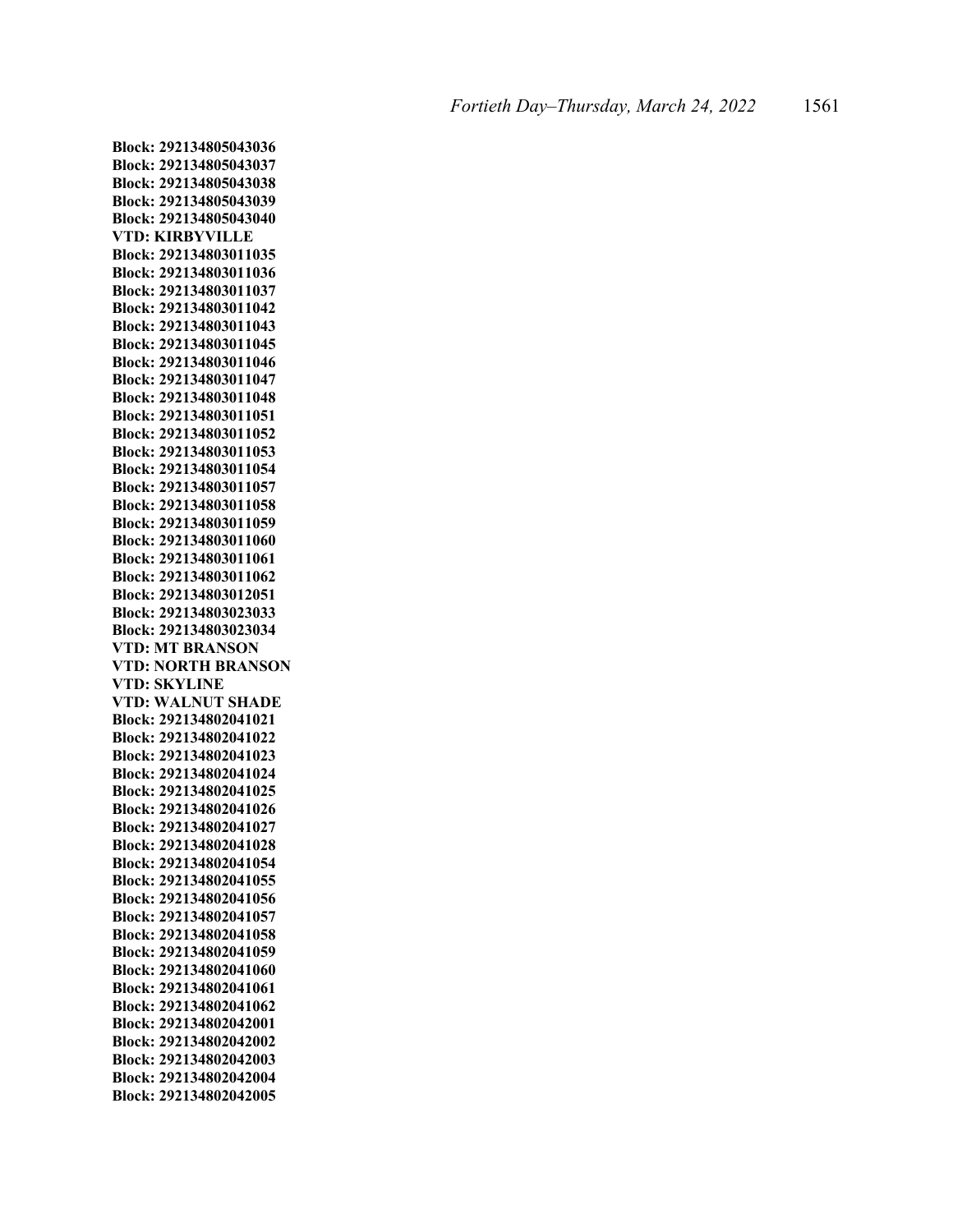**Block: 292134802042006 Block: 292134802042007 Block: 292134802042008 Block: 292134802042009 Block: 292134802042010 Block: 292134802042011 Block: 292134802042012 Block: 292134802042013 Block: 292134802042016 Block: 292134802042017 Block: 292134802042018 Block: 292134802042019 Block: 292134802042020 Block: 292134802042021 Block: 292134802042022 Block: 292134802042023 Block: 292134802042024 Block: 292134802042038 Block: 292134802042039 Block: 292134802042040 Block: 292134802042041 Block: 292134802042042 Block: 292134802042046 Block: 292134802042047 Block: 292134802071003 Block: 292134802071006 Block: 292134802071008 County: Webster MO VTD: Benton VTD: Diggins VTD: East Ozark VTD: Finley VTD: Fordland VTD: Grant VTD: Hazelwood VTD: High Prairie VTD: Jackson Block: 292254701021025 Block: 292254701021029 Block: 292254701021030 Block: 292254701021031 Block: 292254701021033 Block: 292254701021034 Block: 292254701021035 Block: 292254701021036 Block: 292254701021037 Block: 292254701021038 Block: 292254701021039 Block: 292254701021040 Block: 292254701021043 Block: 292254701023073 Block: 292254701023074 VTD: Marshfield East Block: 292254701011138 Block: 292254701011142 Block: 292254701011150**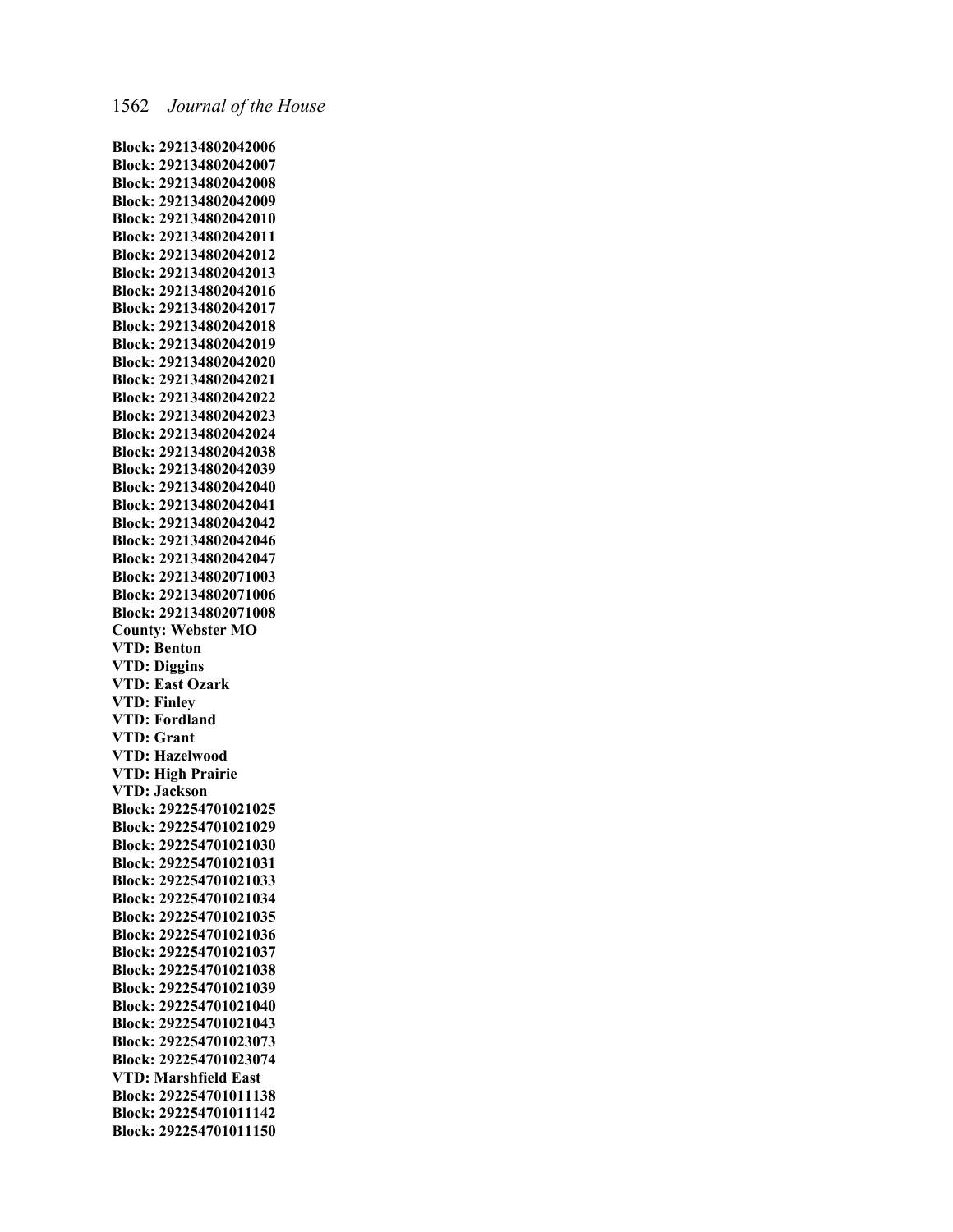**Block: 292254701011151 Block: 292254702011011 Block: 292254702011012 Block: 292254702011013 Block: 292254702011014 Block: 292254702011020 Block: 292254702011021 Block: 292254702011022 Block: 292254702011023 Block: 292254702011024 Block: 292254702011025 Block: 292254702011026 Block: 292254702011027 Block: 292254702011028 Block: 292254702011029 Block: 292254702011030 Block: 292254702011031 Block: 292254702011032 Block: 292254702011033 Block: 292254702011034 Block: 292254702011035 Block: 292254702011036 Block: 292254702011037 Block: 292254702011038 Block: 292254702011041 Block: 292254702011042 Block: 292254702011043 Block: 292254702011044 Block: 292254702011048 Block: 292254702012010 Block: 292254702012011 Block: 292254702013014 Block: 292254702013017 Block: 292254702013018 Block: 292254702013019 Block: 292254702013020 Block: 292254702013021 Block: 292254702013022 Block: 292254702013023 Block: 292254702013024 Block: 292254702013025 Block: 292254702013026 Block: 292254702013029 Block: 292254702013030 Block: 292254702013031 Block: 292254702013032 Block: 292254702013033 Block: 292254702013034 Block: 292254702013035 Block: 292254702013036 Block: 292254702013037 Block: 292254702013038 Block: 292254702013039 Block: 292254702013040**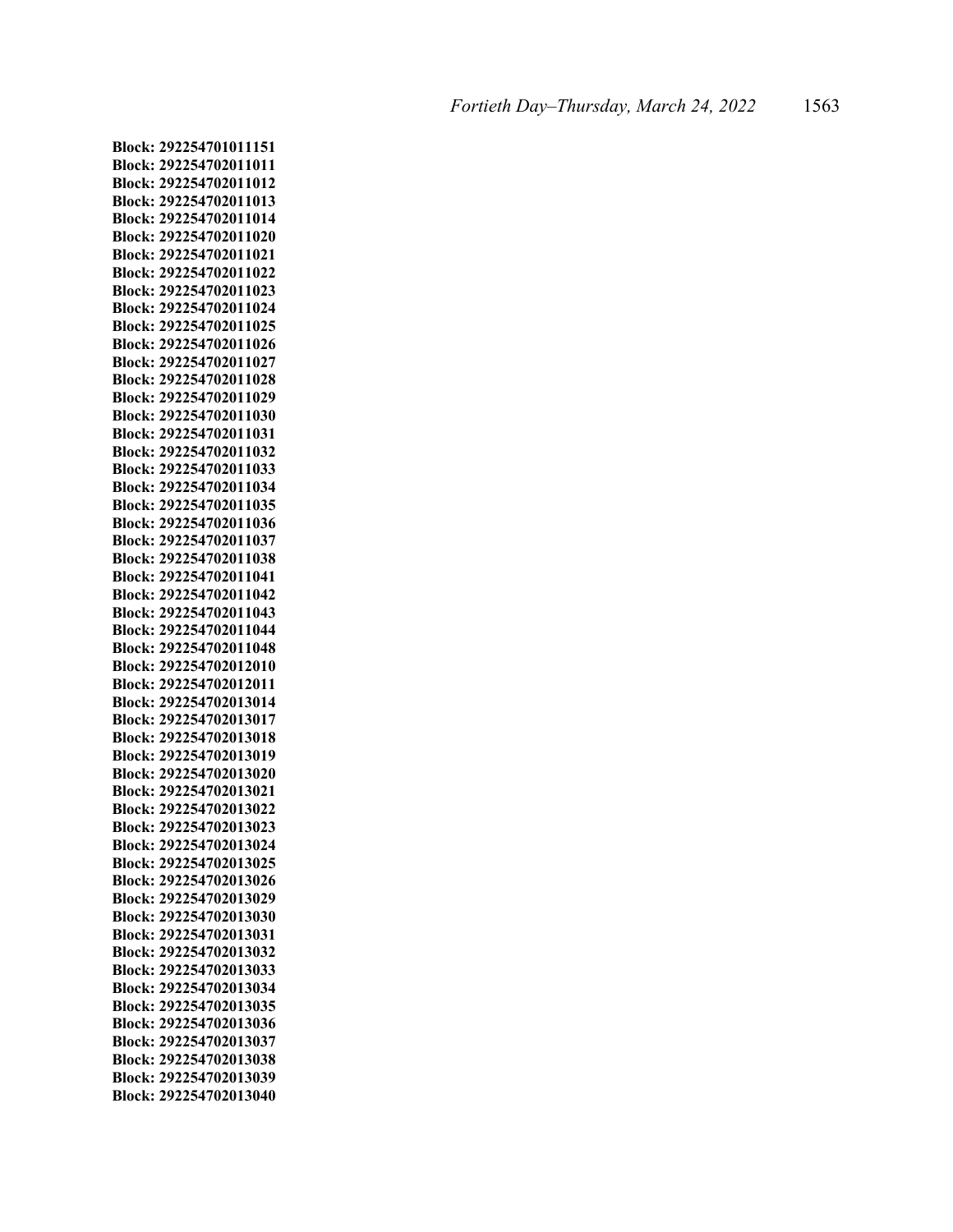**Block: 292254702013041 Block: 292254702013042 Block: 292254702013043 Block: 292254702013045 Block: 292254702013046 Block: 292254702013047 Block: 292254702013048 Block: 292254702013049 Block: 292254702013050 Block: 292254702013051 Block: 292254702013052 Block: 292254702013053 Block: 292254702013054 VTD: Marshfield West Block: 292254702021040 Block: 292254702023006 Block: 292254702023007 Block: 292254702023008 Block: 292254702023013 Block: 292254702023021 Block: 292254702023022 Block: 292254702023023 Block: 292254702023026 Block: 292254702023027 Block: 292254702023028 Block: 292254702023029 Block: 292254702023030 Block: 292254702023031 Block: 292254702023032 Block: 292254702023037 Block: 292254702023039 Block: 292254702023040 Block: 292254702023041 Block: 292254702023042 Block: 292254702023043 Block: 292254702023044 Block: 292254702023045 Block: 292254702023046 Block: 292254702023047 Block: 292254702023049 Block: 292254702023052 Block: 292254702023053 VTD: Niangua Block: 292254701011011 Block: 292254701011015 Block: 292254701011016 Block: 292254701011017 Block: 292254701011020 Block: 292254701011031 Block: 292254701011032 Block: 292254701011033 Block: 292254701011034 Block: 292254701011035 Block: 292254701011036 Block: 292254701011038 Block: 292254701011039**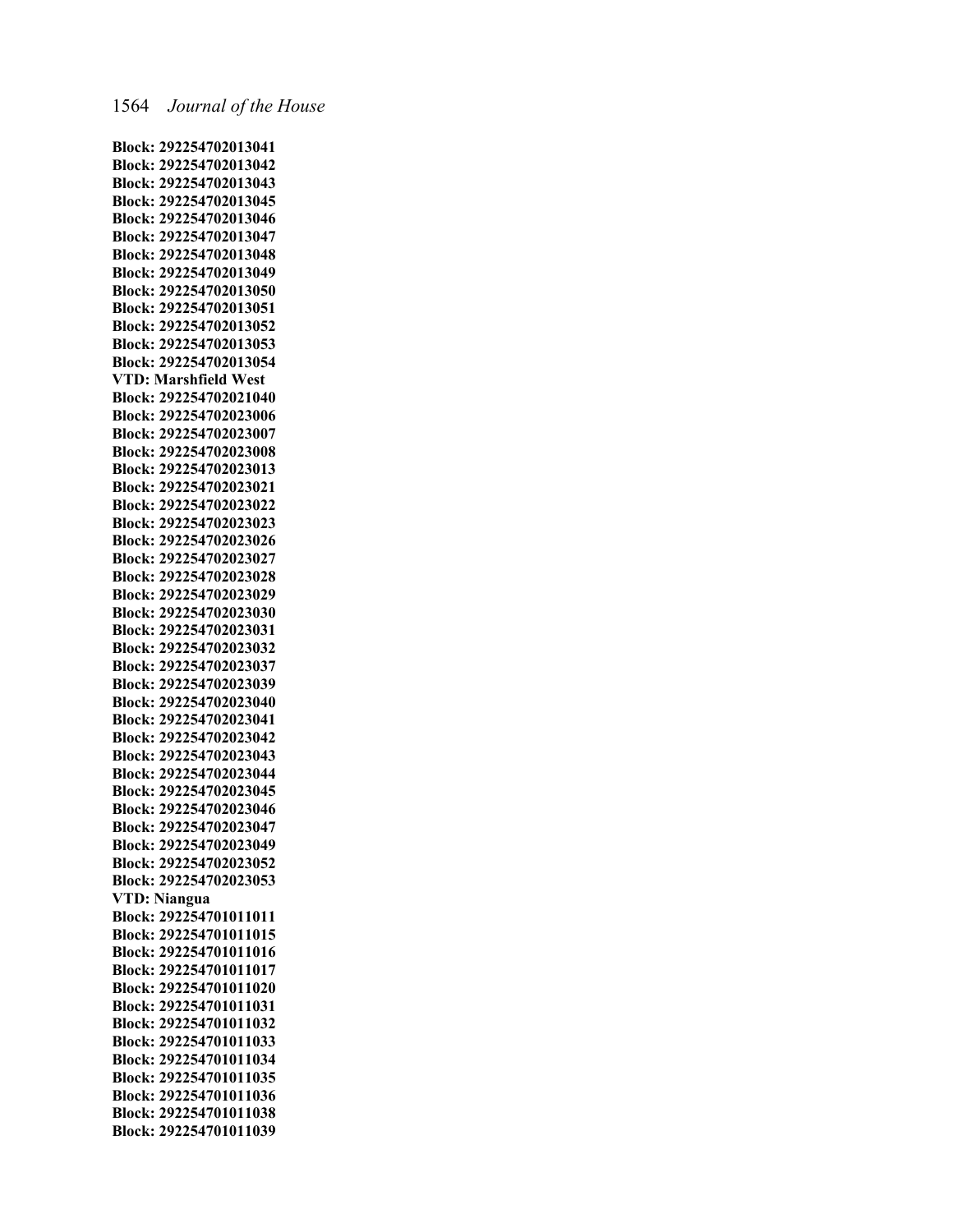**Block: 292254701011040 Block: 292254701011041 Block: 292254701011043 Block: 292254701011044 Block: 292254701011045 Block: 292254701011046 Block: 292254701011047 Block: 292254701011048 Block: 292254701011049 Block: 292254701011050 Block: 292254701011051 Block: 292254701011052 Block: 292254701011053 Block: 292254701011054 Block: 292254701011055 Block: 292254701011056 Block: 292254701011057 Block: 292254701011058 Block: 292254701011059 Block: 292254701011060 Block: 292254701011061 Block: 292254701011062 Block: 292254701011063 Block: 292254701011064 Block: 292254701011065 Block: 292254701011066 Block: 292254701011067 Block: 292254701011068 Block: 292254701011069 Block: 292254701011070 Block: 292254701011071 Block: 292254701011072 Block: 292254701011073 Block: 292254701011074 Block: 292254701011075 Block: 292254701011076 Block: 292254701011077 Block: 292254701011078 Block: 292254701011079 Block: 292254701011080 Block: 292254701011081 Block: 292254701011082 Block: 292254701011083 Block: 292254701011084 Block: 292254701011085 Block: 292254701011086 Block: 292254701011087 Block: 292254701011088 Block: 292254701011094 Block: 292254701011095 Block: 292254701011096 Block: 292254701011097 Block: 292254701011098 Block: 292254701011099**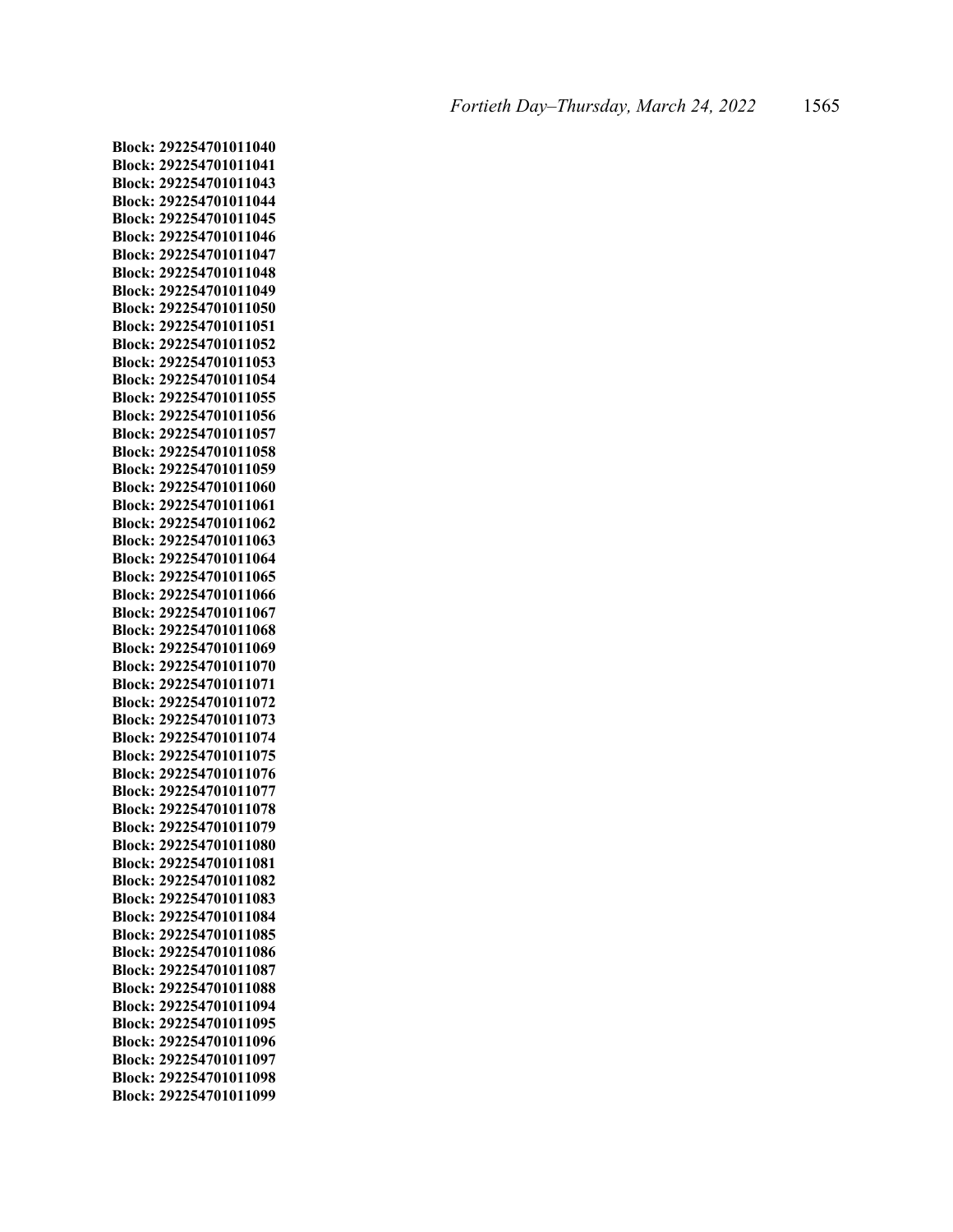**Block: 292254701011100 Block: 292254701011116 Block: 292254701011117 Block: 292254701011118 Block: 292254701012059 Block: 292254701012060 Block: 292254701012061 Block: 292254701012064 Block: 292254701012065 Block: 292254701012072 Block: 292254701012073 Block: 292254701012074 Block: 292254701012078 Block: 292254701012079 Block: 292254701012086 Block: 292254701012087 Block: 292254701012094 Block: 292254701012095 Block: 292254701012096 Block: 292254701012097 Block: 292254701012098 Block: 292254701012101 Block: 292254701012102 Block: 292254701012103 Block: 292254701012110 VTD: Northview A VTD: Northview B VTD: Union Block: 292254701011000 Block: 292254701011001 Block: 292254701011005 Block: 292254701011008 Block: 292254701011009 Block: 292254701011010 Block: 292254701011021 Block: 292254701011022 Block: 292254701011023 Block: 292254701011024 Block: 292254701011025 Block: 292254701011026 Block: 292254701011027 Block: 292254701011028 Block: 292254701011029 Block: 292254701011030 Block: 292254701011037 Block: 292254701012000 Block: 292254701012001 Block: 292254701012002 Block: 292254701012003 Block: 292254701012004 Block: 292254701012005 Block: 292254701012006 Block: 292254701012007 Block: 292254701012008 Block: 292254701012009 Block: 292254701012010**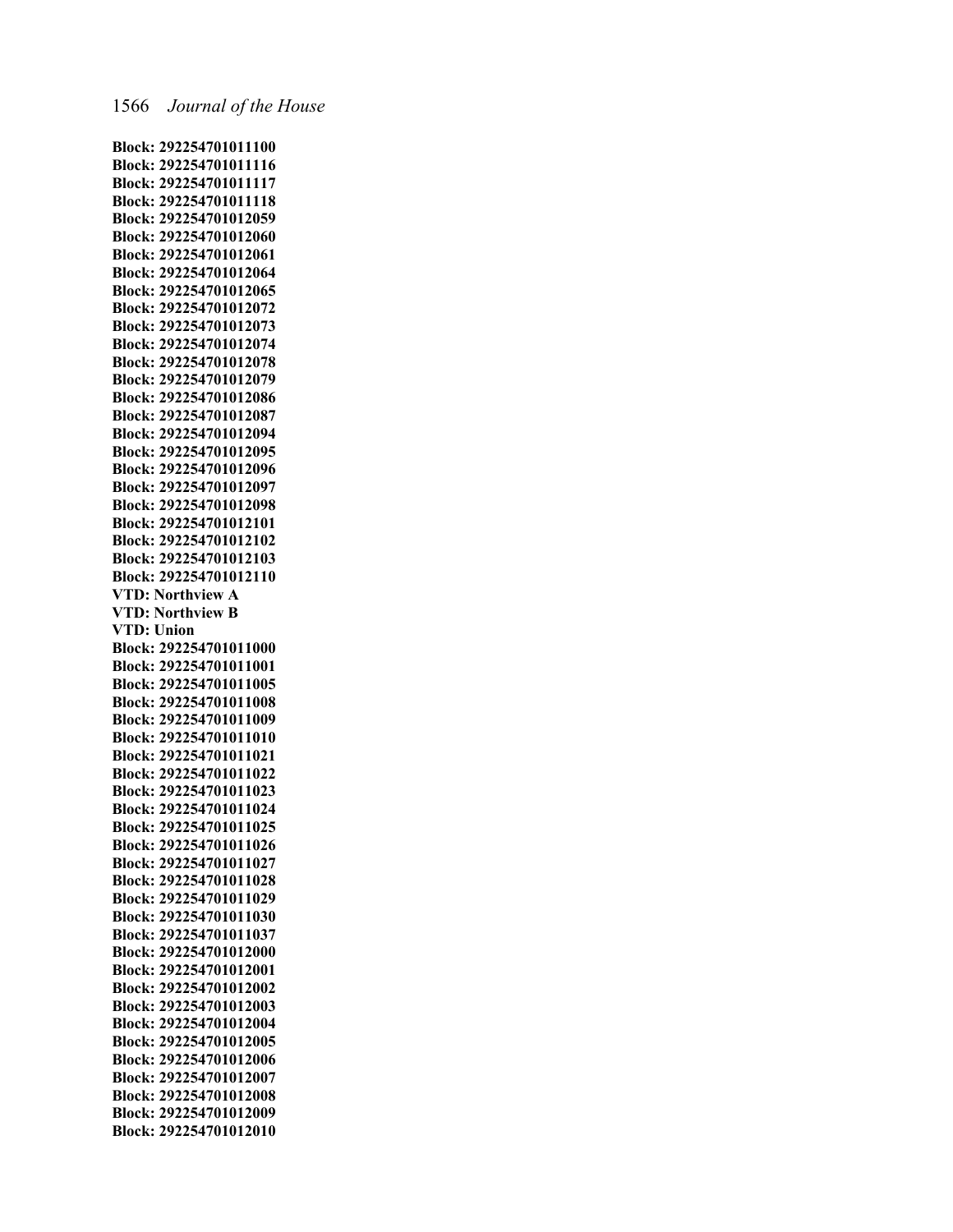**Block: 292254701012011 Block: 292254701012012 Block: 292254701012013 Block: 292254701012014 Block: 292254701012015 Block: 292254701012016 Block: 292254701012017 Block: 292254701012018 Block: 292254701012019 Block: 292254701012020 Block: 292254701012021 Block: 292254701012022 Block: 292254701012023 Block: 292254701012024 Block: 292254701012025 Block: 292254701012026 Block: 292254701012027 Block: 292254701012028 Block: 292254701012029 Block: 292254701012030 Block: 292254701012031 Block: 292254701012032 Block: 292254701012033 Block: 292254701012034 Block: 292254701012035 Block: 292254701012036 Block: 292254701012037 Block: 292254701012038 Block: 292254701012039 Block: 292254701012040 Block: 292254701012041 Block: 292254701012042 Block: 292254701012043 Block: 292254701012044 Block: 292254701012045 Block: 292254701012046 Block: 292254701012047 Block: 292254701012048 Block: 292254701012049 Block: 292254701012050 Block: 292254701012051 Block: 292254701012052 Block: 292254701012053 Block: 292254701012054 Block: 292254701012055 Block: 292254701012056 Block: 292254701012057 Block: 292254701012058 Block: 292254701012062 Block: 292254701012063 Block: 292254701012066 Block: 292254701012067 Block: 292254701012068 Block: 292254701012069**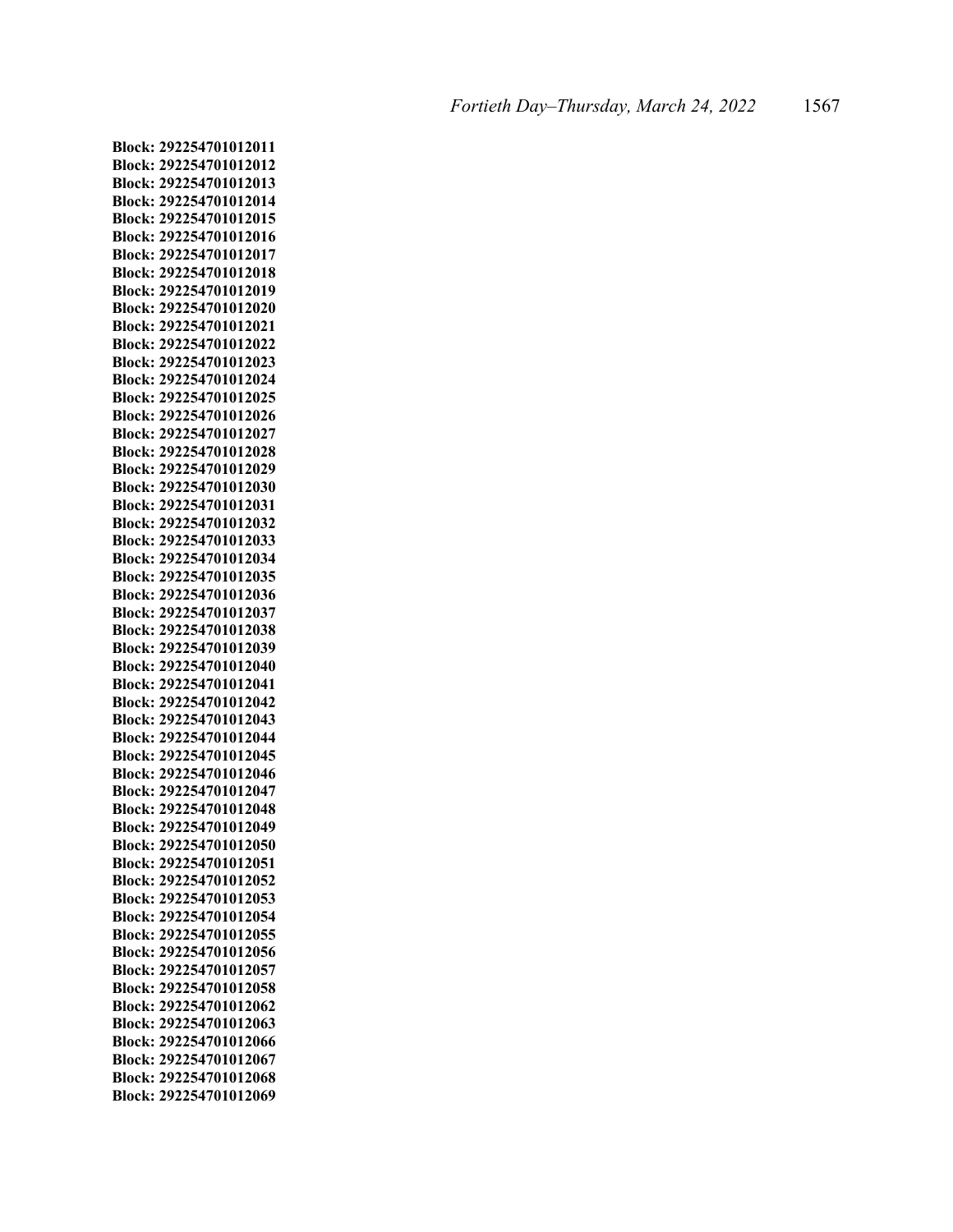**Block: 290939503001038**

**Block: 292254701012070 Block: 292254701012071 Block: 292254701012075 Block: 292254701012076 Block: 292254701012077 Block: 292254701012080 Block: 292254701012081 Block: 292254701012082 Block: 292254701012083 Block: 292254701012084 Block: 292254701012085 Block: 292254701012111 Block: 292254701012112 128.468. The eighth congressional district shall be composed of the following: County: Bollinger MO County: Butler MO County: Cape Girardeau MO County: Carter MO County: Dent MO County: Douglas MO County: Dunklin MO County: Howell MO County: Iron MO VTD: Annapolis VTD: Arcadia VTD: Des Arc VTD: Ironton Block: 290939502001020 Block: 290939502001021 Block: 290939502001023 Block: 290939502001044 Block: 290939502001047 Block: 290939502001049 Block: 290939502001058 Block: 290939502002004 Block: 290939503001010 Block: 290939503001014 Block: 290939503001015 Block: 290939503001017 Block: 290939503001018 Block: 290939503001019 Block: 290939503001020 Block: 290939503001021 Block: 290939503001022 Block: 290939503001023 Block: 290939503001024 Block: 290939503001025 Block: 290939503001026 Block: 290939503001027 Block: 290939503001028 Block: 290939503001029 Block: 290939503001030 Block: 290939503001031 Block: 290939503001032 Block: 290939503001037**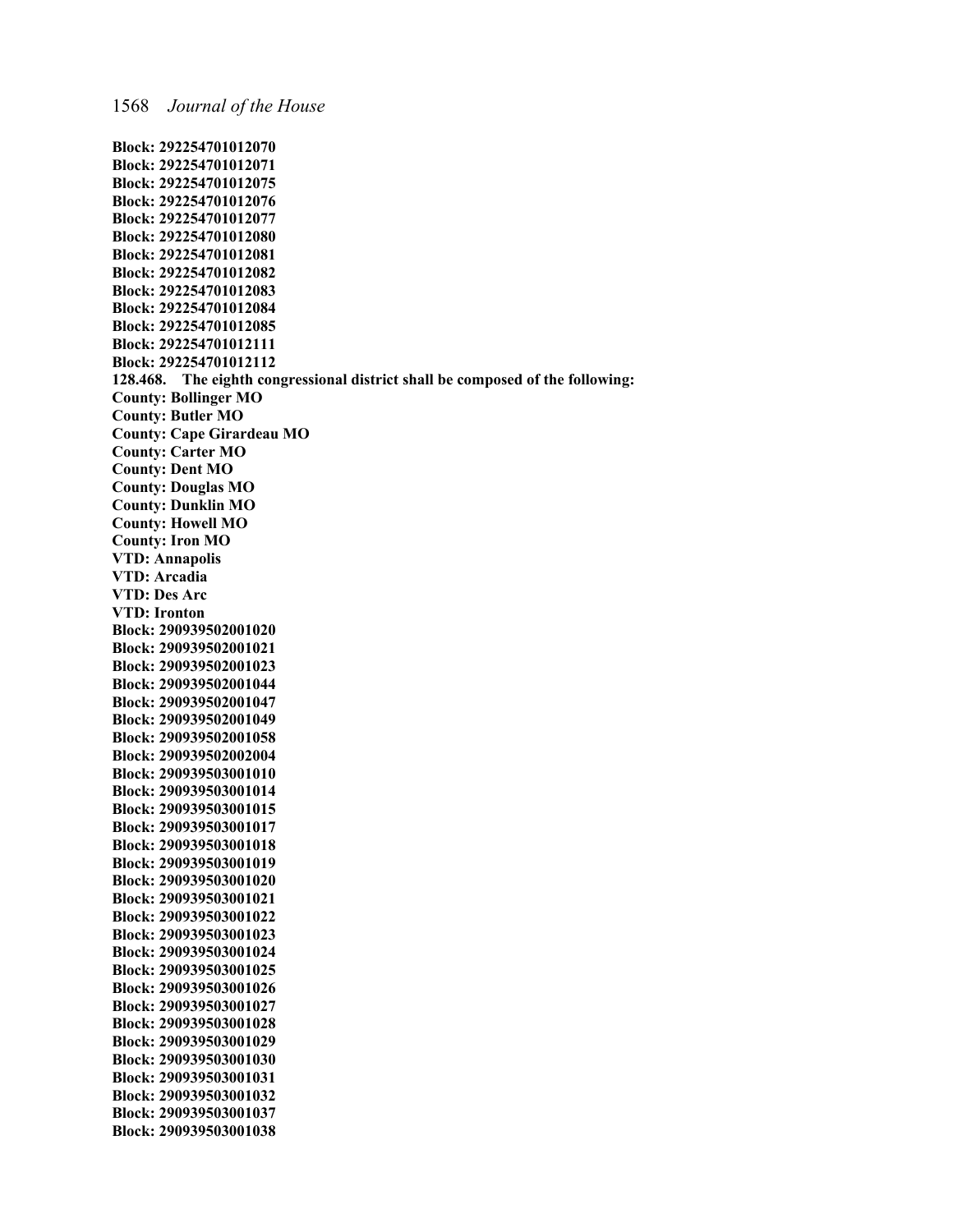**Block: 290939503001043 Block: 290939503001044 Block: 290939503001053 Block: 290939503001054 Block: 290939503001055 Block: 290939503001058 Block: 290939503001059 Block: 290939503001060 Block: 290939503001061 Block: 290939503001062 Block: 290939503001063 Block: 290939503001064 Block: 290939503001065 Block: 290939503001066 Block: 290939503001067 Block: 290939503001068 Block: 290939503001069 Block: 290939503001070 Block: 290939503001071 Block: 290939503001072 Block: 290939503001073 Block: 290939503001074 Block: 290939503001075 Block: 290939503001077 Block: 290939503002002 Block: 290939503002026 VTD: Vulcan County: Jefferson MO County: Madison MO County: Mississippi MO County: New Madrid MO County: Oregon MO County: Ozark MO County: Pemiscot MO County: Perry MO County: Phelps MO County: Reynolds MO County: Ripley MO County: Scott MO County: Shannon MO County: Ste. Genevieve MO County: Stoddard MO County: Taney MO VTD: BRADLEYVILLE VTD: CEDARCREEK VTD: FORSYTH 1 VTD: FORSYTH 2 VTD: HOLLISTER 1 Block: 292134803024006 Block: 292134805032011 Block: 292134805032012 Block: 292134805032013 Block: 292134805032014 Block: 292134805032024**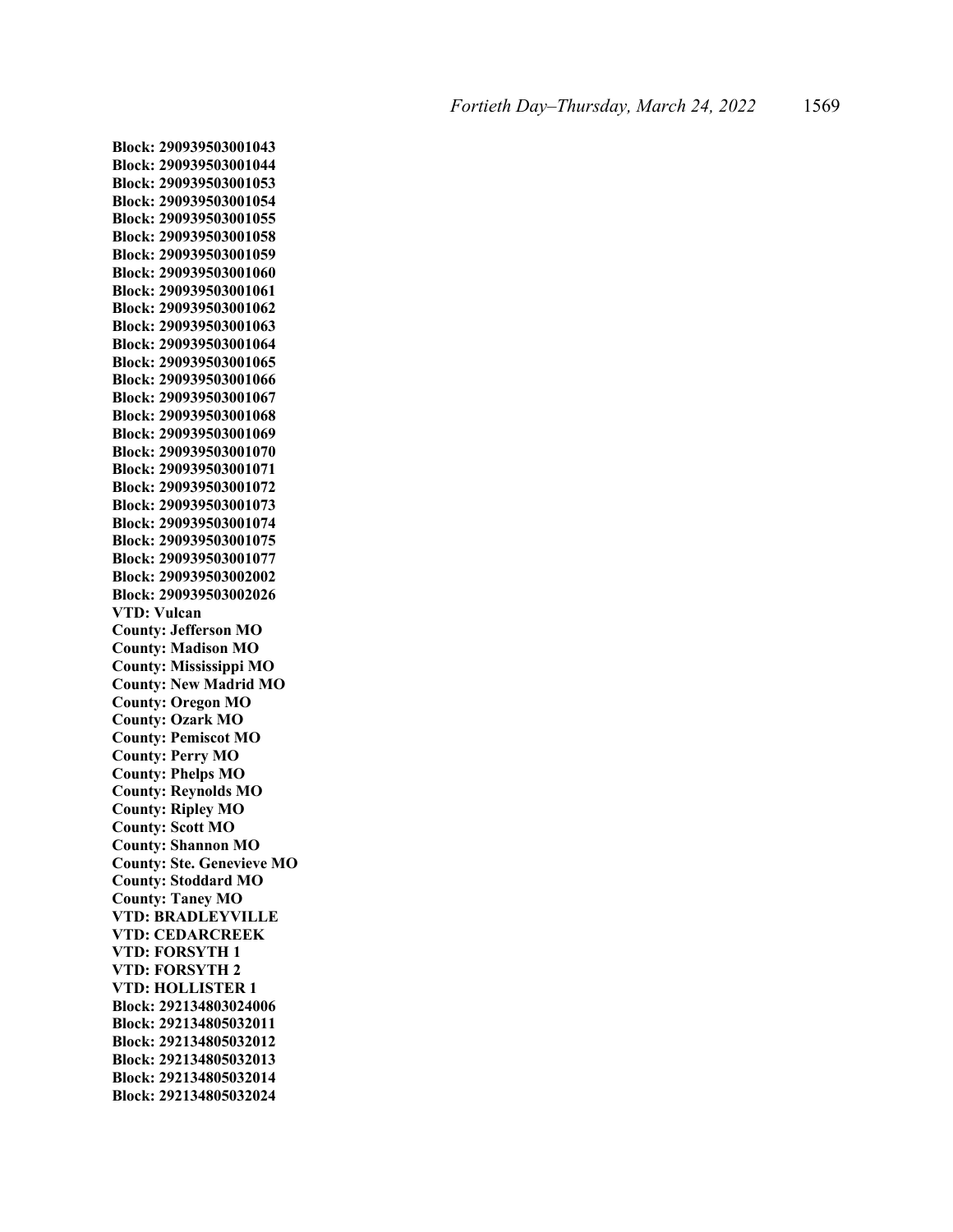**Block: 292134805032025 Block: 292134805032026 Block: 292134805032032 Block: 292134805032033 Block: 292134805043020 Block: 292134805043042 Block: 292134805043043 Block: 292134805043044 Block: 292134805043045 Block: 292134805043046 Block: 292134805043047 Block: 292134805043048 Block: 292134805043049 Block: 292134805043054 Block: 292134805043055 Block: 292134805043056 Block: 292134805043057 Block: 292134805043061 VTD: HOLLISTER 2 Block: 292134803021038 Block: 292134803021039 Block: 292134803021040 Block: 292134803021041 Block: 292134803021042 Block: 292134803021043 Block: 292134803021044 Block: 292134803021045 Block: 292134803021046 Block: 292134803023025 Block: 292134803023026 Block: 292134803023030 Block: 292134803023031 Block: 292134803024001 Block: 292134803024002 Block: 292134803024003 Block: 292134803024004 Block: 292134803024005 Block: 292134803024010 Block: 292134803024011 Block: 292134803024012 Block: 292134803024013 Block: 292134803024014 Block: 292134803024015 Block: 292134803024017 Block: 292134803024018 Block: 292134803024019 Block: 292134803024020 Block: 292134803024021 Block: 292134803024022 Block: 292134803024023 Block: 292134803024024 Block: 292134803024025 Block: 292134803024026 Block: 292134803024027 Block: 292134803024028 Block: 292134803024029**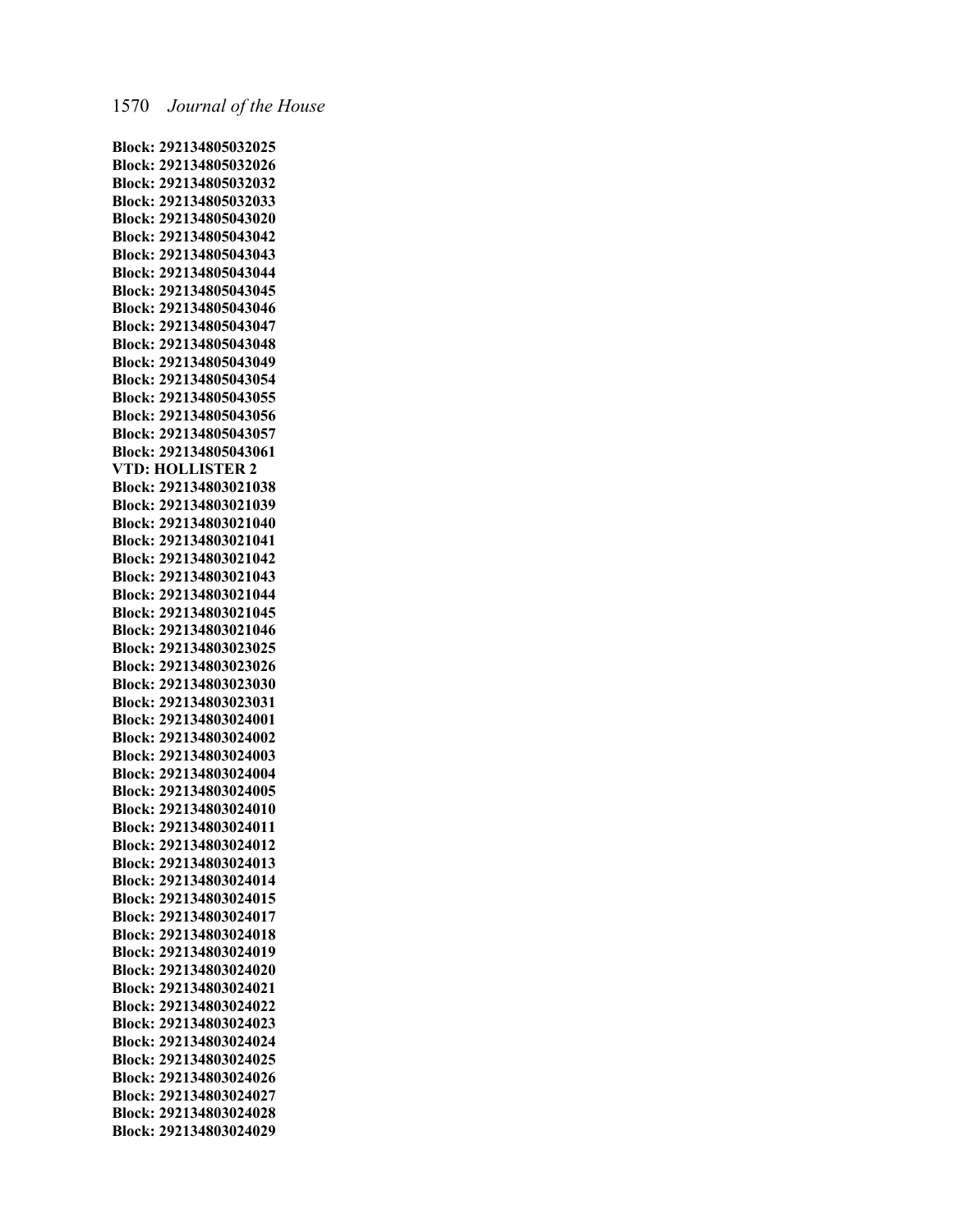**Block: 292134803024030 Block: 292134803024031 Block: 292134803024032 Block: 292134803024033 Block: 292134803024034 Block: 292134803024035 Block: 292134805041015 Block: 292134805041019 Block: 292134805041028 Block: 292134805041029 Block: 292134805041030 VTD: HOLLISTER 3 VTD: KIRBYVILLE Block: 292134803011049 Block: 292134803011050 Block: 292134803011055 Block: 292134803011056 Block: 292134803013024 Block: 292134803013029 Block: 292134803013034 Block: 292134803013035 Block: 292134803013036 Block: 292134803013037 Block: 292134803013038 Block: 292134803013041 Block: 292134803013042 Block: 292134803013046 Block: 292134803013047 Block: 292134803013048 Block: 292134803013049 Block: 292134803013050 Block: 292134803021004 Block: 292134803021006 Block: 292134803021007 Block: 292134803021047 Block: 292134803021048 Block: 292134803021049 Block: 292134803021050 Block: 292134803021051 Block: 292134803021052 Block: 292134803021053 Block: 292134803021054 Block: 292134803021055 Block: 292134803021056 Block: 292134803021057 Block: 292134803021058 Block: 292134803023027 Block: 292134803023028 Block: 292134803024000 Block: 292134803024016 Block: 292134803025000 Block: 292134803025001 Block: 292134803025002 Block: 292134803025003**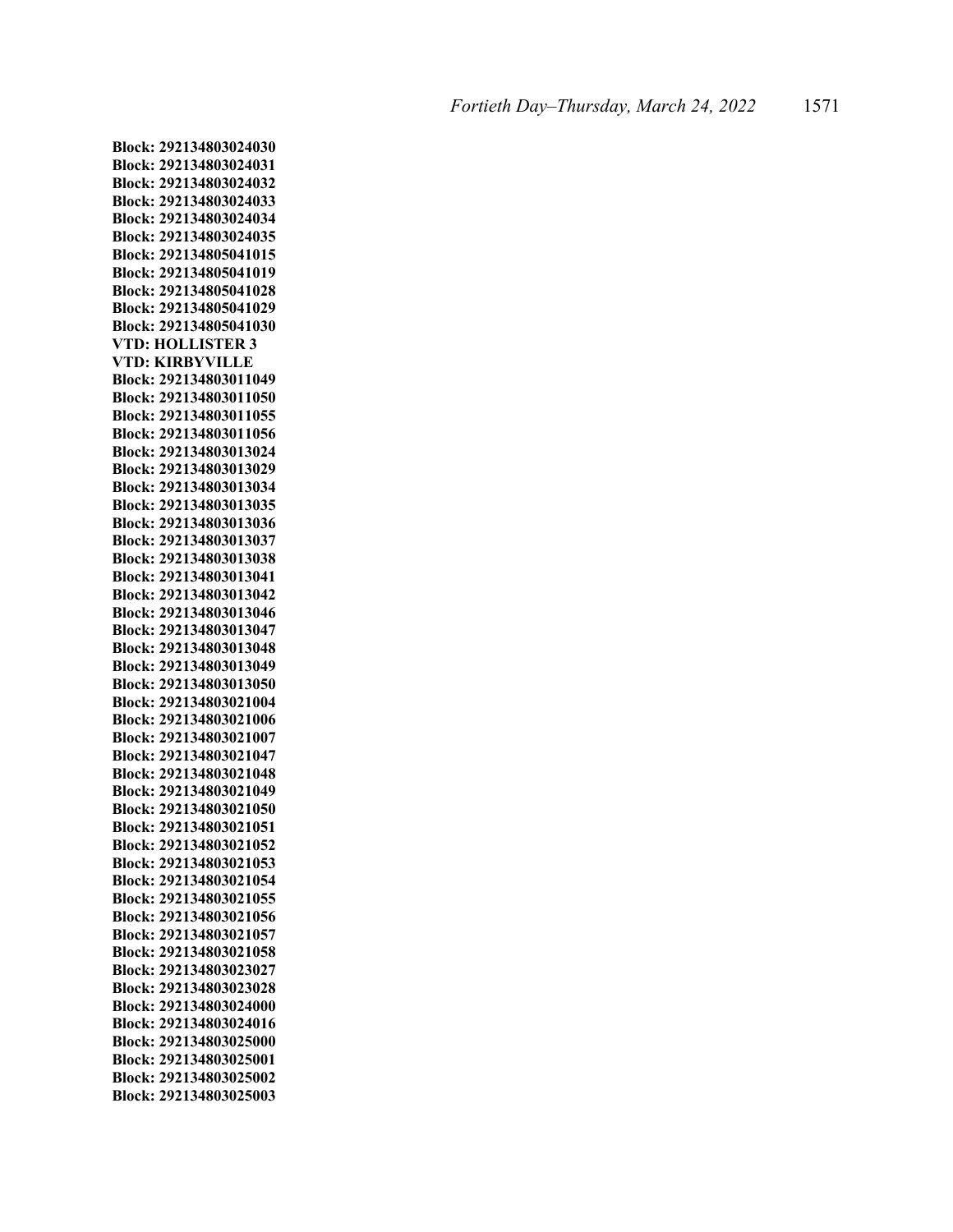**Block: 292134803025004 Block: 292134803025005 Block: 292134803025006 Block: 292134803025007 Block: 292134803025008 Block: 292134803025009 Block: 292134803025010 Block: 292134803025011 Block: 292134803025012 Block: 292134803025013 Block: 292134803025014 Block: 292134803025015 Block: 292134803025016 Block: 292134803025017 VTD: KISSEE MILLS VTD: Mark Twain VTD: MERRIAM WOODS VTD: ROCKAWAY BEACH VTD: TANEYVILLE VTD: WALNUT SHADE Block: 292134802031004 Block: 292134802031006 Block: 292134802031008 Block: 292134802031076 Block: 292134802031085 Block: 292134802031086 Block: 292134802031087 Block: 292134802031088 Block: 292134802031089 Block: 292134802031090 Block: 292134802031091 Block: 292134802031092 Block: 292134802031093 Block: 292134802032022 Block: 292134802032023 Block: 292134802033025 Block: 292134802033026 Block: 292134802033065 Block: 292134802041004 Block: 292134802041005 Block: 292134802041006 Block: 292134802041007 Block: 292134802041008 Block: 292134802041009 Block: 292134802041010 Block: 292134802041011 Block: 292134802041012 Block: 292134802041013 Block: 292134802041014 Block: 292134802041015 Block: 292134802041016 Block: 292134802041017 Block: 292134802041018 Block: 292134802041019 Block: 292134802041020 Block: 292134802041029**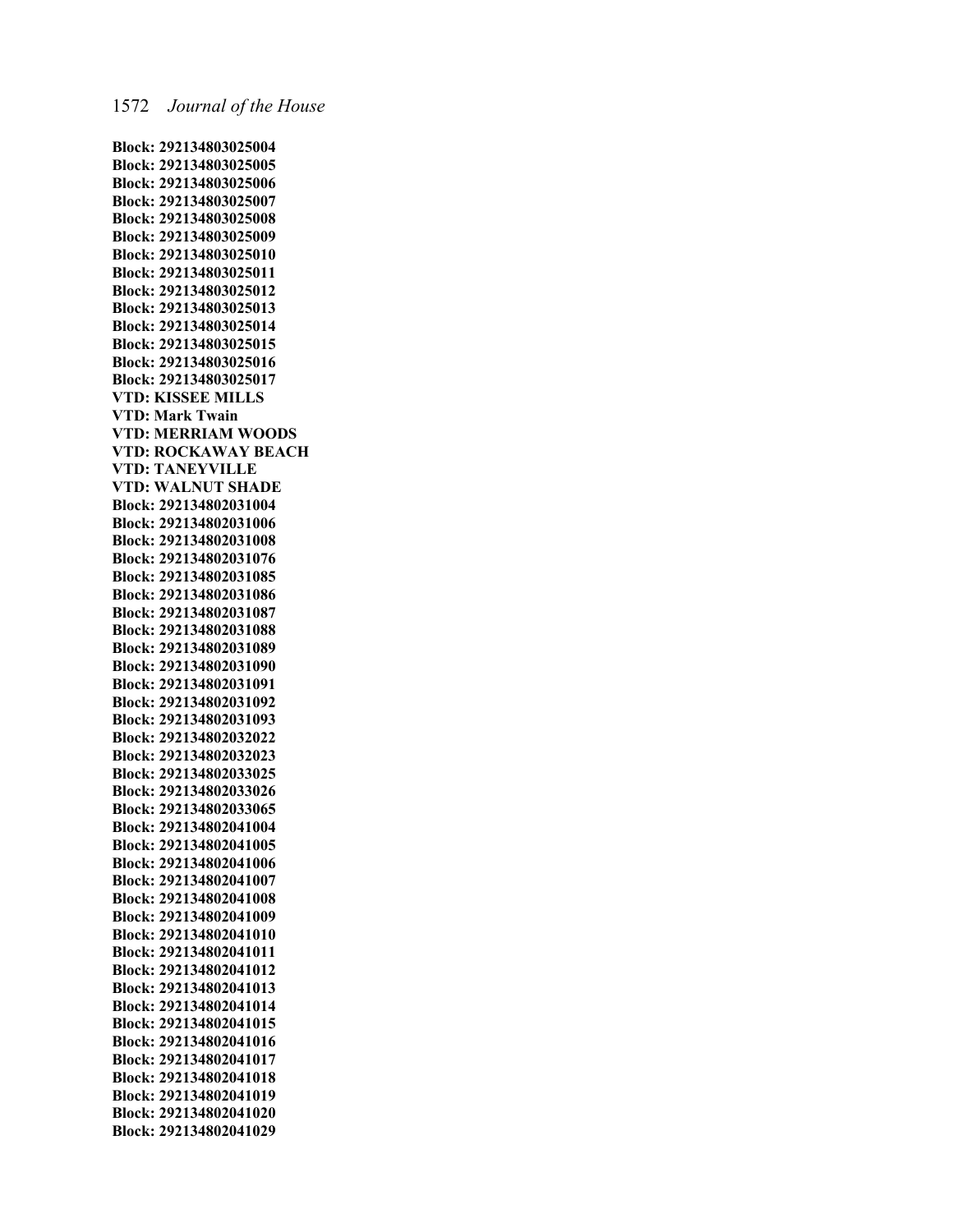**Block: 292134802041030 Block: 292134802041031 Block: 292134802041032 Block: 292134802041033 Block: 292134802041037 Block: 292134802041038 Block: 292134802041039 Block: 292134802041042 Block: 292134802041043 Block: 292134802041044 Block: 292134802041046 Block: 292134802041048 Block: 292134802041050 Block: 292134802041052 Block: 292134802041053 Block: 292134802041063 Block: 292134802041064 Block: 292134802041065 Block: 292134802041066 Block: 292134802041067 Block: 292134802042000 Block: 292134802042014 Block: 292134802042015 Block: 292134802071000 Block: 292134802071001 Block: 292134802071002 Block: 292134802071004 Block: 292134802071005 Block: 292134802071009 Block: 292134802071010 Block: 292134802071011 County: Texas MO County: Wayne MO**"; and

Further amend said bill,".

*Senate Amendment No. 1* 

AMEND Senate Substitute No. 2 for House Committee Substitute for House Bill No. 2117, Page 179, Section 128.469, Line 6, by inserting after all of said line the following:

"Section B. Because immediate action is necessary to comply with the constitutional requirement, under Article III, Section 45 of the Constitution of Missouri, to draw congressional districts for the election of representatives to the 118th Congress of the United States to which the state of Missouri is entitled, the repeal and reenactment of sections 128.345, 128.346, and 128.348 and the enactment of sections 128.461, 128.462, 128.463, 128.464, 128.465, 128.466, 128.467, 128.468, and 128.469 of this act is deemed necessary for the immediate preservation of the public health, welfare, peace, and safety, and is hereby declared to be an emergency act within the meaning of the constitution, and the repeal and reenactment of sections 128.345, 128.346, and 128.348 and the enactment of sections 128.461, 128.462, 128.463, 128.464, 128.465, 128.466, 128.467, 128.468, and 128.469 of this act shall be in full force and effect upon its passage and approval."; and

Further amend the title accordingly.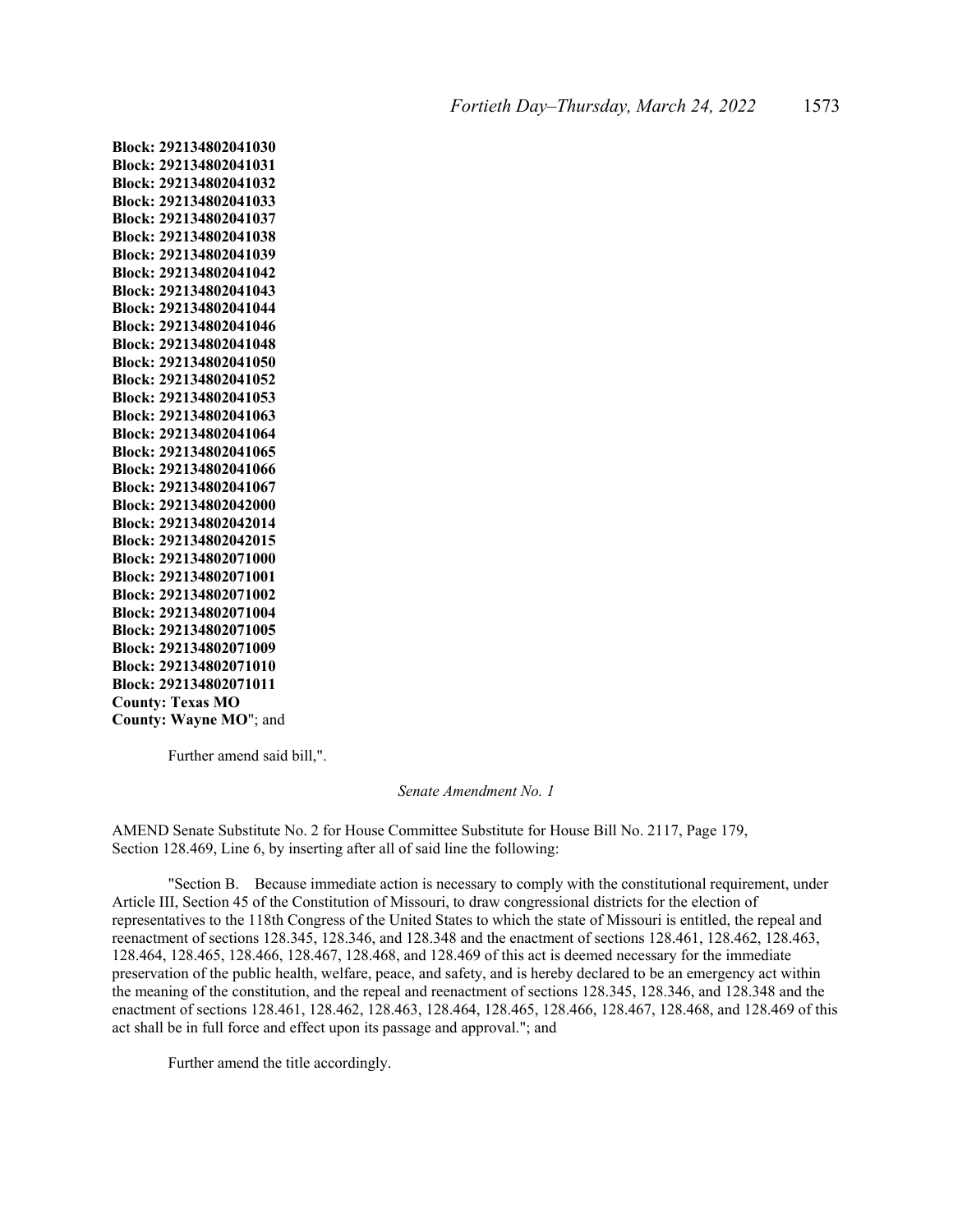1574 *Journal of the House* 

#### **REFERRAL OF HOUSE BILLS**

The following House Bill was referred to the Committee indicated:

## **SS#2 HCS HB 2117, as amended** - Fiscal Review

#### **ADJOURNMENT**

 On motion of Representative Plocher, the House adjourned until 4:00 p.m., Monday, March 28, 2022.

## **COMMITTEE HEARINGS**

AGRICULTURE POLICY Tuesday, March 29, 2022, 9:00 AM, House Hearing Room 1. Public hearing will be held: HB 2720 Executive session will be held: HB 2402

BUDGET

Monday, March 28, 2022, 12:00 PM, House Hearing Room 3. Review Committee Substitutes for HBs 3001-3013, HB 3015 and HB 3020

CONSENT AND HOUSE PROCEDURE Tuesday, March 29, 2022, 12:00 PM or upon morning recess (whichever is later), House Hearing Room 4. Public hearing will be held: HR 3396, HR 3651 Executive session will be held: HR 3396, HR 3651 Executive session may be held on any matter referred to the committee.

CONSERVATION AND NATURAL RESOURCES Monday, March 28, 2022, 6:00 PM or upon adjournment (whichever is later), House Hearing Room 5. Public hearing will be held: HB 2673, HB 2532

CORRECTIONS AND PUBLIC INSTITUTIONS Tuesday, March 29, 2022, 12:00 PM or upon morning recess (whichever is later), House Hearing Room 5. Executive session will be held: HB 1708, HB 2397, HB 2719

CRIME PREVENTION Monday, March 28, 2022, 12:00 PM, House Hearing Room 5. Executive session will be held: HB 1704

ELEMENTARY AND SECONDARY EDUCATION Tuesday, March 29, 2022, 8:00 AM, House Hearing Room 7. Public hearing will be held: HB 1770, HB 2745 Executive session will be held: HB 1753, HB 2445, HB 2152, HB 2008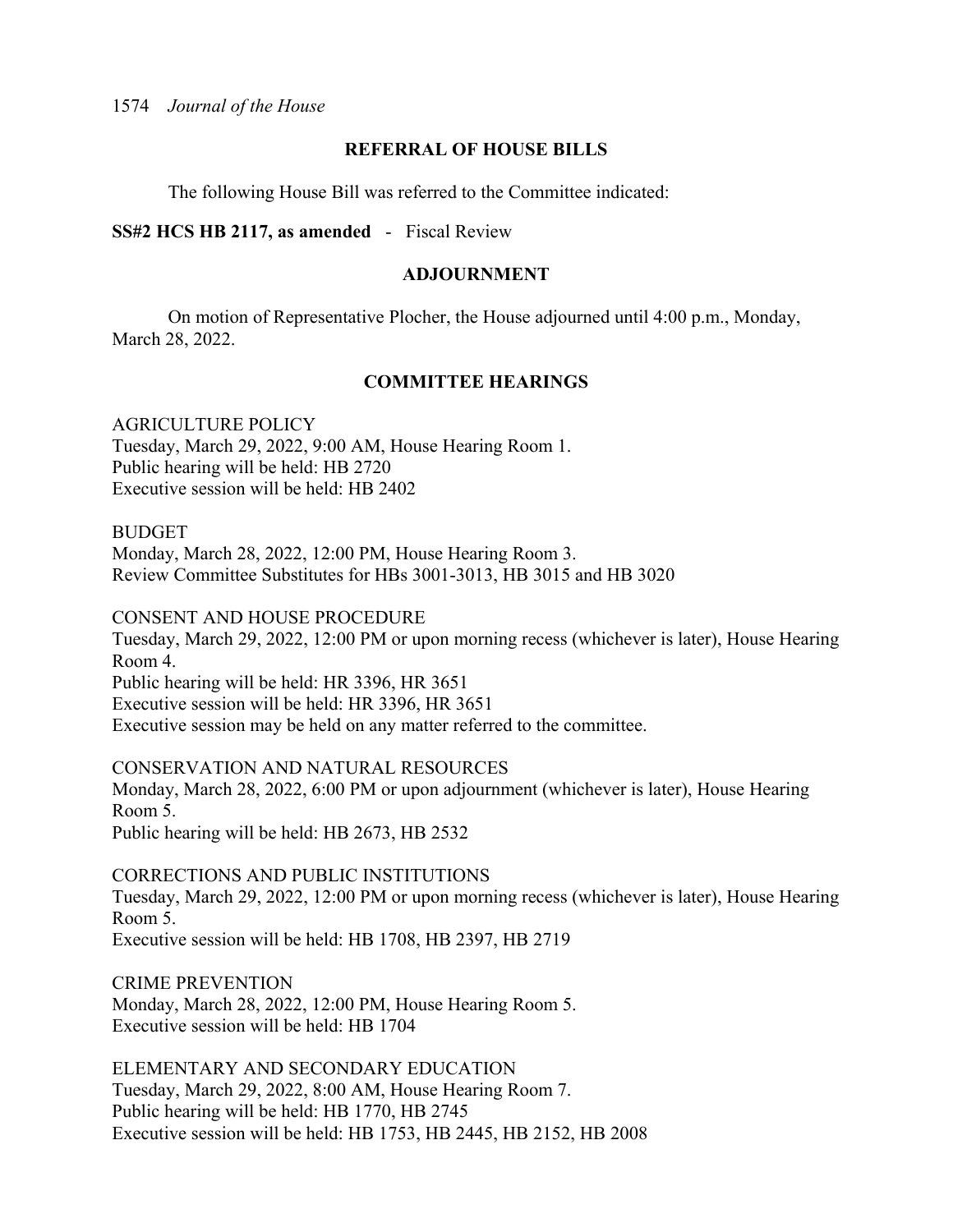FISCAL REVIEW Monday, March 28, 2022, 3:45 PM, House Hearing Room 6. Executive session will be held: HCS HB 1677, HCS HB 1734 Executive session may be held on any matter referred to the committee. Time change. **CORRECTED** 

GENERAL LAWS Monday, March 28, 2022, 6:00 PM or upon adjournment (whichever is later), House Hearing Room 1. Public hearing will be held: HB 1580 Executive session will be held: HB 2621, HCR 61, HB 1610

HEALTH AND MENTAL HEALTH POLICY Monday, March 28, 2022, 11:30 AM, House Hearing Room 7. Public hearing will be held: HB 1644, HB 2850 Executive session will be held: HB 2820

HIGHER EDUCATION Monday, March 28, 2022, 1:30 PM, House Hearing Room 6. Public hearing will be held: HB 2731

## JOINT COMMITTEE ON CHILD ABUSE AND NEGLECT

Tuesday, April 5, 2022, 8:30 AM, Joint Hearing Room (117).

Introduction and discussion about vacancies and casework overload with Darrell Missey, the new Children's Division Director. The Joint Committee will also ask for updates regarding the spending and development of IT programs to better serve children and families in foster care, including, but not limited to, the FACES system and mobile or computer programs for case management services. Individuals from both the Department of Social Services and the Office of Administration are invited to testify for informational purposes.

PUBLIC SAFETY Tuesday, March 29, 2022, 8:00 AM, House Hearing Room 5. Public hearing will be held: SS SB 678, SS#2 SJR 38, HB 1640, HB 1676, HB 2432 Executive session will be held: HB 2699, HB 1880, HB 2154, HB 2054

SPECIAL COMMITTEE ON CRIMINAL JUSTICE Tuesday, March 29, 2022, 6:00 PM or upon adjournment (whichever is later), House Hearing Room 6. Public hearing will be held: HB 2780

SPECIAL COMMITTEE ON GOVERNMENT OVERSIGHT Tuesday, March 29, 2022, 12:00 PM or upon morning recess (whichever is later), House Hearing Room 7. Public hearing will be held: HB 2654, HB 2758 Executive session will be held: HJR 137, HB 2685, HB 2686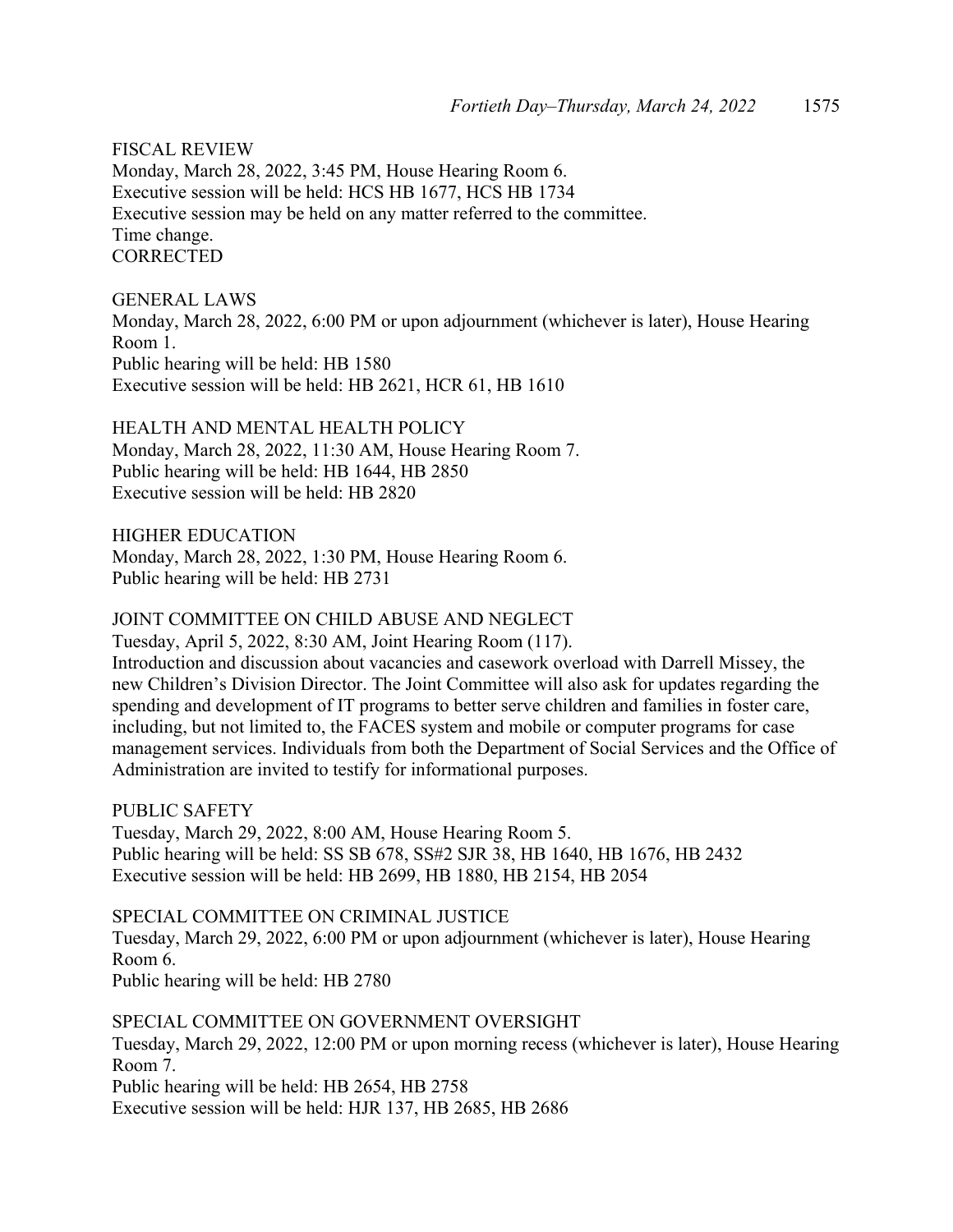## 1576 *Journal of the House*

SPECIAL COMMITTEE ON HOMELAND SECURITY Monday, March 28, 2022, 1:00 PM, House Hearing Room 6. Executive session will be held: HB 2913 Time change. **CORRECTED** 

#### SPECIAL COMMITTEE ON LITIGATION REFORM

Tuesday, March 29, 2022, 12:00 PM or upon morning recess (whichever is later), House Hearing Room 6. Public hearing will be held: HB 2771

SPECIAL COMMITTEE ON URBAN ISSUES Monday, March 28, 2022, 6:00 PM or upon adjournment (whichever is later), House Hearing Room 6. Informational hearing with a representative from the Metropolitan St. Louis Sewer District (MSD).

VETERANS Tuesday, March 29, 2022, 6:00 PM or upon adjournment (whichever is later), House Hearing Room 5. Executive session will be held: HJR 142 Presentation by Jason Howe with Canines on the Front Line. AMENDED

WORKFORCE DEVELOPMENT Monday, March 28, 2022, 1:00 PM, House Hearing Room 1. Executive session will be held: HB 1956

## **HOUSE CALENDAR**

## FORTY-FIRST DAY, MONDAY, MARCH 28, 2022

#### **HOUSE JOINT RESOLUTIONS FOR PERFECTION**

HJR 107 - Dinkins HJR 125 - Christofanelli HJR 116 - Schnelting HCS HJR 123 - Kidd HCS HJR 131 - Shaul HJR 132 - Kidd HJR 133 - Davidson

## **HOUSE JOINT RESOLUTIONS FOR PERFECTION - INFORMAL**

HJR 100 - Richey HCS HJR 110 - Christofanelli HJR 114 - Coleman (32)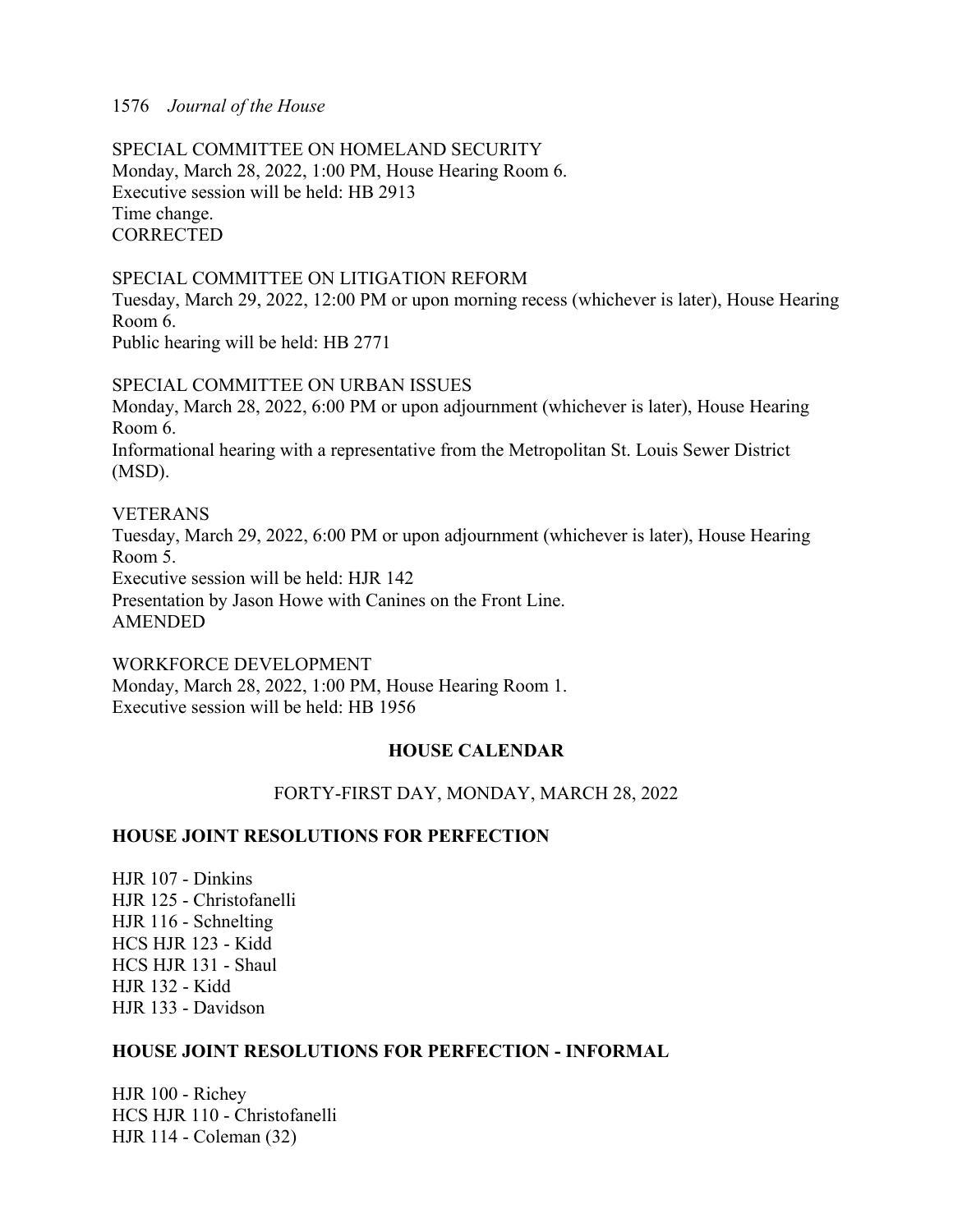HCS HJRs 82 & 106 - Black (137) HCS HJR 88 - McGirl

#### **HOUSE BILLS FOR PERFECTION**

HCS HB 2564 - Riggs HCS HB 2583 - Riggs HB 2611 - Richey HB 2623 - Veit HCS HB 1472 - Pike HB 1547 - Veit HCS HB 1550 - Veit HB 1585 - Murphy HCS HB 1595 - Hudson HB 1601 - Chipman HCS HB 1614 - Lovasco HB 1629 - Morse HB 1680 - Sharp (36) HB 1705 - Roberts HB 1736 - Roberts HCS HB 1740 - Dogan HB 1804 - Veit HB 1954 - Henderson HCS#2 HB 1992 - Coleman (97) HCS HB 2013 - Kelly (141) HB 2088 - Grier HCS HB 2118 - Taylor (139) HCS HB 2142 - Mayhew HB 2145 - Murphy HB 2172 - Francis HB 2174 - Mayhew HCS HB 2218 - O'Donnell HB 2293 - Knight HB 2325 - Patterson HCS HB 2363 - McGirl HB 2371 - Smith (155) HCS HB 2381 - Roden HB 2391 - Buchheit-Courtway HCS HB 2434 - Grier HCS HB 2453 - McDaniel HCS HB 2543 - O'Donnell HB 2566 - Porter HB 2568 - Perkins HCS HBs 2574, 1929 & 1456 - Mayhew HB 2576 - Bromley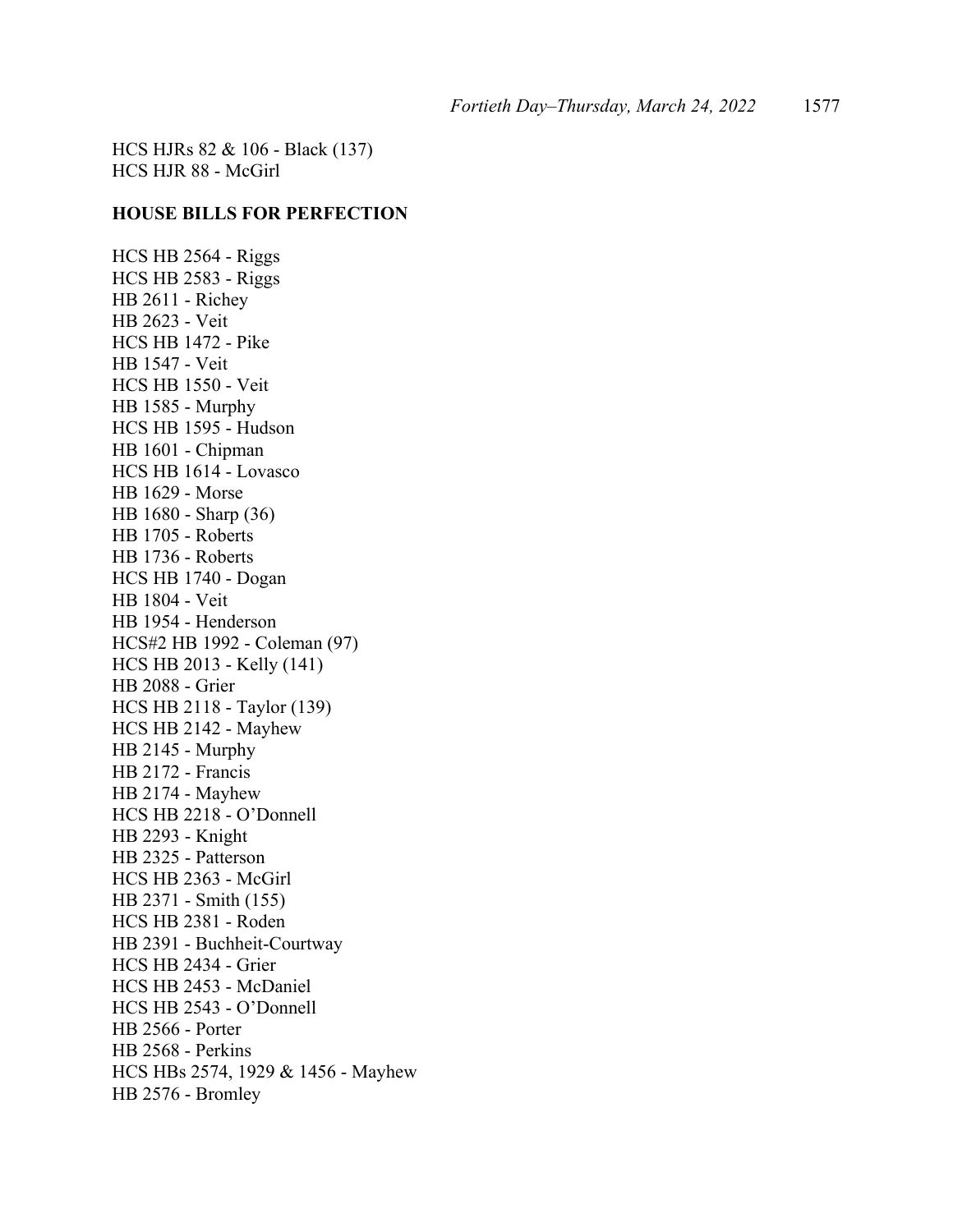HB 2603 - Patterson HB 2607 - Rone HCS HB 2616 - Coleman (32) HB 2697 - Shaul HCS HB 1749 - Basye HCS HB 1903 - Christofanelli HCS HB 2093 - Wiemann HB 2356 - McDaniel HB 2010 - Smith (155) HCS HB 2306 - Christofanelli HCS HB 1619, as amended, with HA 2, pending - Van Schoiack HCS HB 1695 - Gregory (51) HB 1715 - Riley HCS HB 1876 - Haffner HCS HB 1559 - Davidson HB 1687 - Hardwick HB 2308 - Atchison HB 1627 - Morse HB 1628 - Morse HB 1652 - Bromley HB 1672 - Taylor (48) HB 1475 - Schroer HB 1624 - Schroer HB 1451 - Billington HB 1594 - Walsh (50) HB 1490 - Porter HB 1579 - Mayhew HB 1717 - Riley HCS HB 1722 - Shields HB 1863 - Thomas HB 1881 - Black (7) HCS HB 1908 - Shaul HCS HB 1998 - Davidson HB 2129 - Railsback HCS HB 2136 - Kelley (127) HCS HB 2206 - Trent HB 2219 - O'Donnell HB 2365 - Shields HB 2439 - Hovis HCS HB 2447 - Hardwick HCS HB 2452 - Cook HCS HB 2600 - Railsback HB 2625 - Burger HCS HB 2652 - Haffner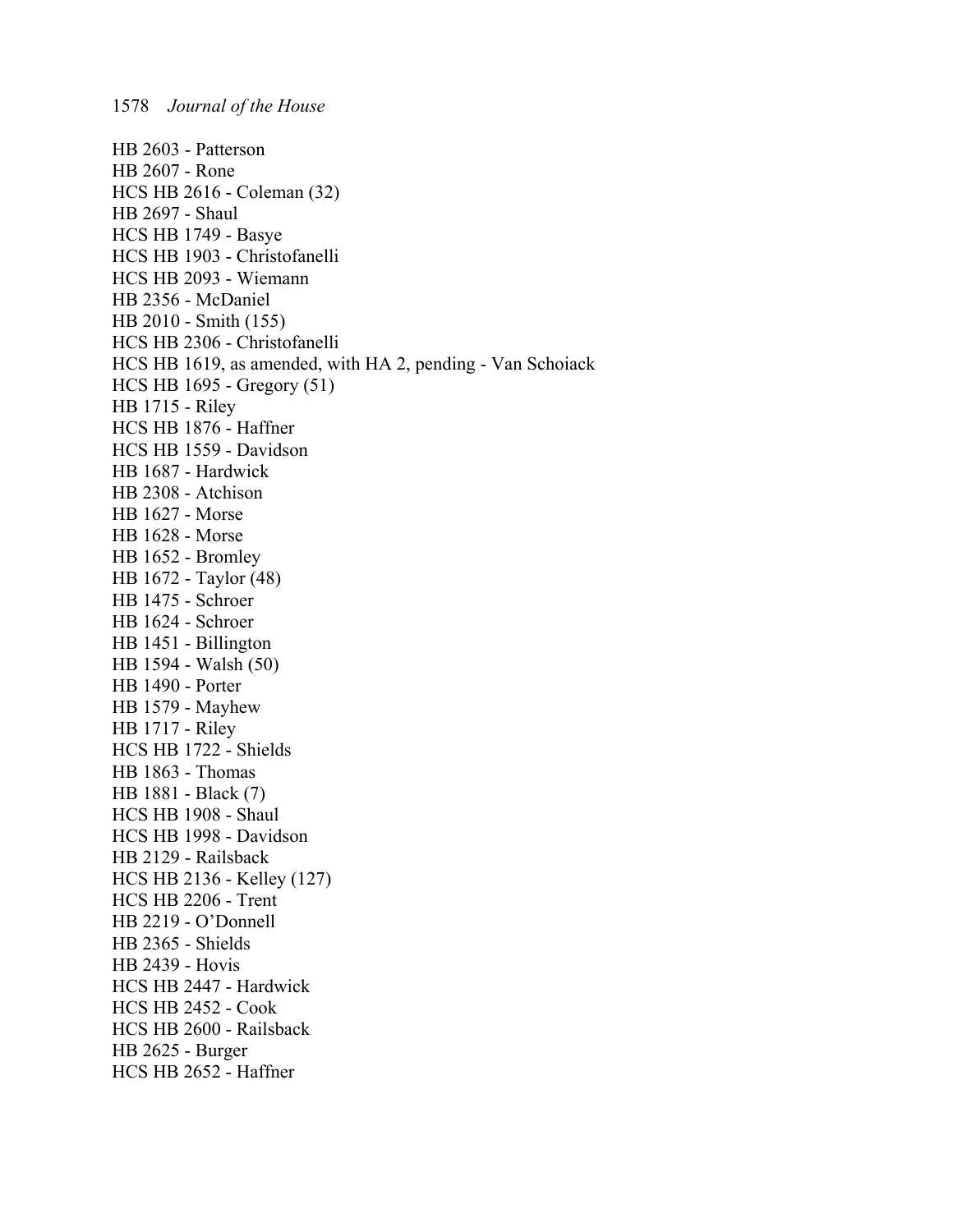#### **HOUSE BILLS FOR PERFECTION - INFORMAL**

HB 2310, (Legislative Review 3/2/22) - McDaniel HCS HB 1562 - Griffith HCS HBs 1593 & 1959 - Walsh (50) HB 1616 - Van Schoiack HCS HB 1833 - Basye HB 2009 - Pollock (123) HCS HB 2120 - Taylor (139) HB 2307 - Coleman (32) HCS HB 2376 - Kelly (141) HB 2474 - Hicks HB 1692 - Boggs HCS HB 1757 - Railsback HB 1762 - Sander HB 1859 - Eggleston HB 1864 - Thomas HCS HB 1875 - Haffner HB 1977 - Kelley (127) HB 2090 - Griffith HB 2095 - Kelly (141) HB 2123 - Taylor (139) HB 2169 - Trent HCS HB 2246 - Copeland HB 2372 - Chipman HB 2515 - Perkins HCS HB 1854 - Schroer HCS HB 2012 - Kelly (141) HCS HB 1747 - Basye HB 2050 - Schroer HB 2593 - Lovasco HB 1455 - Billington HCS HB 1464 - Schnelting HB 1478 - Dinkins HCS HB 1489 - Porter HCS HB 1597 - Busick HB 1684 - Black (137) HCS HB 1696 - Reedy HCS HB 1716 - Riley HB 1860 - Eggleston HCS HBs 1904 & 1575 - Murphy HB 1973 - Gregory (51) HB 2085 - Cook HB 2156 - Perkins HCS HB 2208 - Christofanelli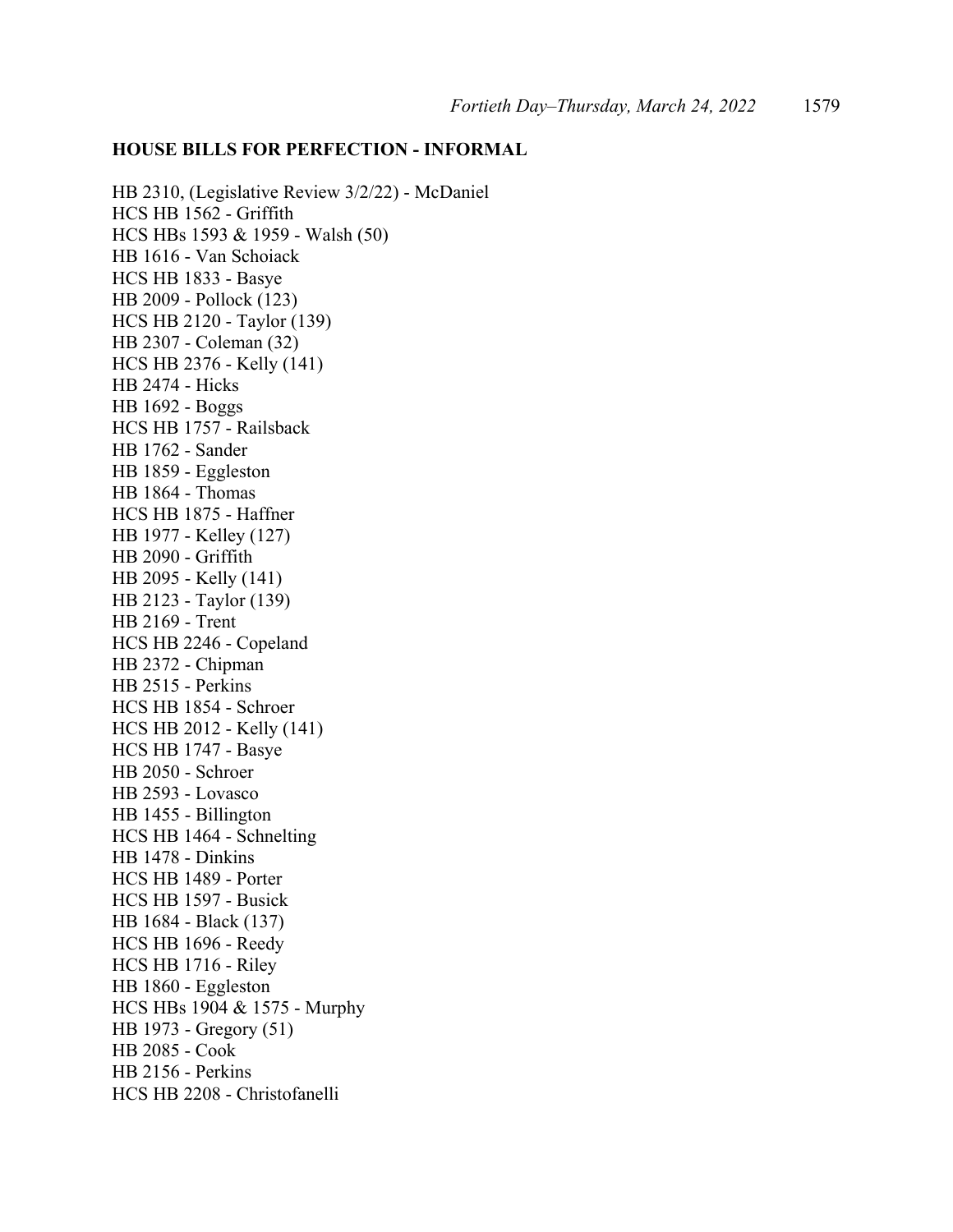HB 2493 - Black (7) HCS HB 2499 - Eggleston HCS HB 2587 - Riley HB 2590 - Evans HB 1480 - Dinkins HB 1563 - Griffith HCS HB 1583 - Murphy HCS HB 1641 - Coleman (32) HCS HB 1682 - Brown (16) HB 1721 - Shields HCS HB 1905 - Shaul HCS HBs 1972 & 2483 - Copeland HB 2056 - Evans HCS HB 2140 - McGaugh HB 2160 - Dinkins HB 2164 - Buchheit-Courtway HB 2165 - Buchheit-Courtway HCS HB 2220 - Falkner HB 2255 - Bailey HCS HB 2289 - Andrews HB 2327 - Riggs HB 2331 - Baker HB 2359 - Basye HCS HB 2450 - Reedy HCS HB 2485 - Knight

## **HOUSE BILLS FOR PERFECTION - CONSENT**

(03/21/2022)

HCS HB 2627 - Sharp (36)

(03/22/2022)

HCS HB 1662 - Fishel HCS HB 2462 - Burger

(03/24/2022)

HB 2400 - Houx HB 2416 - Porter

(03/28/2022)

HCS HB 2151 - Shields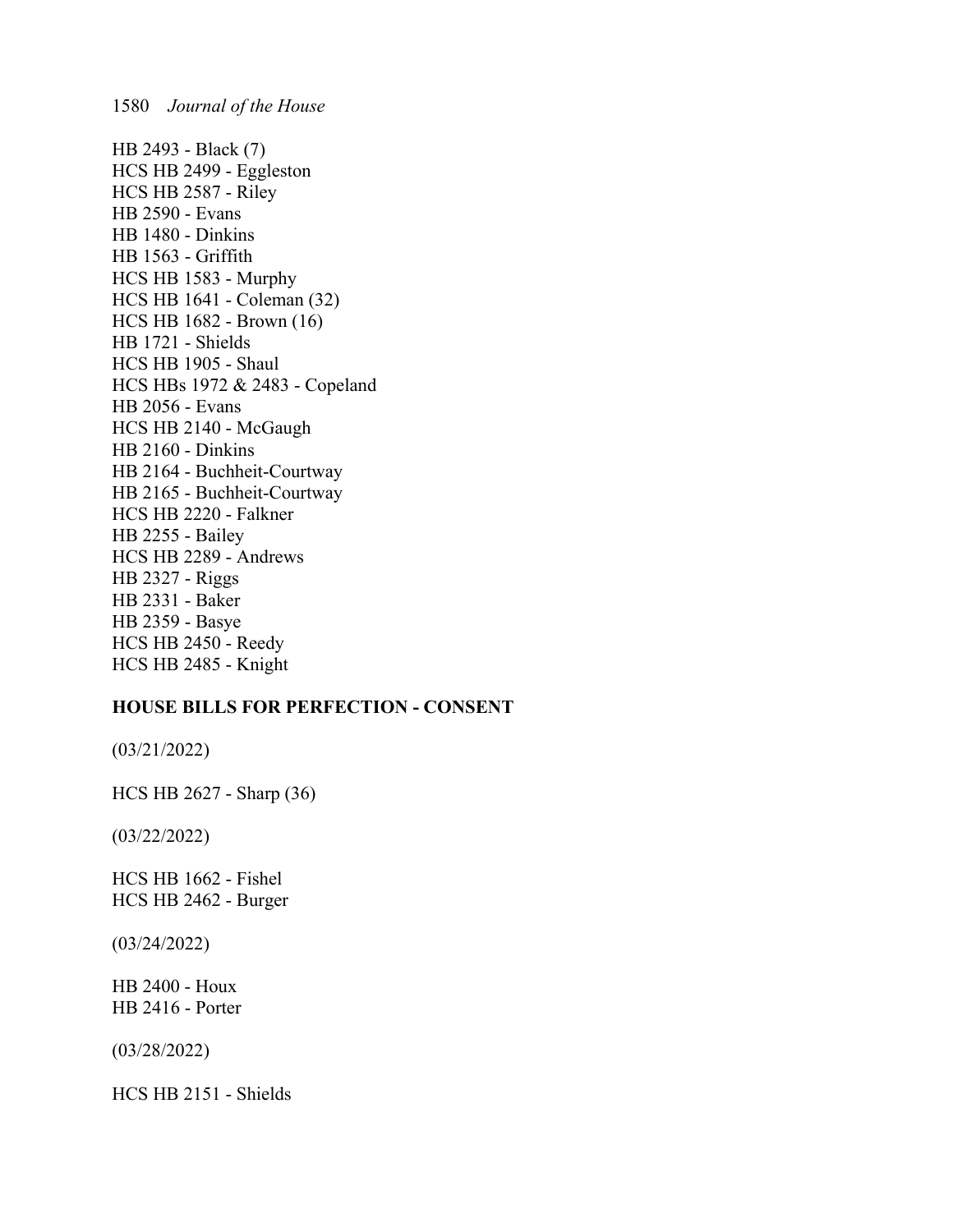# **HOUSE CONCURRENT RESOLUTIONS FOR THIRD READING**

HCR 57 - Chipman HCR 71 - Riggs HCR 58 - Copeland

## **HOUSE JOINT RESOLUTIONS FOR THIRD READING - INFORMAL**

HJR 70 - Davidson

## **HOUSE BILLS FOR THIRD READING**

HCS HB 1699 - Roberts HB 2143 - Kalberloh HCS HB 2032, (Fiscal Review 3/24/22) - Lewis (6) HB 1637, (Fiscal Review 3/24/22) - Schwadron HB 2455 - Griffith HCS HB 1656 - Hicks

## **HOUSE BILLS FOR THIRD READING - INFORMAL**

HCS HB 1750, E.C. - Basye HCS HB 2005 - Haffner HCS HB 1734, (Fiscal Review 3/23/22) - O'Donnell HCS HB 1677, (Fiscal Review 3/23/22) - Wright

#### **HOUSE BILLS WITH SENATE AMENDMENTS**

SS#2 HCS HB 2117, as amended (Fiscal Review 3/24/22), E.C. - Shaul

#### **HOUSE RESOLUTIONS**

HCS HR 3279 - Grier HCS HR 3737 - Schroer

#### **ACTIONS PURSUANT TO ARTICLE IV, SECTION 27**

HCS HB 1 - Smith (163) CCS SS SCS HCS HB 2 - Smith (163) CCS SS SCS HCS HB 3 - Smith (163) CCS SS SCS HCS HB 4 - Smith (163) CCS SCS HCS HB 5 - Smith (163) CCS SCS HCS HB 6 - Smith (163) CCS SCS HCS HB 7 - Smith (163) CCS SCS HCS HB 8 - Smith (163)